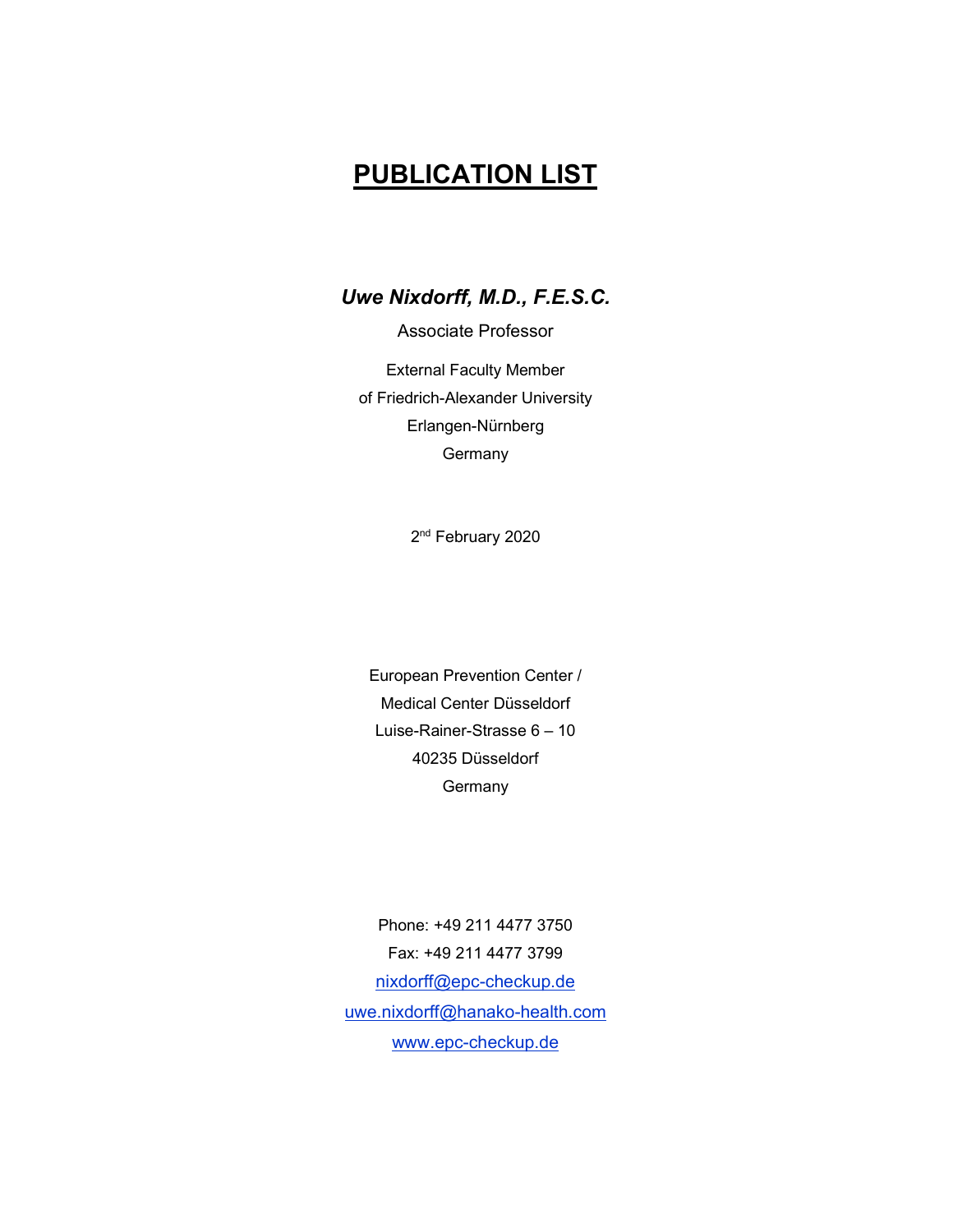### 1. Original Publications in Peer-Review Journals

1. Erbel R, Schatz R, Dietz U, Nixdorff U, Haude M, Aichinger S, Pop T, Meyer J. Ballondilatation und koronare Gefäßstützenimplantation. Z Kardiol 1989; 78:71-7.

2. Erbel R, O'Neill W, Auth D, Haude M, Nixdorff U, Dietz U, Rupprecht HJ, Tschollar W, Meyer J. Hochfrequenz-Rotationsatherektomie bei koronarer Herzkrankheit. Dtsch Med Wschr 1989; 114:487-95.

3. Erbel R, Schatz R, Dietz U, Nixdorff U, Haude M, Aichinger S, Pop T, Meyer J. Ballondilatation und koronare Gefäßstützenimplantation. Versicherungsmedizin 1989; 41:82-4.

4. Mertes H, Erbel R, Nixdorff U, Mohr-Kahaly S, Wölfinger D, Meyer J. Belastungsechokardiographie: Eine sensititve Methode in der Diagnostik der koronaren Herzkrankheit. Herz 1991; 16:355-66.

5. Dietz U, Erbel R, Pannen B, Haude M, Nixdorff U, Iversen S, Thoenes W, Auth D, Meyer J. Angiographische und histologische Befunde bei der Hochfrequenzrotationsablation in Koronararterien in vitro. Z Kardiol 1991; 80:222-9.

6. Mertes H, Nixdorff U, Erbel R, Meyer J. Normalwerte der globalen und regionalen Myokardfunktion für die Belastungsechokardiogaphie. Z Kardiol 1991; 80:529-36.

7. Rohmann S, Erbel R, Darius H, Görge G, Makowski T, Zotz R, Mohr-Kahaly S, Nixdorff U, Drexler M, Meyer J. Prediction of rapid versus prolonged healing of infective endocarditis by monitoring vegetation size. J Am Soc Echocardiogr 1991; 4:465-74.

8. Görge G, Erbel R, Gerber T, Ge J, Zamorano J, Makowski T, Nixdorff U, Mohr-Kahaly S, Meyer J. Intravasaler Ultraschall bei Patienten mit Verdacht auf Aortendissektion: Vergleich zur transösophagealen Echokardiographie. Z Kardiol 1992; 81:37-43.

9. Darius H, Nixdorff U, Zander J, Rupprecht H-J, Erbel R, Meyer J. Effects of ciprostene on restenosis rate during therapeutic transluminal coronary angioplasty. Agents  $\&$  Actions. Prostaglandins in the Cardiovascular System 1992; 37:305-11.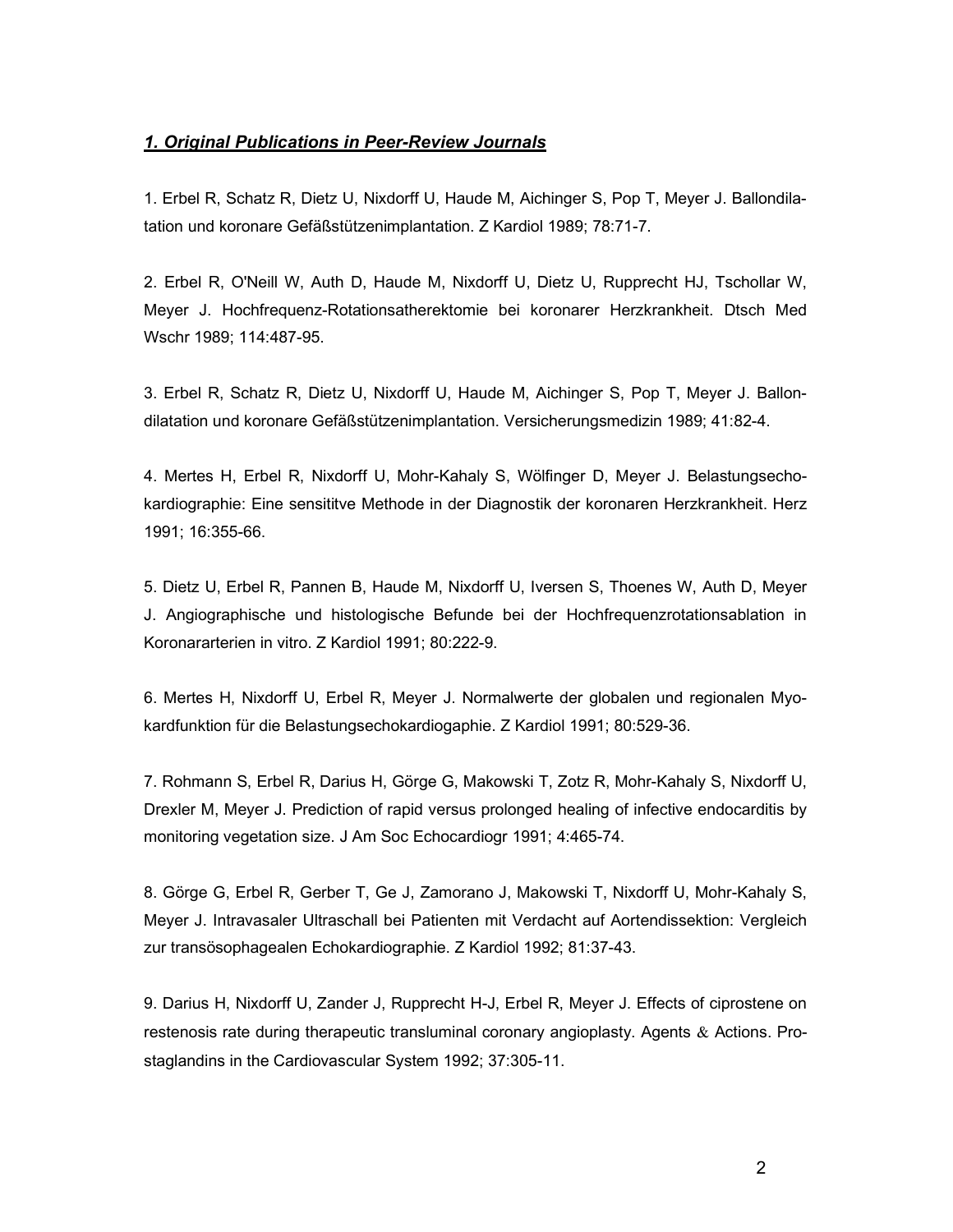10. Rohmann S, Erbel R, Görge G, Makowski T, Mohr-Kahaly S, Nixdorff U, Drexler M, Meyer J. Clinical relevance of vegetation localization by transesophageal echocardiography in infective endocarditis. Eur Heart J 1992; 13:446-52.

11. The DEFIANT Reseach Group (Doppler Flow and Echocardiography in Functional Cardiac Insufficiency Assessment of Nisoldipine Therapy). Improved diastolic function with the calcium antagonist nisoldipine (coat-core) in patients post myocardial infarction: results of the DEFIANT study. Eur Heart J 1992; 12:1496-505.

12. de Mey C, Belz GG, Nixdorff U, Butzer R, Schroeter V, Meyer J, Erbel R. Relative sensitivity of four noninvasive methods in assessing systolic cardiovascular effects of isoproterenol in healthy volunteers. Clin Pharmocol Ther 1992; 52:609-19.

13. Nixdorff U, Erbel R, Pop T, Rupprecht H-J, Henrichs K-J, Mörchen S, Meyer J. Long-term follow-up of global and regional left ventricular function by two-dimensional echocardiography after thrombolytic therapy in acute myocardial infarction. Int J Cardiol 1993; 41:31-47.

14. Mertes H, Erbel R, Nixdorff U, Mohr-Kahaly S, Krüger S, Meyer J. Exercise echocardiography for the evaluation of patients after nonsurgical coronary artery revascularization. J Am Coll Cardiol 1993; 21:1087-93.

15. Genth S, Zotz R, Nixdorff U, Erbel R, Meyer J. Diastolische Flußanalyse des linken Ventrikels nach Myokardinfarkt. Z Kardiol 1993; 82:477-84.

16. Lewis BS, Emmott SN, Smyllie J, MacNeill AB, Lubsen J, and the DEFIANT Study Group. Left ventricular systolic and diastolic function, and exercise capacity six to eight weeks after acute myocardial infarction. Am J Cardiol 1993; 72:149-53.

17. MacNeill AB, St. John Sutton MG, Poole-Wilson PA, Lubsen J, on behalf of the DE-FIANT-II Research Group. Doppler flow, echocardiography, and functional improvement: assessment of nisoldipine therapy (DEFIANT-II study). Objectives and design. Clin Trials and Meta-Analysis 1993; 28:267-80.

18. Lewis BS, Poole-Wilson PA, on behalf of the DEFIANT Study Group. The DEFIANT (Doppler Flow and Echocardiography in Functional cardiac Insufficiency: Assessment of Nisoldipine Therapy) study of left ventricular function and exercise performance after acute myocardial infarction. Cardiovasc Drugs Ther 1994; 8:407-18.

3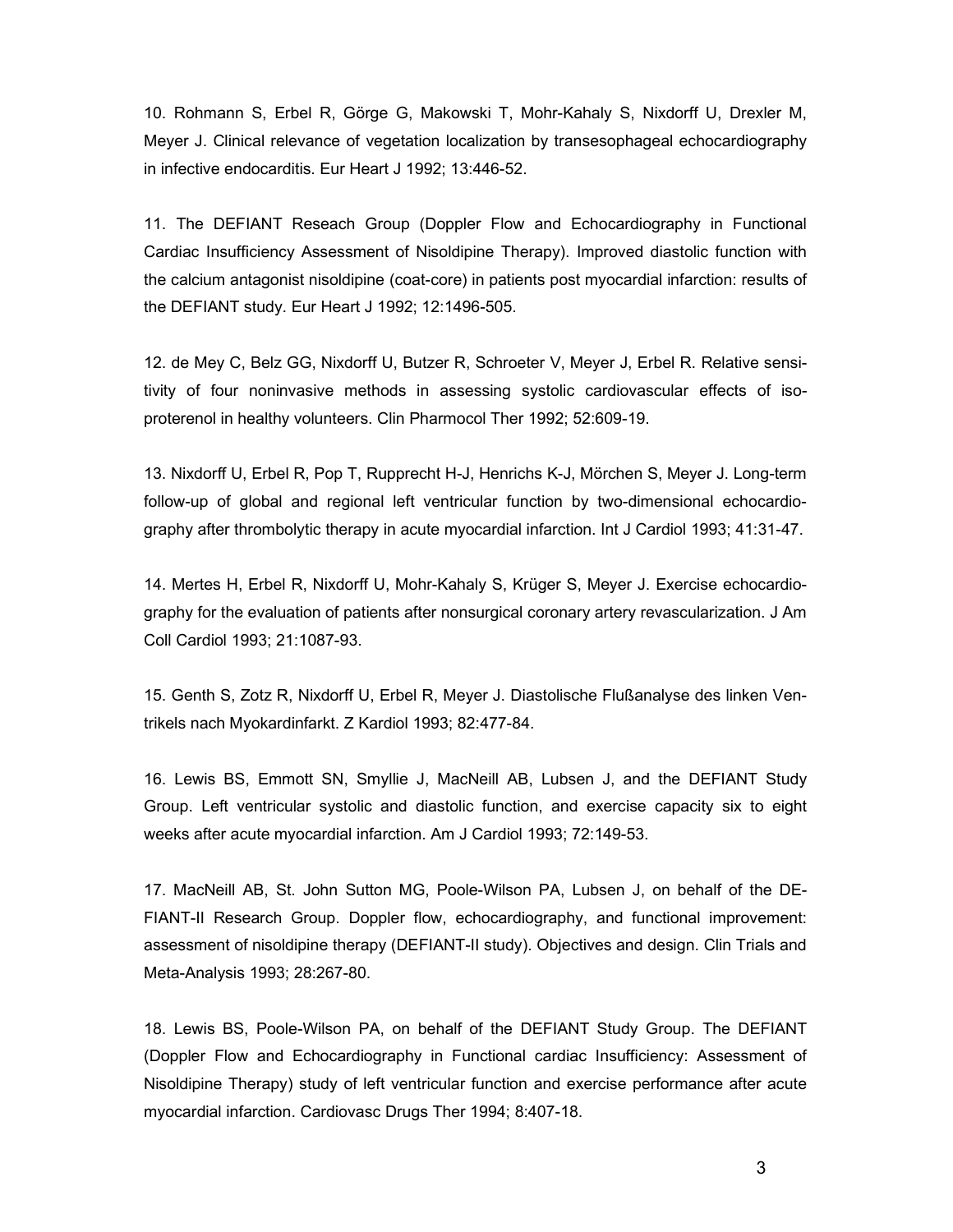19. Nixdorff U, Stein R, Erbel R, Rupprecht H-J, Spiecker M, Meyer J. PTCA-induzierte Myokardischämie zum Nachweis von gerettetem Myokard nach thrombolytischer Therapie des akuten Myokardinfarktes. Z Kardiol 1995; 84:503-11.

20. Nixdorff U, Sichau J, Mohr-Kahaly S, Rupprecht H-J, Gutfreund H, Makowski T, Erbel R, Meyer J. Zuverlässigkeit der digitalen transösophagealen Echokardiographie in der Darstellung der linken Herzkranzarterie. Z Kardiol 1995; 84:844-51.

21. Nixdorff U, Wagner S, Erbel R, Weitzel P, Mohr-Kahaly S, Meyer J. Normalwerte für die Dobutamin-Stressechokardiographie. Dtsch Med Wochenschr 1995;120:1761-7 (Japanische Ausgabe: Normative values for dobutamine stressechocardiography. DMW / DGIM 1996; 12:1849-56).

22. Nixdorff U, Erbel R, Rupprecht H-J, Rill M, Spiecker M, Meyer J. Sum of ST-segment elevations on admission electrocardiograms in acute myocardial infarction predicts left ventricular dilation. Am J Cardiol 1996; 77:1237-41.

23. Nixdorff U, Kissler S, Erbel R, Rupprecht H-J, Voigtländer T, Spiecker M, Meyer J. Evaluation of post-myocardial infarction regional and global left ventricular function by monoplane ventriculography: superiority of right versus left anterior oblique projection at any infarct location. Coro Artery Dis 1996; 7:885-93.

24. Menzel T, Mohr-Kahaly S, Epperlein S, Fischer K, Wittlich N, Nixdorff U, Meyer J. Determination of systolic left ventricular time intervals using the Doppler-technique. Echocardiographic analysis of aortic flow pattern. Drug Research 1996; 46:228-34.

25. Wagner S, Mohr-Kahaly S, Nixdorff U, Kölsch B, Menzel T, Wittlich N, Meinert R, Meyer J. Prospektive Untersuchung zur subjektiven Beeinträchtigung durch die Dobutaminbelastungsechokardiographie - Auswirkung auf die diagnostische Sicherheit. Z Kardiol 1996; 85: 588-95.

26. Spiecker M, Hafner G, Nixdorff U, Prellwitz W, Meyer J. Increased plasma concentration of fibrin monomer in acute myocardial infarction with early reperfusion. Coro Artery Dis 1996; 7:155-60.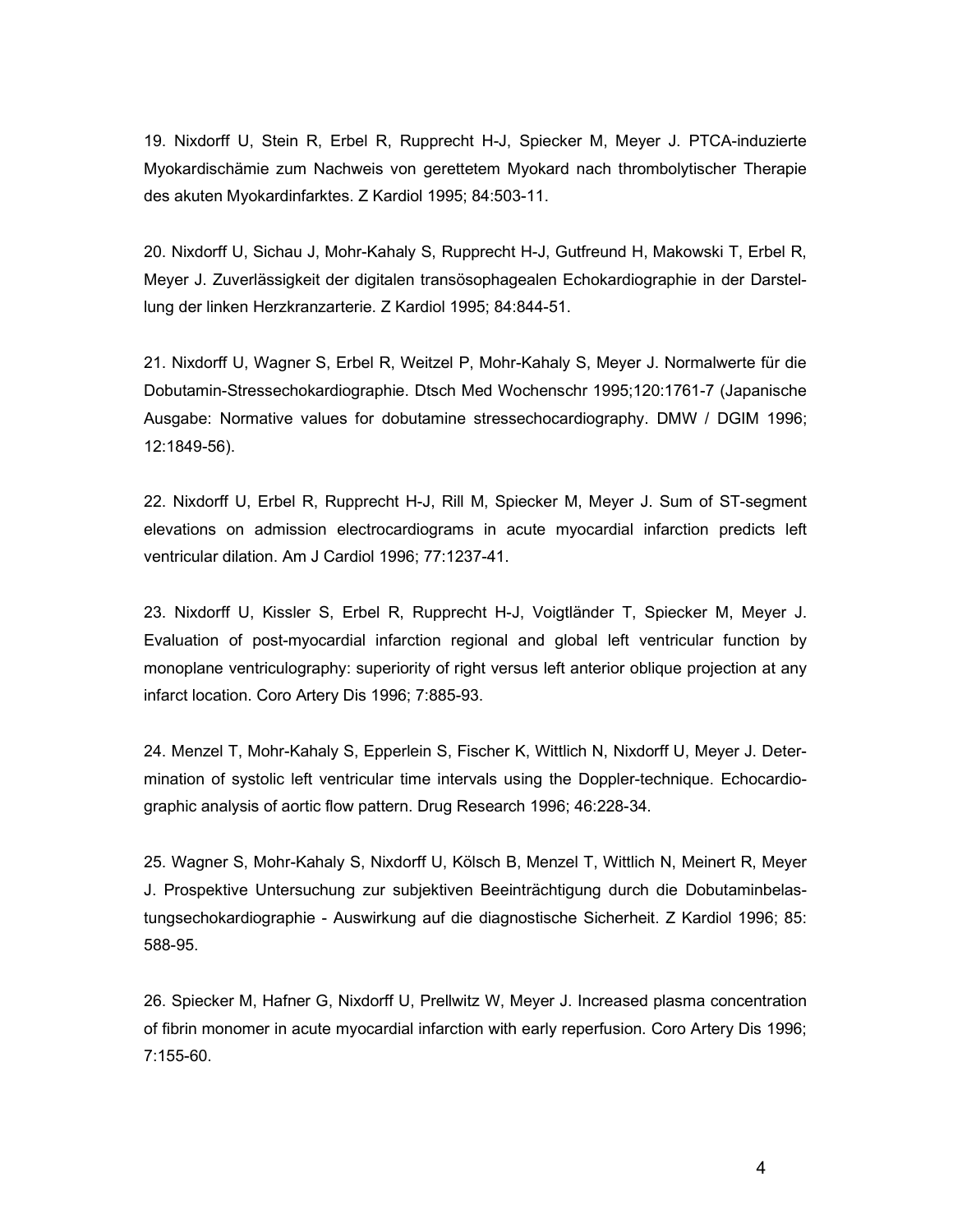27. The DEFIANT-II Research Group. Doppler flow and echocardiography in functional cardiac insufficiency: assessment of nisoldipine therapy. Results of the DEFIANT-II study. Eur Heart J 1997; 18:31-40.

28. Nixdorff U, Wagner S, Erbel R, Mohr-Kahaly S, Weitzel P, Rieger K, Meyer J. Dobutamine stress Doppler echocardiography: reproducibility and physiologic left ventricular filling patterns. Int J Cardiol 1997; 58:293-303.

29. Nixdorff U, Mohr-Kahaly S, Kremer M, Rippin G, Meyer J. Quantitative tissue Doppler echocardiography: physiologic nonuniformity of left ventricular transmural myocardial wall velocities and gradients. Echocardiography 1997; 14:545-52.

30. Nixdorff U, de Mey C, Belz GG, Erbel R, Simon H, Butzer R, Schroeter V, Meyer J.  $\beta$ adrenergic stimulation enhances left ventricular diastolic performance in normal subjects. J Cardiovasc Pharmacol 1997; 29:476-84.

31. Nixdorff U, Erbel R, Wagner S, Buck T, Mertes H, Mohr-Kahaly S, Meyer J. Dynamic stress echocardiography for evaluating anti-ischemic drug profiles in post-MI patients. Int J Cardiac Imag 1997; 13:485-91.

32. Wagner S, Mohr-Kahaly S, Nixdorff U, Kuntz S, Menzel T, Kölsch B, Meinert R, Meyer J. Intraventrikuläre Obstruktionen bei der Dobutamin-Streßechokardiographie: Determinanten ihrer Entstehung und klinische Folgen. Z Kardiol 1997; 86:327-35.

33. Kupferwasser I, Mohr-Kahaly S, Stähr P, Rupprecht H-J, Nixdorff U, Fenster M, Voigtländer T, Erbel R, Meyer J. Transthoracic three-dimensional echocardiographic volumetry of distorted left ventricles using rotational scanning. J Am Soc Echocardiogr 1997; 10:840-52.

34. Spiecker M, Windeler J, Vermeer F, Michels HR, Seabra-Gomes R, vom Dahl J, Kerber S, Verheugt FWA, Westerhof PW, Bär FW, Nixdorff U, Barth H, Hopkins GR, von Fisenne MJM, Meyer J. Thrombolysis with saruplase versus streptokinase in acute myocardial infarction: five-year results of the PRIMI trial. Am Heart J 1999, 138:518-24.

35. Krummenauer F, Genevrière I, Nixdorff U. The biometrical comparison of cardiac imaging methods. Computer Methods and Programs in Biomedicine 2000; 62:21-34.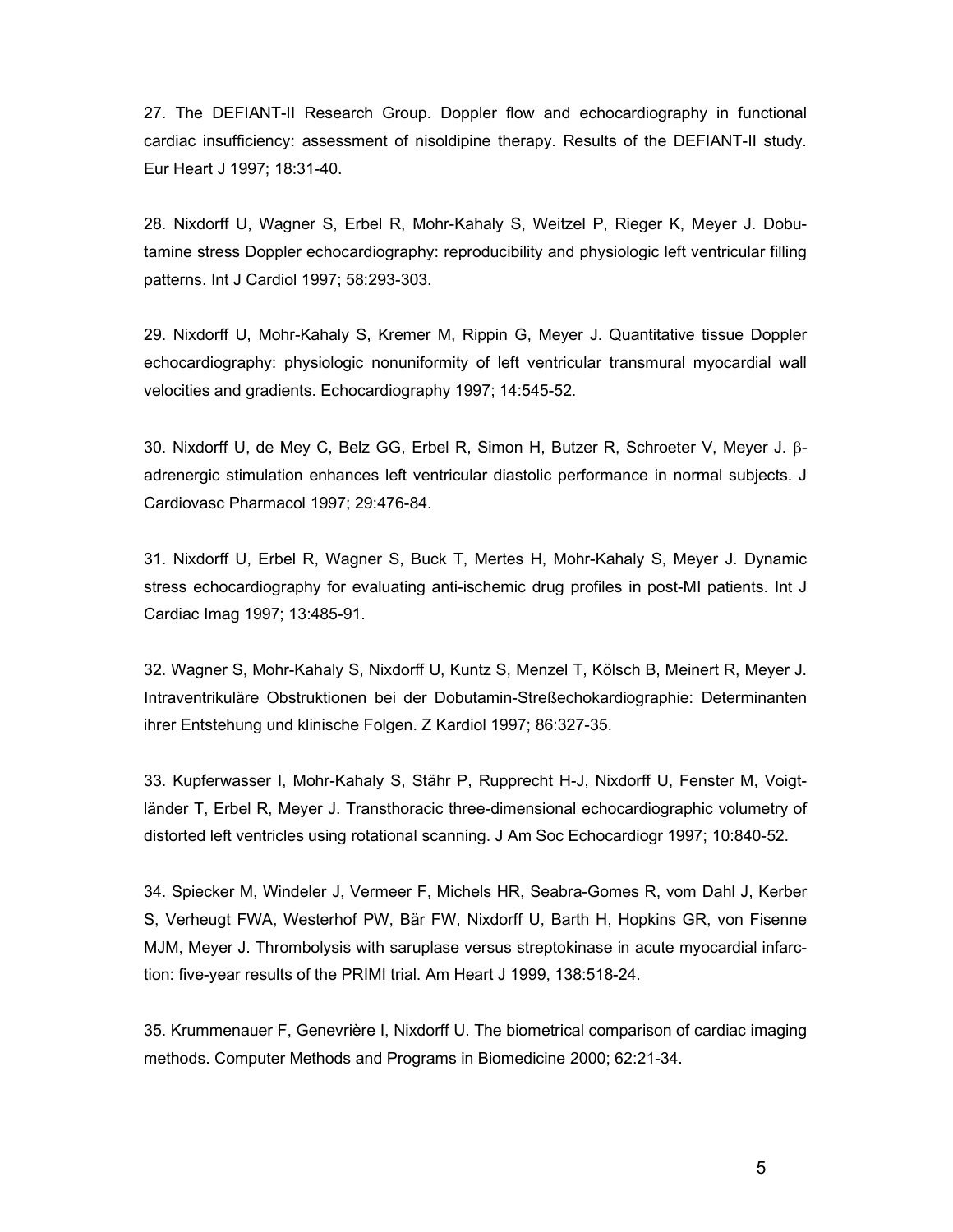36. Dunselman PHJM on behalf of the replacement of angiotensin converting enzyme inhibition (REPLACE) investigators. Effects of the replacement of the angiotensin converting enzyme inhibitor enalapril by the angiotensin II receptor blocker telmisartan in patients with congestive heart failure. Int J Cardiol 2001; 77:131-8.

37. Nixdorff U, Matschke C, Winklmaier M, Flachskampf FA, Ludwig J, Pohle K, Land M, Gefeller O, Daniel WG. Native tissue second harmonic imaging improves endocardial and epicardial border definition in dobutamine stress echocardiography. Eur J Echocardiography 2001; 2:52-61.

38. Voigt J-U, Lindenmeier G, Werner D, Flachskampf FA, Nixdorff U, Hatle L, Sutherland GR, Daniel WG. Strain rate imaging for the assessment of preload-dependent changes in regional left ventricular diastolic longitudinal function. J Am Soc Echocardiogr 2002, 15:13-9.

39. Stellbrink C, Hanrath P, Nixdorff U, Hofmann T, Lehmacher W, Kühle K, Fetsch T, Grewe R, Schmidt-Lucke J-A on behalf of the ACE Study Group. Low molecular weight heparin for prevention of thromboembolic complications in cardioversion - rationale and design of the ACE study (Anticoagulation in Cardioversion using Enoxaparin). Z Kardiol 2002; 91:249-54.

40. Zimmermann WH, Didié M, Wasmeier GH, Nixdorff U, Hess A, Melnychenko I, Boy O, Neuhuber WL, Weyand M, Eschenhagen T. Cardiac grafting of engineered heart tissue. Circulation 2002; 106 (Suppl I):I-151-I-157.

41. Giesler T, Lamprecht S, Voigt J-U, Ropers D, Pohle K, Ludwig J, Flachskampf FA, Daniel WG, Nixdorff U. Long term follow up after deferral of revascularisation in patients with intermediate coronary stenoses and negative dobutamine stress echocardiography. Heart 2002, 88:645-6.

42. Voigt J-U, Exner B, Schmiedehausen K, Huchzermeyer C, Reulbach U, Nixdorff U, Platsch G, Kuwert T, Daniel WG, Flachskampf FA. Strain rate imaging during dobutamine stress echocardiography provides objective evidence of inducible ischemia. Circulation 2003; 107:2120-6.

43. Voigt J-U, Lindenmeier G, Exner B, Regenfus M, Werner D, Reulbach U, Nixdorff U, Flachskampf FA, Daniel WG. Incidence and characteristics of segmental postsystolic longitudinal shortening in normal, acutely ischemic, and scarred myocardium. J Am Soc Echocardiogr 2003; 16:415-23.

6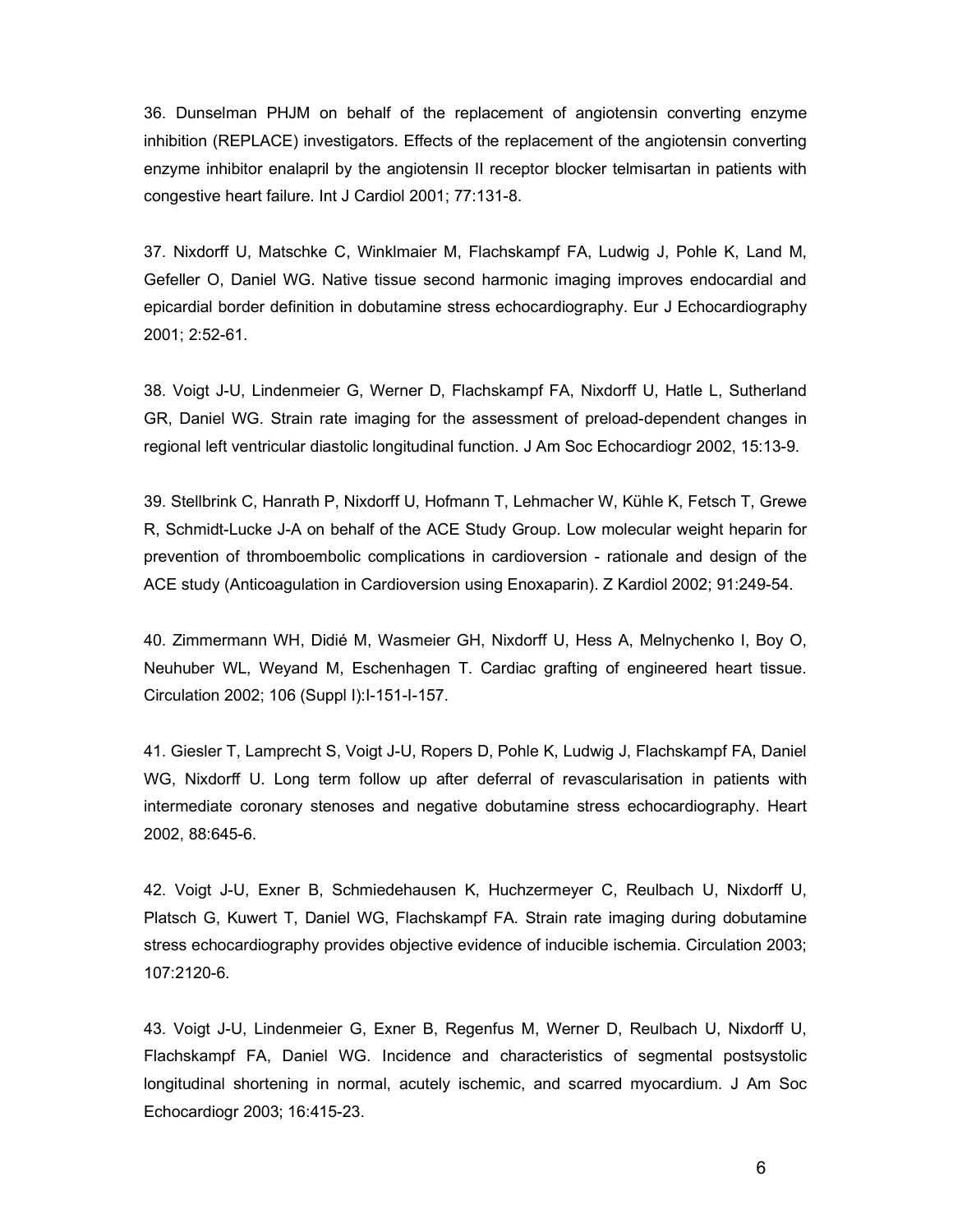44. Stellbrink C, Nixdorff U, Hofmann T, Lehmacher W, Daniel WG, Hanrath P, Geller C, Mugge A, Sehnert W, Schmidt-Lucke C, Schmidt-Lucke JA; Anticoagulation in Cardioversion using Enoxaparin study group. Use of subcutaneous enoxaparin compared to intravenous heparin and or phenprocoumon in the setting of cardioversion – the ACE study (Anticoagulation in Cardioversion using Enoxaparin). Card Electrophysiol Rev 2003; 7:382-6.

45. Heckmann JG, Bogdanov J, Lang CJG, Nixdorff U, Neundörfer B. Beobachtungsstudie zur Therapie mit Phenprocoumon (Marcumar<sup>®</sup>) unter Nicht-Studienbedingungen bei neurologischer Indikation. Z Allg Med 2004; 80:33-7.

46. Stellbrink C, Nixdorff U, Hofmann T, Lehmacher W, Daniel WG, Hanrath P, Geller C, Mügge A, Sehnert W, Schmidt-Lucke C, Schmidt-Lucke J-A, on behalf of the ACE (Anticoagulation in Cardioversion Using Enoxaparin) Study Group. Safety and efficacy of enoxaparin compared with unfractionated heparin and oral anticoagulants for prevention of thromboembolic complications in cardioversion of nonvalvular atrial fibrillation. The Anticoagulation in Cardioversion using Enoxaparin (ACE) trial. Circulation 2004; 109:997-1003.

47. Voigt J-U, Nixdorff U, Bogdan R, Exner B, Schmiedehausen K, Platsch G, Kuwert T, Daniel WG, Flachskampf FA. Comparison of deformation imaging and velocity imaging for detecting regional inducible ischaemia during dobutamine stress echocardiography. Eur Heart J 2004, 25:1517-25.

48. Achenbach S, Sacher D, Ropers D, Pohle K, Nixdorff U, Hoffmann U, Muschiol G, Flachskampf FA, Daniel WG. Electron beam computed tomography for the detection of left atrial thrombi in patients with atrial fibrillation. Heart 2004, 90:1477-8.

49. Schäfer S, Kliner S, Klinghammer L, Kaarmann H, Lucic I, Nixdorff U, Rosenschein U. Daniel WG, Flachskampf FA. Influence of ultrasound operating parameters on ultrasound induced thromboloysis in vitro. Ultrasound Med Biol 2005, 31:841-7.

50. Nixdorff U, Feddersen I, Voigt J-U, Flachskampf FA. Three-dimensional echocardiography: rational mode of component images for left ventricular quantitation. Cardiology 2005, 104:76-82.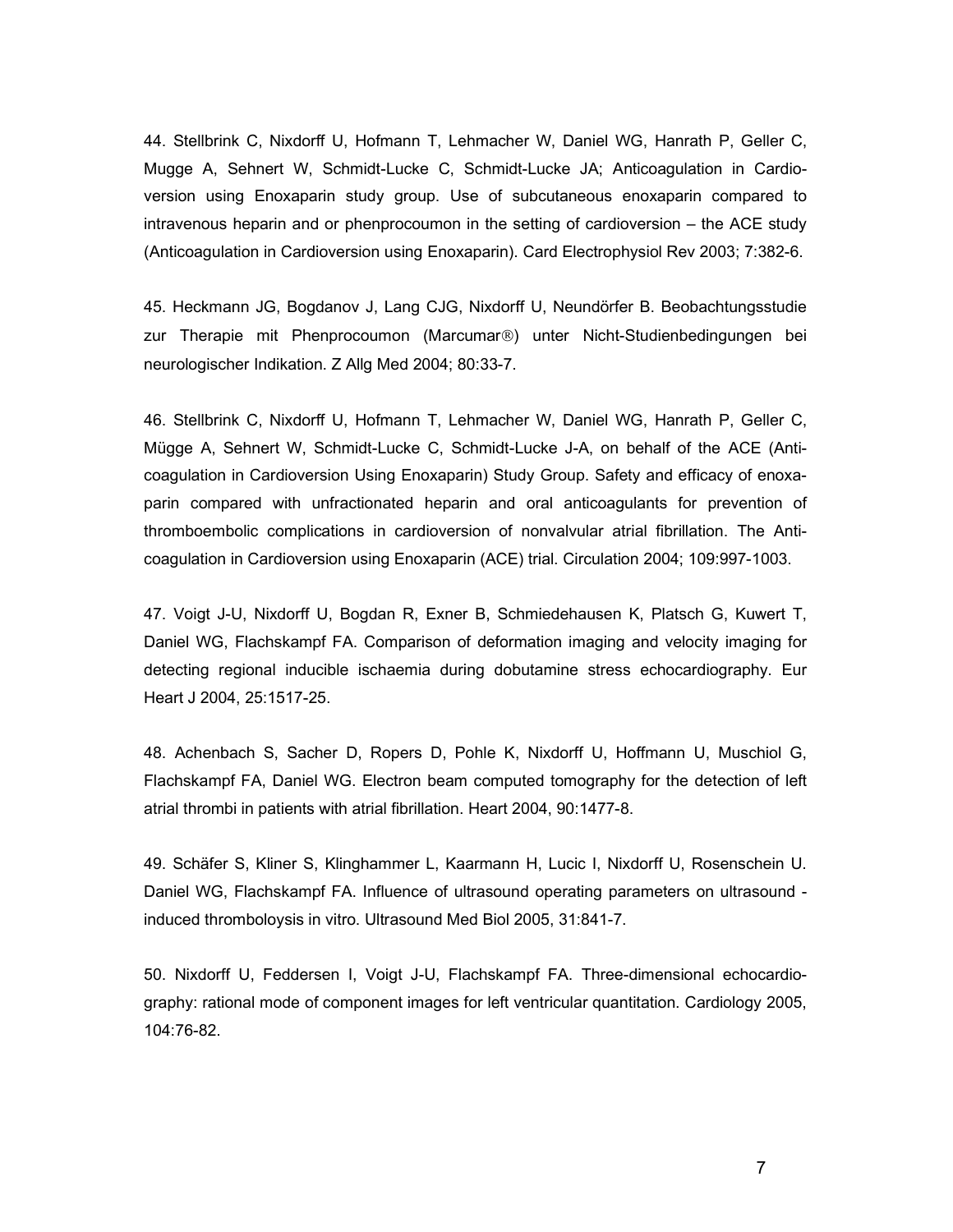51. Nixdorff U, Schmidt A, Morant T, Stilianakis N, Voigt J-U, Flachskampf FA, Daniel WG, Garlichs CD. Dose-dependent disintegration of human endothelial monolayers by contrast echocardiography. Life Sciences 2005, 77:1493-501.

52. Heckmann JG, Stadter M, Reulbach U, Duetsch M, Nixdorff U, Ringwald J. Increased frequency of cardioembolism and patent foramen ovale in stroke patients with positive travel history suggesting Economy Class Stroke Syndrome (ECSS). Heart 2006; 92:1265-8.

53. Zimmermann W-H, Melnychenko I, Wasmeier G, Didié M, Naito H, Nixdorff U, Hess A, Budinsky L, Brune K, Michaelis B, Dhein S, Schwoerer A, Ehmke H, Eschenhagen T. Engineered heart tissue grafts improves systolic and diastolic function in infarcted rat hearts. Nat Med 2006, 12:452-8.

54. Schmidt-Lucke C, Paar WD, Stellbrink C, Nixdorff U, Hofmann T, Meurer J, Grewe R, Daniel WG; Hanrath P, Mugge A, Klein HU, Schmidt-Lucke JA, on behalf of the ACE (Anticoagulation in Cardioversion using Enoxaparin) Study Group. Quality of anticoagulation with unfractionated heparin plus phenprocoumon for the prevention of thromboembolic complications in cardioversion for non-valvular atrial fibrillation. Sub-analysis from the Anticoagulation in Cardioversion using Enoxaparin (ACE) trial. Thromb Res 2007; 119:27-34.

55. Nixdorff U, Klinghammer L, Wüstefeld G, Mohr-Kahaly S, von Bardeleben RS. Chronic development of ischaemic mitral regurgitation during postinfarction remodelling. Cardiology 2007, 107:239-47.

56. Schädlich PK, Schmidt-Lucke C, Huppertz E, Lehmacher W, Nixdorff U, Stellbrink C, J. G. Brecht JG. Gesundheitsökonomischer Vergleich zweier Antikoagulations-Regime bei frühzeitiger Kardioversion des persistierenden, nicht-valvulären Vorhofflimmerns – Erkennt-nisse aus der ACE-Studie. Perfusion 2006; 19:373-9.

57. Schädlich PK, Schmidt-Lucke C, Huppertz E, Lehmacher W, Nixdorff U, Stellbrink C, J. G. Brecht JG. Economic evaluation of Enoxaparin for anticoagulation in early cardioversion of persisting nonvalvular atrial fibrillation from the perspective of statutory health insurance in Germany. Am J Cardiovasc Drugs 2007; 7:199-217.

58. Wasmeier GH, Melnychenko I, Voigt J-U. Zimmermann WH, Eschenhagen T, Schineis N, Reulbach U, Flachskampf FA, Daniel WG, Nixdorff U. Reproducibility of transthoracic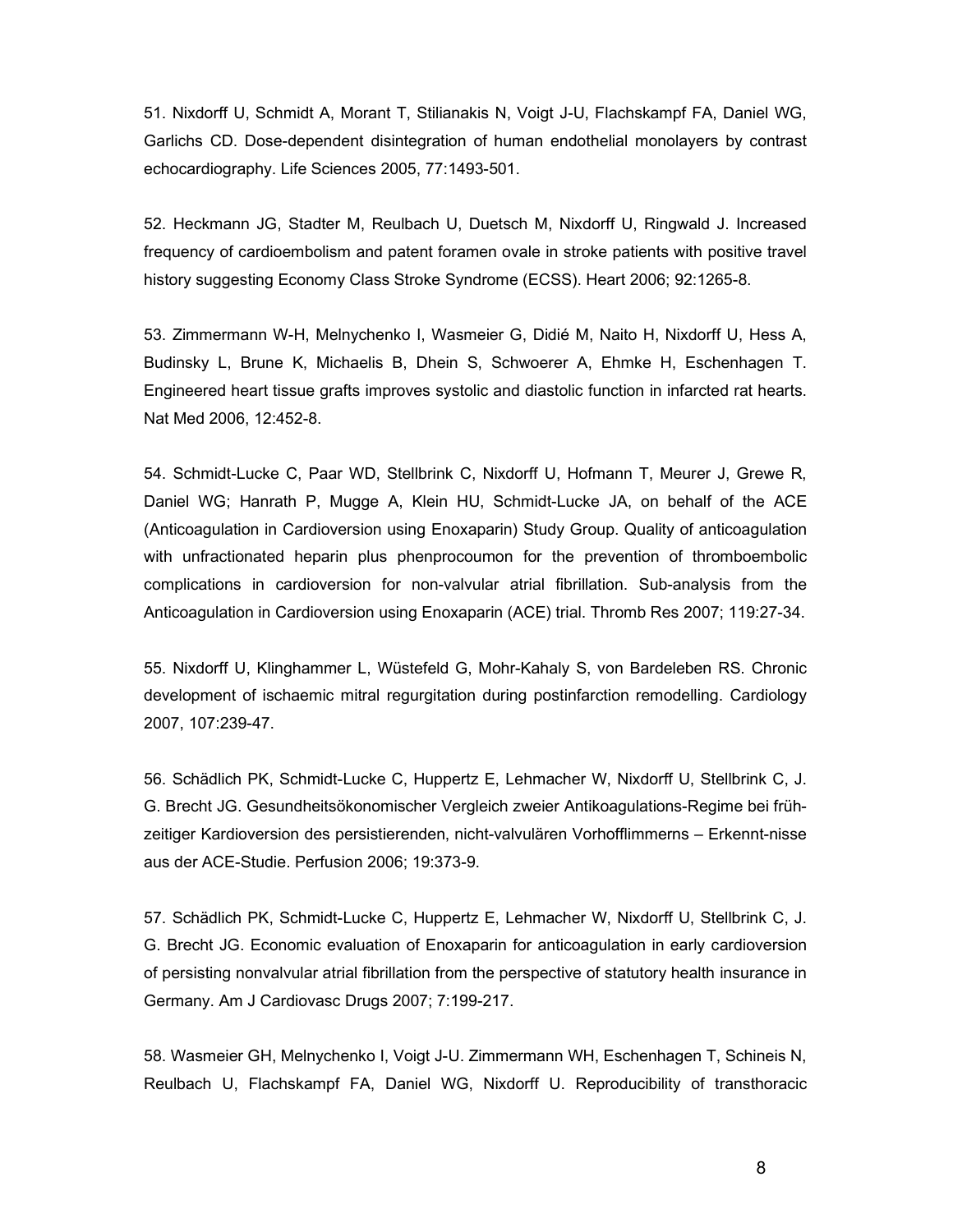echocardiography in small animals using clinical equipment. Coro Artery Dis 2007; 7:199- 217.

59. Wasmeier GH, Zimmermann W-H, Schineis N, Melnychenko I, Voigt J-U, Eschenhagen T, Flachskampf FA, Daniel WG, Nixdorff U. Real-time myocardial contrast echocardiography for perfusion and function assessment in healthy and infarcted Wistar rats. Ultrasound Med Biol 2008; 34:47-55.

60. Nixdorff U, Küfner C, Achenbach S, Stilianakis N, Voigt J-U, Flachskampf FA, Daniel WG, Ropers D. Head-to-head comparison of dobutamine stress echocardiography and contrast enhanced electron beam computed tomography for the detection of significant coronary artery disease. Cardiology 2008; 110:81-6.

61. Nixdorff U, Drees M, Treese N, von Bardeleben S, Mohr-Kahaly S, Klinghammer L. Prognostication of post-infarct chronic heart failure: Superiority of clinical assessment vs. cardiopulmonary and left ventricular function analysis. Int J Cardiol 2008; 132:187-96.

62. Wasmeier GH, Asmussen S, Voigt J-U, Flachskampf FA, Daniel WG, Nixdorff U. Realtime myocardial contrast stress echocardiography using bolus application. Ultrasound Med Biol 2008; 34:1724-31.

63. Grammer TB, Dressel A, Gergei I, Kleber ME, Laufs U, Scharnagl H, Nixdorff U, Klotsche J, Pieper L, Pittrow D, Silber S, Wittchen H-U, März W. Cardiovascular risk algorithms in primary care: results form the DETECT study. Scientific Reports 2019; 9:1101-13.

64. Grau E, Horn F, Nixdorff U, Michelson G. OCT- and IOP-Findings in a Healthy Worker Cohort. Results from a Teleophthalmic Study in Occupational Medicine. Graefe's Archive for Clinical and Experimental Ophthalmology 2019, accepted and in press.

## 2. Casuistic Reports in Peer-Review Journals

1. Nixdorff U, Erbel R, Drexler M, Meyer J. Detection of thrombembolus of the right pulmonary artery by transesophageal two-dimensional echocardiography. Am J Cardiol 1988; 61:488-9.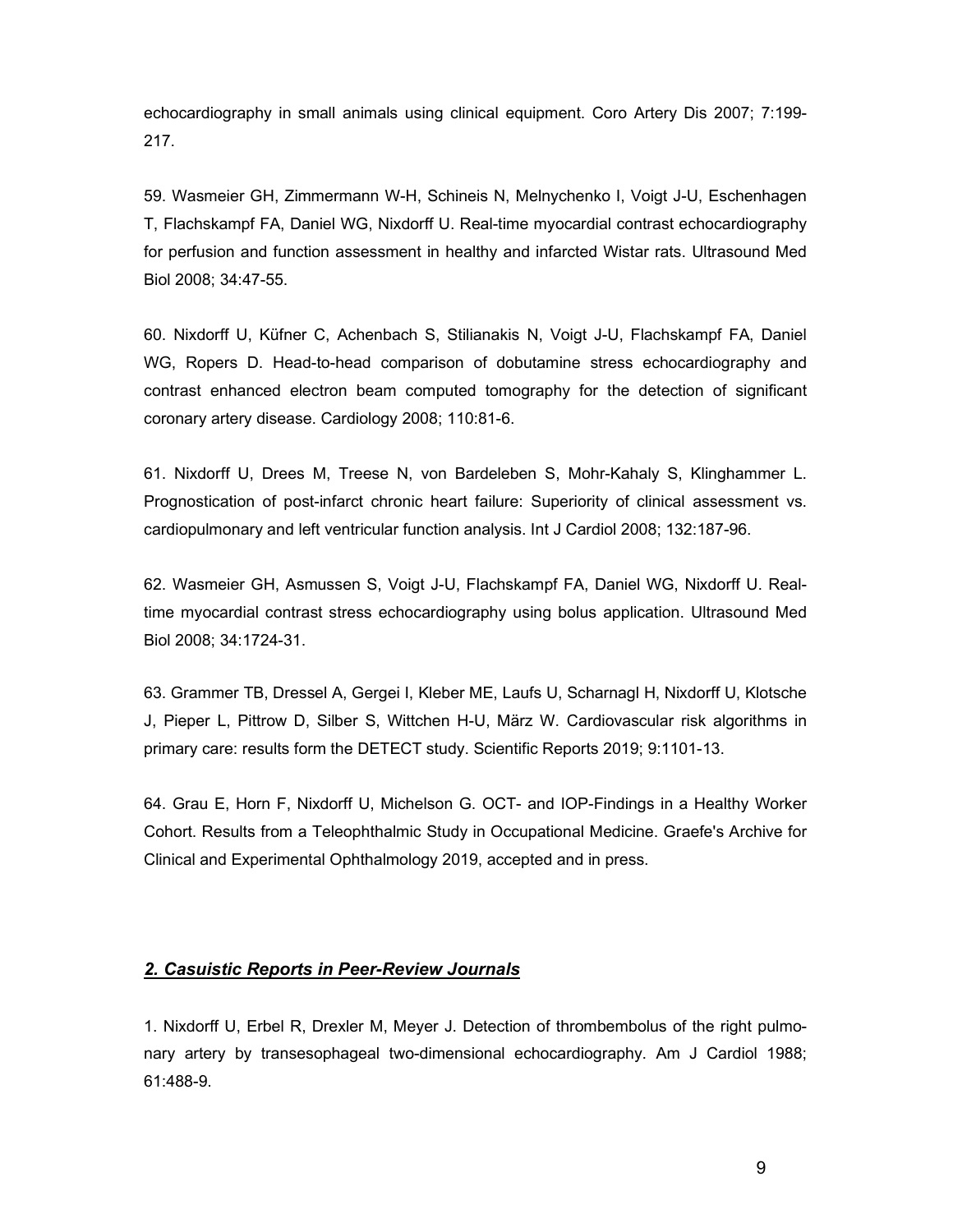2. Nixdorff U, Erbel R, Meyer J. Reinfarction related to PTCA-induced coronary embolism after successful thrombolytic therapy. J Interven Cardiol 1989; 2:97-101.

3. Erbel R, O'Neill W, Auth D, Haude M, Nixdorff U, Rupprecht HJ, Dietz U, Meyer J. Highfrequency rotablation of occluded coronary artery during heart catheterization. Cath Cardiovasc Diagn 1989; 17:56-8.

4. Nixdorff U, Rupprecht H-J, Mohr-Kahaly S, Wittlich N, Oelert H, Schmied W, Meyer J. Transösophageale Echokardiographie im kardiogenen Schock bei akutem Hinterwand-infarkt mit Papillarmuskelabriß. Z Kardiol 1994; 83:495-501.

5. Nixdorff U, Erbel R, Rupprecht H-J, Kearney P, Trautmann S, Meyer J. Non-invasive visualization of an apparent patent intracoronary stent by transesophageal echocardiography. Echocardiography 1995; 12:391-5.

6. Nixdorff U, Erbel R, Störkel S, Haude M, Oelert H, Kearney P, Meyer J. Microscopic evaluation of an occluded intracoronary Palmaz-Schatz stent removed before coronary artery bypass grafting. Am J Card Imag 1995; 9:280-4.

7. Nixdorff U, Rupprecht H-J, Mohr-Kahaly S, Kremer M, Bickel C, Meyer J. Tissue Doppler echocardiography: a new method of evaluating perfusion-dependent myocardial function during PTCA. Int J Cardiac Imag 1997; 13:99-103.

8. Wittlinger Th, Voigtländer T, Roberts H, Kreitner KF, Roberts T, Nixdorff U, Oelert H, Thelen M, Meyer J. Diagnose eines intramyokardialen Hämatoms nach traumatischem Myokardinfarkt durch Magnetresonanztomographie. Z Kardiol 1999; 88:147-53.

9. Fischer TA, Lehr H-A, Nixdorff U, Meyer J. Combined aortic and mitral stenosis in mucopolysaccharidosis type I-S (Ulrich-Scheie-syndrome). Heart 1999, 81:97-9.

10. Thomas K, Nixdorff U, Manger B, Geiler T, Lorenz H-M, Faller G, Moshage W. Myokardiale Beteiligung des Eosinophilie-Syndroms bei einer Fadenwurminfektion. Nachweis regionaler Myokardrestriktion mittels Pulswellen-Gewebe-Doppler-Echokardiographie. Med Klin 2000; 95:163-7.

11. Brück M, Nixdorff U, von Korn H, Feyrer R, Papadopoulos T, Helm G, Janka R, Mardin C, Strnad V, Daniel WG. Generalisiertes hochmalignes Non-Hodgkin-Lymphom mit Infiltra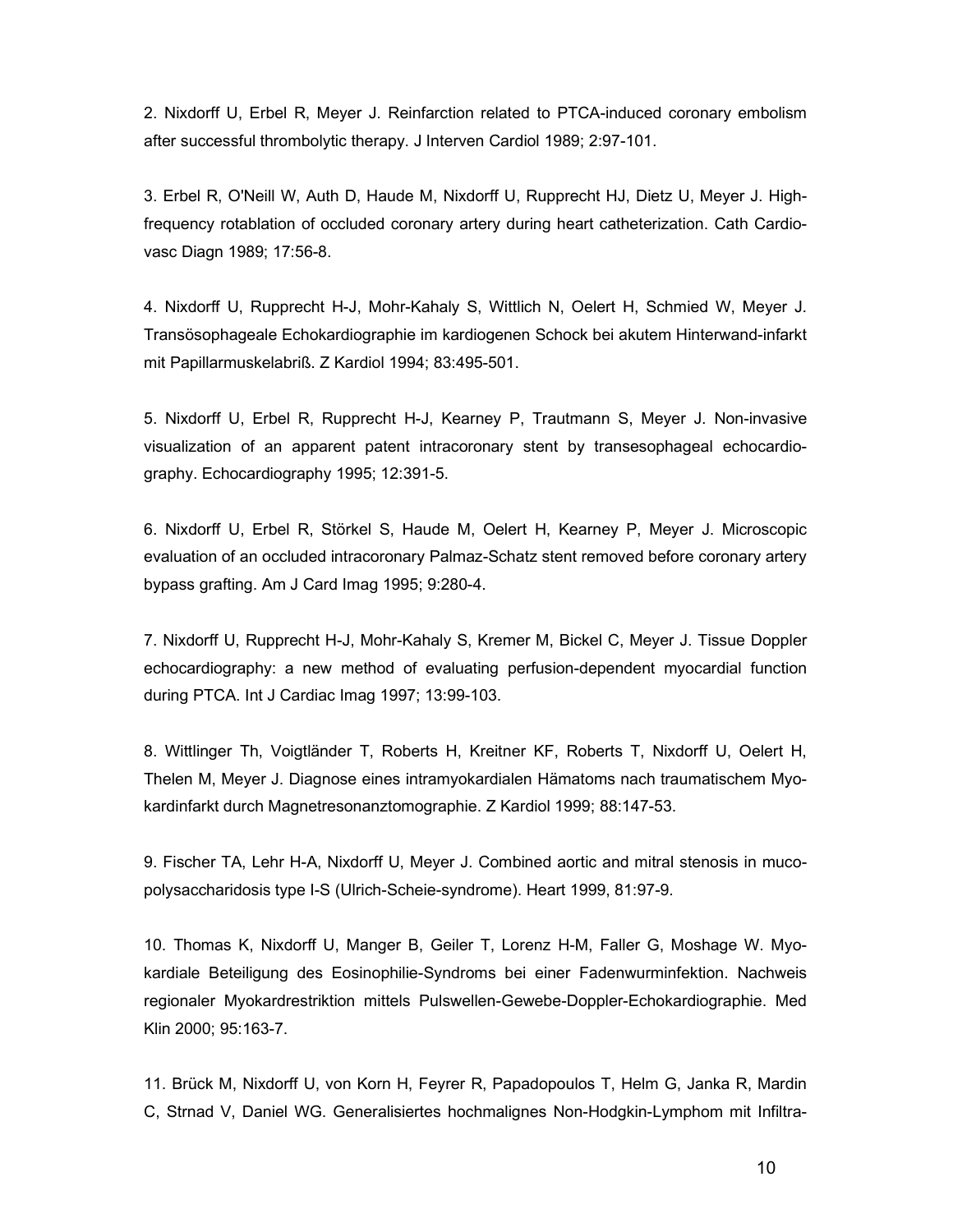tion des linken Vorhofs und der Nervi optici mit bilateraler Amaurosis. Tumordiagn u Ther 2000; 21:107-12.

12. Von Korn H, Daniel WG, Nixdorff U. A rare cause of cardiomyopathy: the systemic inflammation response syndrome (SIRS). Heart 2001; 86:362.

13. Gaul C, Heckmann JG, Bremer J, Wasmeier G, Huk WJ, Schräder R, Neundörfer B, Nixdorff U. Thrombus am Sideris-Okkludersystem nach 6 Jahren. Dtsch Med Wochenschr 2003; 128:87-90.

14. Heckmann JG, Stemper B, Ringwald J, Nixdorff U, Neundörfer B. Economy class stroke syndome. Cerebrovasc Dis 2004; 17:88.

#### 3. Reviews in in Peer-Review Journals

1. Nixdorff U. Utility of two-dimensional echocardiography in the assessment of the acute effects resulting from reperfusion therapy in acute myocardial infarction. Non-invasive Cardiology 1992; 2:125-7.

2. Nixdorff U, Meyer J. Echographie dans l'évaluation des effects de la perfusion à la phase aiguë de l'infarctus. L'information cardiologique 1996; 20:43-51.

3. Nixdorff U, Mohr-Kahaly S, Wagner S, Meyer J. Klinischer Stellenwert der Streßechokardiographie. Dt Ärztebl 1997; 94:A-1723-A-1728.

4. Nixdorff U. Gewebe-Doppler-Echokardiographie: Eine neue Ultraschalluntersuchung des Myokards. Herz 1997; 22:221-6.

5. Rupprecht H-J, Nixdorff U, Meyer J. Myokardperfusion und -funktion nach Koronarinterventionen. Internist 1998; 39:713-9.

6. Nixdorff U. Späte Dobutamin-Echokardiographie nach akutem Myokardinfarkt. Herzmedizin/Zeitschrift für Kardiologie und Angiologie 1998; 15:67-71.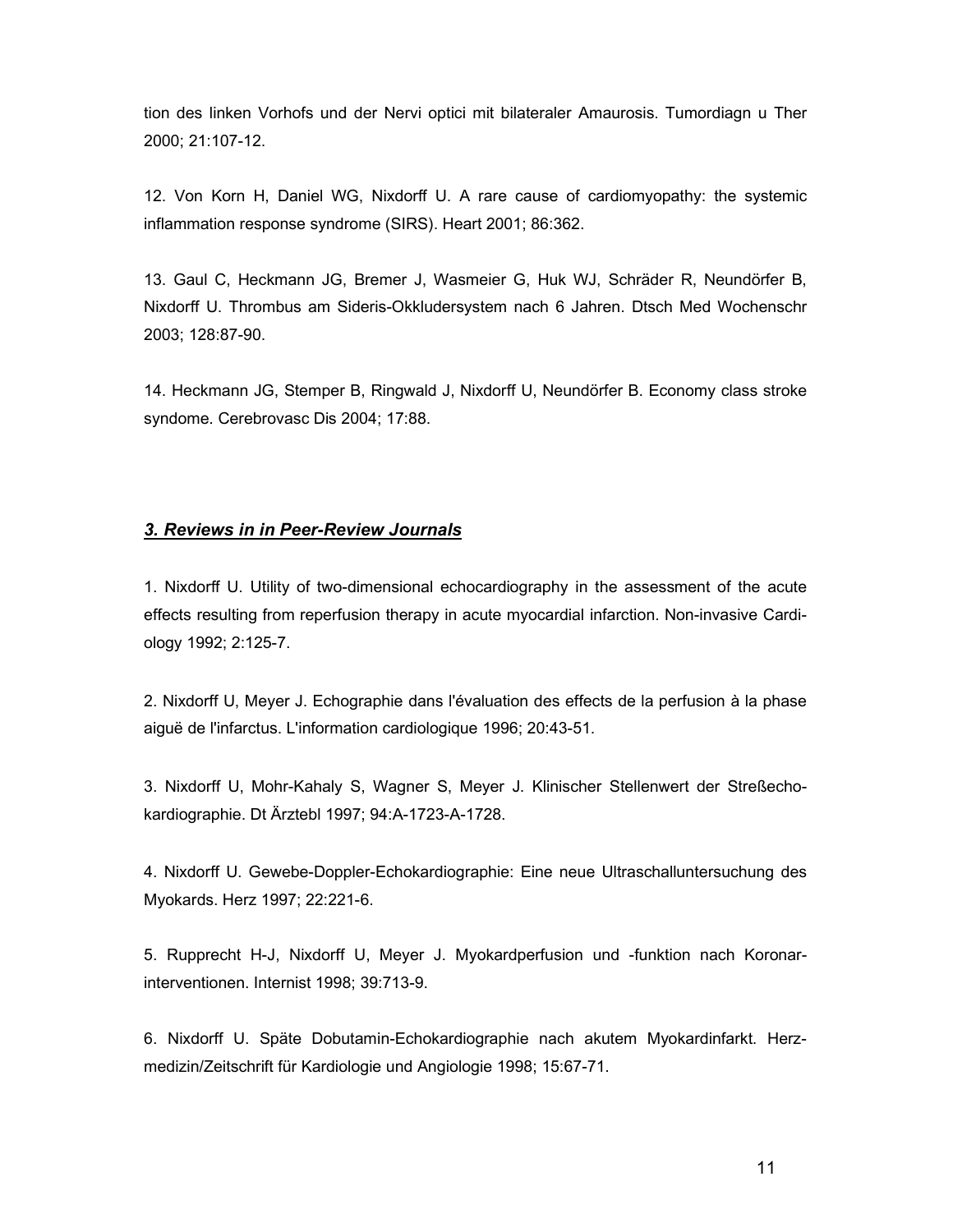7. Nixdorff U. Noninvasive assessment of left ventricular viability: did we underestimate the potential of stress echocardiography. J Interven Cardiol 1999; 12:431-8.

8. Nixdorff U. Streßechokardiographie. Z Kardiol 2000; 89(Suppl 1):I/78-I/85.

9. Völler H, Nixdorff U, Flachskampf FA. Myokardialer Vitalitätsnachweis mit der Dobutamin-Echokardiographie: Aktuelle Übersicht. Z Kardiol 2000; 89:921-31.

10. Voigt J-U, Temmen K-W, Werner D, von Bibra H, Nixdorff U. Daniel WG. Gibt es einen optimalen Triggerzeitpunkt für Echokontrastmitteluntersuchungen des Myokards. Biomed Technik 2000; 45:69-70.

11. Nixdorff U. Stellungnahme zur Mitteilung der "Kontraindikation von Dobutamin im Rahmen der Streßechokardiographie". Herz 2002; 7:705-8.

12. Nixdorff U. Dobutamin wurde für die Indikation Streßechokardiographie zugelassen. Quelle verfügbar auf dem World Wide Web. www.dgkardio.de 2002 (Deutsche Gesellschaft für Kardiologie - Herz- und Kreislaufforschung)

13. Nixdorff U. Dobutamin wurde für die Indikation Stressechokardiographie zugelassen. Stellungnahme. Herz 2002; 8:822.

14. Nixdorff U. Stressechokardiographie: Ischämie und Vitalität. Med Welt 2003; 54:102-4.

15. Nixdorff U. Stressechocardiography. Basics and non-invasive assessment of myocardial viability. J Interven Cardiol 2004; 17:349-55.

16. Heckmann JG, Bogdanov J, Dütsch M, Rauch C, Handschu R, Nixdorff U. Praxis der oralen Antikoagulation: Rationale, Realität und Zukunftperspektiven. Nervenheilkunde 2004; 23:378-82.

17. Dütsch M, Heckmann JG, Handschu R, Tomandl B, Dütsch F, Nixdorff U. Der kardioembolische Hirninfarkt. Nervenheilkunde 2004, 23:370-7.

18. Nixdorff U. Wie funktioniert das? Stressechokardiographie. Münch Med Wochenschr 2004, 147:56-7.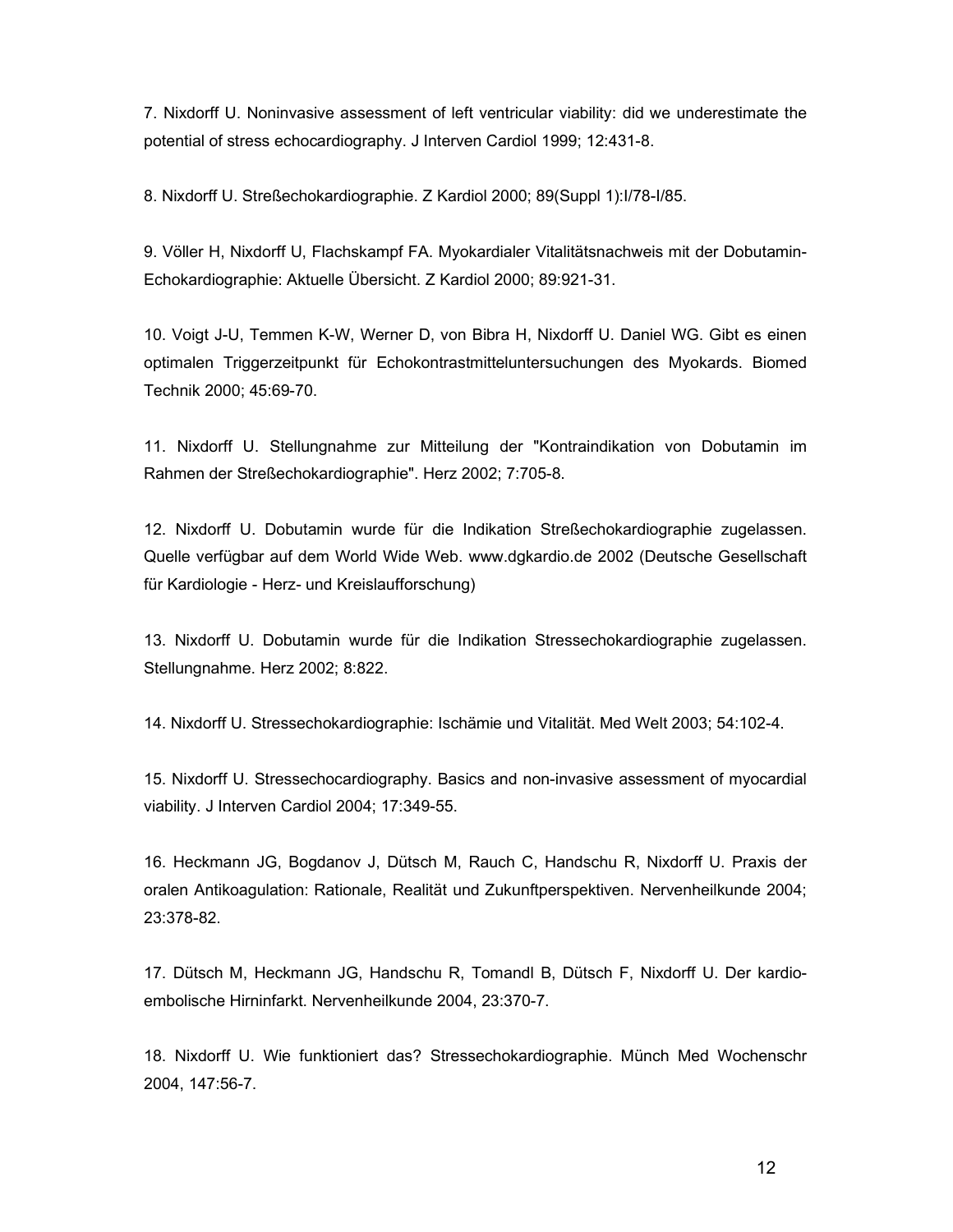19. Hoffmann R, Buck T, Lambertz H, von Bibra H, Mohr-Kahaly S, Tiemann K, Hagendorff A, Voelker W, Kücherer HF, Franke A, Flachskampf FA, Heinemann S, Fehske W, Nixdorff U für die Arbeitsgruppe Kardiovaskulärer Ultraschall. Positionspapier zur Qualität in der Echokardiographie. Z Kardiol 2004, 93:975-86.

20. Voelker W, Koch D, Flachskampf FA, Nixdorff U, Buck TB, Hoffmann R, Heinemann S, Franke A, von Bardeleben S, Hagendorff A, Hoffmeister HM, Funck RC, Angermann C, Engberding R, von Bibra H, Erbel R, Fehske W für den Arbeitskreis "Standardisierung und LV-Funktion" der Arbeitsgruppe Kardiovaskulärer Ultraschall. Ein strukturierter Datensatz zur Befunddokumentation in der Echokardiographie. Z Kardiol 2004, 93:987-1004.

21. Nixdorff U. Antithrombotic strategies for the management of non-valvular atrial fibrillation. Int J Cardiol 2005, 100:191-8.

22. Nixdorff U. Kardiovaskuläre Bildgebung in der Präventionsmedizin. Biomed Technik 2005; 50:212-7.

23. Nixdorff U, Bolz A. Medizinische und technische Herausforderungen der Präventionsmedizin. Biomed Technik 2005; 50:210-1.

24. Nixdorff U, Buck T, Engberding R, Hoffmann R, Kruck I, La Rosée K, Fehske W. Positionspapier zur Qualifikation und Zertifizierung von Untersuchern in der Echokardiographie. Clin Res Cardiol 2006; 1(Suppl):96-102.

25. Nihoyannopoulos P, Fox K, Fraser A, Pinto F, on behalf of the Laboratory Accreditation Committee of the EAE. EAE laboratory standards and accreditation. Eur J Echocardiogr 2007; 8:80-7.

26. Nixdorff U. Sport und Prävention: Auf die Dosis kommt es an! Cardio News 2007; 4:18-9.

27. von Bardeleben RS, Münzel T, Nixdorff U. Diagnostik und Risikostratifikation der koronaren Herzkrankheit (KHK): Aktuelle Bedeutung der Stressechokardiographie. Clin Res Cardiol 2007 (Suppl 2): V/18-27.

28. Nixdorff U. Aktuelle Bildgebungsmodalitäten zur Diagnostik der präklinischen Atherosklerose. J Prev Med 2007; 3:318-29.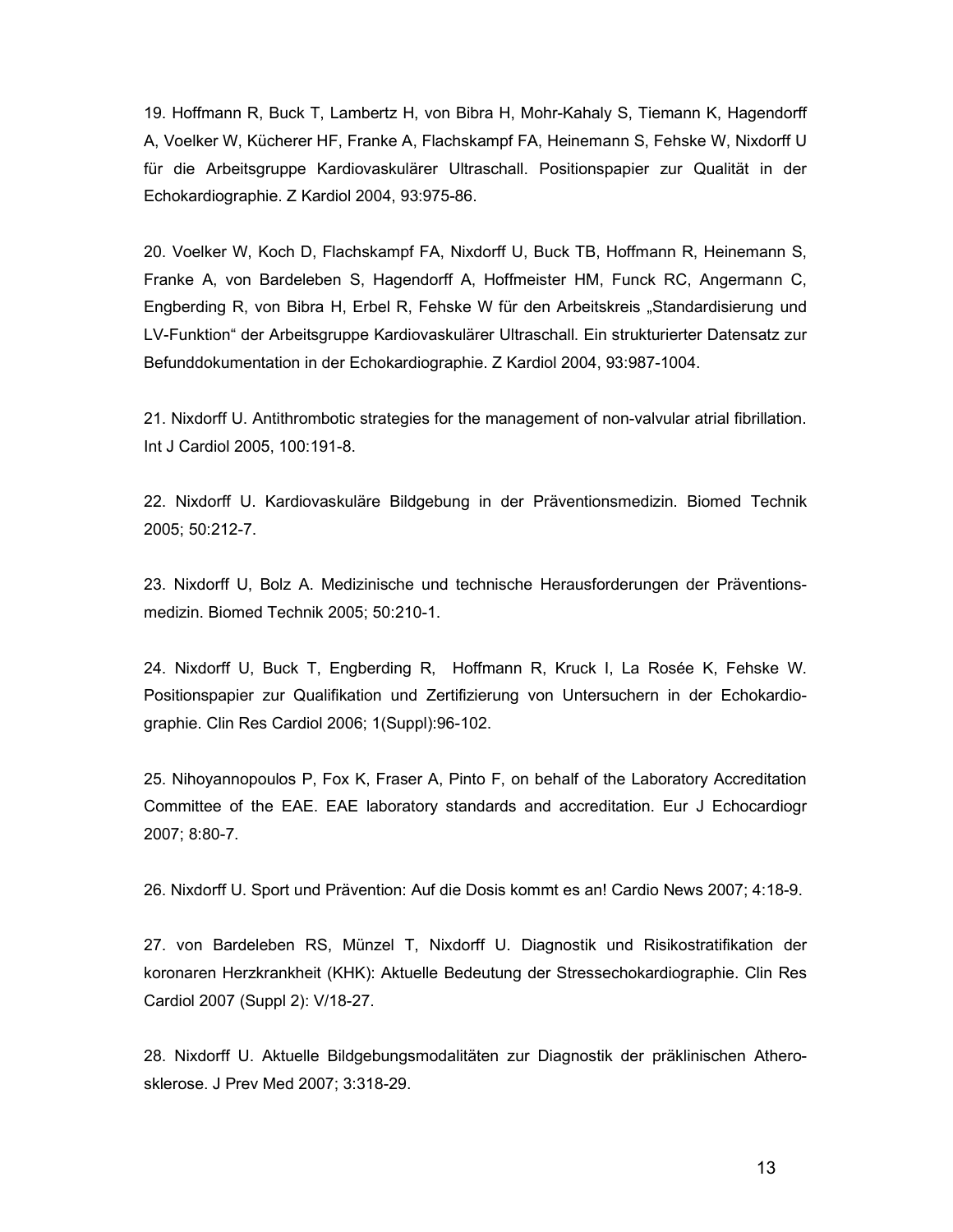29. Nixdorff U. Kardiale Prävention – Teil I (Hintergrund). Praktische Kardiologie – Journal by Fax (in Zusammenarbeit mit dem Bundesverband Niedergelassener Kardiologen), 11. Jahrgang, Nr. 23, 2008.

30. Nixdorff U. Kardiale Prävention – Teil II (Risikofaktoren und -scores). Praktische Kardiologie – Journal by Fax (in Zusammenarbeit mit dem Bundesverband Niedergelassener Kardiologen), 11. Jahrgang, Nr. 24, 2008.

31. Nixdorff U. Kardiale Prävention – Teil IIIa (Diagnostik der präklinischen Atherosklerose). Praktische Kardiologie – Journal by Fax (in Zusammenarbeit mit dem Bundesverband Niedergelassener Kardiologen), 11. Jahrgang, Nr. 28, 2008.

32. Nixdorff U. Kardiale Prävention – Teil IIIb (Diagnostik der präklinischen Atherosklerose). Praktische Kardiologie – Journal by Fax (in Zusammenarbeit mit dem Bundesverband Niedergelassener Kardiologen), 11. Jahrgang, Nr. 29, 2008.

33. Nixdorff U. The inaugurator of transmitted echocardiography: Prof. Dr. Wolf-Dieter Keidel. Eur J Echocardiogr 2009; 10:48-9.

34. Nixdorff U. Kardiale Prävention – Teil IVa (Präventivmedizinische Maßnahmen). Praktische Kardiologie – Journal by Fax (in Zusammenarbeit mit dem Bundesverband Niedergelassener Kardiologen), 12. Jahrgang, Nr. 01, 2009.

35. Nixdorff U. Kardiale Prävention – Teil IVb (Präventivmedizinische Maßnahmen). Praktische Kardiologie – Journal by Fax (in Zusammenarbeit mit dem Bundesverband Niedergelassener Kardiologen), 12. Jahrgang, Nr. 02, 2009.

36. Buck T, Fehske W, Breithardt O-A, Faber L, Flachskampf FA, Franke A, Hagendorff A, Kücherer H, Menzel T, Pethig K, Tiemann K, Voigt J-U, Weidemann F, Hoffmann R; Nixdorff. Manual zur Indikation und Durchführung der Echokardiographie. Clin Res Cardiol 2009; 4(Suppl):3-51.

37. von Bardeleben RS, Jabs A, Nixdorff U, Münzel T. Prognostische Bedeutung der Stressechokardiographie. Koronare Herzerkrankung und Atherosklerose, Up2date Kardiologie, Georg Thieme Verlag, Stuttgart, New York, 2009, ff 247 – 258.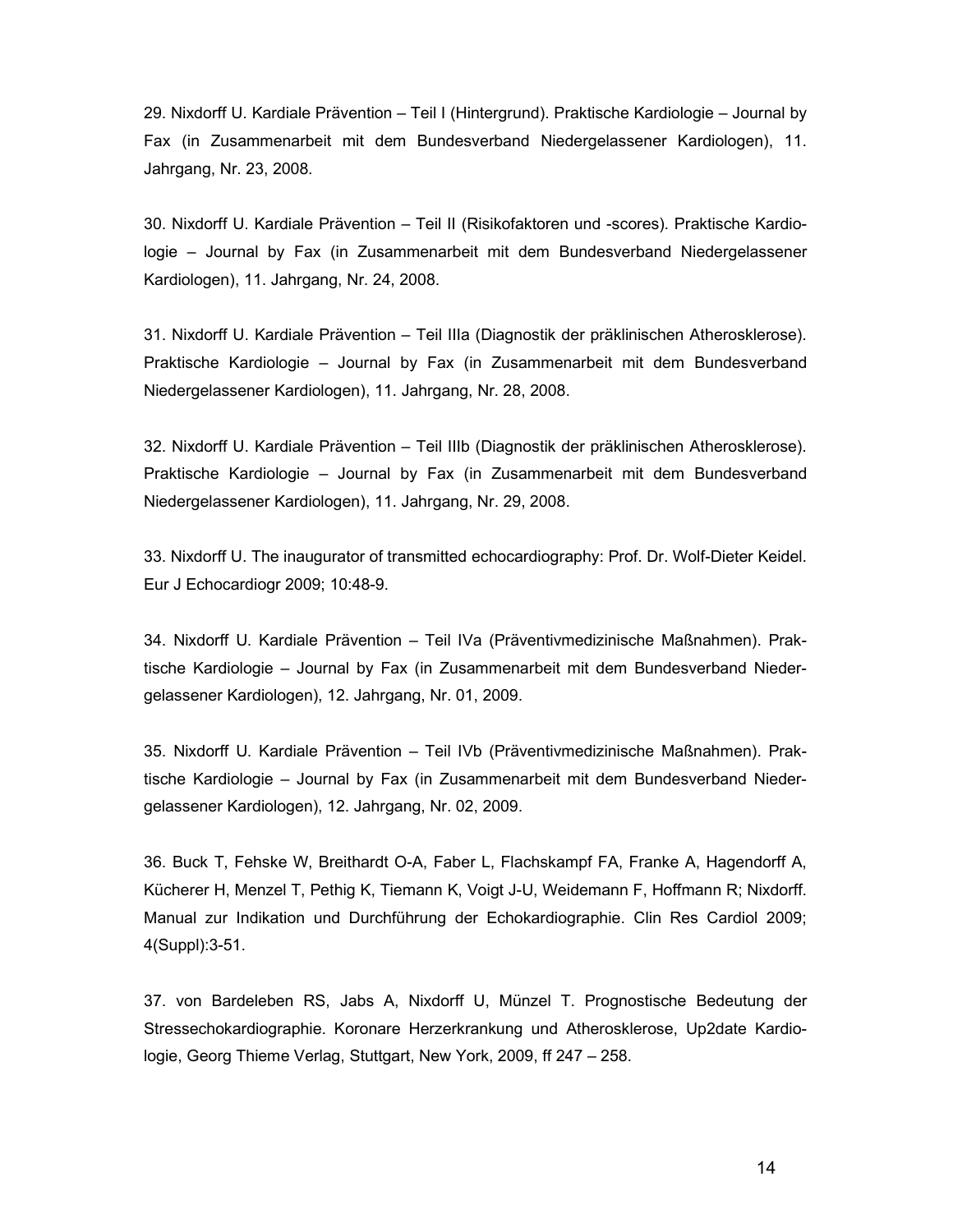38. Nixdorff U. Die Intima-Media-Dicke ist ein geeigneter Surrogatmarker für die systemische Atherosklerose – contra. Dtsch Med Wochenschr 2009; 134:2007.

39. Nixdorff U. Das Herz auf Reisen – Was raten wir unseren Patienten? Praktische Kardiologie – Journal by Fax (in Zusammenarbeit mit dem Bundesverband Niedergelassener Kardiologen), 13. Jahrgang, Nr. 06, 2010.

40. Nixdorff U. Klinische und prognostische Bedeutung der karotidalen Intima-Media-Dicke (CIMT) in der Carotis-Sonographie. Journal by Fax (in Zusammenarbeit mit dem Bundesverband Niedergelassener Kardiologen), 14. Jahrgang, Nr. 04, 2011.

41. Nixdorff U. Zusammenhang von arteriellem Elastizitätsverlust und linksventrikulärer Relaxationsstörung (ventrikuloarterielle Dysfunktion): Bedeutung für Diagnostik, Prävention und Therapie. Spitzenforschung Herz-Kreislauf-Medizin, Innovationen und Auszeichnungen 2011, Lebendige Wissenschaft., ALPHA Informationsgesellschaft mbH, Lampertheim, Ausgabe 2011, 114 – 116.

42. Nixdorff U. Die Intima-Media-Dicke ist Ausdruck beginnender Atherosklerose. Dtsch Med Wochenschr 2011; 136:2294.

43. Nixdorff U. Let´s talk about sex: Erstes AHA-Statement zu Sexualtiät und KHK. Journal by Fax (in Zusammenarbeit mit dem Bundesverband Niedergelassener Kardiologen), 15. Jahrgang, Nr. 06, 2012.

44. Nixdorff U. AHA Scientific Statement: Sexual Activity and Cardiovascular Disease: A Scientific Statement From the American Heart Association. Newsletter European Association of Cardiovascular Prevention & Rehabiliation (EACPR),  $10<sup>th</sup>$  February 2012.

45. Nixdorff U. Diagnostik der präklinischen Atherosklerose. Zbl Arbeitsmed 2012; 62:258- 60.

46. Nixdorff U. Nicht evidenzbasiertes Vorgehen bringt keine klinisch relevanten Ergebnisse (Zunahme der Intima-Media-Dicke im Verlauf). Dtsch Med Wochenschr 2012; 137:732.

47. Jørgensen T, Capewell S, Prescott E, et al. Population-level changes to promote cardiovascular health. Eur J Prev Cardiol 2012; May 9.

15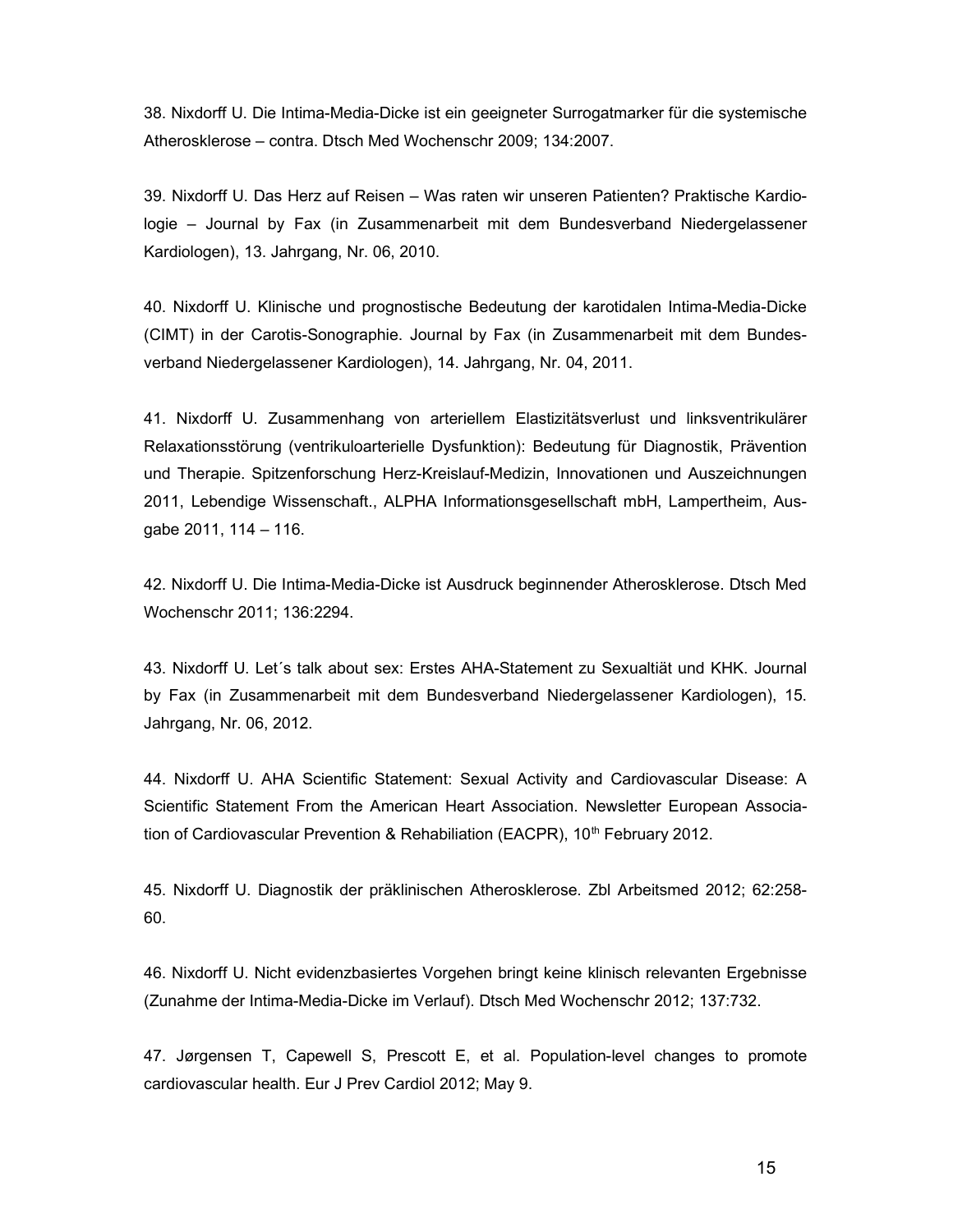48. Schmid M, Pflederer T, Nixdorff U, Breithardt OA. Nicht invasive KHK-Diagnostik bei Niereninsuffizienz. Kardiologie up2date 2012; 8:282-7.

49. Mureddu GF, Brandimarte F, Faggiano P, Rigo F, Nixdorff U. Between risk charts and imaging: how should we stratify cardiovascular risk in clinical practice? Eur Heart J – Cardiovasc Imag 2013, advance access published January 8.

50. Nixdorff U. Ein spezifischer Inflammationsmarker der vulnerablen Plaque: Lipoproteinassoziierte Phospholipase A2 (Lp-PLA2). Praktische Kardiologie – Journal by Fax, 16. Jahrgang 2013, Nr. 06.

51. Nixdorff U. Ventrikuloarterielles Coupling. Wie lässt sich dieses klinisch messen? Current Congress – 38. Wissenschaftlicher Kongress der Deutschen Hochdruckliga e.V.DHL® - Deutsche Gesellschaft für Hypertonie und Prävention, Medizinische Wochenschrift, Thieme, Oktober 2014.

52. Nixdorff U. The paradox of reciprocal development of mortality and morbiditiy. Cardiovasular disease in Europe 2014: epidemiologic update. Newsletter der European Association for Cardiovascular Prevention & Rehabilitation (EACPR) der Euroepan Society of Cardiology (ESC), November 19, 2014.

53. Nixdorff U. Kardiovaskuläre Risikostratifikation und Früherkennung. Herzmedizin 2015; 32:7-18.

54. Nixdorff U. Ventrikulo-Vaskuläre Coupling. Diagnostik (patho-)physiologischer kardialer und vaskulärer Zusammenhänge. Klinikarzt 2015; 5:236-7.

55. Nixdorff U, Achenbach S, Bengel F, Faggiano P, Fernández S, Heiss C, Mengden T, Mureddu GF, Nagel E, Puntmann V, Zamarano J. Imaging in cardiovascular prevention. The ESC Textbook of Preventive Cardiology. Oxford University Press, 2015, 54-76.

56. Mengden T, Nixdorff U. Die Bedeutung der arteriellen Gefäßsteifigkeit bei isolierter systolischer Hypertonie. Deutsche Zeitschrift für Klinische Forschung 2015, 35-39.

57. Mengden T, Hausberg M, Heiss C, Mitchell A, Nixdorff U, Ott C, Schmidt-Truchsäss A, Wassertheurer S. Arterielle Gefäßsteifigkeit – Ursachen und Konsequenzen. Empfehlungen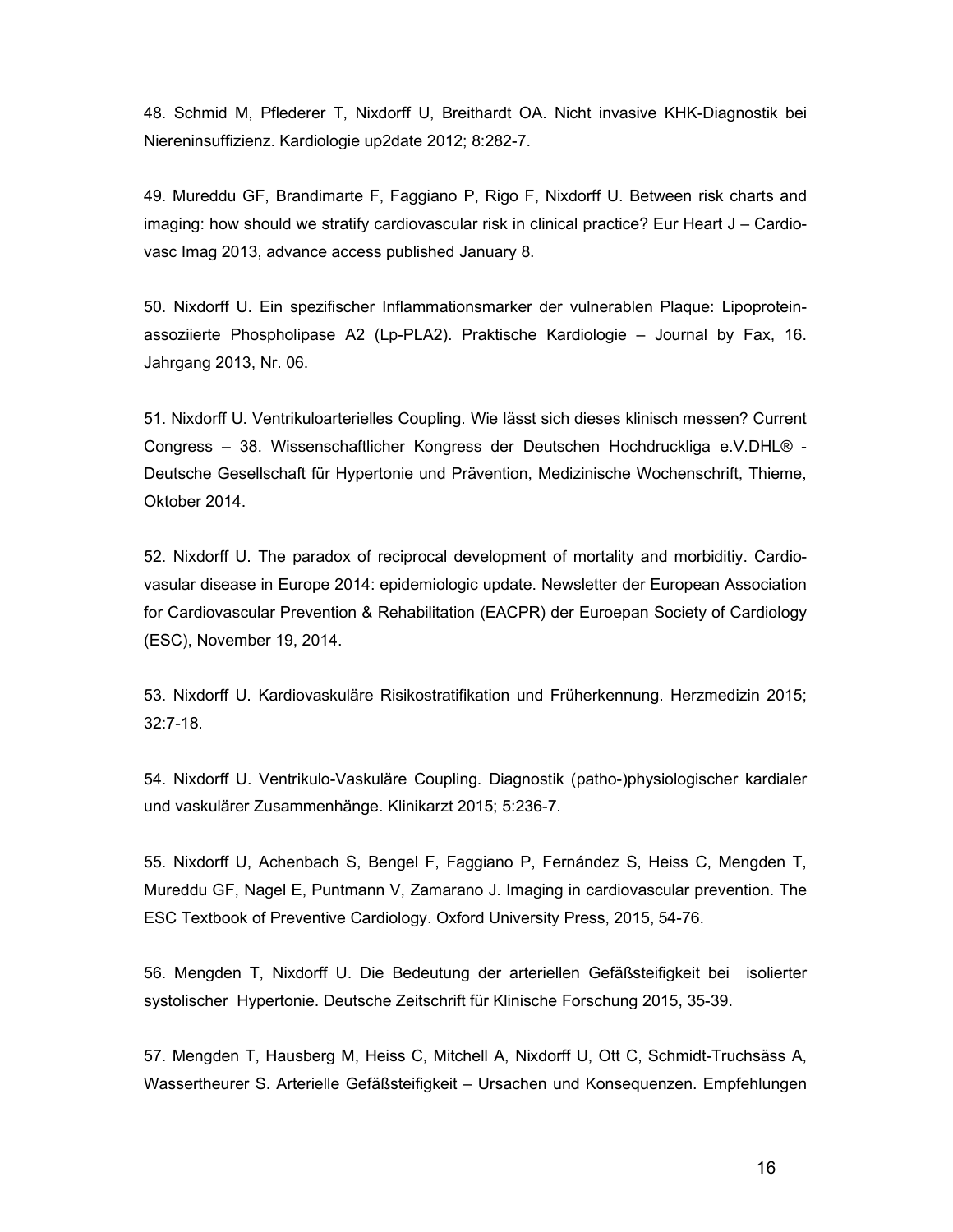der Deutschen Hochdruckliga e.V. DHL® - Deutsche Gesellschaft für Hypertonie und Prävention. Der Kardiologe 2016; DOI 10.1007/s12181-015-0041-5.

58. Baldus S, Werdan K, Levenson B, Kuck KH für die Deutsche Gesellschaft für Kardiologie, unter Mitwirkung von Bauersachs J, Frey N, Halle M, Hausleiter J, Massberg S, Nixdorff U, Stellbrink C. KLUG ENTSCHEIDEN in der Kardiologie. Deutsches Ärzteblatt 2016; 113(27-28):A1312-A1315: Das Leser-Forum: 113(31-32):A-1446/B-1222/C-1202 und 113(35-36):A-1544/B-1301.

59. Nixdorff U. Sugar isn´t sweet: junk science or junk food? Newsletter der European Association of Preventive Cardiology (EAPC) der Euroepan Society of Cardiology (ESC), 16<sup>th</sup> February 2017.

60. Nixdorff U. Arteriosklerose – Der schleichende Killer. 15 Jahre Länger Leben. Hrsg. Prof. Dr. med. B. Kleine-Gunk; Gräfe und Unzer (G / U), 2017, München, Seiten 96 – 99.

61. Werdan K, Baldus S, Frey N, Nixdorff U, Kuck K-H, Katus: Klug entscheiden – Empfehlungen in der Kardiologie. Internist 2017, 58:556-67.

62. Nixdorff U. EuroPrevent 2017 – Report from the European Congress on Preventive Cardiology 6-8 April, 2017, in Malaga, Spain. Eur Heart J 2017; 38:2025-7.

63. Nixdorff U. CANTOS: The song about inflammation of atherosclerosis. Newsletter of the European Association of Preventive Cardiology (EAPC); 29. Jan. 2018

64. Nixdorff U. CANTOS: The song about inflammation of atherosclerosis. Newsletter of the European Association of Preventive Cardiology (EAPC); 29. Jan. 2018.

65. Nixdorff U. Herz-Kreislauferkrankungen bei Frauen: Schlagen Herzen von Frauen wirklich anders? Der Privatarzt Gynäkologie 2018;9:12 – 14.

66. Williams B, Mancia G, Spiering W, et al. (Nixdorff U, et al. as Document Reviewer) 2018 ESC/ESH Guidelines fort he management of arterial hypertension. The Task Force for the management of arterial hypertension of the European Society of Cardiology (ESC) and the European Society of Hypertension (ESH). Eur Heart J 2018; 00:1-98.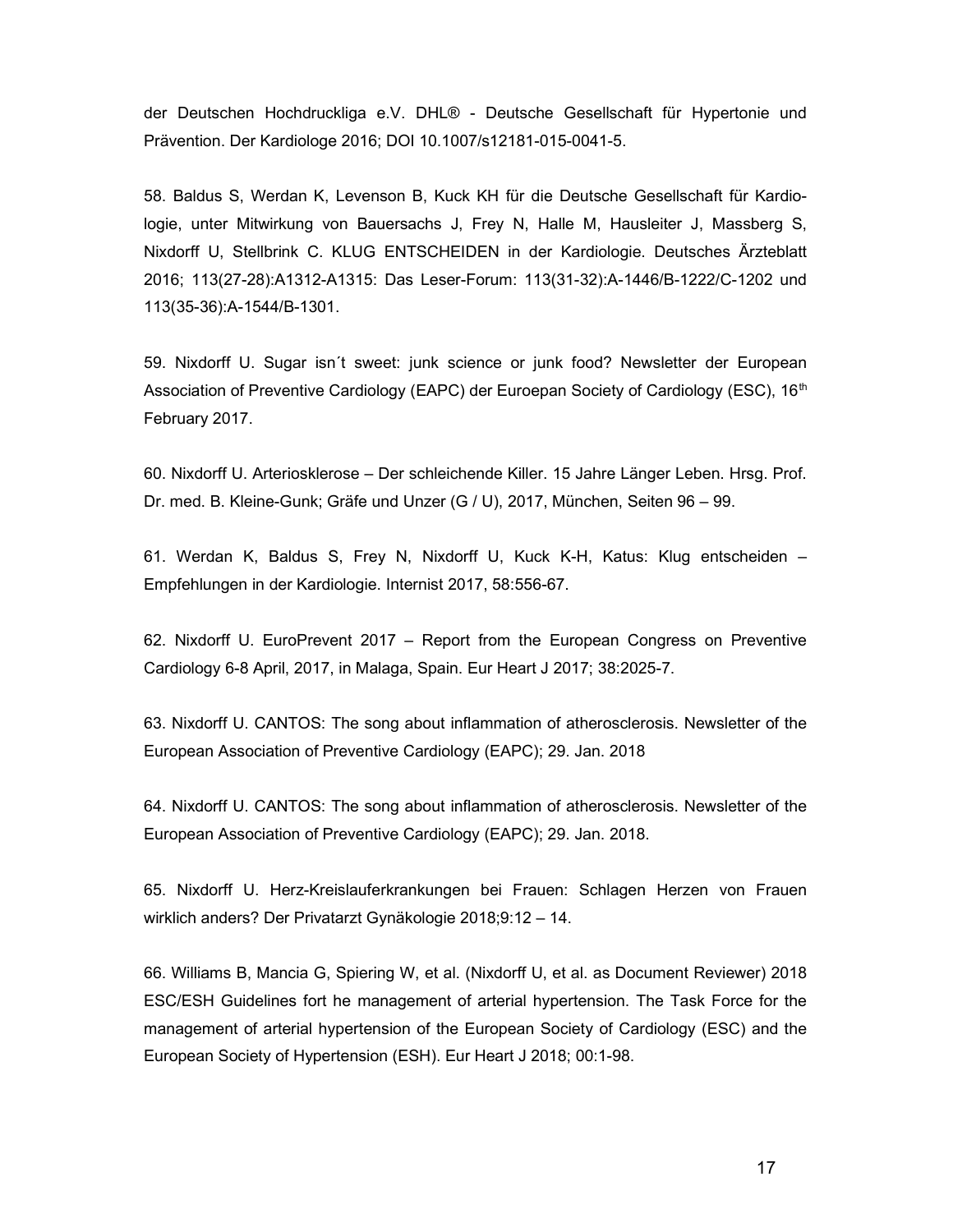67. Nixdorff U, Horstick G, Schlitt A. Akutes Koronarsyndrom – Prävention. Herz 2019; 44:45-52.

68. Lechner K, von Schacky C, McKenzie AL, Worm N, Nixdorff U, Lechner B, Kränkel N, Halle M, Krauss RM, Scherr J. Lifestyle Factors and high-risk atherosclerosis: pathways and mechanisms beyond traditional risk factors. Eur J Prev Cardiol 2019 Aug 13:2047487319869400. doi: 10.1177/2047487319869400. [Epub ahead of print].

69. Lechner K, McKenzie AL; Kränkel N, von Schacky C, Worm N, Nixdorff U, Lechner B, Halle M, Scherr J, Weingärtner O, Krauss RM. High-risk atherosclerosis and metabolic phenotype: the roles of ectopic adiposity, atherogenic dyslipidemia and inflammation. Metabolic Syndrom and Related Disorders 2020, in press.

#### 4. Published Lectures / Posters (Abstracta)

1. Haude M, Steffen W, Diefenbach C, Faure A, Geeren M, Mohr-Kahaly S, Nixdorff U, Todt M, Erbel R, Meyer J. Sublinguale Applikation von Captopril: Hämodynamische Messungen bei Patienten mit chronischer Herzinsuffizienz. Z Kardiol 1987; 76 (Suppl 2):25.

2. Nixdorff U. Erbel R, Pop T, Henrichs KH, Beck F, Meyer J. ST-Segment Analyse als Parameter von "salvaged myocardium" nach Thrombolyse des akuten Myokardinfarktes. Z Kardiol 1988; 77(Suppl 1):48.

3. Nixdorff U, Erbel R, Pop T, Henrichs KH, Beck F, Meyer J. ST-segment analysis for predicttion of salvaged myocardium after thrombolysis in acute myocardial infarction. Eur Heart J 1988; 9(Suppl 1):10.

4. Treese N, Rhein S, Völmle K, Nixdorff U, Continho M, Erbel R, Dietrich A, Meyer J. Influence of enoximone and captopril on aerobic capacity in chronic heart failure. Naunyn-Schmiedeberg's Archives of Pharmocology 1988; 338(Suppl):278.

5. Treese N, Jungfleisch S, Rhein S, Nixdorff U, Geeren M, Pop T, Meyer J. Cardiopulmonary exercise: a new approach for control of rate responsive pacing. PACE 1988; 6 (Suppl):847.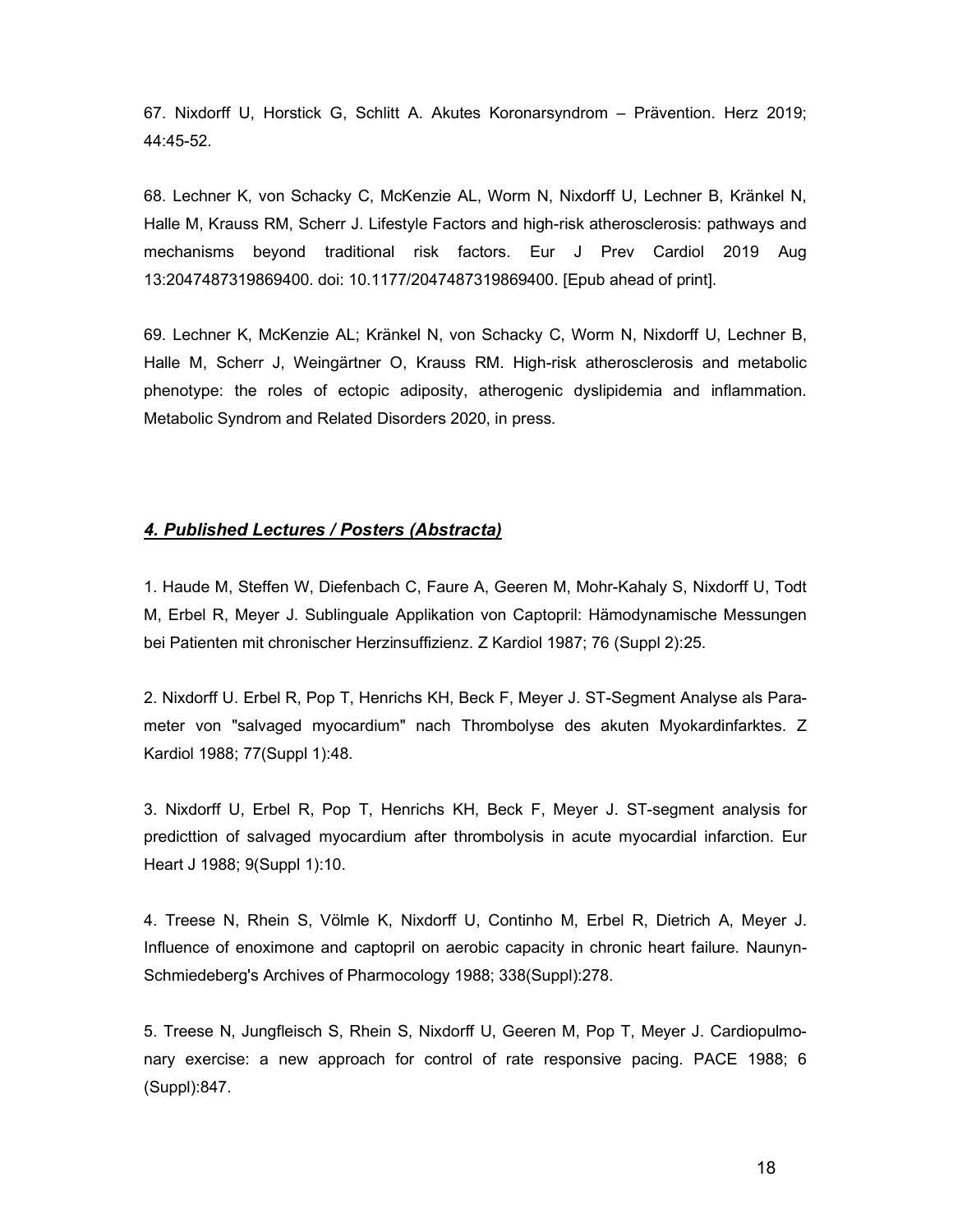6. Nixdorff U, Erbel R, Pop T, Henrichs KJ, Meyer J. Langzeitverlauf der thrombolytischen Therapie des akuten Myokardinfarktes mit und ohne PTCA. Z Kardiol 1989; 78(Suppl 1):76.

7. Nixdorff U, Erbel R, Stein R, Eißner D, Meyer J. PTCA-abhängige EKG-Veränderungen nach thrombolytischer Therapie des akuten Myokardinfarktes als Parameter von "salvaged myocardium". Z Kardiol 1989; 78(Suppl 1):119.

8. Nixdorff U, Erbel R, Pop T, Henrichs HJ, Meyer J. Langzeitverlauf der thrombolytischen Therapie des akuten Myokardinfarktes. Klin Wochenschr 1989; 7(Suppl 16):72.

9. Nixdorff U, Erbel R, Stein R, Eißner D, Meyer J. PTCA-dependent ECG-changes after thrombolytic therapy in acute myocardial infarction as a parameter of salvaged myocardium. Eur Heart J 1989; 10(Suppl):186.

10. Erbel R, Dietz U, Nixdorff U, Haude M, Rupprecht HJ, Auth D, Meyer J. Koronare Hochfrequenz-Rotationsatherektomie. Z Kardiol 1989; 78(Suppl 1):21.

11. Erbel R, Brennecke R, Görge G, Nixdorff U, Meyer J. Möglichkeiten und Grenzen der zweidimensionalen Echokardiographie in der quantitativen Bildanalyse. Z Kardiol 1989; 78 (Suppl 1):51.

12. Erbel R, Dietz U, Schatz R, Nixdorff U, Haude M, Oelert H, Meyer J. Koronare Gefäßstützenimplantation nach perkutaner transluminaler Ballondilatation. Z Kardiol 1989; 78 (Suppl 1):58.

13. Dietz U, Pannen B, Erbel R, Haude M, Nixdorff U, Iversen S, Meyer J. Angiographische und histologische Befunde bei der koronaren Hochfrequenzrotationsatherektomie in vitro. Z Kardiol 1989; 78(Suppl 1):104.

14. Erbel R, Nixdorff U, Haude M, Görge G, Meyer J. Intensivtherapie des Myokardinfarktes - Limitierung der Infarktgröße? Klin Wochenschr 1989; 67(Suppl 16):251.

15. Erbel R, Dietz U, Haude M, Iversen S, Nixdorff U, Auth D, Oelert H, Meyer J. Koronarstenosen-Atherektomie mittels Hochfrequenz-Rotablation - erste klinische Ergebnisse. Klin Wochenschr 1989; 67(Suppl 16):23.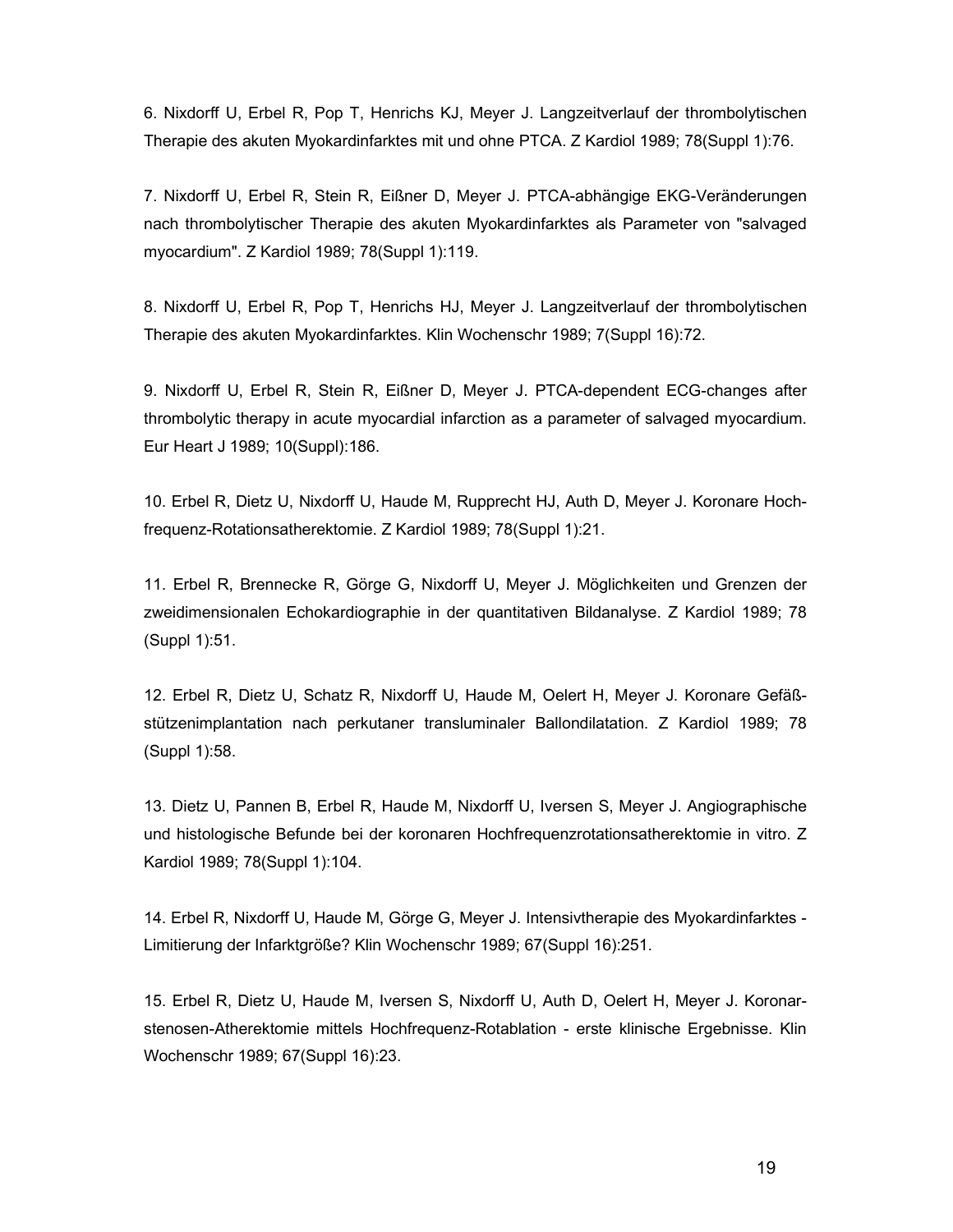16. Dietz U, Erbel R, Iversen S, Nixdorff U, Pannen B, Haude M, Meyer J. Safety test of rotational angioplasty in post mortem human and pig coronary arteries. Eur Heart J 1989; 10 (Suppl):199.

17. Erbel R, Dietz U, Auth D, Eißner D, Haude M, Nixdorff U, Meyer J. Percutaneous transluminal coronary rotablation. Efficacy and safety analysis. Eur Heart J 1989; 10(Suppl):199.

18. Pannen B, Dietz U, Erbel R, Iversen S, Nixdorff U, Meyer J, Auth D. Ultrastructural changes in coronary arteries after rotational angioplasty: possible relevance of dotter effects. Eur Heart J 1989; 10(Suppl):323.

19. Erbel R, Dietz U, Schatz R, Nixdorff U, Haude M, Oelert H, Meyer J. Koronare Gefäßstützenimplantation zur Fixierung aufgetretener Dissektionen nach Ballondilatation. Thorac Cardiovasc Surg 1989; 37(Suppl):26.

20. Erbel R, Dietz U, Auth D, Haude M, Nixdorff U, Meyer J. Percutaneous transluminal coronary rotablation during heart catheterization. J Am Coll Cardiol 1989; 13:228A.

21. Wedekind C, Zotz R, Schanz C, Nixdorff U, Erbel R, Wolfstädter H, Myreng I, Meyer J. Verbesserte linksventrikuläre Volumenbestimmung mittels i.v. Injektion eines lungengängigen Echokontrastmittels. Z Kardiol 1990; 79(Suppl 1):143.

22. Mertes H, Nixdorff U, Erbel R, Meyer J. Quantitatitve Stress-Echokardiographie: Normalbefunde bei aufrechter Fahrradergometrie. Z Kardiol 1990; 79(Suppl 2):27.

23. Makowski T, Erbel R, Zotz R, Nixdorff U, Mohr-Kahaly S, Meyer J. Vorteile biplaner transösophagealer Echokardiographie bei Aortendissektionen. Z Kardiol 1990; 79(Suppl 2):28.

24. Makowski T, Erbel R, Zotz R, Nixdorff U, Meyer J. Diagnostische Wertigkeit biplaner transösophagealer Echokardiographie. Z Kardiol 1990; 79(Suppl 2):28.

25. Makowski T, Erbel R, Nixdorff U, Zotz R, Meyer J. Diagnostic value of biplane transesophageal color Doppler echocardiography. Eur Heart J 1990; 11(Suppl):111.

26. Mertes H, Nixdorff U, Erbel R, Meyer J. Quantitative stress echocardiography: normal values for upright exercise. Eur Heart J 1990; 11(Suppl):115.

20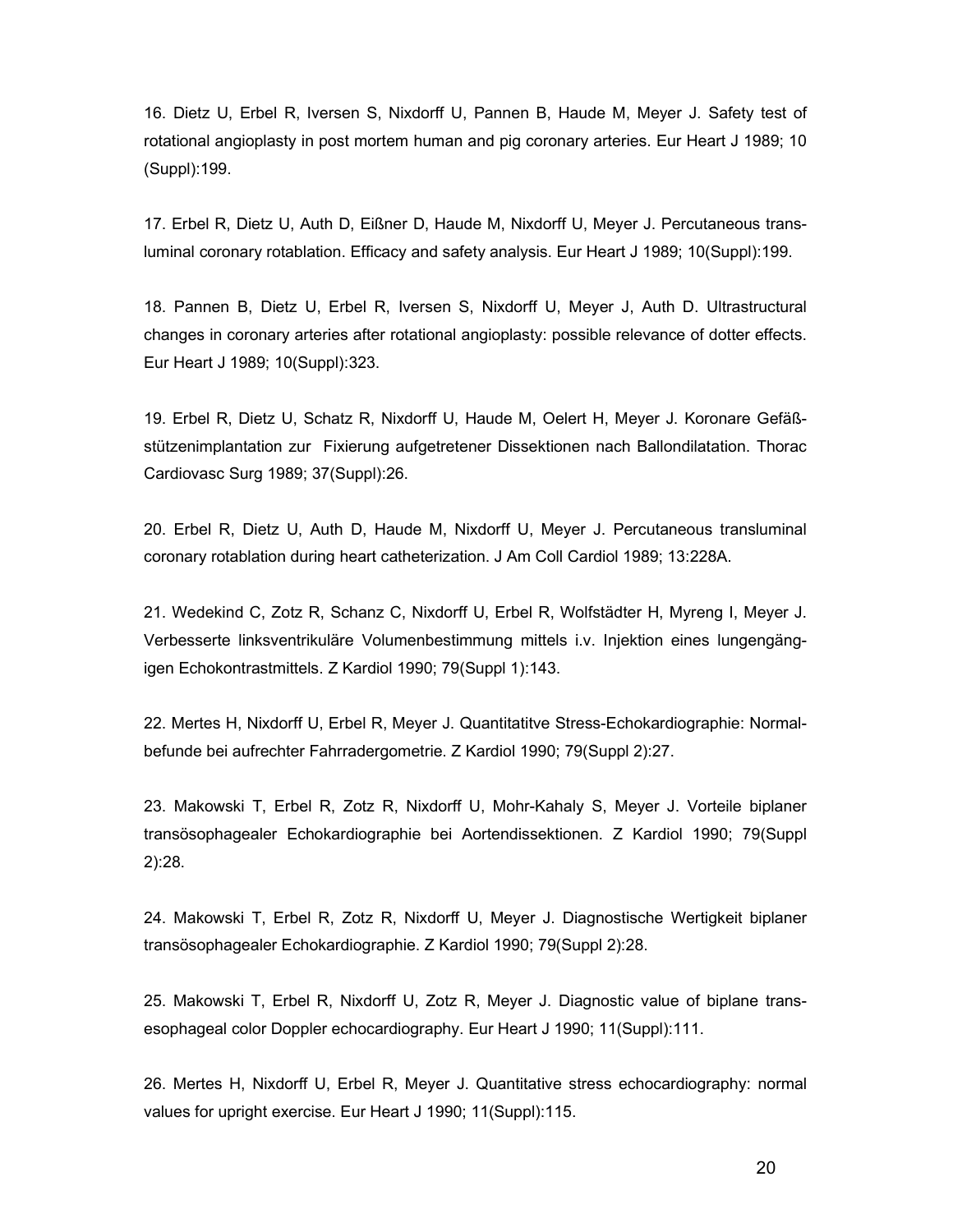27. Görge G, Erbel R, Straub U, Haude M, Nixdorff U, Meyer J. Collaterals cannot prevent myocardial infarction in sudden reocclusion after initially successful stent implantation. Eur Heart J 1990; 11(Suppl):369.

28. Nixdorff U, Erbel R, Geis E, Genth S, Mohr-Kahaly S, Meyer J. Beziehung zwischen Wandbewegungsstörungen und Flußprofil bei akutem Vorderwandinfarkt. Z Kardiol 1991; 80 (Suppl 3):137.

29. Nixdorff U, Erbel R, Mörchen, Strickling M, Meyer J. 5 year follow-up of thrombolytic therapy in acute myocardial infarction by serial two-dimensional echocardiography. Eur Heart J 1991; 12(Suppl):134.

30. Nixdorff U, Erbel R, Geis E. Genth S, Mohr-Kahaly S, Meyer J. Wandbewegungsstörungen des anterioren Myokardinfarktes führen zu thrombogenen intrakavitären Flußanomalien. Z Kardiol 1991; 80(Suppl 6):32.

31. Darius H, Nixdorff U, Zander J, Rupprecht H-J, Erbel R, Meyer J. Effects of ciprostene on restenosis rate and platelet activation during therapeutic PTCA. Eur Heart J 1991; 12 (Suppl):26.

32. Mertes H, Nixdorff U, Erbel R, Krüger S, Meyer J. Kann die Belastungsechokardiographie Restenosen oder neue Stenosen nach PTCA sicher erkennen? Z Kardiol 1991; 80 (Suppl 6):38.

33. Rohmann S, Erbel R, Seifert T, Görge G, Mohr-Kahaly S, Makowski T, Drexler M, Nixdorff U, Meyer J. Einfluß des Vegetationsnachweises und der Blutkultur auf die Prognose nach Herzklappenersatz bei infektiöser Endokarditis. Z Kardiol 1991; 80(Suppl 6):49.

34. Darius H, Nixdorff U, Zander J, Rupprecht H-J, Meyer J. Effects of the prostacyclin analog ciprostene on restenosis and platelet activation during percutaneous coronary angioplasty. Eicosanoids (EICOEM) 1991; 4(Suppl):34.

35. Makowski T, Erbel R, Zotz R, Wittlich N, Nixdorff U, Meyer J. Diagnostische Wertigkeit biplaner transösophealer Echokardiographie bei Krankheiten des Vorhofseptums. Z Kardiol 1991; 80(Suppl 3):130.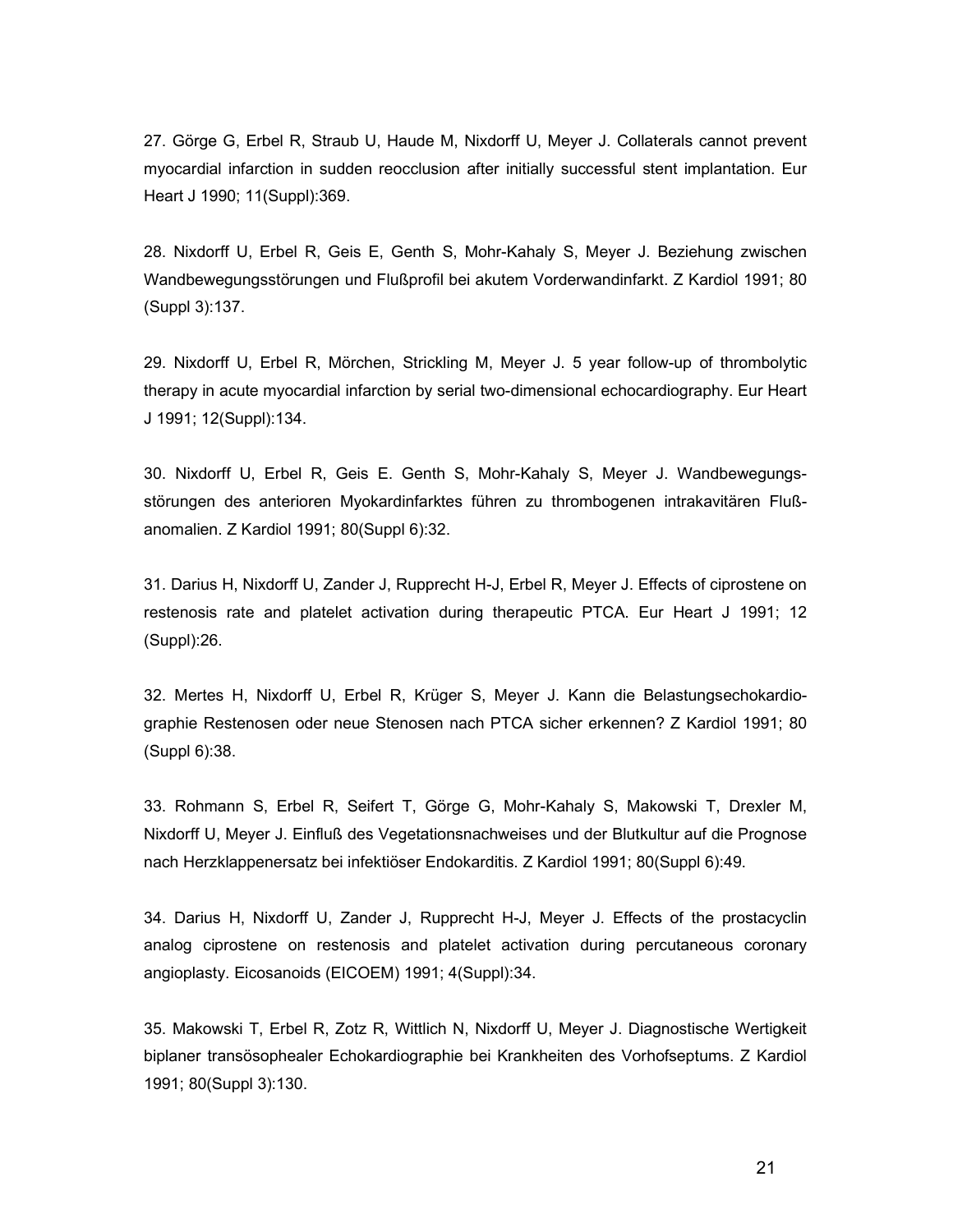36. Mohr-Kahaly S, Erbel R, Geis E, Viehl H, Wittlich N, Nixdorff U, Meyer J. Diagnostic information of color Doppler flow mapping of the left ventricle in dilatative cardiomyopathy and ischemic heart disease. Int J Card Imag 1991; 6(Suppl):40.

37. Mertes H, Erbel R, Nixdorff U, Krüger S, Meyer J. Belastungsechokardiographie in der Diagnostik von Restenosen oder neuen Stenosen nach PTCA. Z Kardiol 1992; 81(Suppl 1):187.

38. Belz GG, Butzer R, Erbel R, de Mey C, Nixdorff U, Schroeter V. Relative sensitivity of various noninvasive estimates of the effects of isoproterenol in man. Clin Pharmacol Ther 1992; 52(Suppl):172.

39. Nixdorff U, Erbel R, Mörchen S, Schicketanz K-H, Meyer J. LV-Remodelling der initialen Postinfarktphase beruht auf einer Reduktion der reaktiven Hyperkinesie. Z Kardiol 1993; 82 (Suppl 1):70.

40. Nixdorff U, Erbel R, Schicketanz K-H, Meyer J. Interventionell erfolgreiche Stenosereduktion des Infarktgefäßes verhindert nicht das LV-Remodelling. Z Kardiol 1993; 82(Suppl 1):71.

41. Nixdorff U, Erbel R, Simon H, Rupprecht H-J, Treese N, Meyer J. Wandbeweungsstörungen während PTCA des infarktassoziierten Koronargefäßes entsprechen vitalem Myokard. Med Klinik 1993; 88(Suppl 2):83.

42. Nixdorff U, Erbel R, Schicketanz K-H, Meyer J. Akute Stenosereduktion des Infarktgefäßes mittels PTCA verhindert nicht chronisches LV-Remodelling. Med Klinik 1993; 88 (Suppl 2):83.

43. Nixdorff U, Erbel R, Mohr-Kahaly S, Schicketanz K-H, Meyer J. Left ventricular remodelling is not prevented by PTCA of the infarct related stenosis. Eur Heart J 1993; 14 (Suppl):355.

44. Nixdorff U, Mohr-Kahaly S, Wittlich N, Schicketanz K-H. Left ventricular remodeling is not prevented by PTCA of the infarct related stenosis. Circulation 1993; 88(Suppl):I-160.

45. Nixdorff U, Rill M, Erbel R, Meyer J. LV-remodelling can be predicted by the infarct-ECG. Eur Heart J 1994; 15 (Suppl):327.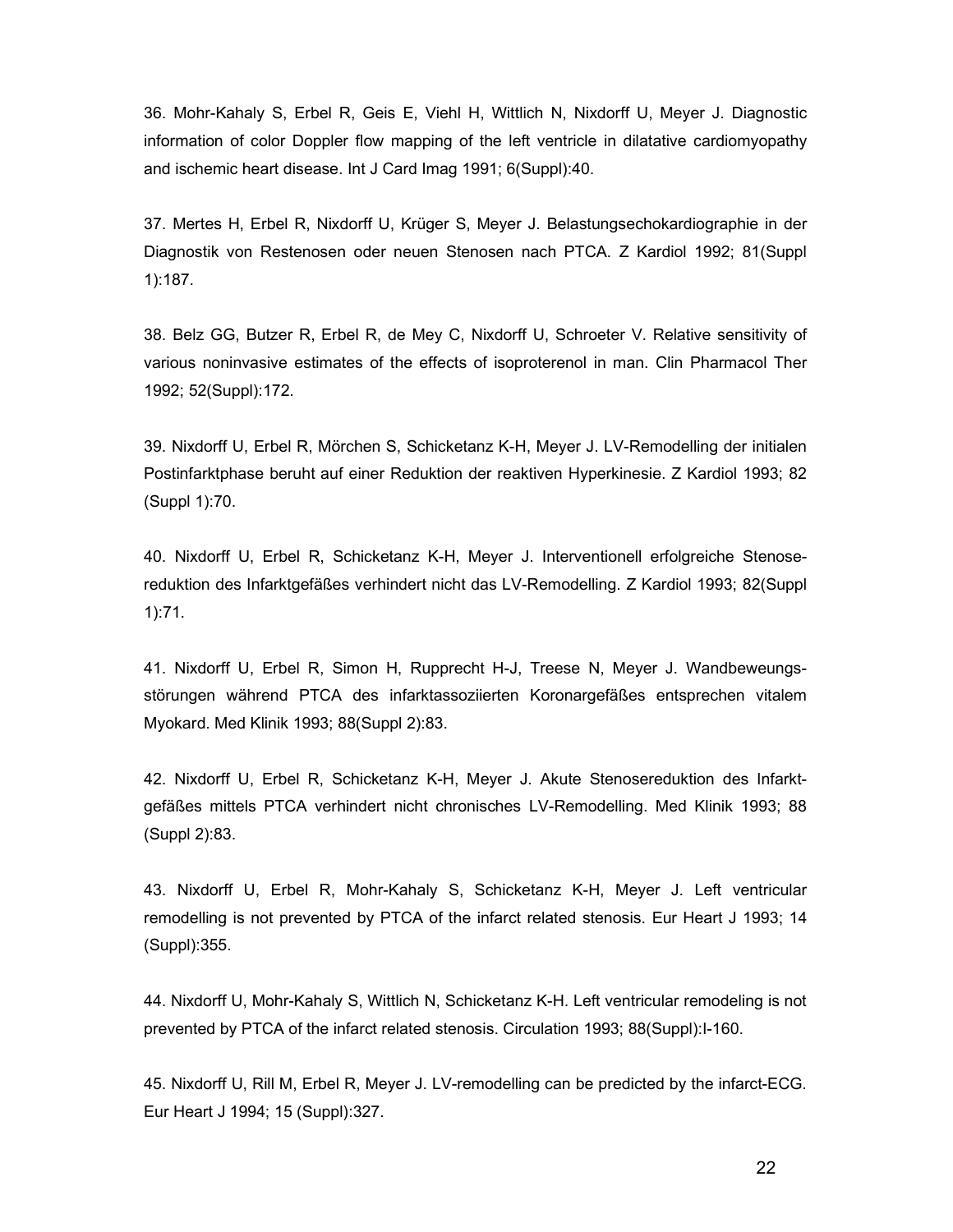46. Nixdorff U, Wagner S, Weitzel P, Mohr-Kahaly S, Erbel R, Meyer J. Normalwerte für die Dobutamin-Streßechokardiographie. Z Kardiol 1995; 84(Suppl 1):25.

47. Nixdorff U, Kupferwasser I, Mohr-Kahaly S, Fenster M, Hake U, Oelert H, Meyer J. Transthorakale echokardiographische 3D-Rekonstruktion des aneurysmektomierten linken Ventrikels. Z Kardiol 1995; 84(Suppl 1):168.

48. Nixdorff U, Rill M, Rupprecht H-J, Spiecker M, Erbel R, Meyer J. Das akute Infarkt-EKG beinhaltet prädiktive Informationen zur Risikostratifikation und Prognose. Intensivmed 1995; 32:478.

49. Wagner S, Kölsch B, Nixdorff U, Menzel T, Mohr-Kahaly S, Meyer J. Semiquantitative Erfassung von Symptomen bei der Dobutaminbelastungsechokardiographie: Bedeutung für Testabbruch und Ischämienachweis. Z Kardiol 1995; 84(Suppl 1):24.

50. Wagner S, Kölsch B, Nixdorff U, Kuntz S, Mohr-Kahaly S, Meyer J. Dynamische intraventrikuläre Obstruktion unter Dobutaminbelastung: Korrelation zur globalen und regionalen linksventrikulären Funktion. Z Kardiol 1995; 84(Suppl 1):24.

51. Kupferwasser I, Mohr-Kahaly S, Stähr P, Rupprecht H-J, Nixdorff U, Erbel R, Meyer J. Drei-dimensionale transthorakale echokardiographische Volumetrie des linken Ventrikels invitro und in-vivo: Validität und Reproduzierbarkeit. Z Kardiol 1995; 84(Suppl 1):170.

52. Spiecker M, Hafner G, Nixdorff U, Meyer J. Erhöhte Thrombinaktivität beim akuten Myokardinfarkt mit früher Reperfusion. Intensivmed 1995; 32:481.

53. Wagner S, Mohr-Kahaly S, Nixdorff U, Kölsch B, Menzel T. Patients acceptance concerning dobutamin stressechocardiography. Circulation 1995; 92(Suppl):I-70.

54. Simon HU, Nixdorff U, Erbel R, Rupprecht HJ, Treese N, Darius H, Meyer J. "Myocardium at risk" nach akutem Myokardinfarkt: Entdeckung und Quantifizierung durch 2 dimensionale Echokardiographie während PTCA der infarktassozierten Stenose. Z Kardiol 1996; 85(Suppl 5):23.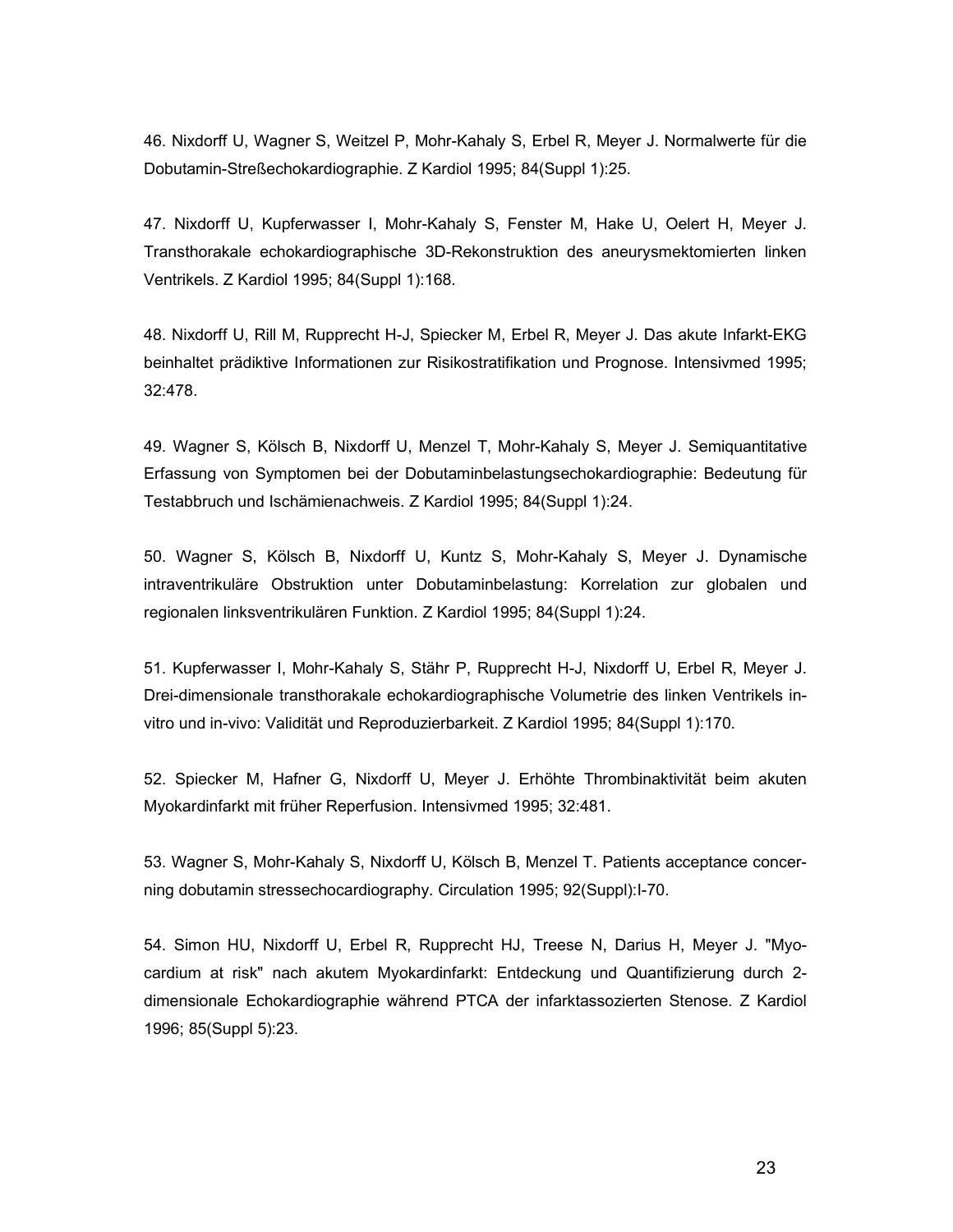55. Kölsch B, Mohr-Kahaly S, Menzel T, Wagner S, Kolfhaus B, Fischer TA, Nixdorff U, Meyer J. Assessment of coronary artery morphology by three-dimensional echocardiography. Circulation 1996; 94(Suppl):I-437.

56. Schröder K, Beckmann S, Dingerkus H, Krahwinkel W, Nixdorff U, Völler H, Kürsten B. A third generation dobutamine-atropine stress echocardiography protocol: Feasibility, accuracy, and safety. Circulation 1996; 94(Suppl):I-680.

57. Wagner S, Mohr-Kahaly S, Nixdorff U, Menzel T, Scharnbacher J, Bergdold M, Meyer J. Differenzierte Beurteilung der globalen und regionalen Funktion bei Patienten mit Linksschenkelblock mittels Dobutamin-Belastungs-Echokardiographie. Z Kardiol 1997; 86(Suppl 2):66.

58. Scharnbacher J, Mohr-Kahaly S, Wagner S, Nixdorff U, Menzel T, Gierhake E, Meyer J. Unabhängigkeit der diagnostischen Wertigkeit stressechokardiographischer Verfahren vom Geschlecht. Z Kardiol 1997; 86(Suppl 2):43.

59. Schröder K, Beckmann S, Dingerkus H, Krahwinkel W, Nixdorff U, Völler H, Schultheiss HP. Ein neues Dobutamin-Atropin Stress-Echokardiographie-Protokoll: Durchführbarkeit, Genauigkeit und Sicherheit. Z Kardiol 1997; 86(Suppl 2):65.

60. Scharnbacher J, Mohr-Kahaly S, Wagner S, Menzel T, Nixdorff U, Gierhake E, Meyer J. The role of stress echocardiography as a routine examination in women. Eur Heart J 1997; 18(Suppl):551.

61. Wagner S, Menzel T, Scharnbacher J, Nixdorff U, Bergdolf M, Mohr-Kahaly S. Global and regional left ventricular function in patients with left bundle branch block (LBBB) during dobutamine stressechocardiography. Circulation 1997; 96(Suppl):I-387.

62. Nixdorff U, Simon H, Rupprecht H-J, Mohr-Kahaly S, Erbel R, Meyer J. Quantitative assessment of scarred, salvaged, and jeopardized myocardium by echocardiography during post-MI PTCA. Echocardiography 1997; 14:522.

63. Nixdorff U, Horstick G, Mohr-Kahaly S, Heimann A, Kempski O, Meyer J. Tissue Doppler echocardiography: recognition of ischaemia and viability by transmural myocardial velocity gradients. Echocardiography 1997; 14:S80.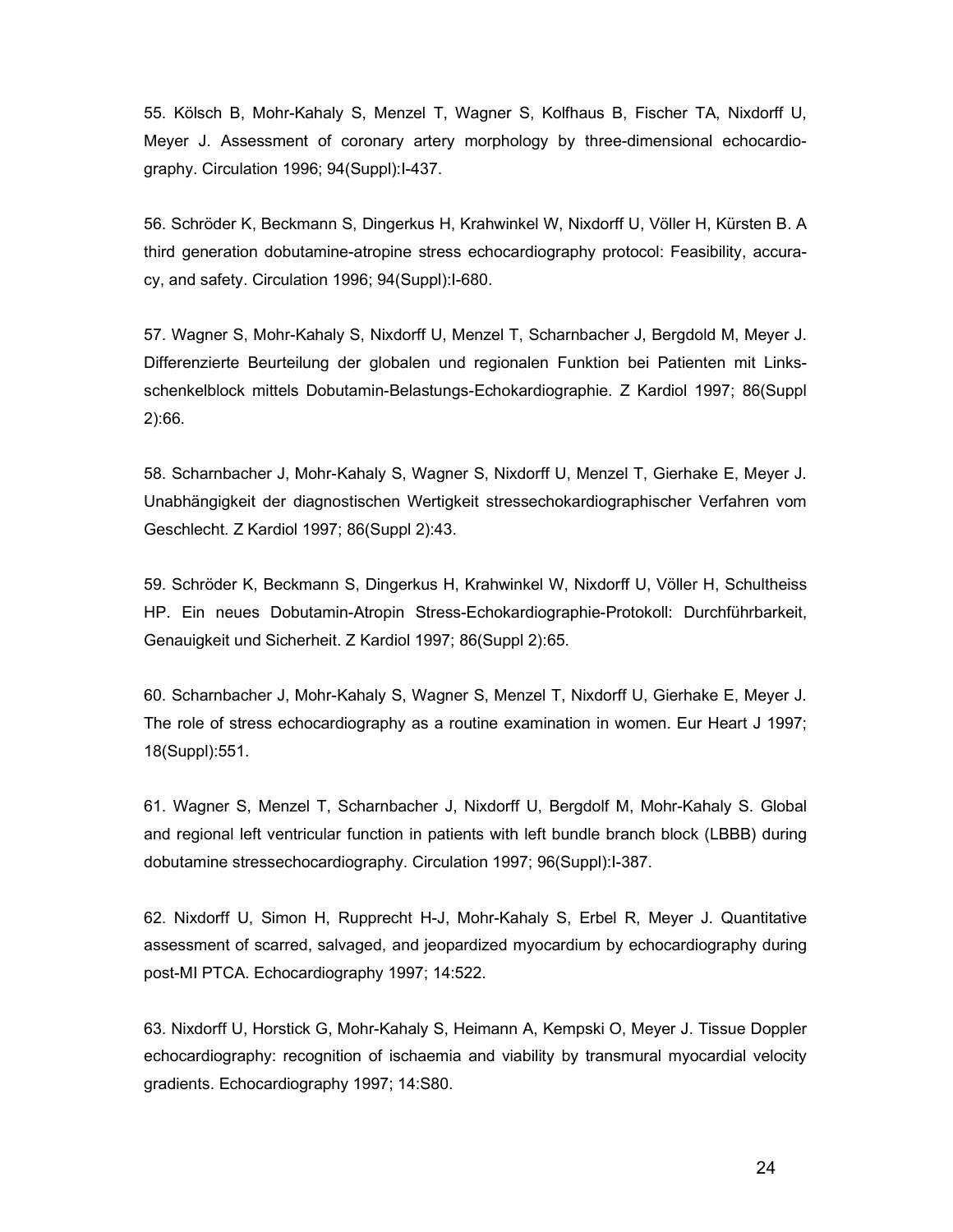64. Nixdorff U, Erbel R, Rieger K, Mohr-Kahaly S, Cheriex E, Bär F, Meyer J for the SESAM Echocardiographic Subsidiary Study Group. Doppler-echocardiographic assessed diastolic dysfunction predicts post-MI coronary reperfusion: results from the SESAM Trial. Echocardiography 1997; 14:S100.

65. Nixdorff U, Mohr-Kahaly S, Andreas J, Schmidseder F, Schmack I, Meyer J. Timing of dobutamine echocardiography and biphasic response differentiate hibernating from stunning in post-MI patients. Echocardiography 1997; 14:S101.

66. Nixdorff U, Erbel R, Rieger K, Mohr-Kahaly S, Cheriex E, Bär F, Meyer J for the SESAM Echocardiographic Subsidiary Study Group. Left ventricular remodelling post myocardial infarction is an age independent process: results from the SESAM Trial. Echocardiography 1997; 14:S103.

67. Nixdorff U, Andreas J, Wagner S, Schmidseder F, Schmack I. Im Gegensatz zur frühen (< 4 Wochen) differenziert die spätere (> 3 Monate) Dobutamin-Echokardiographie nach akutem Myokardinfarkt hibernation von stunning. Z Kardiol 1998; 87(Suppl 1):99.

68. Nixdorff U, Horstick G, Heiman A, Kempski O. Gewebe-Doppler-Echokardiographie: Transmurale myokardiale Geschwindigkeitsgradienten im koronaren Okklusions- und Reperfusionsmodell. Z Kardiol 1998; 87(Suppl 1):170.

69. Nixdorff U, Rieger K, Cheriex E, Bär F, Meyer J für die Echokardiographische Substudie der SESAM-Studie. Das postinfarzielle linksventrikuläre Remodelling ist ein altersunabhängiger Prozeß: Ergebnisse der SESAM-Studie. Z Kardiol 1998; 87(Suppl 1):275.

70. Scharnbacher J, Mohr-Kahaly S, Wagner S, Nixdorff U, Menzel T, Gierhake E, Meyer J. Unabhängigkeit der diagnostischen Wertigkeit streßechokardiographischer Verfahren vom Geschlecht. Med Klinik 1998; 93(Suppl):91.

71. Nixdorff U, Horstick G, Mohr-Kahaly S, Heiman A, Kempski O, Meyer J. Tissue Doppler echocardiography: quantitative ischemia and viability evaluation in an occlusion and reperfusion pig model. J Am Soc Echocardiogr 1998; 11:548.

72. Nixdorff U, Fenster M, Freddersen I, Mohr-Kahaly S, Meyer J, Daniel WG. Threedimensional echocardiography: rational mode and number of component images in respect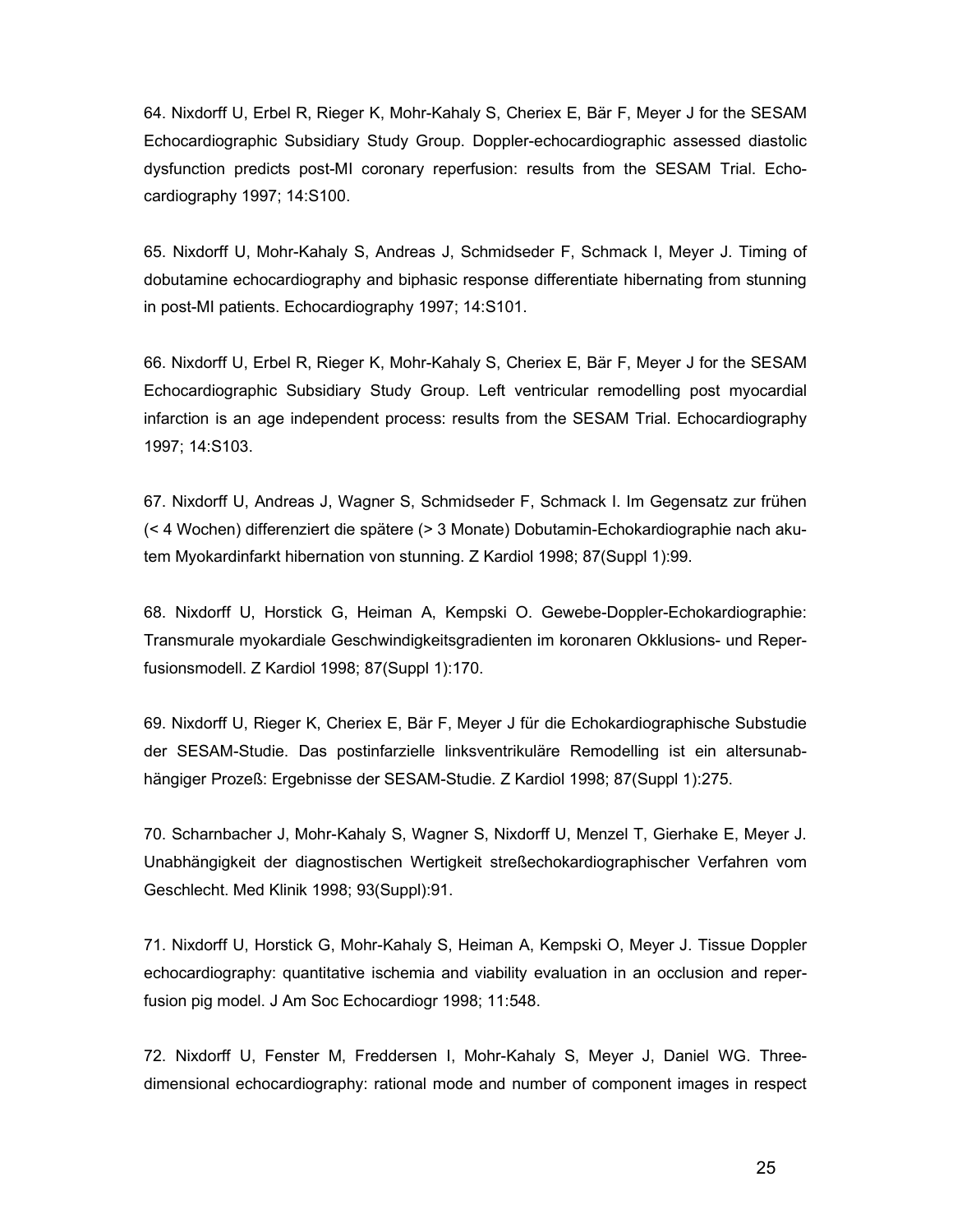of accuracy and tracing time of left ventricular volume quantitation. Echocardiography 1998; 15:S88

73. Nixdorff U, Schmidseder F, Andreas J, Mohr-Kahaly S, Meyer J, Daniel WG. Dobutamine echocardiography differentiates hibernating from stunning. J Am Coll Cardiol 1999; 33 (Suppl A):445A.

74. Nolte WT, Nixdorff U, Pritzel G, Ludwig J, Wortmann A, Daniel WG. Coronary stent diameters are systematically overestimated. J Am Coll Cardiol 1999; 33(Suppl A):96A.

75. Winklmaier M, Nixdorff U, Pohle C, Matschke C, Daniel WG. Dobutamin-Streßechokardiographie: "Native tissue harmonic imaging" verbessert insbesondere die Echogenität der Myokardareale mit eingeschränkter Auflösung. Z Kardiol 1999; 88(Suppl 1):19.

76. Pohle K, Nixdorff U, Knorr F, Karl S, Menendez T, Winklmaier M, Daniel WG. PW-Gewebe-Doppler: Basoapikale Abnahme systolischer und diastolischer Geschwindigkeiten des linken Ventrikels bei Normalpersonen mittleren Alters. Z Kardiol 1999; 88(Suppl 1):146.

77. Voigt JU, Temmen KW, Werner D, Nixdorff U, von Bibra H, Daniel WG. How does respiration interfere with measuring myocardial signal intensity during contrast studies. Eur Heart J 1999; 20(Suppl):683.

78. Nixdorff U. Ischämienachweis (Streß, Kontrast). Z Kardiol 1999; 88(Suppl 2):II/45.

79. Nolte CWT, Pohl M, Nixdorff U. Qualität von gefäßkonturanalytischen Messungen nach Bilddatentransfer im digitalen und analogen Netz - Vergleich mit Messungen nach Archivierung auf CD (DICOM III). Z Kardiol 1999; 88(Suppl 2):II/23.

80. Winklmaier M, Nixdorff U, Becker C, Voigt J-U, Pohle C, Daniel WG. Dreidimensionale Echokardiographie: "Average rotation" liefert die gleiche Genauigkeit bei der LV-Volumetrie wie die Scheibchensummationsmethode. Z Kardiol 1999; 88(Suppl 2):II/51.

81. Voigt J-U, Temmen K-W, Werner D, von Bibra H, Nixdorff U. Inwieweit verfälscht die Atmung die Messung myokardialer Signalintensitäten bei Echo-Kontrastmitteluntersuchungen? Z Kardiol 1999; 88(Suppl 2):II/52.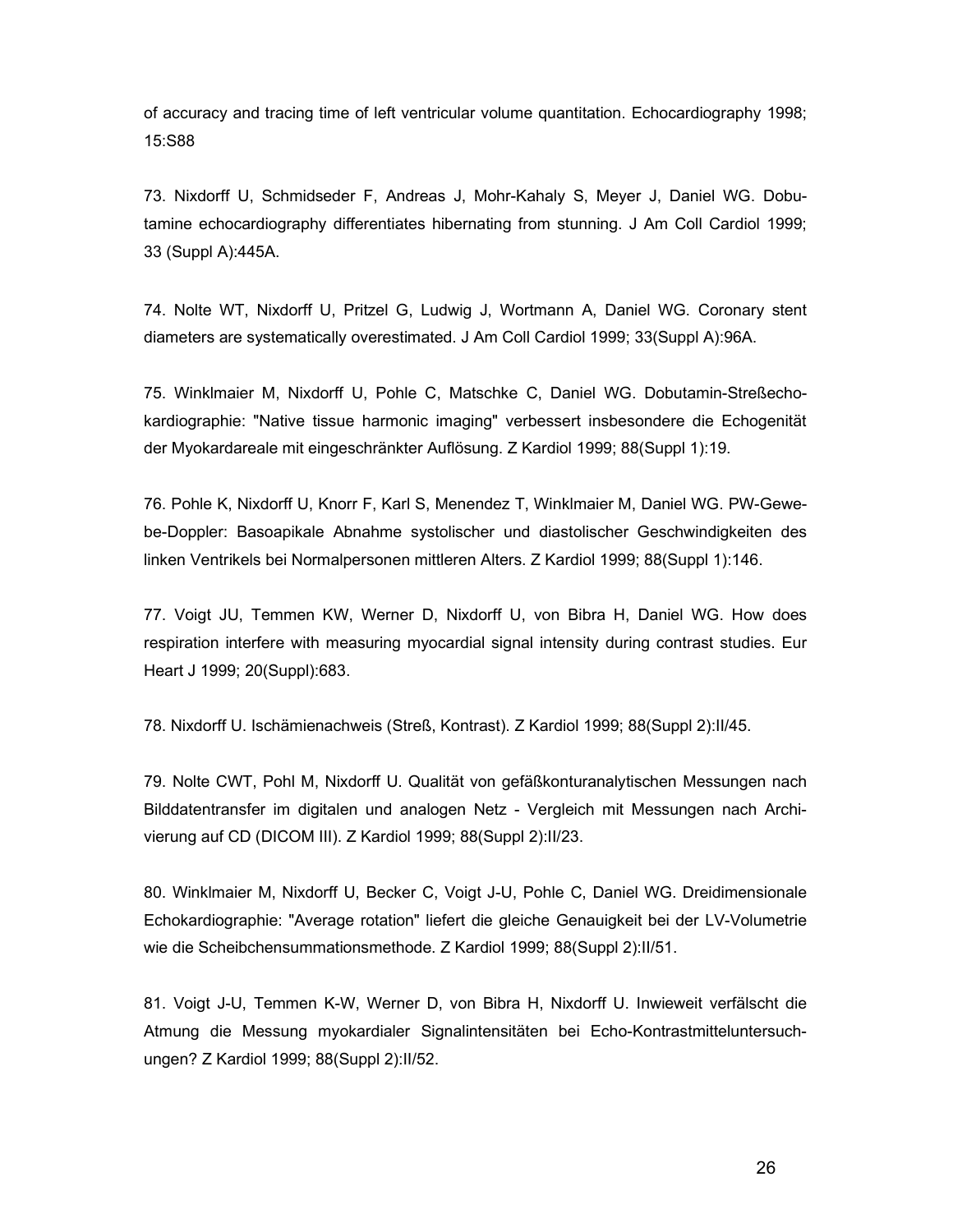82. Voigt J-U, Temmen K-W, Werner D, Janerot-Sjöberg B, von Bibra H, Nixdorff U. Gibt es einen optimalen Triggerzeitpunkt für Echo-Kontrastmitteluntersuchungen des Myokards? Z Kardiol 1999; 88(Suppl 2):II/52.

83. Pohle K, Nixdorff U, Karl S, Knorr F, Menendez T, Winklmeier M. PW-Gewebe-Doppler: basoapikale Gradienten systolischer und diastolischer Zeitintervalle des linken Ventrikels bei Normalpersonen mittleren Alters. Z Kardiol 1999; 88(Suppl 2):II/53.

84. Voigt J-U, Temmen KW, Werner D, Nixdorff U, von Bibra H, Daniel WG. How does respiration interfere with measuring myocardial signal intensity during contrast studies? Circulation 1999; 100(Suppl):I-445.

85. Voigt JU, Temmen K, Werner D, Nixdorff U, Janerot-Sjöberg B, von Bibra H, Daniel WG. Is there optimal trigger timing for myocardial contrast studies? Eur J Echocardiogr 1999; 1(Suppl):S25.

86. Voigt JU, Temmen K, Werner D, Flachskampf F, Nixdorff U, Daniel WG. Is there a way to quantify myocardial contrast agents independent of signal intensities? Eur J Echocardiogr 1999; 1(Suppl):S29.

87. Voigt J-U, Lindenmeier G, Cubra A, Werner D, Nixdorff U, Flachskampf F. Bietet strain rate imaging neue Einblicke in die regionale diastolische Funktion des Herzens? Z Kardiol 2000; 89(Suppl 5):45.

88. Voigt J-U, Temmen K-W, Werner D, Nixdorff U, Flachskampf F. Ist die Myokardperfusion mittels der Kontrastechokardiographie unabhängig von der absoluten Signalintensität quantifizierbar? Z Kardiol 2000; 89(Suppl 5):7.

89. Schmidt A, Garlichs CD, Schmeißer A, Morant T, Voigt J-U, Nixdorff U. Dose-dependent destruction of the integrity of human endothelial cells by ultrasound contrast agents in vitro. Z Kardiol 2000; 89(Suppl 5):63.

90. Pohle K, Karl S, Knorr F, Nixdorff U. PW-tissue Doppler echocardiography: diastolic and systolic right ventricular function post myocardial infarction. Eur Heart J 2000; 21(Suppl):110.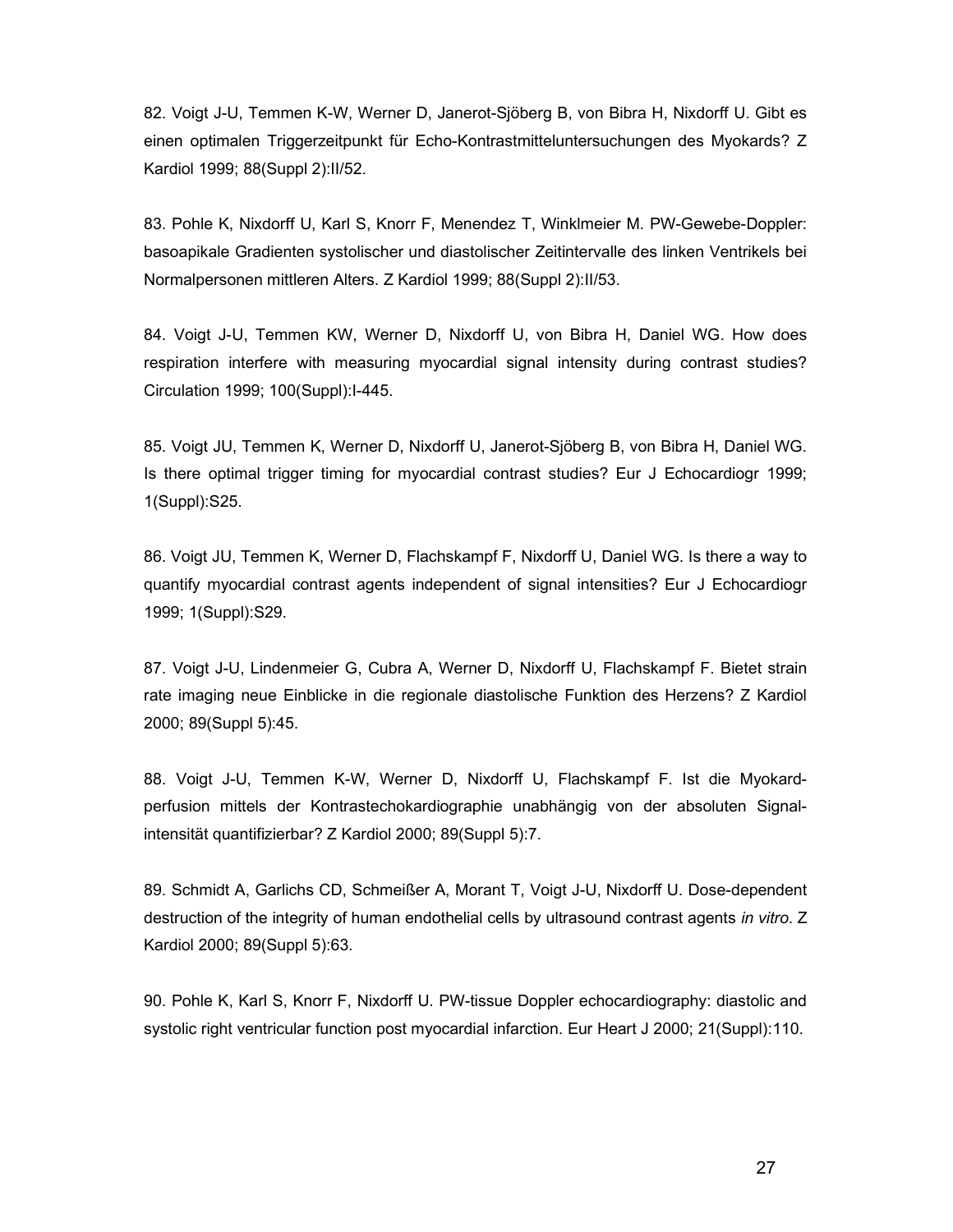91. Voigt JU, Temmen KW, Werner D, Flachskampf FA, Nixdorff U, Daniel WG. Is there a way to quantify myocardial perfusion by means of myocardial contrast agents independent of signal intensities? Eur Heart J 2000; 21(Suppl):236.

92. Schmidt A, Garlichs CD, Schmeisser A, Morant T, Voigt JU, Nixdorff U, Daniel WG. Dose dependent destruction of the integrity of human endothelial cells by ultrasound contrast agents in vitro. Eur Heart J 2000; 21(Suppl):336.

93. Winklmaier M, Becker C, Nixdorff U, Voigt J-U, Daniel WG. 3D-Echokardiographie: Scheibchensummations- und neue "average rotation"-Methode liefern die gleiche Genauigkeit in der LV-Volumetrie. Biomed Technik 2000; 45(Suppl 1):61-62.

94. Voigt J-U, Lindenmeier G, Cubra A, Werner D, Sutherland GR, Hatle L, Nixdorff U, Flachskampf FA, Daniel WG. Strain rate imaging offers new insights into left ventricular diastolic function. Circulation 2000; 102(Suppl):II-537.

95. Schmidt A, Garlichs C, Schmeisser A, Morant T, Voigt J-U, Nixdorff U. Disintegration of human endothelial monolayer by contrast ultrasound in vitro. Circulation 2000; 102(Suppl):II-541.

96. Voigt JU, Schmidt A, Wasmeier G, Berg K, Werner D, Nixdorff U, Flachskampf FA, Daniel WG. Does microbubble destruction by intermittent power Doppler imaging alter the systemic contrast agent concentration and influence the myocardial replenishment in perfusion studies? Eur J Echocardiogr 2000; 1(Suppl 2):S6.

97. Ropers D, Nixdorff U, Küfner C, Menendez T, Flachskampf FA, Moshage W, Daniel WG, Achenbach S. Dobutamine stress echocardiography and contrast-enhanced electron beam tomography for the detection of significant coronary artery disease. Eur J Echocardiogr 2000; 1(Suppl 2):S33.

98. Voigt JU, Lindenmeier G, Werner D, Nixdorff U, Flachskampf FA, Daniel WG. Do strain rate imaging derived parameters predict the long-term outcome of reperfusion therapy in acute myocardial infarction. Eur J Echocardiogr 2000; 1(Suppl 2):S74.

99. Voigt JU, Schmidt A, Wasmeier G, Werner D, Nixdorff U, Flachskampf FA, Daniel WG. Does microbubble destruction by intermittent power Doppler imaging alter the systemic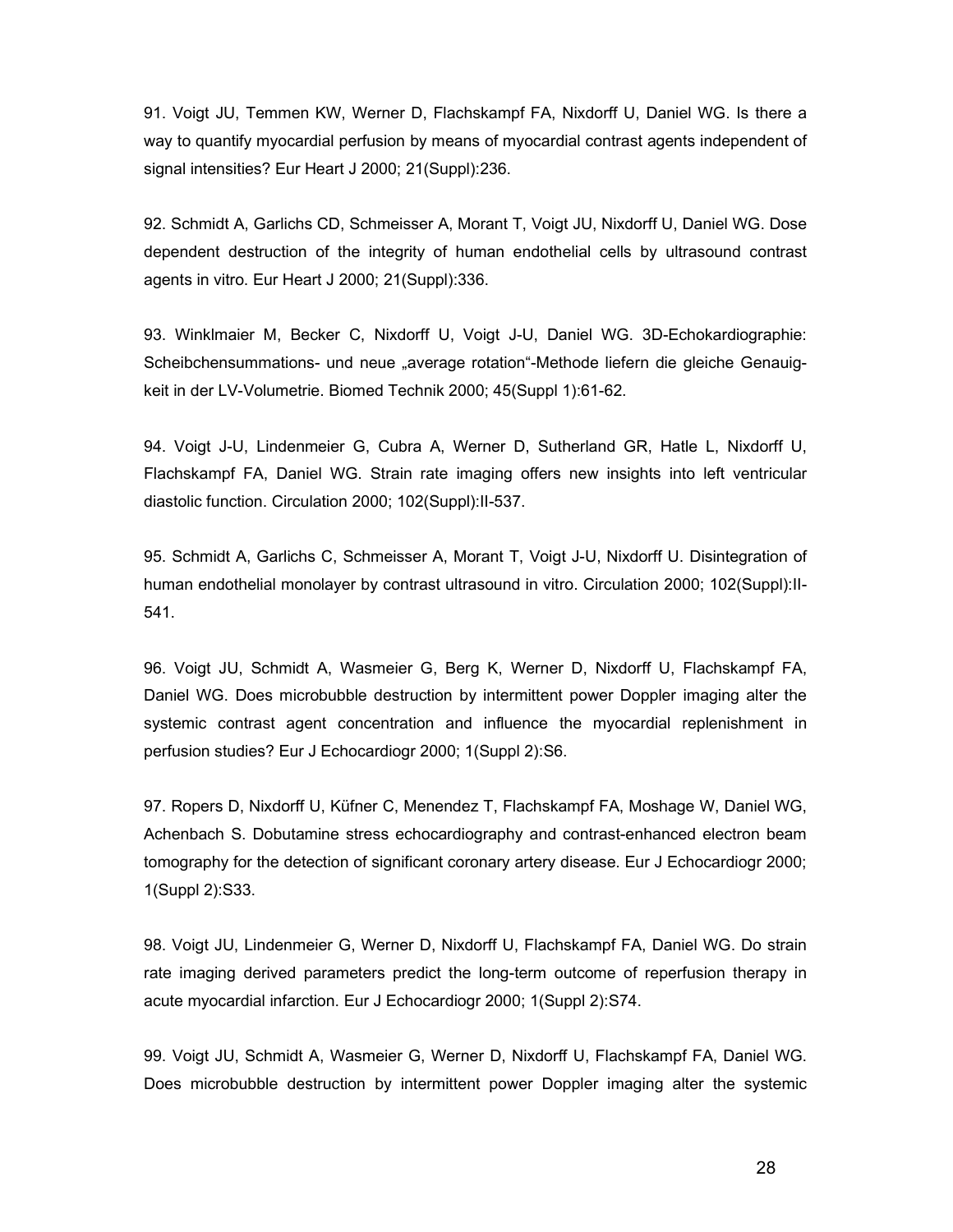contrast agent concentration and influence the myocardial replenishment function in perfusion studies? J Am Coll Cardiol 2001; 37(Suppl A):406A.

100. Giesler T, Nixdorff U, Lamprecht S, Ropers D, Brück M, Voigt JU, Ludwig J, Daniel WG. Coronary intervention in patients with intermediate stenoses can be deferred on the basis of negative dobutamine stress echocardiography. J Am Coll Cardiol 2001; 37(Suppl A): 448A.

101. Voigt JU, Regenfus M, Lindenmeier G, Schlundt C, Nixdorff U, Flachskampf FA, Daniel WG. The relation between post-systolic shortening and residual viable myocardium after acute myocardial infarction: a comparison of strain rate imaging with magnetic resonance tomography and scintigraphy. J Am Coll Cardiol 2001; 37(Suppl A):450A.

102. Giesler T, Lamprecht S, Brück M, Voigt JU, Ludwig J, Nixdorff U. Langzeitverlauf nach Verzicht auf eine Koronarintervention an mittelgradigen Stenosen bei negativer Dobutamin-Streßechokardiographie. Z Kardiol 2001; 90:II/49.

103. Ropers D, Nixdorff U, Küfner C, Menendez T, Pohle K, Moshage W, Fateh-Moghadam S, Flachskampf FA, Daniel WG. Direkter Vergleich der Wertigkeit von Dobutamin-Streßechokardiographie und kontrastverstärkter Elektronenstrahltomographie in der Primärdiagnostik der koronaren Herzkrankheit. Z Kardiol 2001; 90:II/49.

104. Voigt J-U, Regenfus M, Lindenmeier G, Schlundt C, Werner D, Nixdorff U, Flachskampf FA, Daniel WG. Ist die postsystolische Verkürzung ein Vitalitätsmarker des Myokards nach Infarkt? - Ein Vergleich von Strain Rate Imaging mit Kernspintomographie und Szintigraphie. Z Kardiol 2001; 90:II/99.

105. Voigt J-U, Lindenmeier G, Werner D, Nixdorff U, Flachskampf FA. Sind Strain Rate Imaging-Parameter Prädiktoren des Langzeitverlaufs nach Akutinterventionen bei Myokardinfarkt. Z Kardiol 2001; 90:II/99.

106. Schmidt A, Garlichs C, Eskafi S, Schmidt C, von Erffa J, Voigt J-U, Nixdorff U, Flachskampf FA, Daniel WG. Upregulation of cellular adhesion molecules on HUVEC after application of diagnostic ultrasound energy in vitro. Eur Heart J 2001; 22(Suppl):7.

107. Voigt J-U, Exner B, Schmidt A, Werner DW, Nixdorff U, Flachskampf FA, Daniel WG. Are there typical strain rate imaging patterns of myocardial ischaemia during dobutamine stress echocardiography. Eur Heart J 2001; 22(Suppl):358.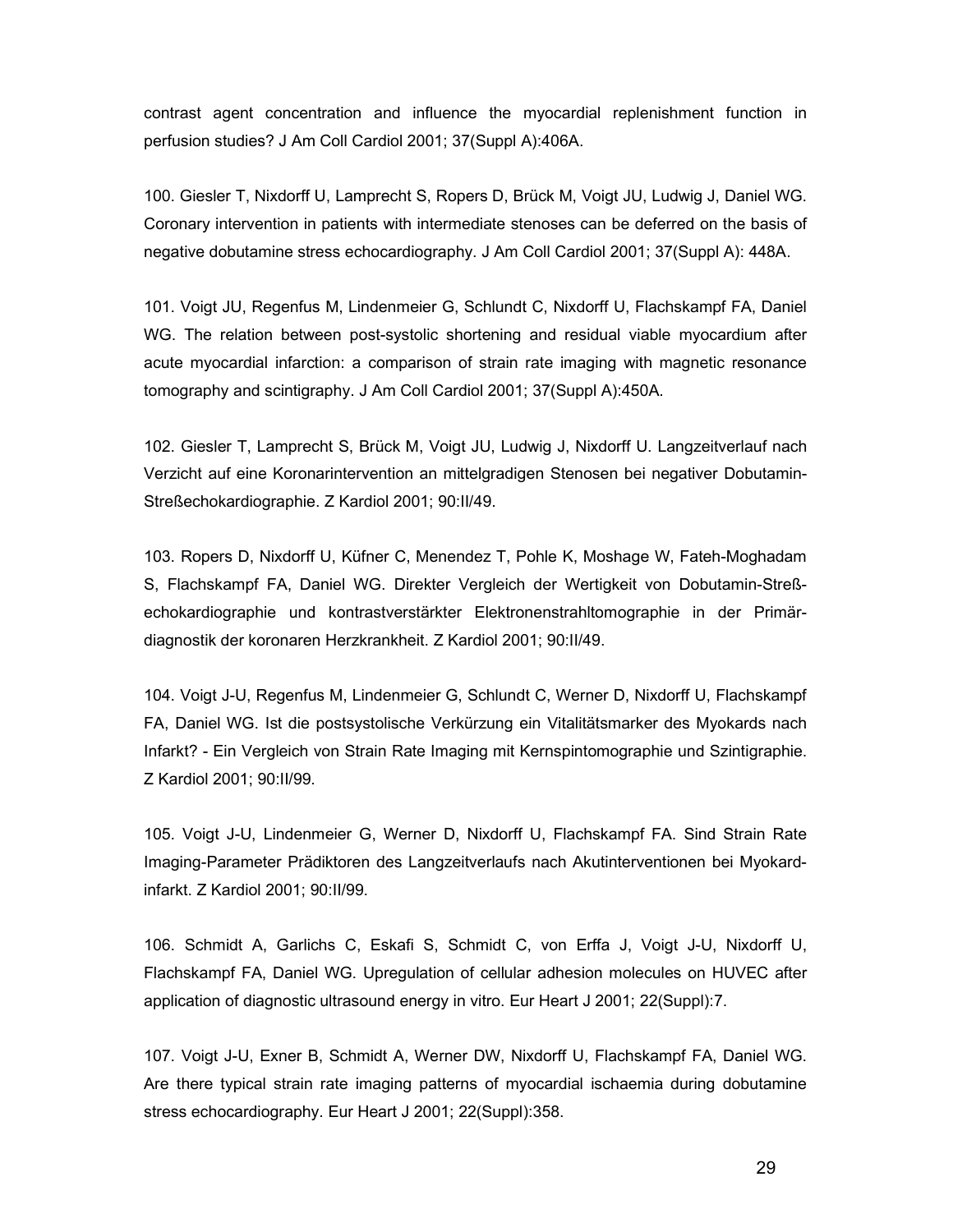108. Voigt J-U, Lindenmeier G, Werner DW, Nixdorff U, Flachskampf FA, Daniel WG. Is there a need to re-define the post systolic shortening phenomenon? A strain rate imaging study in healthy volunteers. Eur Heart J 2001; 22(Suppl):596.

109. Voigt J-U, Regenfus M, Lindenmeier G, Schlundt C, Werner DW, Nixdorff U, Flachskampf FA, Daniel WG. Is post systolic shortening a marker of residual viable myocardium after infarction? A comparison of strain rate imaging with magnetic resonance tomography and scintigraphy. Eur Heart J 2001; 22(Suppl):596.

110. Nixdorff U. Systolische Ventrikelfunktion: Echokardiographie. Z Kardiol 2001; 90:V/38.

111. Voigt J-U, Exner B, Schmiedehausen K, Schmidt A, Nixdorff U, Flachskampf FA. Does strain rate imaging reduce the observer dependence of stress echo studies? Circulation 2001; 104(Suppl):II-627.

112. Voigt J-U, Lindenmeier G, Exner B, Werner D, Nixdorff U, Flachskampf FA. Is there a need to re-define the post systolic shortening phenomenon? - A strain rate imaging study in healthy volunteers. Circulation 2001; 104(Suppl):II-733.

113. Voigt J-U, Exner B. Schmidt A, Nixdorff U, FA Flachskampf. Are there typical strain rate imaging patterns of myocardial ischaemia during dobutamine stress echocardiography? Circulation 2001; 104(Suppl):II-751.

114. Nixdorff U. Was ist gesichert in der Erfassung kardiovaskulärer Arzneimitteleffekte: Bildgebende Verfahren. Eur J Cin Pharmacol 2001; 57:A40.

115. Voigt JU, Exner B, Schmidt A, Schmiedehausen A, Nixdorff U, Flachskampf FA, Daniel WG. Does strain rate imaging reduce the observer dependence of stress echo studies? Eur J Echocardiogr 2001; 2:S60.

116. Wasmeier G, Voigt JU, Asmussen S, Nixdorff U, Flachskampf FA, Daniel WG. Low mechanical index power modulation imaging with transpulmonary contrast agents improves endocardial border detection by automated algorithms. Eur J Echocardiogr 2001; 2:S67.

117. Ropers D, Achenbach S, Küfner C, Menéndez T, Pohle K, Giesler T, Flachskampf FA, Daniel WG, Moshage W, Nixdorff U. Direct comparison of electron beam tomography and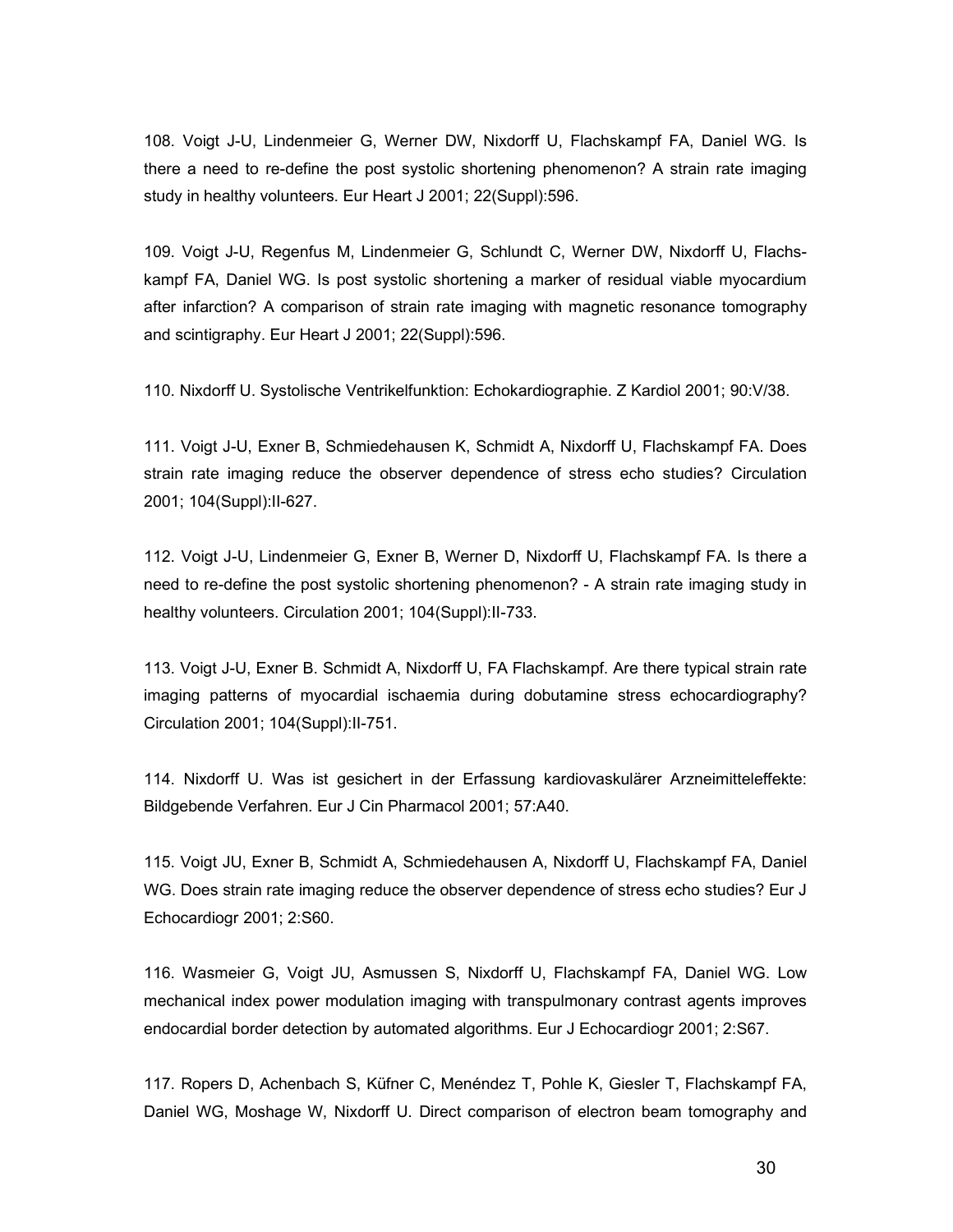dobutamine stress echocardiography for the detection of significant coronary artery disease. J Am Coll Cardiol 2002; 39:57.

118. Voigt J-U, Exner B, Schmiedehausen K, Schmidt A, Werner D, Nixdorff U, Flachskampf FA, Daniel WG. Strain rate imaging or Doppler myocardial imaging for the detection of regional myocardial ischemia during stress echocardiography: which method is superior. J Am Coll Cardiol 2002; 39:125.

119. Wasmeier G, Asmussen S, Nixdorff U, Flachskampf FA, Voigt J-U. Detektiert die Power Modulation Imaging Flash-Technik mit lungengängigen Kontrastmitteln myokardiale Ischämien? Z Kardiol 2002; 91(Suppl 1):I/97.

120. Voigt J-U, Exner B, Schmiedehausen K, Nixdorff U, Flachskampf FA, Daniel WG. Reduziert Strain Rate Imaging die Untersucherabhängigkeit von Streßechostudien? Z Kardiol 2002; 91(Suppl 1):I/147.

121. Didié M, Zimmermann W-H, Wasmeier G, Nixdorff U, Neuhuber W, Weyand M, Eschenhagen T. Implantation von künstlichem Herzgewebe zur kardialen Gewebeersatztherapie. Z Kardiol 2002; 91(Suppl 1):I/330.

122. Nixdorff U. Bildgebende Verfahren in der Kardiologie zur myokardialen Vitalitätsdiagnostik: Streßechokardiographie. Med Klinik 2002; 97(Abstract-Band I):55-56.

123. Voigt J-U, Exner B, Huchzermeyer C, Regenfus M, Nixdorff U, Flachskampf F, Daniel WG. Wall motion abnormalities in ischaemic and scarred myocardium. Do strain and strain rate patterns differ? Eur Heart J 2002, 23(Suppl):59.

124. Heckmann JG, Bogdanov J, Lang CJG, Neundörfer B, Nixdorff U. Complications of long-term oral anticoagulation by phenprocoumon in a non-trial neurological environment. Eur J Neurol 2002; 9(Suppl 2):166.

125. Werner DW, Voigt J-U, Wasmeier GH, Kuly S, Menendez T, Flachskampf F, Daniel WG, Nixdorff U. Accuracy of ventricular pacing stress echocardiography in patients with permanent pacemaker. Eur J Echocardiogr 2002; 3(Suppl 1):S35.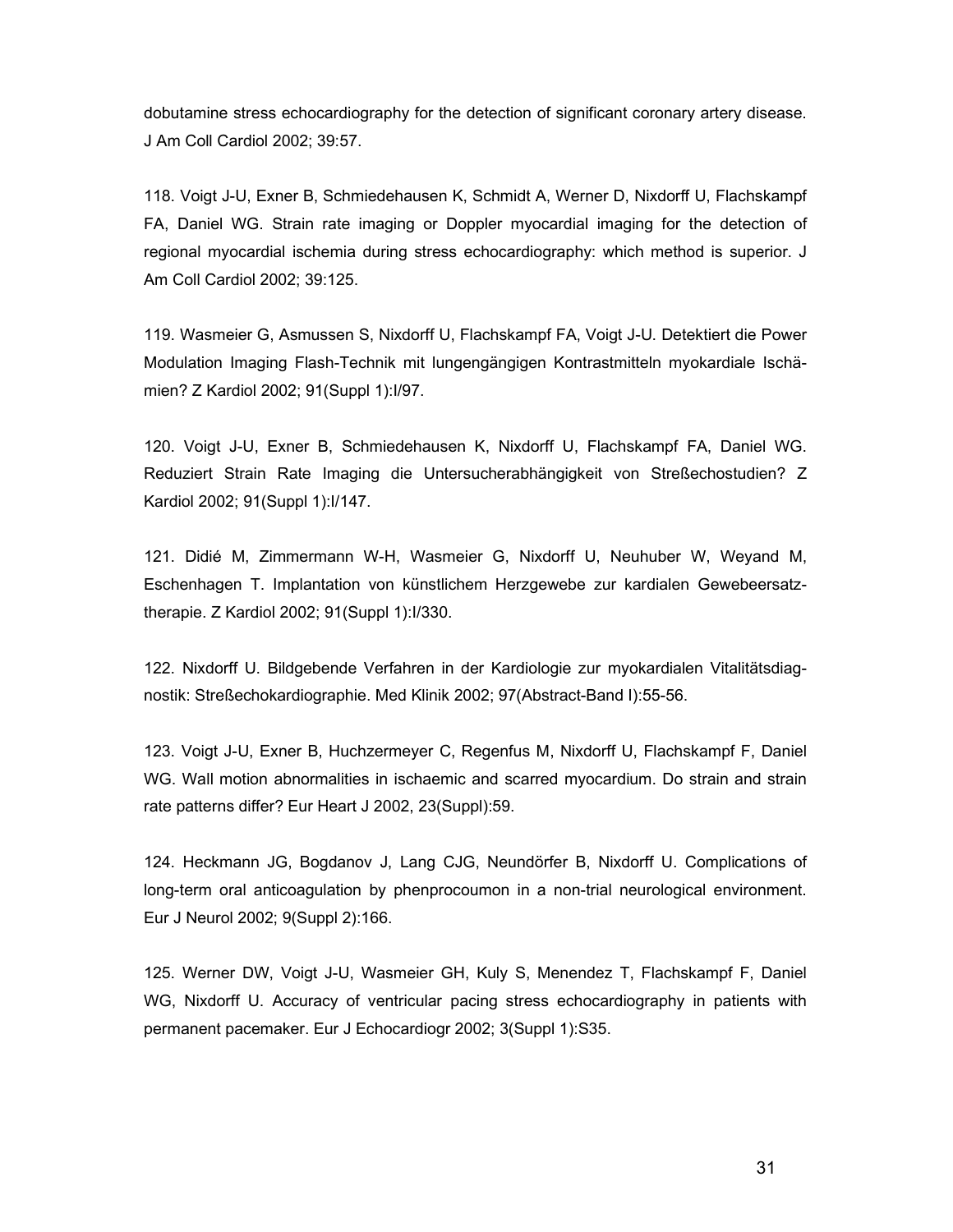126. Wasmeier GH, Voigt J-U, Asmussen S, Nixdorff U, Flachskampf F, Daniel WG. Power modulation imaging with flash technique during adenosin stress echo: is myocardial ischaemia detectable? Eur J Echocardiogr 2002; 3(Suppl 1):S82.

127. Wasmeier GH, Zimmermann WH, Melnychenko I, Didie M, Eschenhagen T, Voigt J-U, Daniel WG, Nixdorff U. 2D and Doppler echocardiography in male Wistar rats: reproducibility of left ventricular measurements. Eur J Echocardiogr 2002; 3(Suppl 1):S93.

128. Voigt J-U, Exner B, Huchzermeyer C, Werner DW, Nixdorff U, Flachskampf F, Daniel WG. Indirect determination of aortic valve opening and closure by colour tissue Doppler echocardiography. Eur J Echocardiogr 2002; 3(Suppl 1):S100.

129. Zimmermann WH, Didié M, Wasmeier G, Nixdorff U, Neuhuber WL, Weyand M, Eschenhagen T. Engineered heart tissue for replacement therapy. J Heart Lung Transplant 2002; 21:162.

130. Nixdorff U, Stellbrink C, Hofmann T, Hanrath P, Lehmacher W, Schmidt-Lucke A, for the ACE Investigators. Comparison of the safety and efficacy of enoxaparin with unfrac-tionated heparin and phenprocoumon as anticoagulation in cardioversion of non-valvular atrial fibrillation. J Am Coll Cardiol 2003; 41:85A.

131. Achenbach S, Menéndez T, Pohle C, Ropers D, Sacher D, Schlundt C, Flachskampf FA, Nixdorff U, Daniel WG. Electron-beam tomography for the detection of left atrial thrombi in patients with atrial fibrillation. J Am Coll Cardiol 2003; 41:422A.

132. Schmidt-Lucke C, Schmidt-Lucke JA, Stellbrink C, Nixdorff U, Hofmann T, Lehmacher W, Daniel W, Geller C, Grewe R, Hanrath P. Sicherheit und Wirksamkeit von Enoxaparin im Vergleich zur Kombination von unfraktioniertem Heparin plus orale Antikoagulation im Rahmen der Prävention thromboembolischer Komplikationen bei Kardioversion nichtvalvulären Vorhofflimmerns: Die "Anticoagulation in Cardioversion using Enoxaparin (ACE)"- Studie. Med Klinik 2003; 98(Abstract-Band I):133-4.

133. Voigt J-U, Exner B, Huchzermeyer C, Schmiedehausen Chr, Werner D, Nixdorff U, Flachskampf F. Bietet Strain Rate Imaging objektive Ischämiemarker für die Dobutamin-Streßechokardiographie? Z Kardiol 2003; 92(Suppl 1):I/149.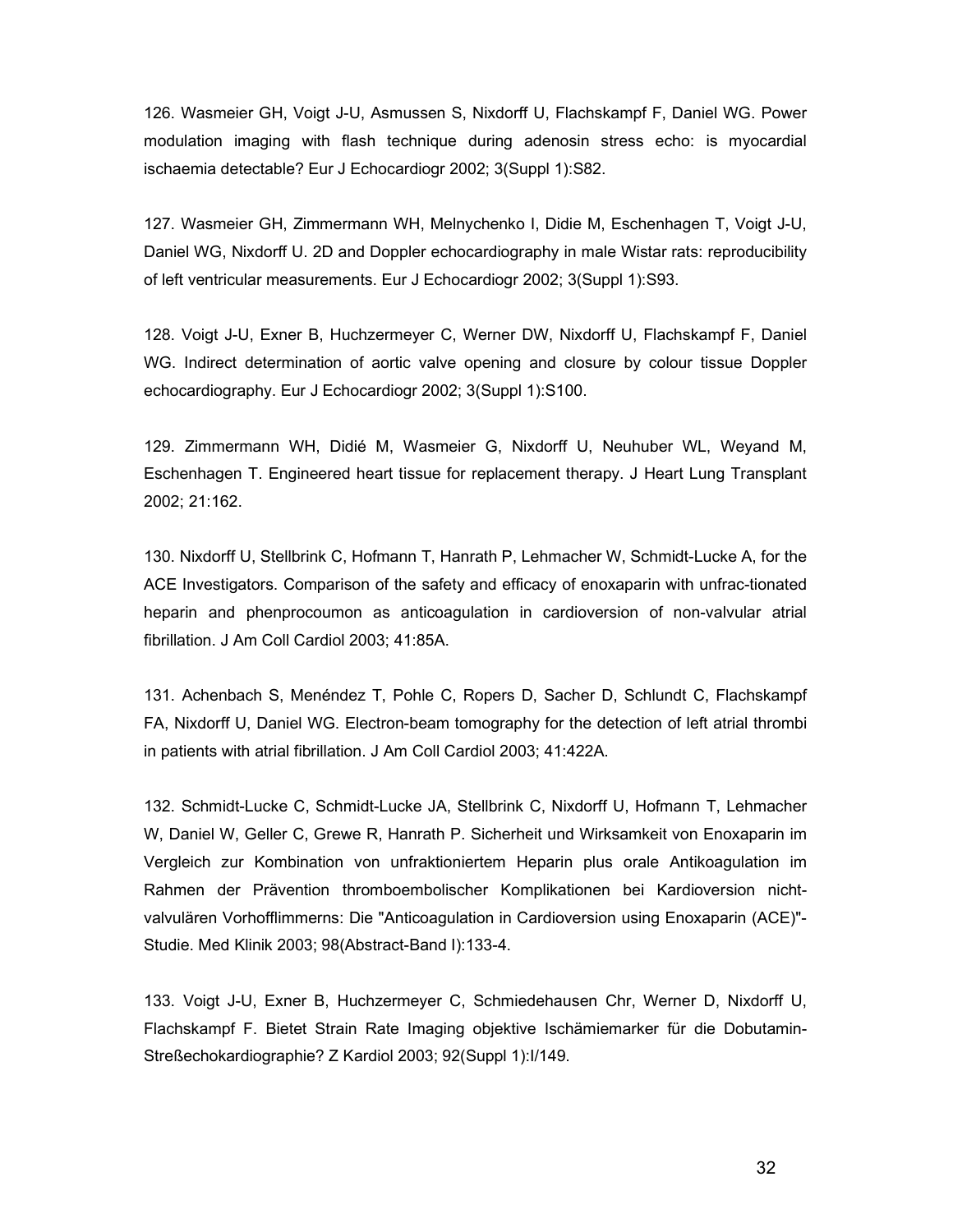134. Zimmermann W-H, Melnychenko I, Wasmeier G, Nixdorff U, Michaelis B, Dhein S, Budinsky L, Hess A, Didié M, Eschenhagen T Gewebeersatztherapie nach transmuralem Myokardinfarkt. Z Kardiol 2003; 92(Suppl 1):I/243.

135. Bogdan R, Exner B, Schmiedehausen Chr, Huchzermeyer C, Wasmeier G, Werner D, Nixdorff U, Flachskampf F, Voigt J-U. Gewebedoppler vs. Strain Rate Imaging - Welche Methode detektiert regionale Myokardischämie bei Dobutamin-Streßechokardiographie besser? Z Kardiol 2003; 92(Suppl 1):I/406.

136. Wasmeier G, Voigt JU, Melnychenko I, Zimmermann WH, Eschenhagen T, Flachskampf FA, Daniel WG, Nixdorff U. Real time myocardial perfusion in infarcted and sham operated wistar rats by contrast echocardiography. Eur Heart J 2003; 24(Abstract Supplement):102.

137. Voigt JU, Exner B, Schmiedehausen CH, Huchzermeyer C, Nixdorff U, Flachskampf FA, Daniel WG. Regional post-systolic shortening by strain rate imaging is a sensitive marker of ischaemia during dobutamine stress echocardiography. Eur Heart J 2003; 24 (Abstract Suppl):490.

138. Voigt J-U. Bogdan R, Exner B, Schmiedehausen K, Wasmeier G, Nixdorff U, Flachskampf F, Daniel WG. Tissue Doppler vs strain rate imaging for detecting regional myocardial ischemia during dobutmine stress echocardiography. Circulation 2003; 108 (Suppl):IV-367.

139. Voigt J-U, Wasmeier G, Nixdorff U, Flachskampf FA, Sutherland GR, Daniel WG. Right ventricular IVRT measured by tissue Doppler may provide an alternative estimate of right ventricular pressure. Eur J Echocardiogr 2003; 4(Abstract Suppl):S134.

140. Dütsch M, Heckmann J, Stemper B, Rauch C, Weber M, Tomandl B, Baum U, Nixdorff U, Neundörfer B. Hirninfarkt bei Thromben in der Aorta ascendens – 2 Fallberichte. Akt Neurol 2003; 30(Suppl 1):193.

141. Heckmann J, Bogdanov J, Lang, Nixdorff U, Neundörfer B. Neurologen stellen auf Phenprocoumon (Marcumar) ein: Was passiert draußen? Eine Beobachtungsstudie über 207 Behandlungsjahre. Akt Neurol 2003; 30(Suppl 1):171-172.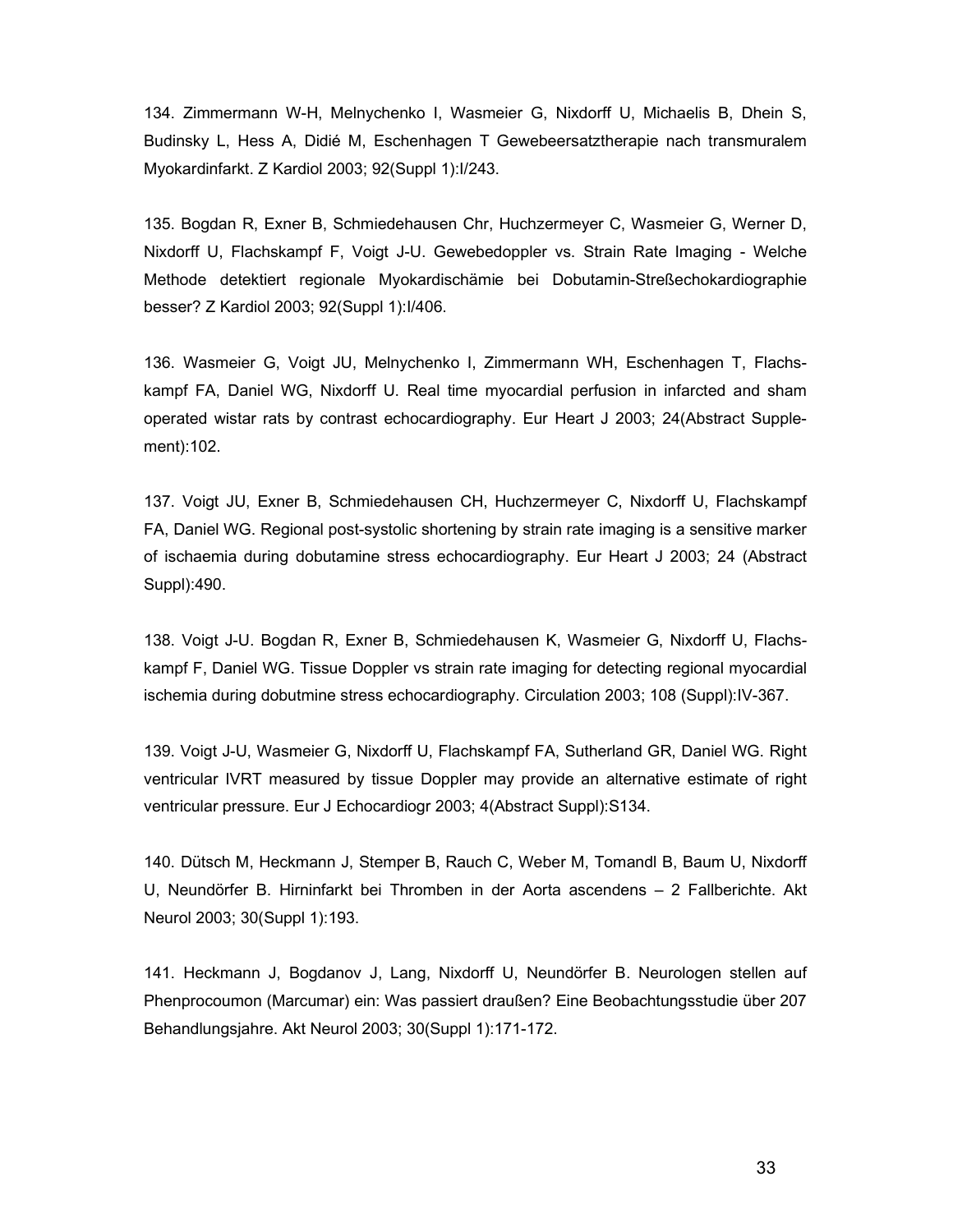142. Schaefer ST, Kliner S, Nixdorff U, Lucic I, Kaarmann H, Daniel WG, Flachskampf FA. High frequency ultrasound thromboysis: in vitro effects of ultasound mode, duration, temperature, and frequency. J Am Coll Cardiol 2004; 43(Suppl A):365A.

143. Wasmeier G, Schineis N, Melnychenko I, Zimmermann W, Eschenhagen T, Voigt J-U, Flachskampf FA, Daniel WG, Nixdorff U. Hochauflösende Myokardkontrastechokardiographie zur Prefusionsmessung bei normal perfundierten und RIVA-ligierten Wistar-Ratten. Z Kardiol 2004; 93(Suppl 3):III/10.

144. Nixdorff U. Gewebe-Doppler: Aktuelle klinische Relevanz und Ausblick. Z Kardiol 2004; 93(Suppl 5) (e-only).

145. Wasmeier G, Schineis N, Melnychenko I, Zimmermann WH, Eschenhagen T, Voigt JU, Flachskampf FA, Daniel WG, Nixdorff U. Perfusion analysis of healthy and LAD-infarcted Wistar rats by high resolution myocardial contrast echocardiography. Eur J Echocardiogr 2004; 3(Suppl 1).

146. Wasmeier G, Melnychenko I, Zimmermann WH, Eschenhagen T, Flachskampf FA, Nixdorff U, Daniel WG, Voigt J-U. Non-invasive assessment of regional function in Wistar rats by strain rate imaging. Eur J Echocardiogr 2004; 3(Suppl 1).

147. Zimmermann WH, Wasmeier GH, Nixdorff U, Didie M, Dhein S, Hess A, Eschenhagen T. Structural and electrical integration of engineered heart tissue leads to improved regional function in infarcted rat hearts. J Mol Cell Cardiol 2004; 36:773.

148. Schädlich PK, Schmidt-Lucke C, Huppertz E. Lehmacher W, Nixdorff U, Stellbrink C, Brecht JG. Gesundheitsökonomischer Vergleich zweier Antikoagulations-Regimen bei der Kardioversion des persistierenden nicht-valvulären Vorhofflimmerns - Erkenntnisse aus der ACE-Studie. Z Kardiol 2005; 94(Suppl 1):V239.

149. Schädlich PK, Schmidt-Lucke C, Huppertz E, Lehmacher W, Nixdorff U, Stellbrink C, Brecht JG. Cost saving anticoagulation with enoxaparin in patients undergoing cardioversion of nonvalvular atrial fibrillation - results from the Anticoagulation in Cardioversion using Enoxaparin (ACE) Study. Eur Heart J 2005; 26(Abstract Suppl):P2301.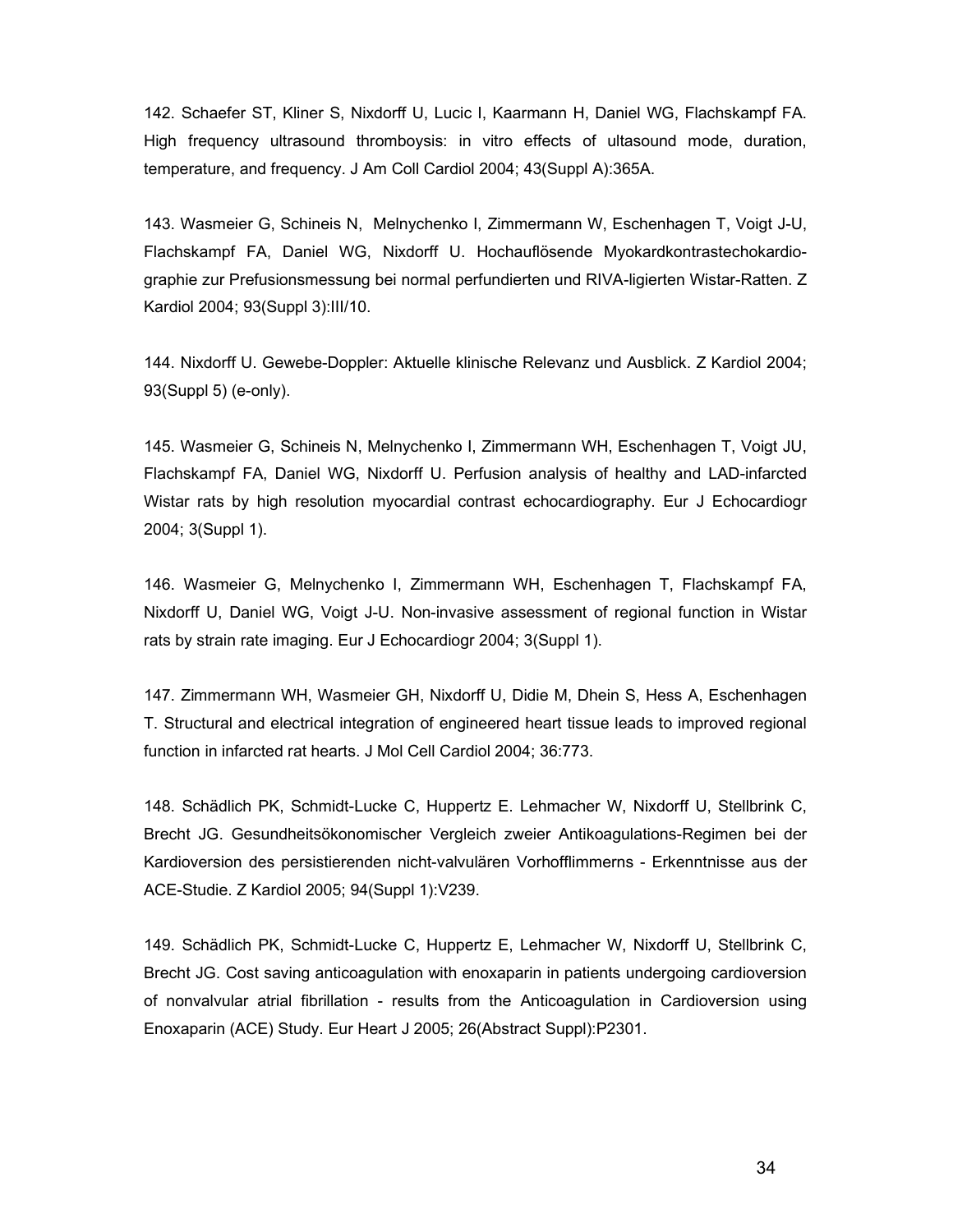150. Schimpf T, Stellbrink Ch, Nixdorff U, Schmidt-Lucke JA, Daniel WG, Klein HU, Hofmann T, Vossoughi K, Hanrath P. Prädiktoren des Erfolgs der externen Kardioversion - neue Daten aus der ACE-Studie. Z Kardiol 2005 ;94(Suppl).

151. Wasmeier GH, Voigt JU, Mathol H, Hilz MJ, Nixdorff U, Daniel WG, Flachskampf FA. Detection of impaired myocardial perfusion in patients with dilated cardiomyopathy by myocardial contrast echocardiography. Eur J Echocardiogr 2005; 6(Suppl 6):S114.

152. Kolominsky-Rabas P, Hegewald J, Nixdorff U, Daniel W, Neuendörfer B. Versorgungsbedarf nach Schlaganfall: Ergebnisse einer prospektiven, bevölkerungsbasierten Studie: dem Erlanger Schlaganfall-Register. Gesundheitswesen 2005; 67(DOI:10.1055/s-2005- 920659).

153. Braecklein M, Lek-Uthai A, Nixdorff U, Bolz A. Kontinuierliches telekardiologisches Monitoring in häuslicher Umgebung. Clin Res Cardiol 2006; 95(Suppl).

154. Sommermeyer D, Nixdorff U, Schwaibold B, Schoeller B, Bolz A. Determination of arterial striffness by peripheral photoplethysmography for prediction of cardiovascular risk. Eur Heart J 2009; 30 (Abstract Suppl).

#### 5. Book Publications

1. Nixdorff U, Erbel R, Henrichs KJ, Drexler M, Mohr-Kahaly S, Meyer J. Influence of late reperfusion in myocardial infart expansion. Echocardiography 1988, eds.: Dagianti A, Feigenbaum H, Excerpta Medica, Amsterdam, New York, Oxford, 1988, ff 65-73.

2. Nixdorff U, Erbel R, Pop T, Henrichs KJ, Beck FJ, Meyer J. ST-segment analysis for prediction of salvaged myocardium after thrombolysis in acute myocardial infarction. Electrocardiology 1988, ed.: Abel H, Excerpta Medica, Amsterdam, New York, Oxford, 1989, ff 89- 94.

3. Erbel R, Nixdorff U, Pop T, Henrichs KJ, Treese N, Meyer J. Electrocardiology of the acute myocardial infarction (before, during and after thrombolysis). Electrocardiology 1988, ed.: Abel H, Excerpta Medica, Amsterdam, New York, Oxford 1989, ff 63-68.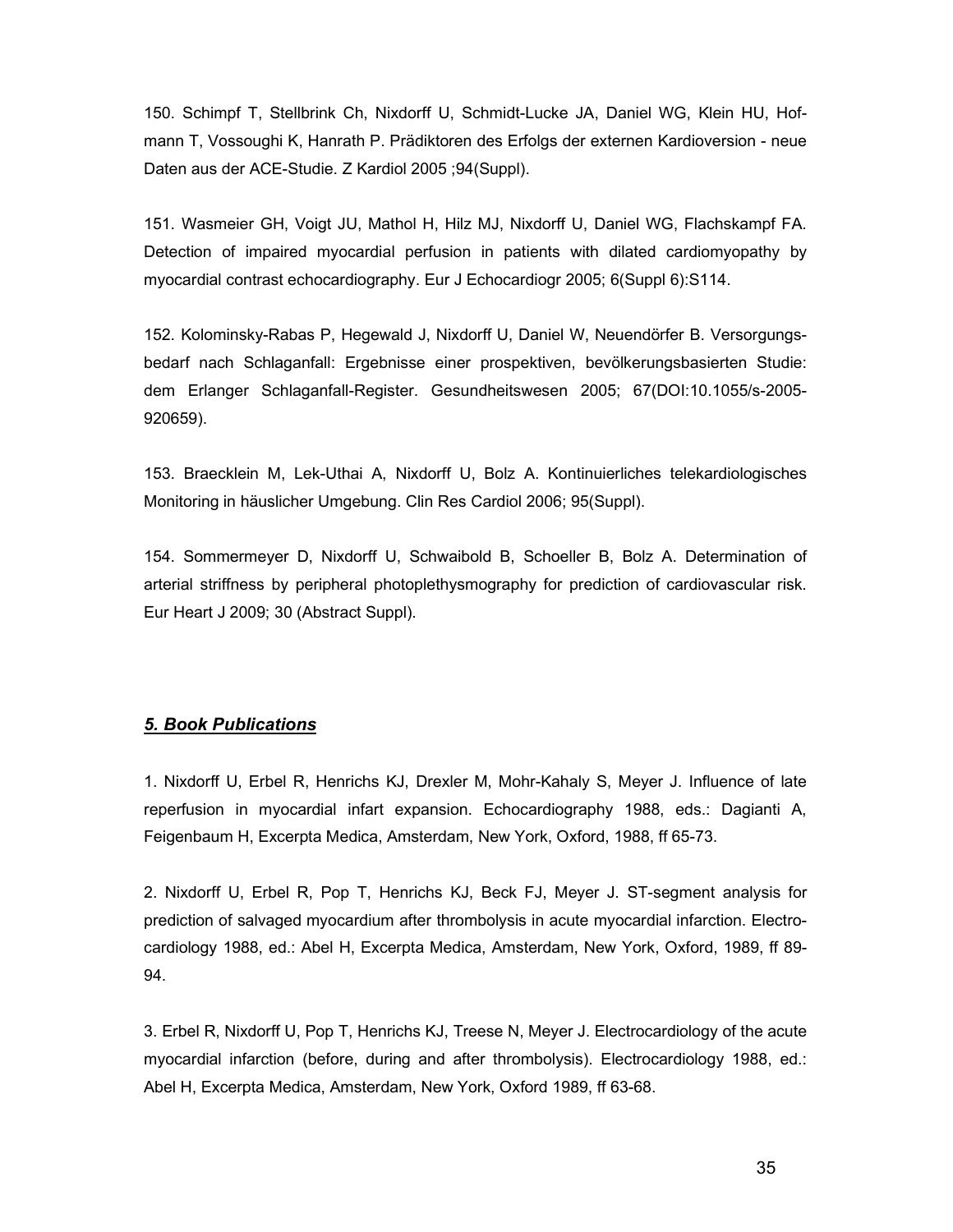4. Erbel R, Nixdorff U, Haude M, Görge E, Treese N, Henrichs KJ, Pop T, Diefenbach C, Meyer J. Intensivtherapie des Myokardinfarktes - Limitierung der Infarktgröße. 95. Band der Verhandlungen der Deutschen Gesellschaft für Innere Medizin, Springer Verlag, Berlin, Heidelberg, 1989, ff 200-213.

5. Nixdorff U, Erbel R, Meyer J. Long-term results after pharmacologic and mechanical recanalization in acute myocardial infarction. Echocardiography 1990, eds.: Dagianti A, Feigenbaum H, Excerpta Medica, Amsterdam, New York, Oxford, 1990, ff 227-234.

6. Erbel R, Haude M, Iversen S, Nixdorff U, Oelert H, Dietz U, Meyer J. High-frequency rotational angioplasty. Complications in PTCA, eds.: Fleck E, Frantz E, Steinkopff Verlag, Darmstadt, 1991, ff 57-68.

7. Erbel R, Nixdorff U, Görge G, Brennecke R, Meyer J. Two-dimensional echocardiography for the assessment of therapeutic interventions and long-term follow-up of patients with acute myocardial infarction. Ultrasound in Coronary Artery Disease, ed.: Iliceto S, Kluwer Acad. Publ., 1991, ff 241-254.

8. Darius H, Nixdorff U, Zander J, Rupprecht HJ, Erbel R, Meyer J. Effects of ciprostene on restenosis rate during therapeutic transluminal coronary angioplasty. Prostaglandins in the Cardiovascular System, eds.: Sinzinger H, Schrör K, Birkhäuser Verlag, Basel, 1992, ff.

9. Nixdorff U, Erbel R, Rupprecht H-J, Kopp H, Görge G, Meyer J. Ultrasound in interventional cardiology. Cardiac Ultrasound, eds.: Roeland JRTC, Sutherland GR, Iliceto S, Linker DT, Churchill Livingstone, London, 1993, ff 527-539.

10. Nixdorff U, Erbel R, Mohr-Kahaly S. Echokardiographischer Nachweis von "salvaged myocardium" nach thrombolytischer Therapie des akuten Myokardinfarktes. Echokardiographische Diagnostik bei Koronarer Herzkrankheit, Hrsg.: Gehring J, von Bibra H, Steinkopff Verlag, Darmstadt, 1993, ff 121-132.

11. Erbel R, Mertes H, Nixdorff U, Wagner S. Belastungsechokardiographie. Klinische Wertigkeit und Stellenwert. Belastungsuntersuchungen bei Herz-, Kreislauf-, Gefäß- und Lungenkrankheiten, Hrsg.: Mager G, Winter UJ, Thieme Verlag, Stuttgart, New York, 1994, ff 42-55.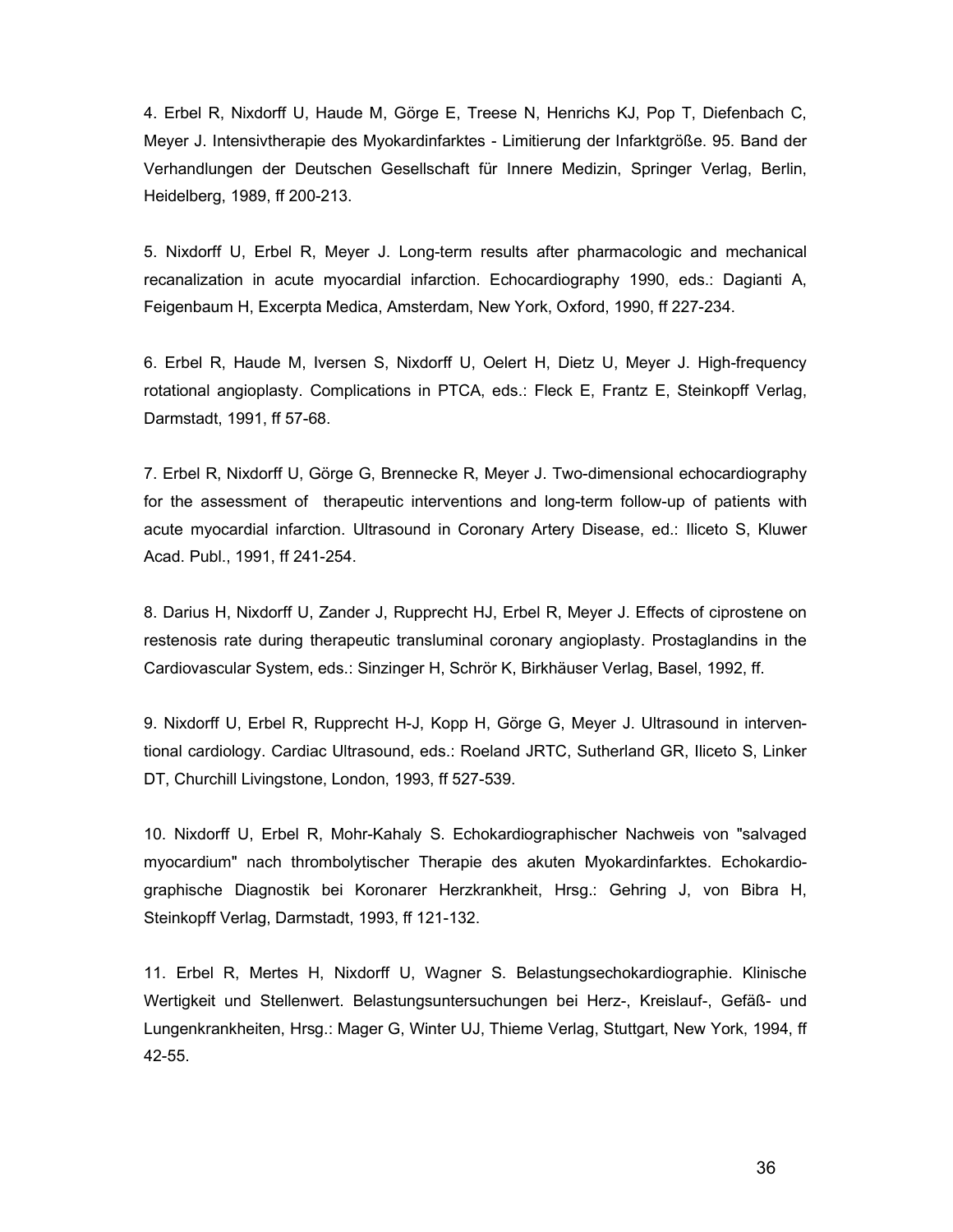12. Nixdorff U. M-Mode-Echokardiographie. Echokardiographie (CD-ROM), Hrsg.: Brennecke R, Erbel R, Flachskampf FA, Hanrath P, Nixdorff U, Bohn I, 3V Multimedia, München, 1996 / überarbeitete Auflage 2.0, 1999.

13. Nixdorff U. 2D-Echokardiographie. Echokardiographie (CD-ROM), Hrsg.: Brennecke R, Erbel R, Flachskampf FA, Hanrath P, Nixdorff U, Bohn I, 3V Multimedia, München, 1996 / überarbeitete Auflage 2.0, 1999.

14. Nixdorff U. Doppler-Echokardiographie. Echokardiographie (CD-ROM), Hrsg.: Brennecke R, Erbel R, Flachskampf FA, Hanrath P, Nixdorff U, Bohn I, 3V Multimedia, München, 1996 / überarbeitete Auflage 2.0, 1999.

15. Nixdorff U. Streßechokardiographie als neue Entwicklung der Echokardiographie. Klinik der Gegenwart, Hrsg.: Gerok W, Hartmann F, Peter H-H, Pfreundschuh M, Philipp T, Schölmerich J, Schuster H-P, Sybrecht GW, Urban  $\&$  Schwarzenberg, München, Wien, Baltimore, 1997, ff 4:1-4:22.

16. Nixdorff U. Neue Techniken: Gewebe-Doppler-Echokardiographie. Streßechokardiographie. Praktischer Leitfaden für die Klinik und Praxis, Rehabilitation, Sozialmedizin und Sportmedizin, Hrsg.: Haug G, Steinkopff Verlag, Darmstadt, 1998, ff 76-78.

17. Nixdorff U. Quantitative Auswertungsmethoden: Normalwerte: Dynamische Streßechokardiographie; Dobutamin-Streßechokardiographie. Streßechokardiographie. Praktischer Leitfaden für die Klinik und Praxis, Rehabilitation, Sozialmedizin und Sportmedizin, Hrsg.: Haug G, Steinkopff Verlag, Darmstadt, 1998, ff 125-137.

18. Nixdorff U. Pharmakologische Streßechokardiographie mit Arbutamin: Praktische Durchführung. Streßechokardiographie. Praktischer Leitfaden für die Klinik und Praxis, Rehabilitation, Sozialmedizin und Sportmedizin, Hrsg.: Haug G, Steinkopff Verlag, Darmstadt, 1998, ff 346-359.

19. Nixdorff U. Methoden zur Erkennung vitalen Myokards. Echokardiographische Diagnostik bei koronarer Herzkrankheit, 2. Auflage, Hrsg.: Gehring J, von Bibra H, Steinkopff Verlag, Darmstadt, 1998, ff 137-153.

20. Gehring J, Nixdorff U. Streßechokardiographische Normalwerte der globalen und regionalen linksventrikulären Funktion. Echokardiographische Diagnostik bei koronarer Herz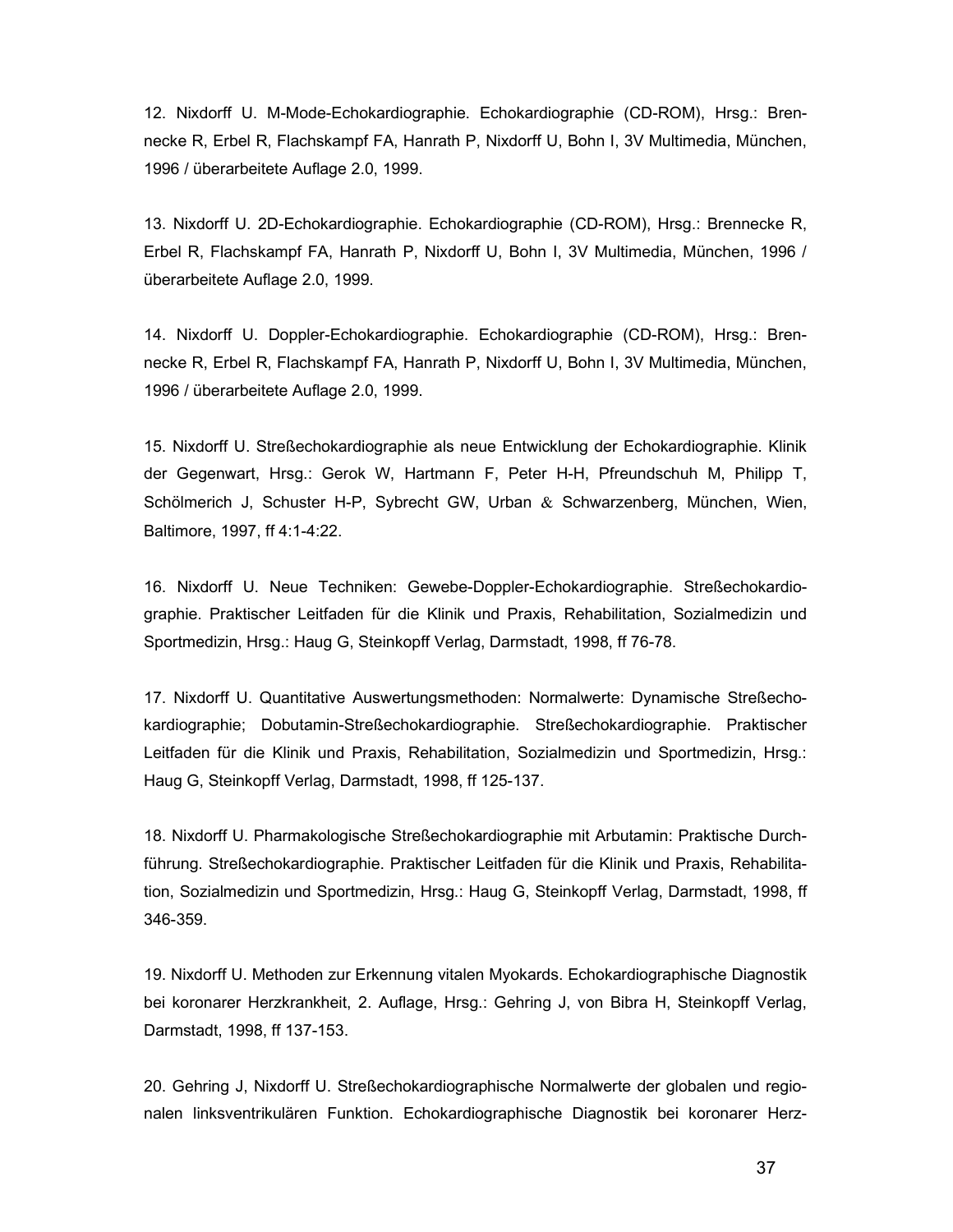krankheit, 2. Auflage, Hrsg.: Gehring J, von Bibra H, Steinkopff Verlag, Darmstadt, 1998, ff 111-128.

21. Nixdorff U. Neue Methoden der Echokardiographie. Proceedings des 37. Bayerischen Internistenkongresses 1998, Hrsg.: Schattenkirchner M, W. Zuckschwerdt Verlag, München, Bern, Wien, New Yorf, ff 87-91.

23. Voigt J.U., Nixdorff U. Tecnicas Doppler utilizadas en la ecocardiografia de contraste. Practica de la ecocardiografia de contraste, eds.: García-Fernández MA, Zamorano JL, Ene Ediciones, Madrid, pp 67-85.

24. Nixdorff U. Transösophageale Echokardiographie: Entscheidungshilfe beim kardialen Notfall. Angewandte Echokardiographie, Hrsg.: Völler H, Flachskampf FA, Steinkopff Verlag, Darmstadt, 2000, ff 91-109.

25. Nixdorff U, Daniel WG. Endokarditis bei nativen und prothetischen Herzklappen. Transösophageale Echokardiographie. Lehratlas zur Untersuchungstechnik und sicheren Befundinterpretation, Hrsg.: Lambertz H, Lethen H, Georg Thieme Verlag, Stuttgart, New York, 2000, ff 81-96.

26. Nixdorff U. Streßechokardiographie. Aktuelle Trends in der invasiven Kardiologie, Hrsg.: R Bach, S Spitzer, Akademische Verlagsgesellschaft Aka, Berlin, 2000, ff 103-111.

27. Nixdorff U. Vitalitätsdiagnostik. Praxis der Echokardiographie. Das Referenzwerk zur echokardiographischen Diagnostik, Hrsg.: FA Flachskampf, Georg Thieme Verlag, Stuttgart, New York, 2001, ff 204-216.

28. Nixdorff U. Neue bildgebende Verfahren in der Kardiologie – Update 2002: Ultraschallverfahren (Stressechokardiographie, Strain Rate). Aktuelle Trends in der invasiven Kardiologie, Hrsg.: Spitzer SG, Akademische Verlagsgesellschaft Aka, Berlin, 2003, ff 17-24.

29. Nixdorff U. Einleitung. Check-Up-Medizin. Prävention von Krankheiten - Evidenz-basierte Empfehlungen für die Praxis, Hrsg.: U Nixdorff, Georg Thieme Verlag, Stuttgart, New York, 2009, ff 2-5.

30. Nixdorff U. Herz-Kreislauf-Check-Up. Check-Up-Medizin. Prävention von Krankheiten - Evidenz-basierte Empfehlungen für die Praxis, Hrsg.: U Nixdorff, Georg Thieme Verlag, Stuttgart, New York, 2009, ff 28-48.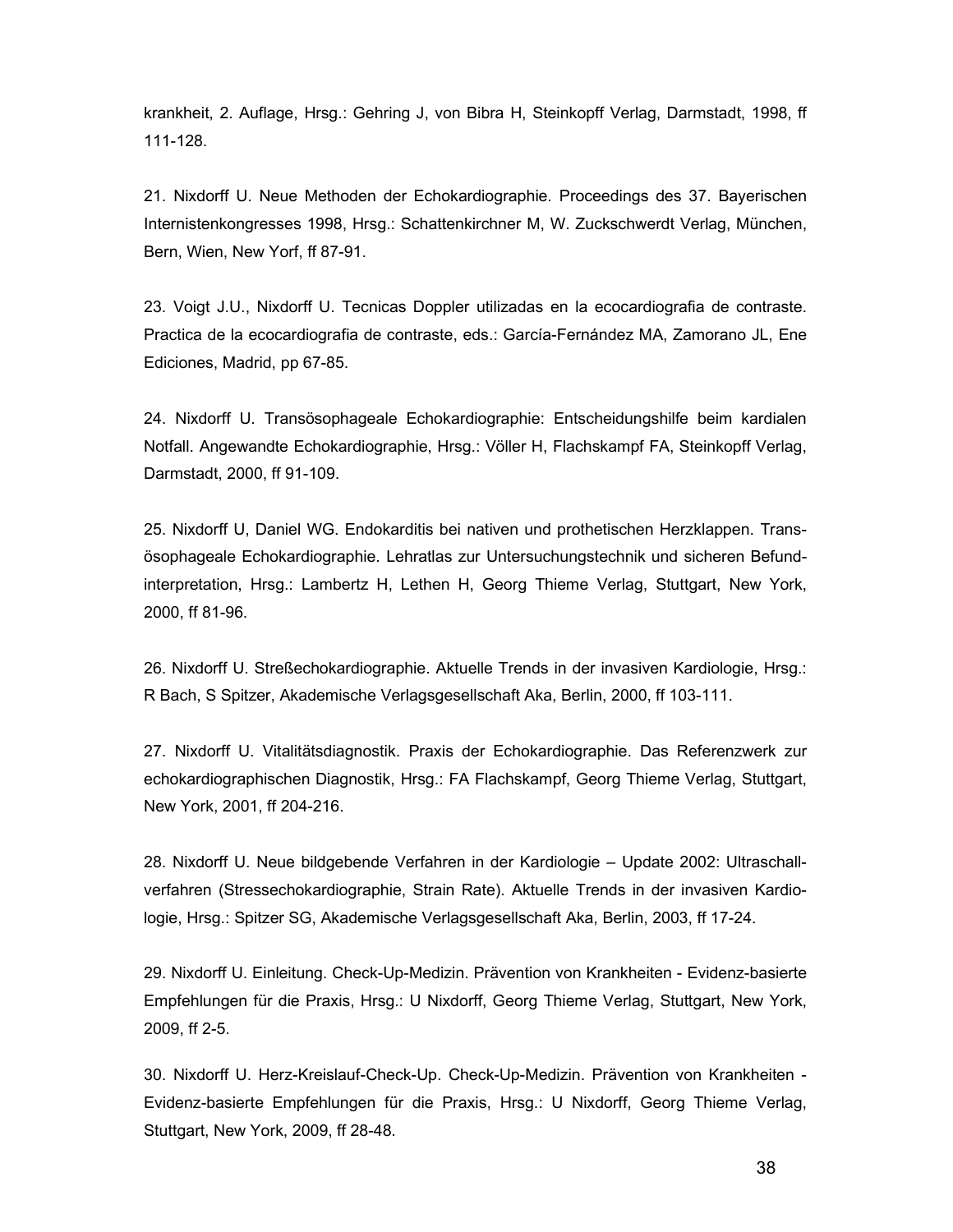31. Nixdorff U. Klinische Behandlung der KHK-Risikofaktoren: Änderung des Lebensstils. Handbuch: Prävention der koronaren Herzkrankheit (International Task Force for Prevention of Coronary Heart Disease, International Atherosclerosis Society), Thomson Reuters, Münster, 2009, ff 51-56.

32. Nixdorff U. Clinical management of coronary heart disease risk factors. Modification of lifestyle: stopping smoking. Pocket Guide to: Prevention of Coronary Heart Disease (International Task Force for Prevention of Coronary Heart Disease, International Atherosclerosis Society), Thomson Reuters, Münster, 2009, ff 49-52.

33. Nixdorff U. Stress echocardiography for functional assessment of coronary artery disease. Cardiovascular Interventions in Clinical Practice, Hrsg. Haase J, Schäfers H-J, Sievert H, Waksman R, Wiley-Blackwell, Oxford, 2010, ff 284-290.

34. Nixdorff U. Aktueller Stand und künftige Entwicklung der Stressechokardiographie. Kardiale Ischämiediagnostik. Uni-Med Verlag, Bremen, 2014, ff 36 – 51.

35. Nixdorff U, Achenbach S, Bengel F, Faggiano P, Fernández S, Heiss C, Mengden T, Mureddu GF, Nagel E, Puntmann V, Zamarano J. Imaging in cardiovascular prevention. The ESC Textbook of Preventive Cardiology, Edited by Gielen S, de Backer G, Piepoli M, Wood D, Oxford University Press, 2015, ff 54 – 76.

36. Nixdorff U. Kardiovaskuläre Risikostratifikation und Früherkennung. Krankheitsprävention in der Kontroverse; Hrsg. Hans-Wolfgang Hoefert & Christoph Klotter; Pabst Science Publisher, Lengerich, 2014; ff 231 – 247.

37. Nixdorff U. Arteriosklerose – Der schleichende Killer. 15 Jahre länger leben. Die 7-Sülen-Anti-Aging-Strategie nach dem Hormesis-Prinzip (Hrsg. Prof. Dr. med. B. Kleine-Gunk), GU 2017.

## 6. Lectures

1. Haude M, Steffen W, Diefenbach C, Faure A, Geeren M, Mohr-Kahaly S, Nixdorff U, Todt M, Erbel R, Meyer J. Sublinguale Applikation von Captopril: Hämodynamische Messungen

39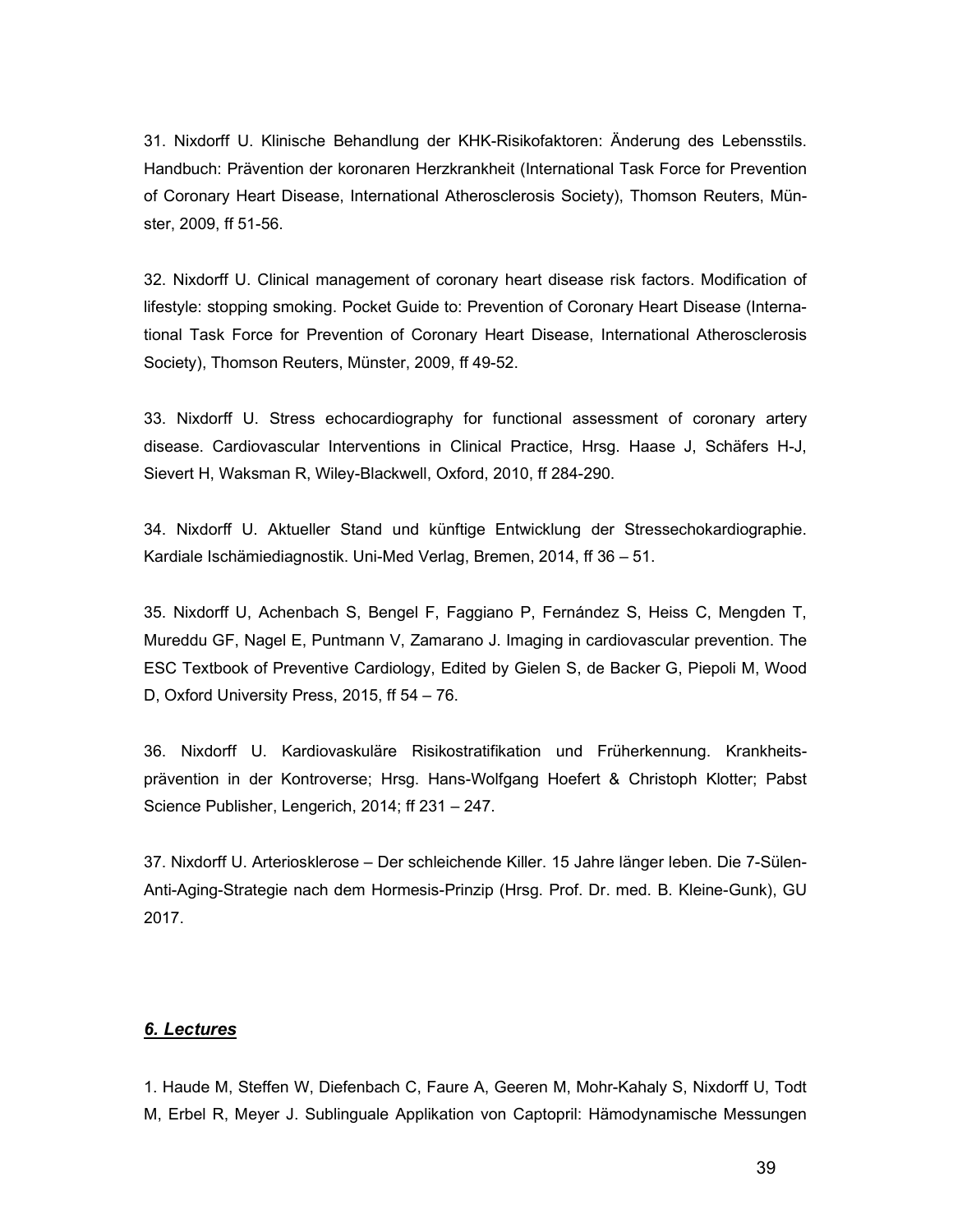bei Patienten mit chronischer Herzinsuffizienz. 11. Herbsttagung der Deutschen Gesellschaft für Herz- und Kreislaufforschung, Freiburg, 8. - 10. Oktober 1987.

2. Nixdorff U, Erbel R, Pop T, Henrichs KH, Beck F, Meyer J. ST-Segment Analyse als Parameter von "salvaged myocardium" nach Thrombolyse des akuten Myokardinfarktes. 54. Jahrestagung der Deutschen Gesellschaft für Herz- und Kreislaufforschung, Mannheim, 8. - 10. April 1988.

3. Treese N, Jungfleisch S, Rhein S, Nixdorf U, Geeren M, Pop T, Meyer J. Cardio-pulmonary exercise: a new approach for control of rate responsive pacing. NASPE -  $9<sup>th</sup>$  Annual Scientific Session of the American Society of Pacing and Electrophysiology, Westin Bonaventure, Los Angelos (California/USA), 12<sup>th</sup> - 14<sup>th</sup> May 1988.

4. Treese N, Jungfleisch S, Rhein S, Nixdorff U, Geeren M, Pop T, Meyer J. Cardio-pulmonary exercise: a new approach for control of rate response pacing. 6<sup>th</sup> International Congress Cardio Stim, Monte Carlo (Monaco), 15<sup>th</sup> - 18<sup>th</sup> June 1988.

5. Nixdorff U, Erbel R, Henrichs KJ, Drexler M, Mohr-Kahaly S, Meyer J. Influence of late reperfusion on myocardial infarct expansion.  $6<sup>th</sup>$  International Congress on Echocardiography, Rome (Italy),  $23<sup>rd</sup>$  -  $25<sup>th</sup>$  June 1988.

6. Nixdorff U, Erbel R, Pop, Henrichs KH, Beck F, Meyer J. ST-segment analysis for prediction of salvaged myocardium after thrombolysis in acute myocardial infarction. 15th International Congress on Electrocardiology (29<sup>th</sup> International Symposium on Vectorcardiography), Wiesbaden (Germany), 17<sup>th</sup> - 19<sup>th</sup> August 1988.

7. Erbel R, Nixdorff U, Pop T, Treese N, Meyer J. Electrocardiology of the acute myocardial infarction (before, during and after thrombolysis).  $15<sup>th</sup>$  International Congress on Electrocardiology (29<sup>th</sup> International Symposium on Vectorcardiology), Wiesbaden (Germany), 17<sup>th</sup> -19<sup>th</sup> August 1988.

8. Nixdorff U, Erbel R, Pop T, Henrichs KH, Beck F, Meyer J. ST-segment analysis for prediction of salvaged myocardium after thrombolysis in acute myocardial infarction.  $10<sup>th</sup>$ Congress of the European Society of Cardiology, Vienna (Austria),  $28<sup>th</sup>$  August – 1<sup>st</sup> September 1988.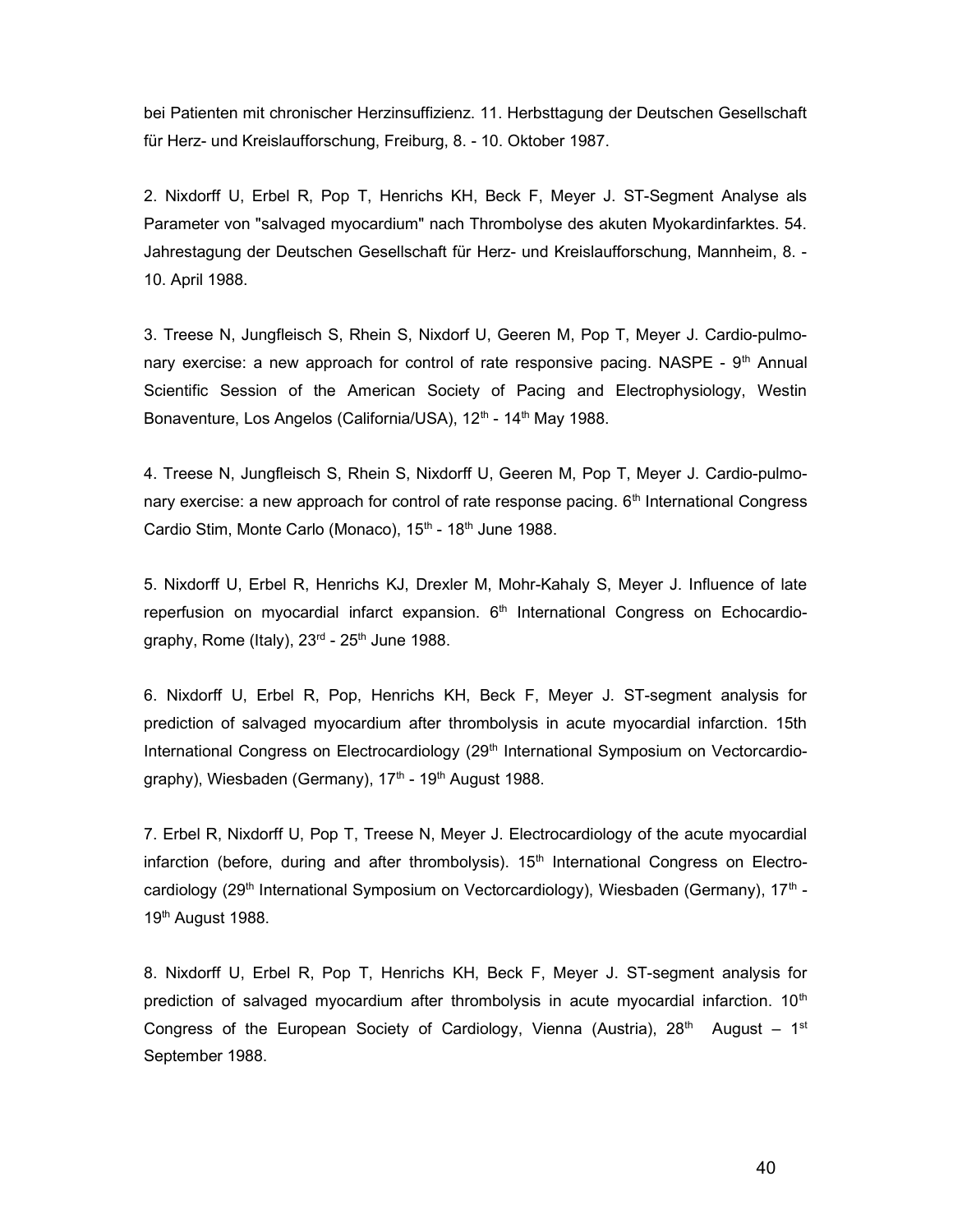9. Treese N, Rhein S, Völmle K, Nixdorff U, Continho M, Erbel R, Dietrich A, Meyer J. Influence of enoximone and captopril on aerobic capacity in chronic heart failure. Fall Meeting of Deutsche Gesellschaft für Pharmakologie und Toxikologie, Hamburg (Germany), 19th - 22<sup>nd</sup> September 1988.

10. Nixdorff U. Indikation und Interpretation der Spiroergometrie in der Kardiologie. Arbeitstagung für klinische Atemphysiologie der Österreichischen Gesellschaft für Lungenerkrankung und Tuberkulose - Satellitensymposium "Kardiopulmonale Spiroergometrie in Klinik und Praxis", Graz (Österreich), 13. Oktober 1988.

11. Nixdorff U. Beziehung zwischen Herzinsuffizienz und Ventrikelfunktion im Langzeitverlauf nach akuter thrombolytischer Therapie mit und ohne PTCA. Workshop: Adaptation des Myokards an akute und chronische Ischämie, Tübingen, 27. - 29. Oktober 1988.

12. Nixdorff U, Erbel R, Pop T, Henrichs KJ, Meyer J. Langzeitverlauf der thrombolytischen Therapie des akuten Myokardinfarktes mit und ohne PTCA. 55. Jahrestagung der Deutschen Gesellschaft für Herz- und Kreislaufforschung, Mannheim, 31. März - 2. April 1989.

13. Nixdorff U, Erbel R, Stein R, Eißner D, Meyer J. PTCA-abhängige EKG-Veränderungen nach thrombolytischer Therapie des akuten Myokardinfarktes als Parameter von "salvaged myocardium". 55. Jahrestagung der Deutschen Gesellschaft für Herz- und Kreislaufforschung, Mannheim, 31. März - 2. April 1989 (Poster).

14. Erbel R, Dietz U, Nixdorff U, Haude M, Rupprecht HJ, Auth D, Meyer J. Koronare Hochfrequenz-Rotationsatherektomie. 55. Jahrestagung der Deutschen Gesellschaft für Herz- und Kreislaufforschung, Mannheim, 31. März - 2. April 1989.

15. Erbel R, Dietz U, Schatz R, Nixdorff U, Haude M, Oelert H, Meyer J. Koronare Gefäßstützenimplantation nach perkutaner transluminaler Ballondilatation. 55. Jahres-tagung der Deutschen Gesellschaft für Herz- und Kreislaufforschung, Mannheim, 31. März - 2. April 1989.

16. Erbel R, Brennecke R, Görge G, Nixdorff U, Meyer J. Möglichkeiten und Grenzen der zweidimensionalen Echokardiographie in der quantitativen Bildanalyse. 55. Jahrestagung der Deutschen Gesellschaft für Herz- und Kreislaufforschung, Mannheim, 31. März - 2. April 1989.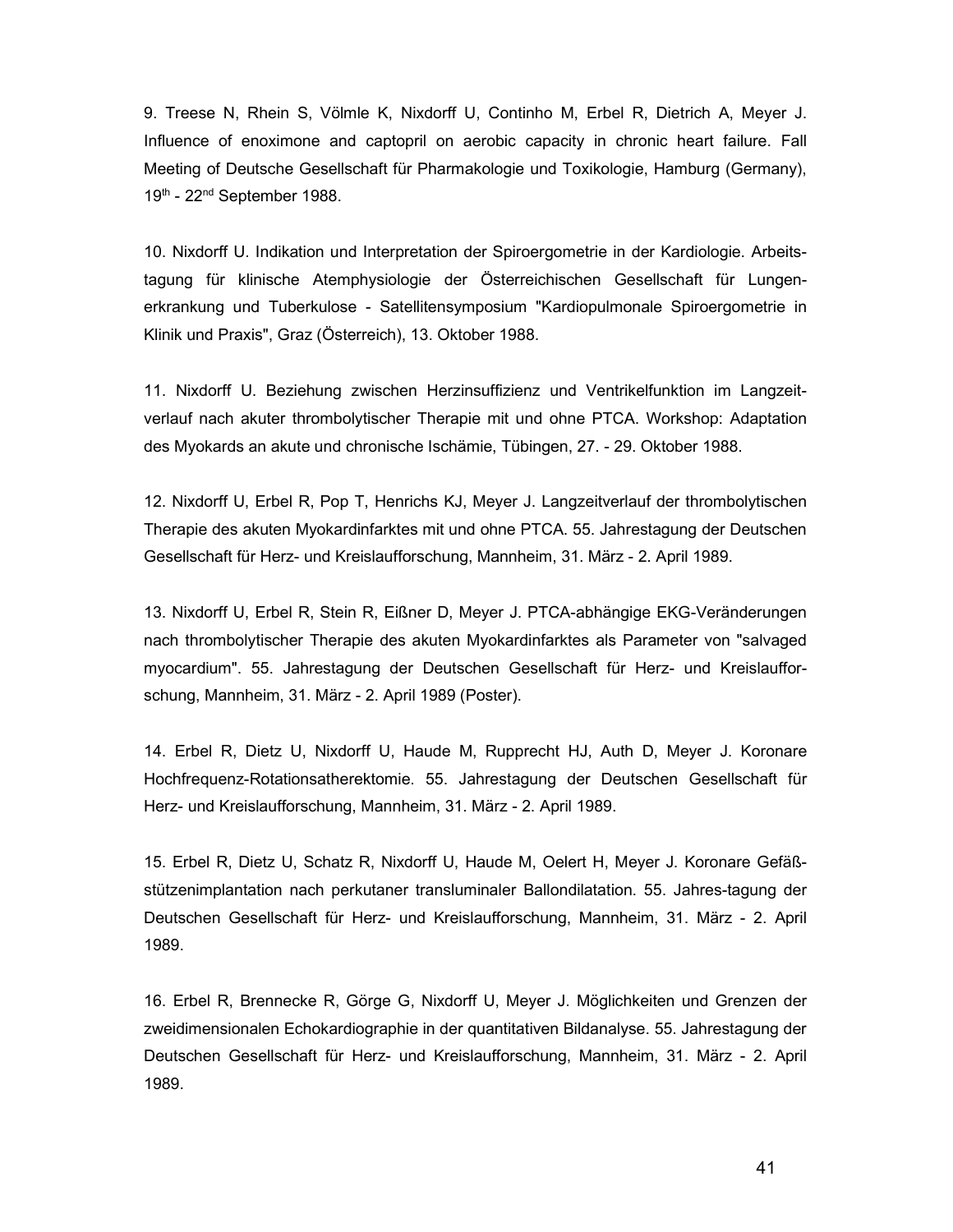17. Dietz U, Pannen B, Erbel R, Haude M, Nixdorff U, Iversen S, Meyer J. Angiographische und histologische Befunde bei der koronaren Hochfequenzrotablationsatherektomie in vitro. 55. Jahrestagung der Deutschen Gesellschaft für Herz- und Kreislaufforschung, Mannheim, 31. März - 2. April 1989.

18. Nixdorff U, Erbel R, Pop T, Henrichs HJ, Meyer J. Langzeitverlauf der thrombolytischen Therapie des akuten Myokardinfarktes. 95. Tagung der Deutschen Gesellschaft für Innere Medizin, Wiesbaden, 2. - 4. April 1989 (Poster).

19. Erbel R, Dietz U, Haude M, Iversen S, Nixdorff U, Auth D, Oelert H, Meyer J. Koronarstenosen-Atherektomie mittels Hochfrequenz-Rotablation - erste klinische Ergebnisse. 95. Tagung der Deutschen Gesellschaft für Innere Medizin, Wiesbaden, 2. - 4. April 1989.

20. Erbel R, Nixdorff U, Haude M, Görge G, Meyer J. Intensivtherapie des Myokardinfarktes – Limitierung der Infarktgröße? 95. Tagung der Deutschen Gesellschaft für Innere Medizin, Wiesbaden, 2. - 4. April 1989.

21. Nixdorff U, Continho M, Treese N, Meyer J. Cardiopulmonary exercise testing. A new approach for control of rate response pacing.  $6<sup>th</sup>$  International Seminar on Ergometry (ICSSPE, International Council of Sport Science and Physical Education, Working Group on Ergometry), Vienna (Austria), 26<sup>th</sup> - 30<sup>th</sup> April 1989.

22. Nixdorff U, Erbel R, Schatz R, Dietz U, Haude M, Oelert H, Meyer J. Effectiveness of balloon-expandable intracoronary stenting devices after percutaneous transluminal coronary angioplasty (PTCA). 3<sup>rd</sup> International Symposium on Coronary Arteriography, Rotterdam (The Netherlands),  $18^{th}$  -  $20^{th}$  June 1989.

23. Nixdorff U, Erbel R, Stein R, Eißner D, Meyer J. PTCA-dependent ECG-changes after thrombolytic therapy in acute myocardial infarction as a parameter of salvaged myocardium.  $11<sup>th</sup>$  Congress of the European Society of Cardiology, Nice (France),  $10<sup>th</sup>$  -  $14<sup>th</sup>$  September 1989.

24. Dietz U, Erbel R, Iversen S, Nixdorff U, Pannen B, Haude M, Meyer J. Safety test of rotational angioplasty in post mortem human and pig coronary arteries.  $11<sup>th</sup>$  Congress of the European Society of Cardiology, Nice (France),  $10<sup>th</sup> - 14<sup>th</sup>$  September 1989.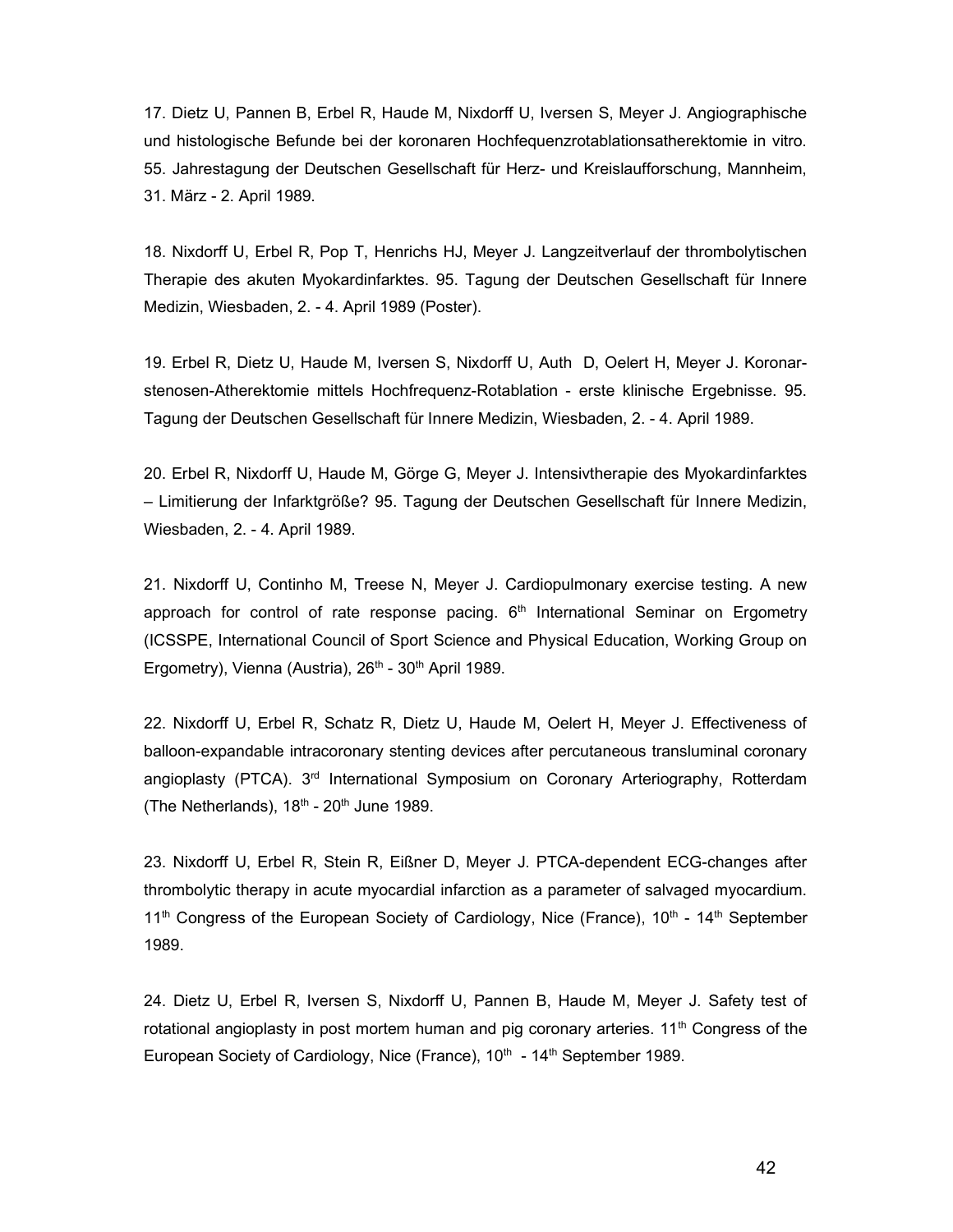25. Erbel R, Dietz U, Auth D, Eißner D, Haude M, Nixdorff U, Meyer J. Percutaneous transluminal coronary rotablation. Efficacy and safety analysis.  $11<sup>th</sup>$  Congress of the European Society of Cardiology, Nice (France), 10<sup>th</sup> - 14<sup>th</sup> September 1989.

26. Pannen B, Dietz U, Erbel R, Iversen S, Nixdorff U, Meyer J, Auth D. Ultrastructural changes in coronary arteries after rotational angioplasty: possible relevance of dotter effects.  $11<sup>th</sup>$  Congress of the European Society of Cardiology, Nice (France),  $10<sup>th</sup>$  -  $14<sup>th</sup>$  September 1989.

27. Nixdorff U. Langzeitprognose der thrombolytischen Therapie des akuten Myokardinfarktes. Klinische Fortbildungsveranstaltung der I., II. und III. Medizinischen Klinik und Poliklinik der Johannes Gutenberg-Universität, Mainz, 24. Oktober 1989.

28. Nixdorff U. Echokardiographie - Aktuelle Aspekte zur Diagnostik der Herzinsuffizienz. Neue Aspekte zur Diagnostik und Therapie der Herzinsuffizienz, München, 1. - 3. Dezember 1989.

29. Nixdorff U, Erbel R, Meyer J. Long-term results after pharmacologic and mechanical recanalization in acute myocardial infarction.  $7<sup>th</sup>$  International Congress on Echocardiography, Rome (Italy), 5<sup>th</sup> - 7<sup>th</sup> April 1990.

30. Wedekind C, Zotz R, Schanz C, Nixdorff U, Erbel R, Wolfstädter H, Myreng J, Meyer J. Verbesserte linksventrikuläre Volumenbestimmung mittels i.v. Injektion eines lungengängigen Echokontrastmittels. 56. Jahrestagung der Deutschen Gesellschaft für Herz- und Kreislaufforschung, Mannheim, 20. - 22. April 1990.

31. Nixdorff U. Exercise stimulating agents: initial experience. International Symposium on Transesophageal, Intraluminal and Stress-Echocardiogaphy, Mainz (Germany), 31<sup>st</sup> October - 2<sup>nd</sup> November 1990.

32. Nixdorff U. Bildgebende Verfahren in der Kardiologie: Echokardiographie. Symposium Atlantic-Hotel, Hamburg, 24. November 1990.

33. Nixdorff U, Erbel R, Geis E, Genth S, Mohr-Kahaly S, Meyer J. Beziehung zwischen Wandbewegungsstörungen und Flußprofil bei akutem Vorderwandinfarkt. 57. Jahrestagung der Deutschen Gesellschaft für Herz- und Kreislaufforschung, Mannheim, 4. - 7. April 1991.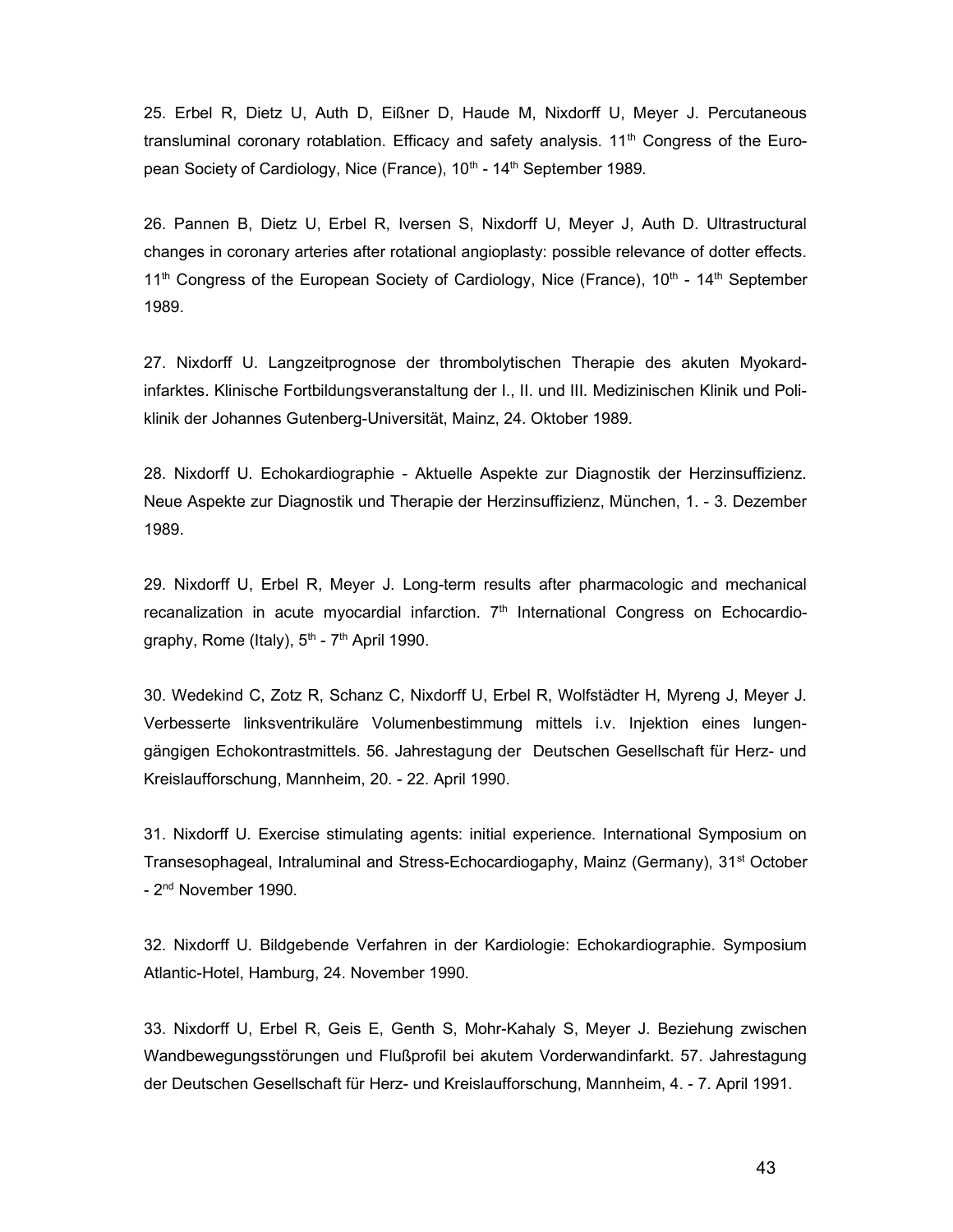34. Makowski T, Erbel R, Zotz R, Wittlich N, Nixdorff U, Meyer J. Diagnostische Wertigkeit biplaner transösophagealer Echokardiographie bei Krankheiten des Vorhofseptums. 57. Jahrestagung der Deutschen Gesellschaft für Herz- und Kreislaufforschung, Mannheim, 4. - 7. April 1991 (Poster).

35. Mohr-Kahaly S, Nixdorff U, Erbel R. Diagnostic information of color flow mapping of the left ventricle in dilatative cardiomyopathy and ischemic heart disease. International Workshop on Patient Decision Making in Cardiomyopathies: the Role of Echo/Doppler, Bari (Italy), 20th - 22nd May 1991.

36. Nixdorff U, Erbel R, Geis E. Genth S, Mohr-Kahaly S, Meyer J. Quantification of abnormal left ventricular blood flow pattern in anterior myocardial infarction.  $9<sup>th</sup>$  Symposium on Echocardiography, Rotterdam (The Netherlands), 26<sup>th</sup> - 28<sup>th</sup> June 1991.

37. Erbel R, Nixdorff U, Mertes H, Wölfinger D, Rohmann R, Meyer J. Viable myocardium. 9<sup>th</sup> Symposium on Echocardiography, Rotterdam (The Netherlands),  $26<sup>th</sup>$  -  $28<sup>th</sup>$  June 1991.

38. Mertes H, Erbel R, Nixdorff U, Wölfinger D, Meyer J. Stressechocardiography: a sensitive method for the detection of coronary artery disease.  $9<sup>th</sup>$  Symposium on Echo-cardiography -Symposium on Exercise and Stress Echocardiography (Working Group on Exercise Physiology, Physiopathology and Electrocardiography of the European Society of Cardiology), Rotterdam (The Netherlands), 28<sup>th</sup> June 1991.

39. Rohmann S, Erbel R, Darius H, Makowski T, Jensen P, Görge G, Mohr-Kahaly S, Nixdorff U, Meyer J. Prediction of rapid and prolonged healing infective endocarditis by monitoring vegetation size. 9<sup>th</sup> Symposium on Echocardiography, Rotterdam (The Nether-lands),  $26^{th}$  -  $28^{th}$  June 1991.

40. Nixdorff U. Comparison of CPX with exercise and pharmacologic echocardiography. 2<sup>nd</sup> Cologne CPX Workshop, Cologne (Germany), 5<sup>th</sup> and 6<sup>th</sup> July 1991 (Poster).

41. Nixdorff U, Erbel R, Mörchen S, Strickling M, Meyer J. 5 year follow-up of thrombolytic therapy in acute myocardial infarction by serial two-dimensional echocardiography.  $13<sup>th</sup>$ Congress of the European Society of Cardiology, Amsterdam (The Netherlands),  $18<sup>th</sup> - 22<sup>nd</sup>$ August 1991 (Poster).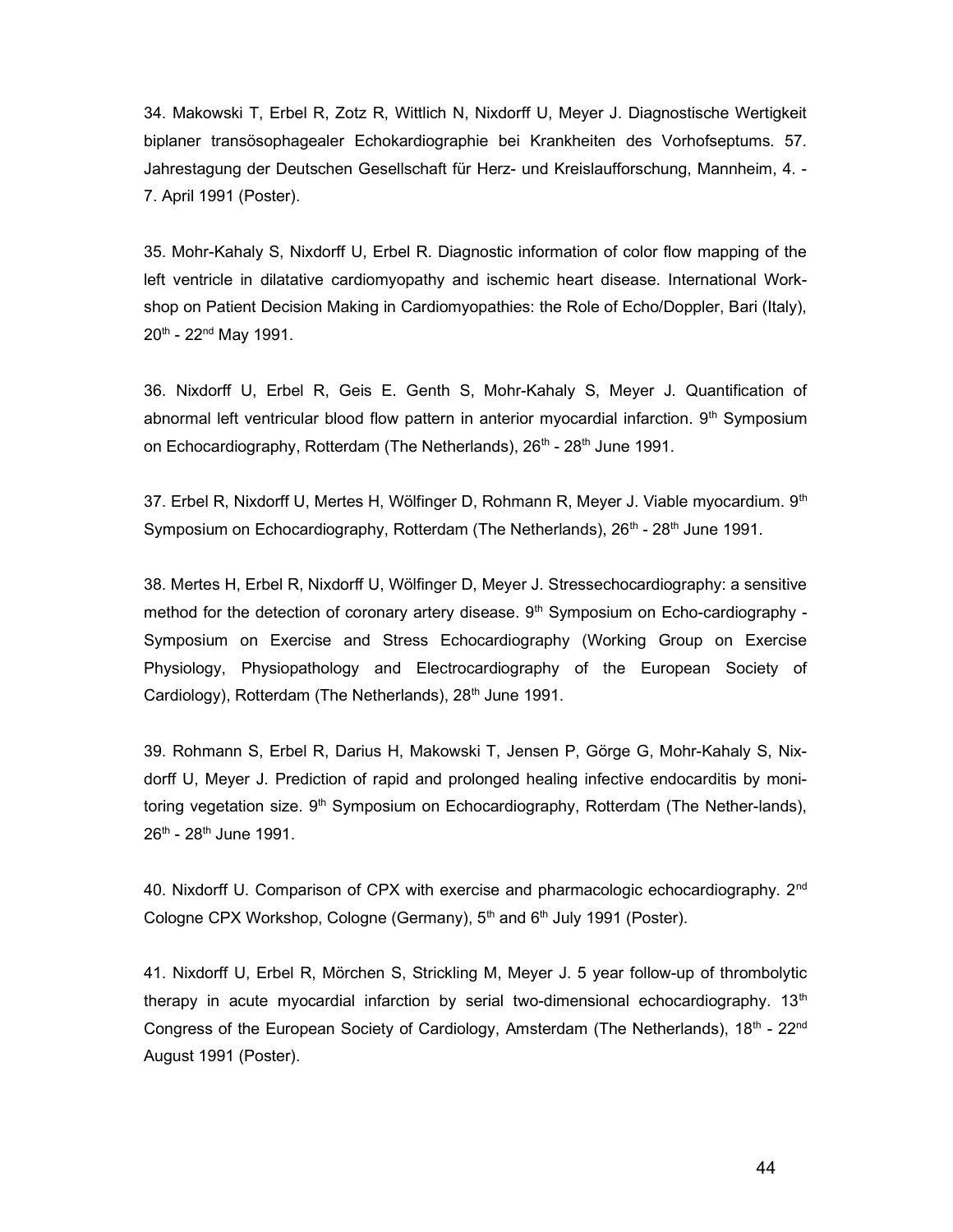42. Darius H, Nixdorff U, Zander J, Rupprecht H-J, Erbel R, Meyer J. Effects of ciprostene on restenosis rate and platelet activation during therapeutic PTCA.  $13<sup>th</sup>$  Congress of the European Society of Cardiology, Amsterdam (The Netherlands),  $18<sup>th</sup> - 22<sup>nd</sup>$  August 1991.

43. Darius H, Nixdorff U, Zander J, Rupprecht H-J, Meyer J. Effects of the prostacyclin analog ciprostene on restenosis and platelet activation during percutaneous coronary angioplasty.  $5<sup>th</sup>$  International Symposium on Prostaglandins in the Cardiovascular System, Vienna (Austria), 22<sup>nd</sup> - 26<sup>th</sup> September 1991.

44. Nixdorff U, Erbel R, Geis E, Genth S, Mohr-Kahaly S, Meyer J. Wandbewegungsstörungen des anterioren Myokardinfarktes führen zu thrombogenen intrakavitären Flußanomalien. 4. Gemeinsame Herbsttagung der Deutschen Gesellschaft für Herz- und Kreislaufforschung, der Österreichischen Kardiologischen Gesellschaft und der Schweizerischen Gesellschaft für Kardiologie, Basel (Schweiz), 10. - 12. Oktober 1991 (Poster).

45. Mertes H, Nixdorff U, Erbel R, Krüger S, Meyer J. Kann die Belastungsechokardiographie Restenosen oder neue Stenosen nach PTCA sicher erkennen? 4. Gemeinsame Herbsttagung der Deutschen Gesellschaft für Herz- und Kreislaufforschung, der Österreichischen Kardiologischen Gesellschaft und der Schweizerischen Gesellschaft für Kardiologie, Basel (Schweiz), 10. - 12. Oktober 1991 (Poster).

46. Rohmann S, Erbel R, Seifert T, Görge G, Mohr-Kahaly S, Makowski T, Drexler M, Nixdorff U, Meyer J. Einfluß des Vegetationsnachweises und der Blutkultur auf die Prognose nach Herzklappenersatz bei infektiöser Endokarditis. 4. Gemeinsame Herbsttagung der Deutschen Gesellschaft für Herz- und Kreislaufforschung, der Österreichischen Kardiologischen Gesellschaft und der Schweizerischen Gesellschaft für Kardiologie, Basel (Schweiz), 10. - 12. Oktober 1991 (Poster).

47. Nixdorff U. Quantifizierung von Wandbewegungsstörungen im Belastungsechokardiogramm bei Patienten mit koronaren Herzkrankheiten. Symposium für angewandte Ultraschalldiagnostik, Villingen-Schwenningen, 31. Oktober - 2. November 1991.

48. Belz GG, Butzer R, Erbel R, de Mey C, Nixdorff U, Schroeter V. Relative sensitivity of various noninvasive estimates of the effects of isoproterenol in man. American Society for Clinical Pharmacology and Therapeutics, New Orleans (Louisiana/USA),  $12<sup>th</sup>$  -  $14<sup>th</sup>$  February 1992.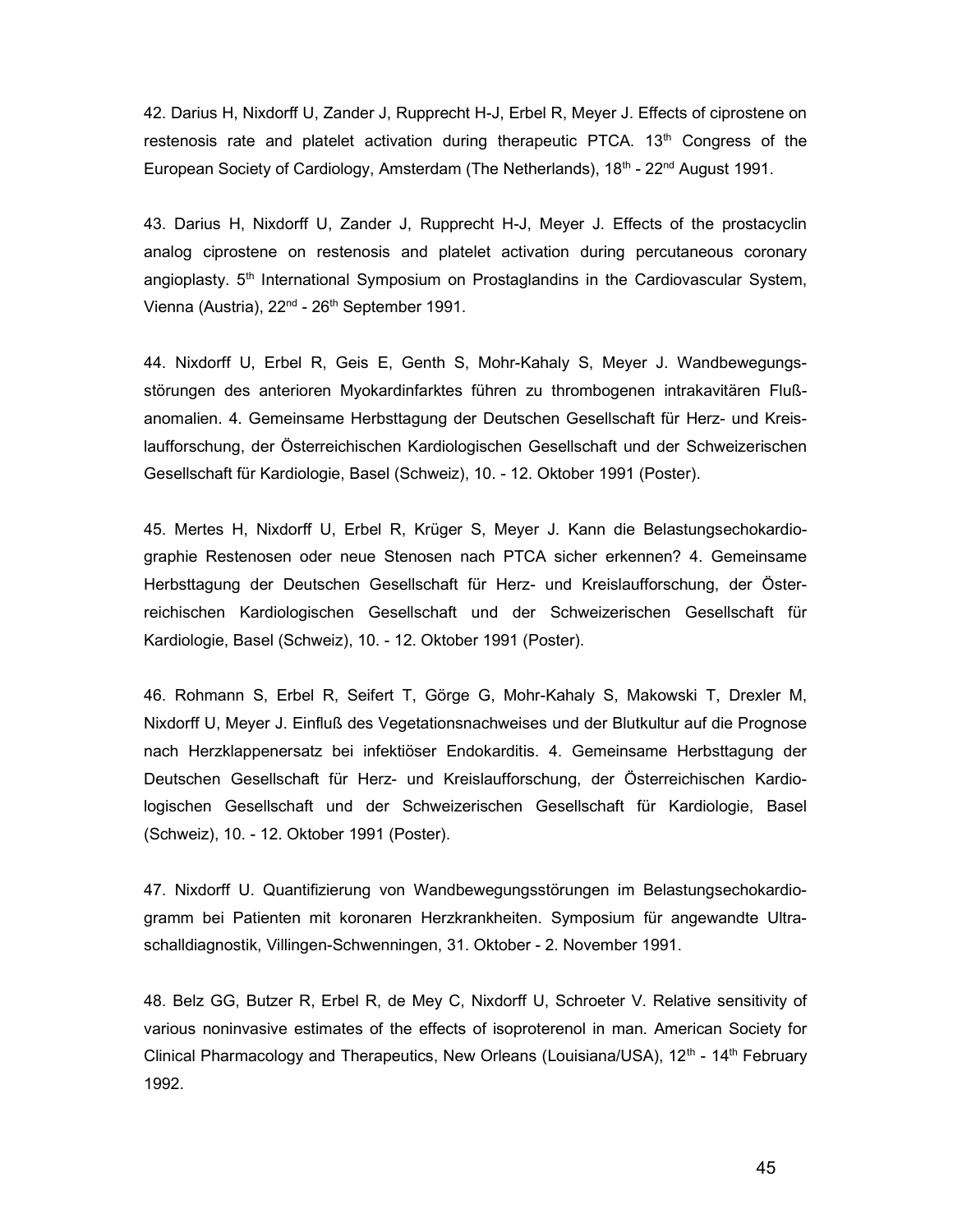49. Nixdorff U. Möglichkeiten der echokardiographischen Diagnostik in der akuten Infarktphase. 58. Jahrestagung der Deutschen Gesellschaft für Herz- und Kreislaufforschung (anläßlich der Gründung der Arbeitsgruppe für Kardiovaskuläre Intensivmedizin), Mannheim, 23. - 26. April 1992.

50. Mertes H, Erbel R, Nixdorff U, Krüger S, Meyer J. Belastungsechokardiographie in der Diagnostik von Restenosen oder neuen Stenosen nach PTCA. 58. Jahrestagung der Deutschen Gesellschaft für Herz- und Kreislaufforschung, Mannheim, 23. - 26. April 1992 (Poster)

51. Nixdorff U. Streßechokardiographie. Marien-Hospital (Prof. Dr. K. Haerten), Wesel, 7. Mai 1992.

52. Nixdorff U. Streßechokardiographie: Eine neue Methode in der Beurteilung der koronaren Herzerkrankung. Klinische Fortbildungsveranstaltung der I., II. und III. Medizinischen Klinik und Poliklinik der Johannes Gutenberg-Universität, Mainz, 26. Mai 1992.

53. Nixdorff U. The role of ultrasound in monitoring the acute effects of thrombolytic therapy. 14<sup>th</sup> Congress of the European Society of Cardiology (The Working Group on Echo-cardiography: Symposium: Role of Echo in the Assessment of Interventions), Barcelona (Spain), 30<sup>th</sup> August - 3<sup>rd</sup> September 1992.

54. Nixdorff U. Streß-Echokardiographie. Therapiekonzepte bei Herz-Kreislauferkrankungen, Bad Homburg, 18. - 20. September 1992.

55. Nixdorff U. Ergometrische und pharmakologische Streß-Echokardiographie. Eine neue Methode in der Diagnostik der Koronaren Herzkrankheit. Workshop Herzinsuffizienz, München, 9. - 11. Oktober 1992.

56. Nixdorff U. Echocardiography: its role in regional wall motion abnormalities after acute myocardial infarction. 5<sup>th</sup> Mainz-Mayo-Symposium: Transesophageal, Stress, Contrast, Intraluminal, 3D Reconstruction - New Technologies in Cardiovascular Ultrasound, Mainz (Germany),  $18<sup>th</sup> - 21<sup>st</sup> October 1992.$ 

57. Nixdorff U. Utility of two-dimensional echocardiography in the assessment of the effects resulting from reperfusion therapy in acute myocardial infarction. East European Symposium on Echocardiology, Bratislava (Czecho-Slovakia), 23<sup>rd</sup> and 24<sup>th</sup> October 1992.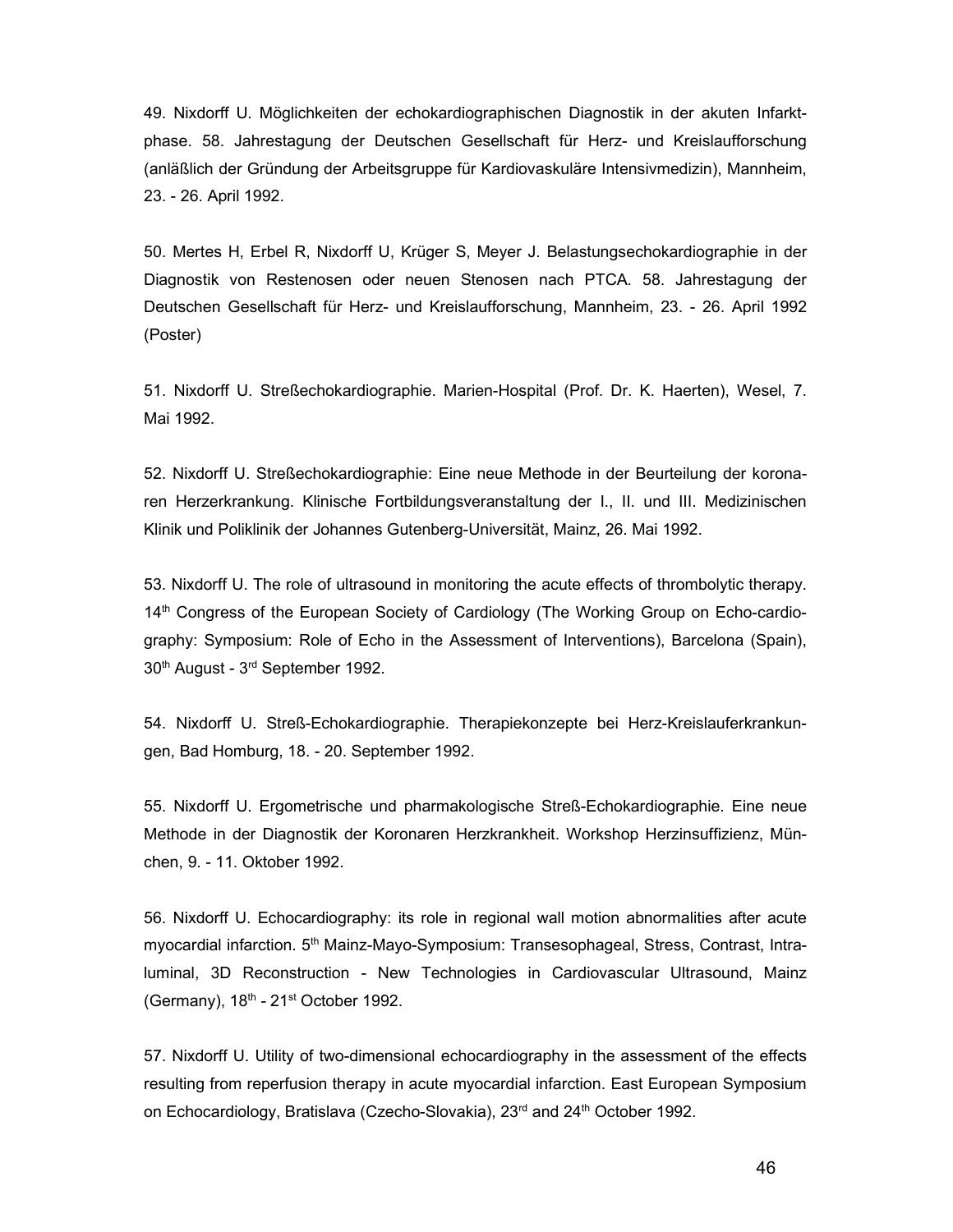58. Nixdorff U. Echokardiographischer Nachweis von "salvaged myocardium" nach thrombolytischer Therapie des akuten Myokardinfarktes. Echokardiographische Diagnostik bei koronarer Herzkrankheit, Höhenried, 7. November 1992.

59. Erbel R, Nixdorff U, Mertes H, Wagner S. Which stress echo for which patient? 2<sup>nd</sup> Symposium on Stress Echocardiography, Leipzig (Germany), 20<sup>th</sup> February 1993.

60. Nixdorff U, Erbel R, Mörchen, Schicketanz K-H, Meyer J. LV-Remodelling der initialen Postinfarktphase beruht auf einer Reduktion der reaktiven Hyperkinesie. 59. Jahrestagung der Deutschen Gesellschaft für Herz- und Kreislaufforschung, Mannheim, 15. - 17. April 1993.

61. Nixdorff U, Erbel R, Schicketanz K-H, Meyer J. Interventionell erfolgreiche Stenosereduktion des Infarktgefäßes verhindert nicht das LV-Remodelling. 59. Jahrestagung der Deutschen Gesellschaft für Herz- und Kreislaufforschung, Mannheim, 15. - 17. April 1993.

62. Nixdorff U, Erbel R, Simon H, Rupprecht H-J, Treese N, Meyer J. Wandbewegungsstörungen während PTCA des infarktassoziierten Koronargefäßes entsprechen vitalem Myokard. 99. Tagung der Deutschen Gesellschaft für Innere Medizin, Wiesbaden, 18. - 21. April 1993 (Poster).

63. Nixdorff U, Erbel R, Schicketanz K-H, Meyer J. Akute Stenosereduktion des Infarktgefäßes mittels PTCA verhindert nicht chronisches LV-Remodelling. 99. Tagung der Deutschen Gesellschaft für Innere Medizin, Wiesbaden, 18. - 21. April 1993.

64. Nixdorff U. Dynamische Streßechokardiographie. Streßechokardiographie - Symposium und Workshop, Linz (Österreich), 7. und 8. Mai 1993.

65. Nixdorff U, Erbel R, Schicketanz K-H, Meyer J. LV-remodelling is not prevented by acute successful PTCA of the infarct related stenosis. International Workshop on the Role of Cardiac Ultrasound in Major Cardiac Syndroms, Bari (Italy), 20<sup>th</sup> and 21<sup>st</sup> May 1993.

66. Nixdorff U. Diagnostischer Stellenwert der Streßechokardiographie. Stress-Echo-Seminar, Frankfurt/Main, 14. Juli 1993.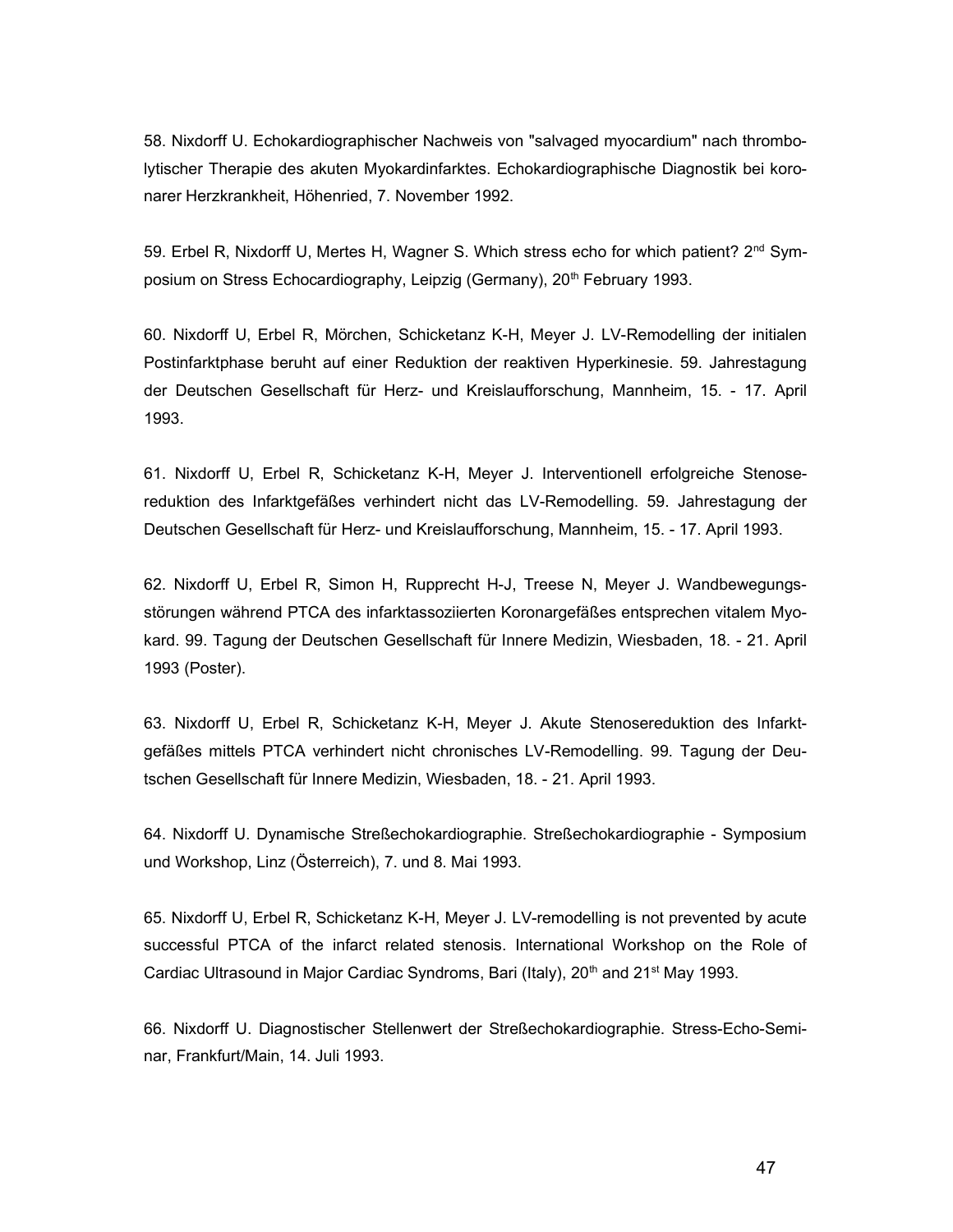67. Nixdorff U, Erbel R, Mohr-Kahaly S, Schicketanz K-H, Meyer J. Left ventricular remodelling is not prevented by acute successful PTCA of the infarct related stenosis.  $15<sup>th</sup>$  Congress of the European Society of Cardiology, Nice (France),  $29<sup>th</sup>$  August -  $2<sup>nd</sup>$  September 1993.

68. Nixdorff U. Management of acute myocardial infarction: Role of echocardiography monitoring of interventions.  $15<sup>th</sup>$  Congress of the European Society of Cardiology, Nice (France),  $29<sup>th</sup>$  August -  $2<sup>nd</sup>$  September 1993.

69. Nixdorff U. Quantitative Streß-Echokardiographie. 1. Steglitzer Streß-Echokardiographie Symposium und Workshop, Berlin, 30. und 31. Oktober 1993.

70. Nixdorff U, Mohr-Kahaly S, Wittlich N, Schicketanz K-H. Left ventricular remodeling is not prevented by PTCA of the infarct related stenosis. 66<sup>th</sup> Scientific Sessions of the American Heart Association, Atlanta (Georgia/USA), 8<sup>th</sup> - 11<sup>th</sup> November 1993 (Poster).

71. Nixdorff U, Erbel R, Mohr-Kahaly S, Wittlich N, Meyer J. Linksventrikuläre Dilatation im chronischen Postinfarktverlauf. 38. Jahreskongreß der Saarländisch-Pfälzischen Internistengesellschaft, Bad Dürkheim, 4. - 6. März 1994.

72. Genth S, Zotz R, Nixdorff U, Erbel R, Meyer J. Diastolische Herzfunktion bei Postinfarktpatienten. 38. Jahreskongreß der Saarländisch-Pfälzischen Internistengesellschaft, Bad Dürkheim, 4. - 6. März 1994.

73. Nixdorff U. Aktueller Stellenwert der Streß-Echokardiographie. Klinische Fortbildungsveranstaltung der I., II. und III. Medizinischen Klinik und Poliklinik der Johannes Gutenberg-Universität, Mainz, 14. Juni 1994.

74. Nixdorff U, Rill M, Erbel R, Meyer J. LV-remodelling can be predicted by the infarct-ECG. Joint 12<sup>th</sup> World Congress of Cardiology and 16<sup>th</sup> Congress of the European Society of Cardiology, Berlin (Germany),  $10^{th}$  -  $14^{th}$  September 1994.

75. Nixdorff U. Streß-Echokardiographie zur nicht invasiven Restenosediagnostik nach PTCA und anderer koronarer Interventionen. 2. Steglitzer Streß-Echokardiographie Symposium und Workshop, Berlin, 15. und 16. Oktober 1994.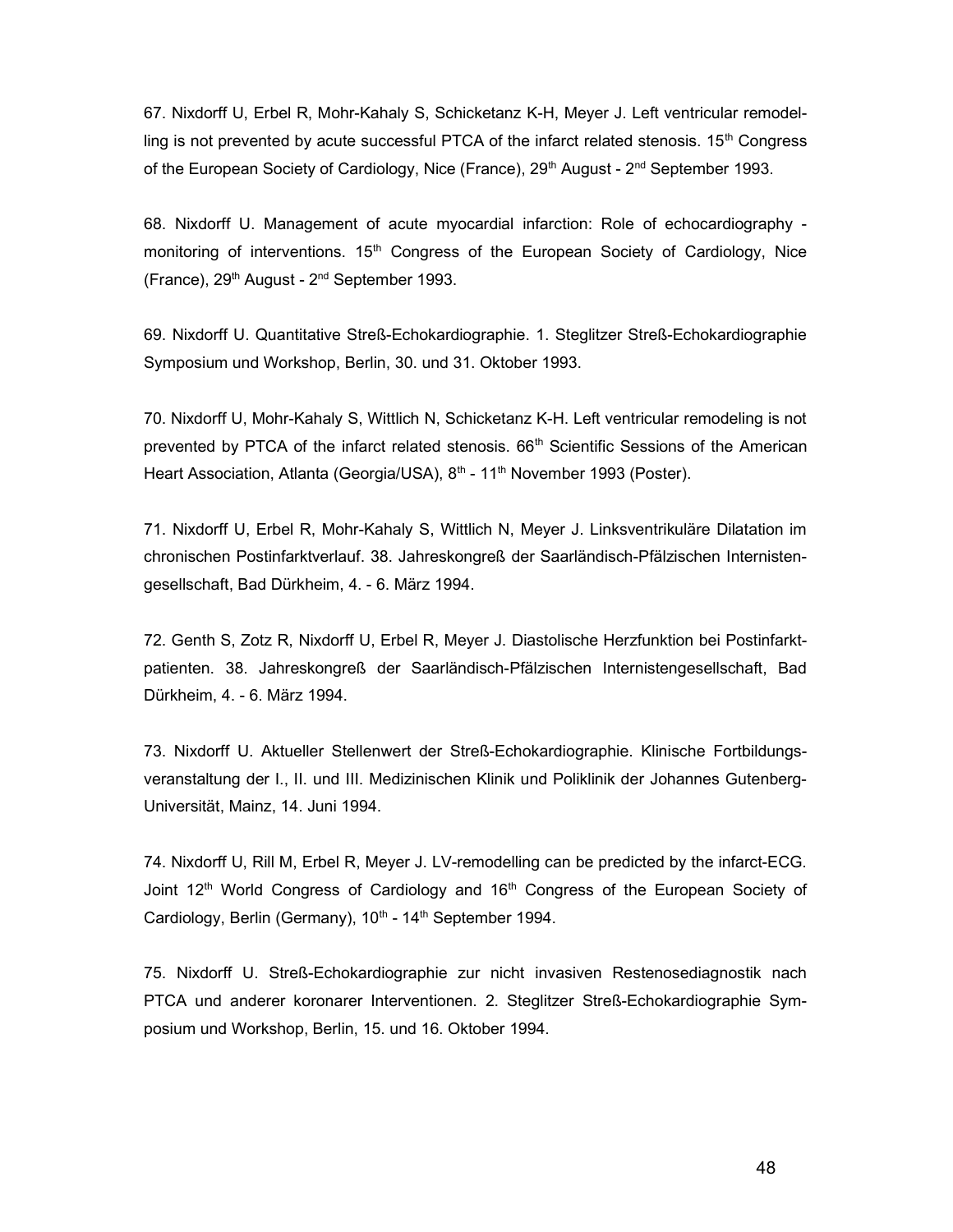76. Nixdorff U. Vitalitätsdiagnostik nach Myokardinfarkt mittels niedrig dosierter Dobutaminbelastung. Praktische Aspekte der Belastungsechokardiographie, Johannes Gutenberg-Universität, Mainz, 3. Dezember 1994.

77. Nixdorff U, Wagner S, Weitzel P, Mohr-Kahaly S, Erbel R, Meyer J. Normalwerte für die Dobutamin-Streß-Echokardiographie. 61. Jahrestagung der Deutschen Gesellschaft für Kardiologie - Herz- und Kreislaufforschung, Mannheim, 20. - 22. April 1995.

78. Nixdorff U, Kupferwasser I, Mohr-Kahaly S, Fenster M, Hake U, Oelert H, Meyer J. Transthorakale echokardiographische 3D-Rekonstruktion des aneurysmektomierten linken Ventrikels. 61. Jahrestagung der Deutschen Gesellschaft für Kardiologie - Herz- und Kreislaufforschung, Mannheim, 20. - 22. April 1995 (Poster).

79. Wagner S, Kölsch B, Nixdorff U, Menzel T, Mohr-Kahaly S, Meyer J. Semiquantitative Erfassung von Symptomen bei der Dobutaminbelastungsechokardiographie: Bedeutung für Testabbruch und Ischämienachweis. 61. Jahrestagung der Deutschen Gesellschaft für Kardiologie - Herz- und Kreislaufforschung, Mannheim, 20. - 22. April 1995.

80. Wagner S, Kölsch B, Nixdorff U, Kuntz S, Mohr-Kahaly S, Meyer J. Dynamische intraventrikuläre Obstruktion unter Dobutaminbelastung: Korrelation zur globalen und regionalen linksventrikulären Funktion. 61. Jahrestagung der Deutschen Gesellschaft für Kardiologie - Herz- und Kreislaufforschung, Mannheim, 20. - 22. April 1995.

81. Kupferwasser I, Mohr-Kahaly S, Stähr P, Rupprecht H-J, Nixdorff U, Erbel R, Meyer J. Drei-dimensionale transthorakale echokardiographische Volumetrie des linken Ventrikels invitro und in-vivo: Validität und Reproduzierbarkeit. 61. Jahrestagung der Deutschen Gesellschaft für Kardiologie - Herz- und Kreislaufforschung, Mannheim, 20. - 22. April 1995 (Poster).

82. Nixdorff U, Wagner S, Mohr-Kahaly S, Erbel R, Meyer J. New development in pharmacologic stress testing for viable myocardium.  $7<sup>th</sup>$  Essen-Mayo-Mainz Symposium, Multimodality Imaging, Technologies in Cardiovascular Disease (Tele-Conference via Satellite), Essen (Germany),  $2<sup>nd</sup>$  -  $5<sup>th</sup>$  May 1995.

83. Wagner S, Mohr-Kahaly S, Kuntz S, Nixdorff U, Meyer J. Dynamic intraventricular obstruction in dobutamine stress echocardiography: correlations to global and regional left ventricular function. 7th Essen-Mayo-Mainz Symposium, Multimodality Imaging, Technolo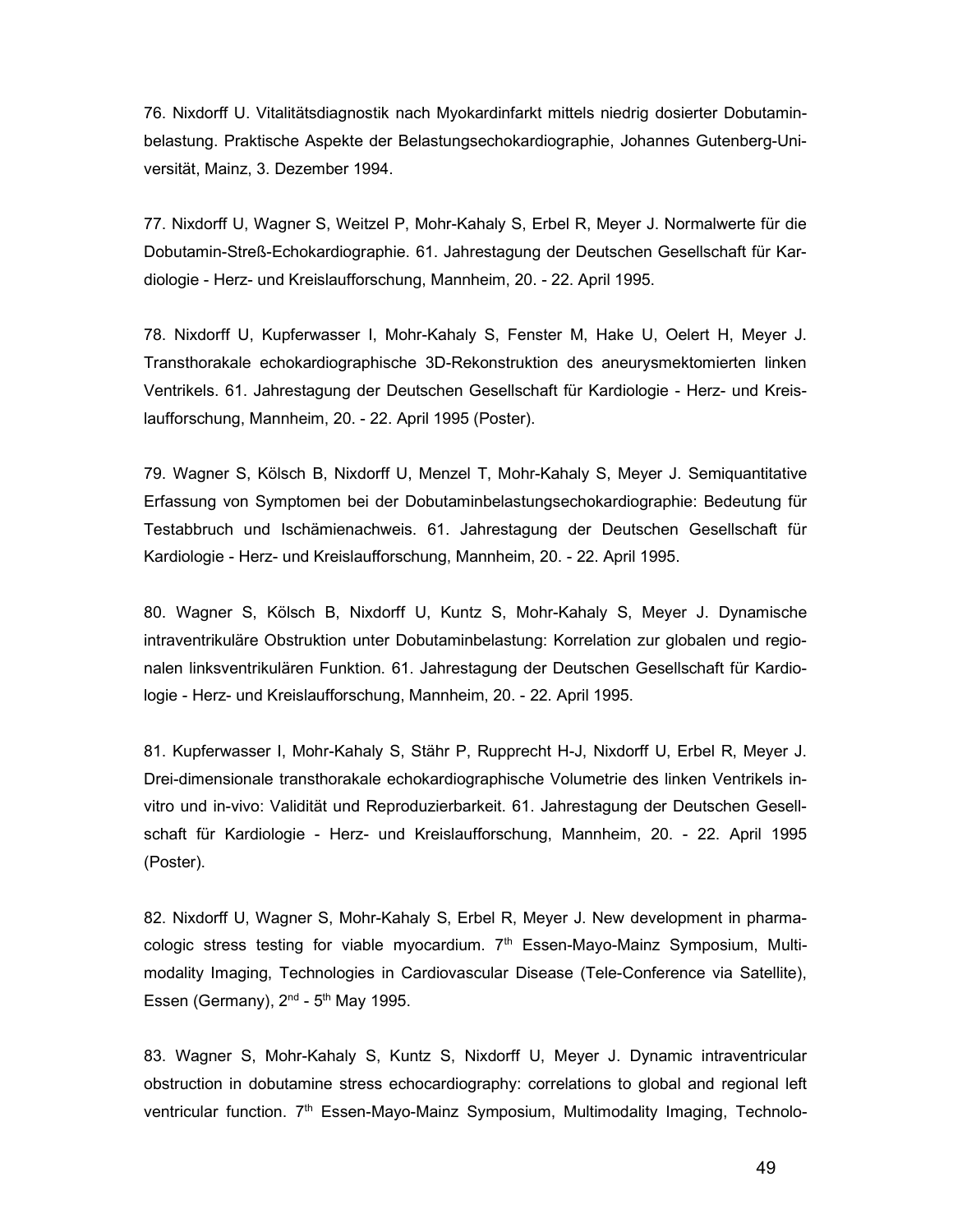gies in Cardiovascular Disease (Tele-Conference via Satellite), Essen (Germany), 2<sup>nd</sup> - 5<sup>th</sup> May 1995 (Poster).

84. Nixdorff U, Wagner S, Weitzel P, Mohr-Kahaly S, Erbel R, Meyer J. Normal values and physiologic response in quantitative dobutamine stress echocardiography.  $11<sup>th</sup>$  Symposium on Echocardiology, Rotterdam (The Netherlands), 21<sup>st</sup> - 23<sup>rd</sup> June 1995.

85. Nixdorff U, Simon H, Rupprecht H-J, Mohr-Kahaly S, Erbel R, Meyer J. Two-dimensional echocardiography during percutaneous transluminal coronary angioplasty can detect salvaged myocardium. 11<sup>th</sup> Symposium on Echocardiology, Rotterdam (The Netherlands),  $21<sup>st</sup>$  -  $23<sup>rd</sup>$  June 1995 (Poster)

86. Nixdorff U. Echokardiographie - Aktueller Stellenwert und neue Verfahren. Klinikum Kaiserslautern (Dr. Glunz), 4. Juli 1995.

87. Nixdorff U. Streßechokardiographie, Caritaskrankenhaus (Prof. Dr. Bundschu), Bad Mergentheim, 6. Juni 1995.

88. Nixdorff U, Rill M, Rupprecht H-J, Spiecker M, Erbel R, Meyer J. Das akute Infarkt-EKG beinhaltet prädiktive Informationen zur Risikostratifikation und Prognose. 27. Gemeinsame Jahrestagung der deutschen Gesellschaft für internistische Intensivmedizin und Notfallmedizin und der österreichischen Gesellschaft für internistische und allgemeine Intensivmedizin (Intensivmedizin heute und morgen), Berlin, 4. - 7. Oktober 1995 (Poster).

89. Spiecker M, Hafner G, Nixdorff U, Meyer J. Erhöhte Thrombinaktivität beim akuten Myokardinfarkt mit früher Reperfusion. 27. Gemeinsame Jahrestagung der deutschen Gesellschaft für internistische Intensivmedizin und Notfallmedizin und der österreichischen Gesellschaft für internistische und allgemeine Intensivmedizin (Intensivmedizin heute und morgen), Berlin, 4. - 7. Oktober 1995 (Poster).

90. Wagner S, Mohr-Kahaly S, Nixdorff U, Menzel T, Kölsch B, Meyer J. Physikalische Belastung. Internationales Symposium Stress-Echokardiographie, Bad Nauheim, 13. und 14. Oktober 1995.

91. Wagner S, Mohr-Kahaly S, Nixdorff U, Menzel T, Kölsch B, Meyer J. Streß-Echokardiographie und Bluthochdruck. Internationales Symposium Stress-Echokardiographie, Bad Nauheim, 13. und 14. Oktober 1995.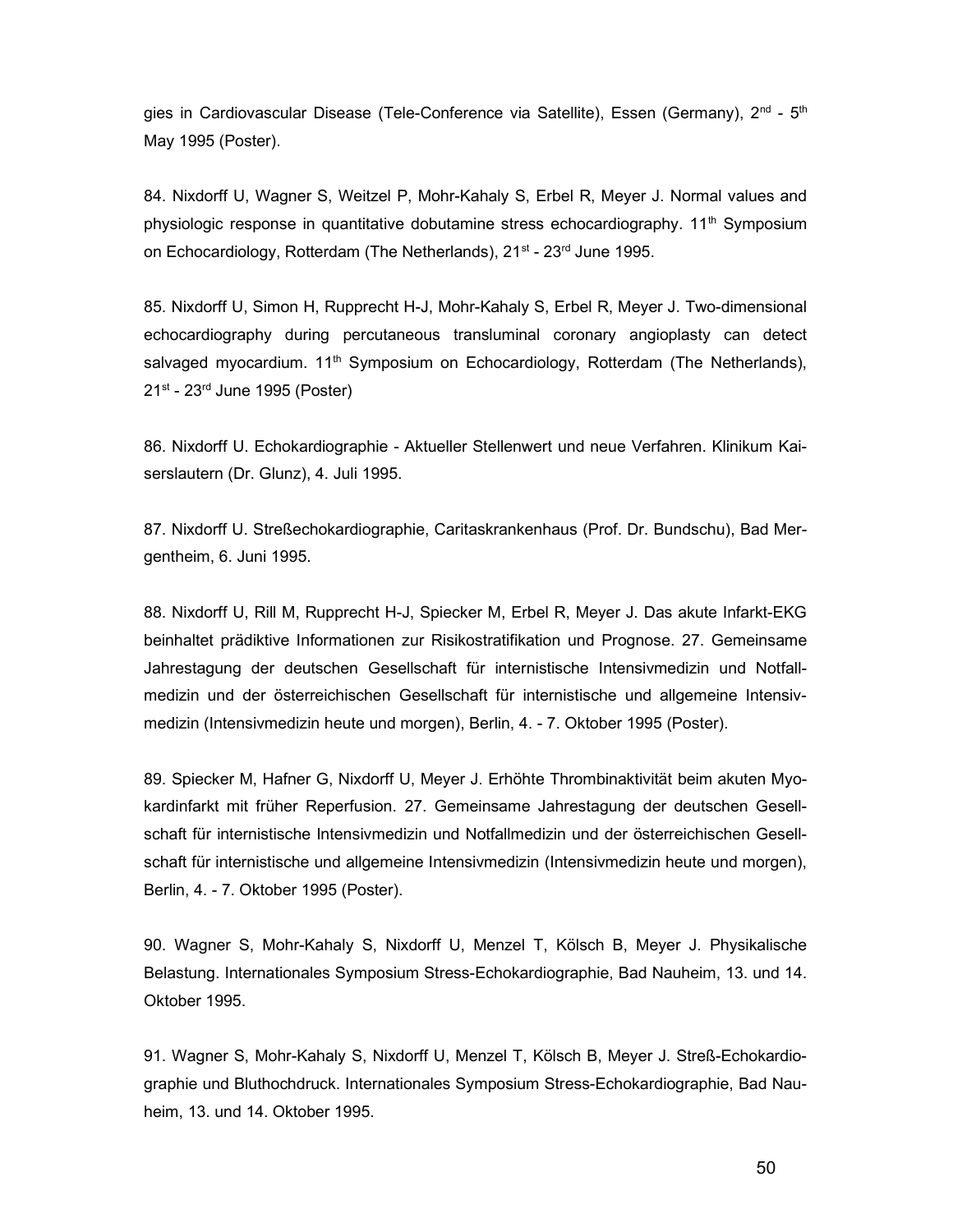92. Wagner S, Mohr-Kahaly S, Nixdorff U, Kölsch B, Menzel T. Patients acceptance concerning dobutamin stressechocardiography.  $68<sup>th</sup>$  Scientific Sessions of the American Heart Association, Anaheim (California/USA), 13<sup>th</sup> - 16<sup>th</sup> November 1995 (Poster).

93. Nixdorff U. Praktikabilität und Sicherheit streßechokardiographischer Methoden. Krankenhaus Saarburg, 6. März 1996.

94. Nixdorff U. Kontra: "Dynamischer Stress ist dem pharmakologischen vorzuziehen". 3. Steglitzer Streß-Echokardiographie Symposium und Workshop, Berlin, 27. und 28. April 1996.

95. Nixdorff U. Evaluation of stunned and hibernating myocardium by low-dose dobutamine stress echocardiography simultaneously with technetium single positron emisson tomography. 2<sup>nd</sup> World Congress of Echocardiography and Vascular Ultrasound (International Society of Cardiovascular Ultrasound), Beijing (Peoples Republic of China), 24<sup>th</sup> - 26<sup>th</sup> May 1996.

96. Nixdorff U, Simon H, Rupprecht H-J, Mohr-Kahaly S, Erbel R, Meyer J. Quantitative assessment of scarred, salvaged, and jeopardized myocardium by echocardiography during post-MI PTCA. 2<sup>nd</sup> World Congress of Echocardiography and Vascular Ultrasound (International Society of Cardiovascular Ultrasound), Beijing (Peoples Republic of China),  $24<sup>th</sup> - 26<sup>th</sup>$ May 1996 (Poster).

97. Nixdorff U. Ischämie- und Vitalitätsdiagnostik mittels Echokardiographie versus Nuklearmedizin. Klinik und Poliklinik für Radiologie (Direktor: Univ.-Prof. Dr. M. Thelen), Johannes Gutenberg-Universitätsklinikum, Mainz, 15. Juli 1996.

98. Nixdorff U. Tissue Doppler echocardiography. 18<sup>th</sup> Congress of the European Society of Cardiology, Birmingham (United Kingdom), 25<sup>th</sup> - 29<sup>th</sup> August 1996.

99. Nixdorff U. Perspektiven der Ultraschallentwicklung: Gewebedifferenzierung. Ultraschalldiagnostik in der Kardiologie. 17. Wissenschaftliches Gespräch für niedergelassene Kardiologen (Bund Niedergelassener Kardiologen, BNK), Frankfurt/Main, 6. - 8. September 1996.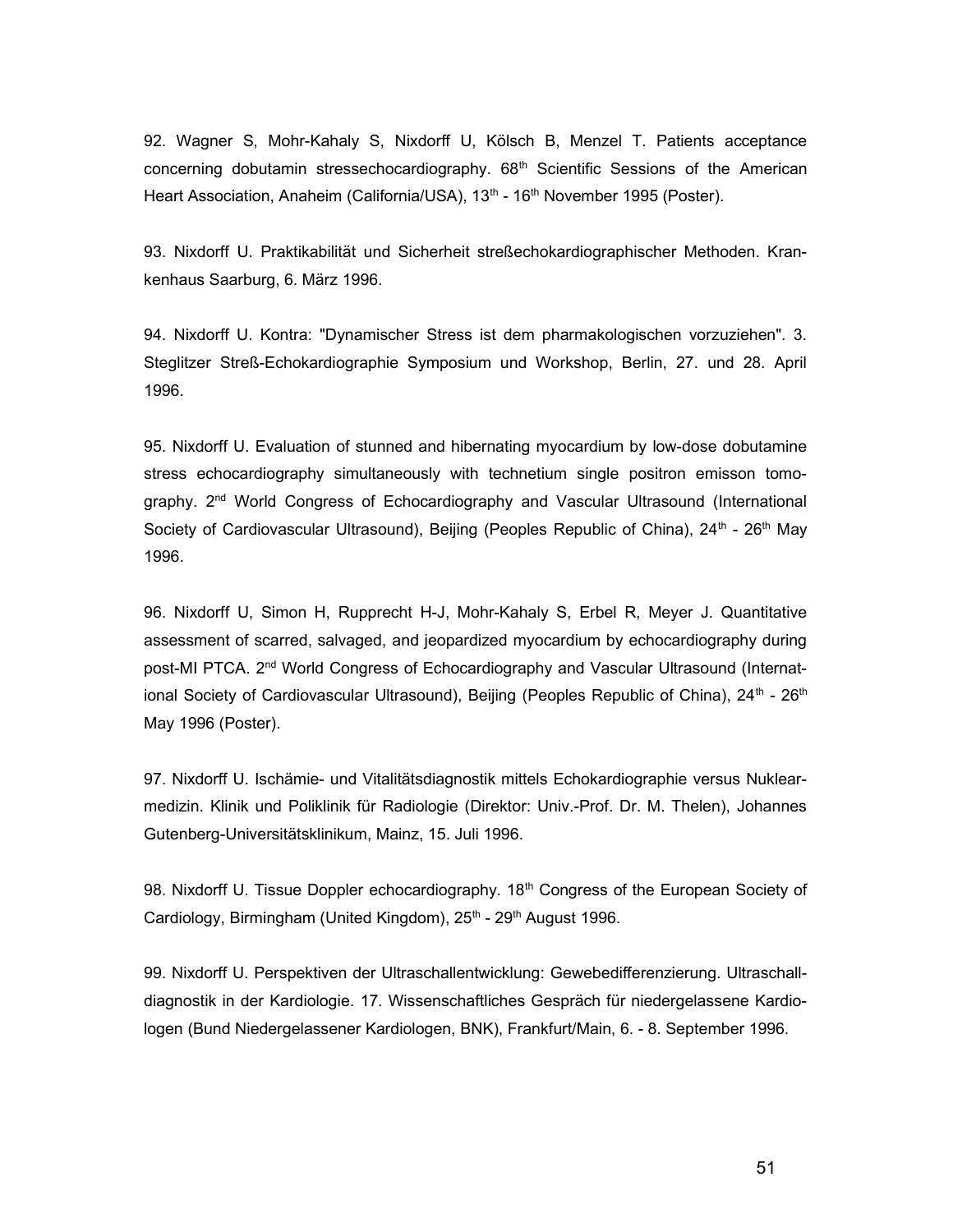100. Nixdorff U. Gewebe-Doppler Echokardiographie während akuter Koronarokklusion und reperfusion. 20. Herbsttagung der Deutschen Gesellschaft für Kardiologie - Herz- und Kreislaufforschung, Gießen, 19. - 21. September 1996.

101. Simon HU, Nixdorff U, Erbel R, Rupprecht HJ, Treese N, Darius H, Meyer J. "Myocardium at risk" nach akutem Myokardinfarkt: Entdeckung und Quantifizierung durch 2 dimensionale Echokardiographie während PTCA der infarktassozierten Stenose. 20. Herbsttagung der Deutschen Gesellschaft für Kardiologie - Herz- und Kreislaufforschung, Gießen, 19. - 21. September 1996 (Poster).

102. Nixdorff U. Streß-Echokardiographie. 33. Kongreß der Südwestdeutschen Gesellschaft für Innere Medizin, Mainz, 27. und 28. September 1996.

103. Nixdorff U. Arbutamin-Streßechokardiographie. Internationales Symposium. Erworbene Herzkrankheiten - Acquired Heart Disease. Bad Nauheim (Germany), 11<sup>th</sup> and 12<sup>th</sup> October 1996.

104. Nixdorff U. TDE in coronary occlusion and reperfusion. 8<sup>th</sup> Essen-Mayo-Mainz-Symposium. Quantitative Echocardiography - TEE - Tissue Doppler - Contrast - Stress Echo - Intraluminal Ultrasound - 3-D Reconstruction. Essen (Germany),  $25<sup>th</sup>$  -  $27<sup>th</sup>$  October 1996.

105. Nixdorff U. Clinical decision making in a patient with bypass graft obstruction supplying the right coronary artery: slow-slope/low-dose arbutamine stressechocardiography in comparison to positron emission tomography / 201-thallium SPECT scintigraphy.  $8<sup>th</sup>$  Essen-Mayo-Mainz-Symposium. Quantitative Echocardiography - TEE - Tissue Doppler - Contrast - Stress Echo - Intraluminal Ultrasound - 3-D Reconstruction. Essen (Germany),  $25<sup>th</sup>$  -  $27<sup>th</sup>$ October 1996.

106. Simon H, Nixdorff U, Erbel R, Rupprecht HJ, Treese N, Ge J, Darius N, Meyer J. Detection and quantification of salvaged myocardium by two-dimensional echocardiography during PTCA of the infarct related artery.  $8<sup>th</sup>$  Essen-Mayo-Mainz-Symposium. Quantitative Echocardiography - TEE - Tissue Doppler - Contrast - Stress Echo - Intraluminal Ultrasound - 3-D Reconstruction. Essen (Germany), 25<sup>th</sup> - 27<sup>th</sup> October 1996 (Poster).

107. Kölsch B, Mohr-Kahaly S, Menzel T, Wagner S, Kolfhaus B, Fischer TA, Nixdorff U, Meyer J. Assessment of coronary artery morphology by three-dimensional echocardio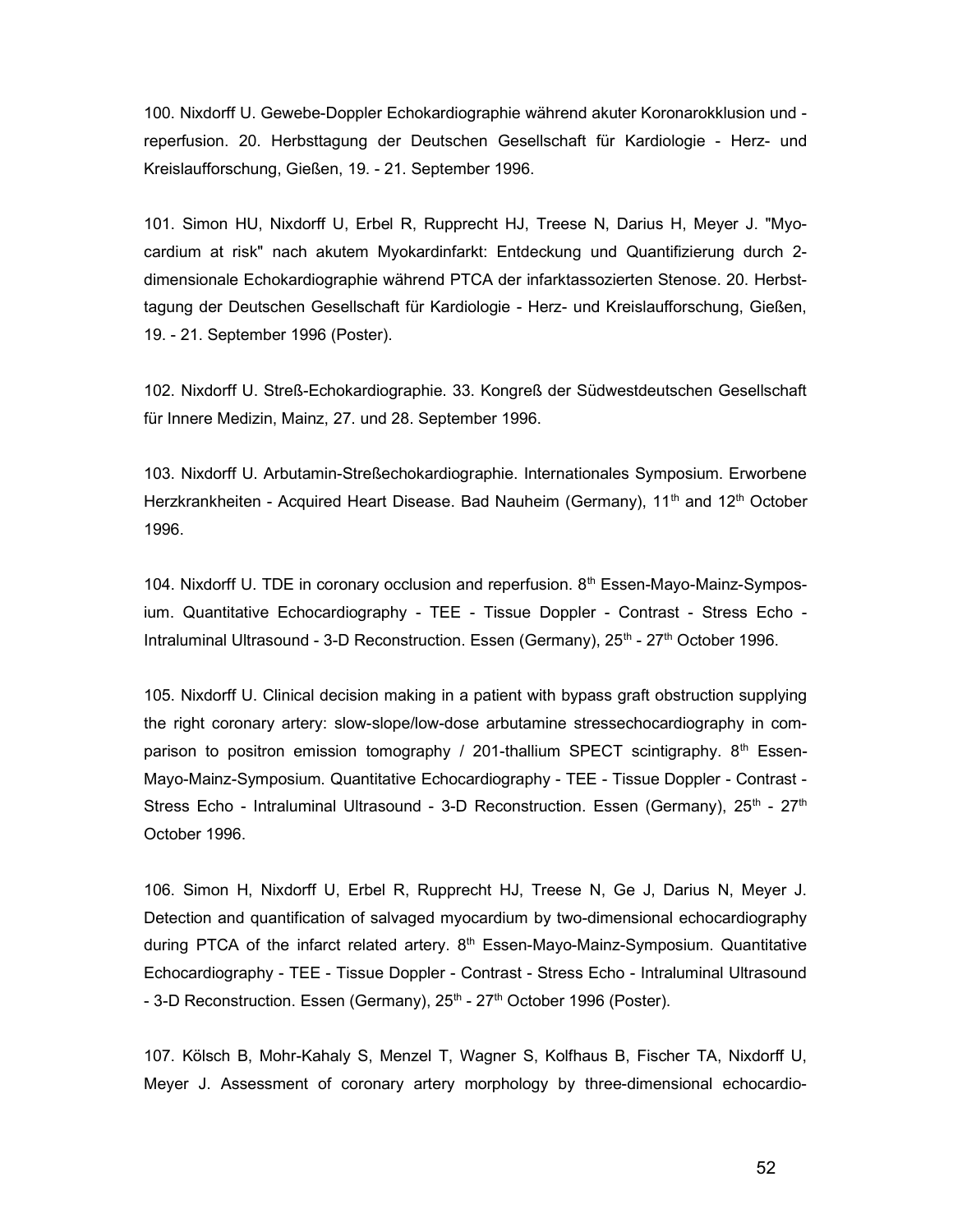graphy. 69<sup>th</sup> Scientific Sessions of the American Heart Association, New Orleans (Louisiana/USA),  $10^{th}$  -  $13^{th}$  November 1996.

108. Schröder K, Beckmann S, Dingerkus H, Krahwinkel W, Nixdorff U, Völler H, Kürsten B. A third generation dobutamine-atropine stress echocardiography protocol: feasibility, accuracy, and safety.  $69<sup>th</sup>$  Scientific Sessions of the American Heart Association, New Orleans (Louisiana/USA),  $10^{th}$  -  $13^{th}$  November 1996.

109. Nixdorff U. Streßechokardiographie. Krankenhaus Bad Soden (PD Dr. D. Röhl), 13. November 1996.

110. Nixdorff U. Vitalitätsdiagnostik - Methodik und Aussagekraft der unterschiedlichen pharmakologischen Verfahren. Die Gegenwart und zukünftige Trends in der Streßechokardiographie - Ein Expertenworkshop. Bonn, 22. und 23. November 1996.

111. Nixdorff U. Postinfarkt-Remodelling, Elisabethen-Krankenhaus (Prof. Dr. Wambach), Herten, 14. Mai 1997.

112. Wagner S, Mohr-Kahaly S, Nixdorff U, Menzel T, Scharnbacher J, Bergdold M, Meyer J. Differenzierte Beurteilung der globalen und regionalen Funktion bei Patienten mit Linksschenkelblock mittels Dobutamin-Belastungs-Echokardiographie. 63. Jahrestagung der Deutschen Gesellschaft für Kardiologie - Herz- und Kreislaufforschung, Mannheim, 3. - 5. April 1997 (Poster).

113. Scharnbacher J, Mohr-Kahaly S, Wagner S, Nixdorff U, Menzel T, Gierhake E, Meyer J. Unabhängigkeit der diagnostischen Wertigkeit stressechokardiographischer Verfahren vom Geschlecht. 63. Jahrestagung der Deutschen Gesellschaft für Kardiologie - Herz- und Kreislaufforschung, Mannheim, 3. - 5. April 1997.

114. Schröder K, Beckmann S, Dingerkus H, Krahwinkel W, Nixdorff U, Völler H, Schultheiss HP. Ein neues Dobutamin-Atropin Stress-Echokardiographie Protokoll: Durchführbarkeit, Genauigkeit und Sicherheit. 63. Jahrestagung der Deutschen Gesellschaft für Kardiologie - Herz- und Kreislaufforschung, Mannheim, 3. - 5. April 1997.

115. Scharnbacher J, Mohr-Kahaly S, Wagner S, Menzel T, Nixdorff U, Gierhake E, Meyer J. The role of stress echocardiography as a routine examination in women.  $19<sup>th</sup>$  Congress of the European Society of Cardiology, Stockholm (Schweden), 24<sup>th</sup> - 28<sup>th</sup> August 1997 (Poster).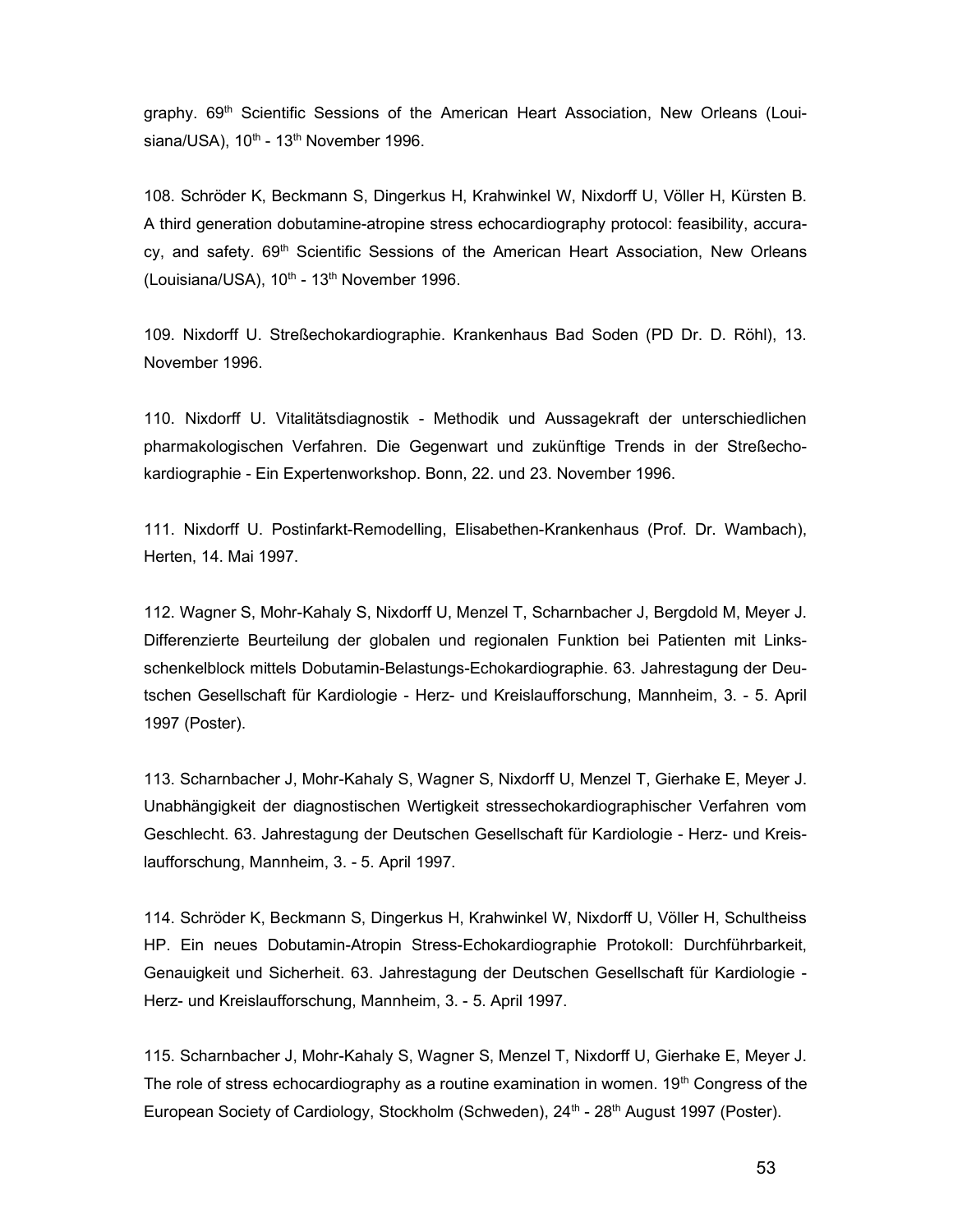116. Wagner S, Menzel T, Scharnbacher J, Nixdorff U, Bergdolf M, Mohr-Kahaly S. Global and regional left ventricular function in patients with left bundle branch block (LBBB) during dobutamine stressechocardiography.  $70<sup>th</sup>$  Scientific Sessions of the American Heart Association, Orlando (Florida/USA), 9<sup>th</sup> - 12<sup>th</sup> November 1997.

117. Nixdorff U. Regional diastolic function: DMI versus CK. EUROECHO. The First Annual and Plenary Meeting of the Working Group on Echocardiography of the European Society of Cardiology, Prague (Czech Republic),  $4<sup>th</sup>$  -  $7<sup>th</sup>$  December 1997.

118. Nixdorff U, Horstick G, Mohr-Kahaly S, Heimann A, Kempski O, Meyer J. Tissue Doppler echocardiography: recognition of ischaemia and viability by transmural myocardial velocity gradients. EUROECHO. The First Annual and Plenary Meeting of the Working Group on Echocardiography of the European Society of Cardiology, Prague (Czech Republic),  $4<sup>th</sup>$  -7<sup>th</sup> December 1997.

119. Nixdorff U, Erbel R, Rieger K, Mohr-Kahaly S, Cheriex E, Bär F, Meyer J for the SESAM Echocardiographic Subsidiary Study Group. Doppler-echocardiographic assessed diastolic dysfunction predicts post-MI coronary reperfusion: results from the SESAM Trial. EUROECHO. The First Annual and Plenary Meeting of the Working Group on Echocardiography of the European Society of Cardiology, Prague (Czech Republic),  $4<sup>th</sup>$  -  $7<sup>th</sup>$  December 1997 (Poster).

120. Nixdorff U, Mohr-Kahaly S, Andreas J, Schmidseder F, Schmack I, Meyer J. Timing of dobutamine echocardiography and biphasic response differentiate hibernating from stunning in post-MI patients. EUROECHO. The First Annual and Plenary Meeting of the Working Group on Echocardiography of the European Society of Cardiology, Prague (Czech Republic),  $4<sup>th</sup>$  -  $7<sup>th</sup>$  December 1997 (Poster).

121. Nixdorff U, Erbel R, Rieger K, Mohr-Kahaly S, Cheriex E, Bär F, Meyer J for the SESAM Echocardiographic Subsidiary Study Group. Left ventricular remodelling post myo-cardial infarction is an age independent process: results from the SESAM Trial. EURO-ECHO. The First Annual and Plenary Meeting of the Working Group on Echocardiography of the European Society of Cardiology, Prague (Czech Republic),  $4<sup>th</sup>$  -  $7<sup>th</sup>$  December 1997 (Poster).

122. Nixdorff U, Andreas J, Wagner S, Schmidseder F, Schmack I. Im Gegensatz zur frühen (< 4 Wochen) differenziert die spätere (> 3 Monate) Dobutamin-Echokardiographie nach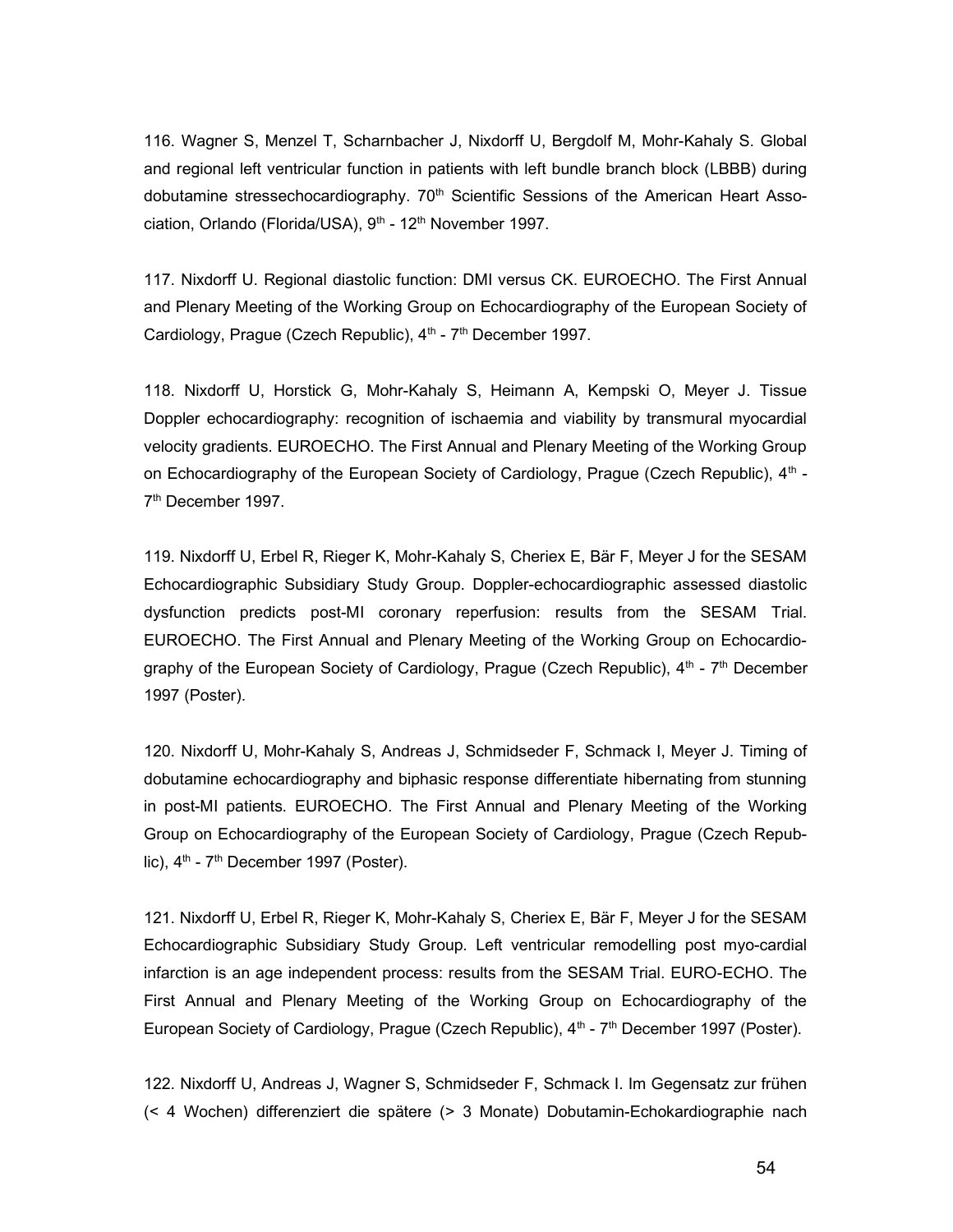akutem Myokardinfarkt hibernation von stunning. 64. Jahrestagung der Deutschen Gesellschaft für Kardiologie - Herz- und Kreislaufforschung, Mannheim, 16. - 18. April 1998.

123. Nixdorff U, Horstick G, Heiman A, Kempski O. Gewebe-Doppler-Echokardiographie: Transmurale myokardiale Geschwindigkeitsgradienten im koronaren Okklusions- und Reperfusionsmodell. 64. Jahrestagung der Deutschen Gesellschaft für Kardiologie - Herz- und Kreislaufforschung, Mannheim, 16. - 18. April 1998.

124. Nixdorff U, Rieger K, Cheriex E, Bär F, Meyer J für die Echokardiographische Substudie der SESAM-Studie. Das postinfarzielle linksventrikuläre Remodelling ist ein altersunabhängiger Prozeß: Ergebnisse der SESAM-Studie. 64. Jahrestagung der Deu-tschen Gesellschaft für Kardiologie - Herz- und Kreislaufforschung, Mannheim, 16. - 18. April 1998.

125. Scharnbacher J, Mohr-Kahaly S, Wagner S, Nixdorff U, Menzel T, Gierhake E, Meyer J. Unabhängigkeit der diagnostischen Wertigkeit streßechokardiographischer Verfahren vom Geschlecht. 104. Kongreß der Deutschen Gesellschaft für Innere Medizin, Wiesbaden, 18. - 22. April 1998 (Poster).

126. Nixdorff U. Tissue Doppler echocardiography: myocardial velocity gradients as a sensitive regional parameter of myocardial function during coronary occlusion and repe-rfusion. III World Congress of Echocardiography and Vascular Ultrasound, Rio de Janeiro (Brazil), 23<sup>rd</sup> -25th April 1998.

127. Nixdorff U, Horstick G, Mohr-Kahaly S, Heiman A, Kempski O, Meyer J. Tissue Doppler echocardiography: Quantitative ischemia and viability evaluation in an occlusion and reperfusion pig model. 9<sup>th</sup> Annual Scientific Sessions of the American Society of Echocardiography, San Francisco (California/USA), 10<sup>th</sup> - 13<sup>th</sup> June 1998 (Poster).

128. Nixdorff U. Neue Techniken der Bildgewinnung in der Echokardiographie: 3. Kardiologisches Symposium. Echokardiographie 98 - Aspekte, Trends, Erwartungen, Herzzentrum Völklingen, 27. Juni 1998.

129. Nixdorff U. Neuentwicklungen in der Echokardiographie und ihre klinische Relevanz. Neuentwicklungen in der Kardiologie, Transmar Hotel Erlangen-Tennenlohe, 25. Juli 1998.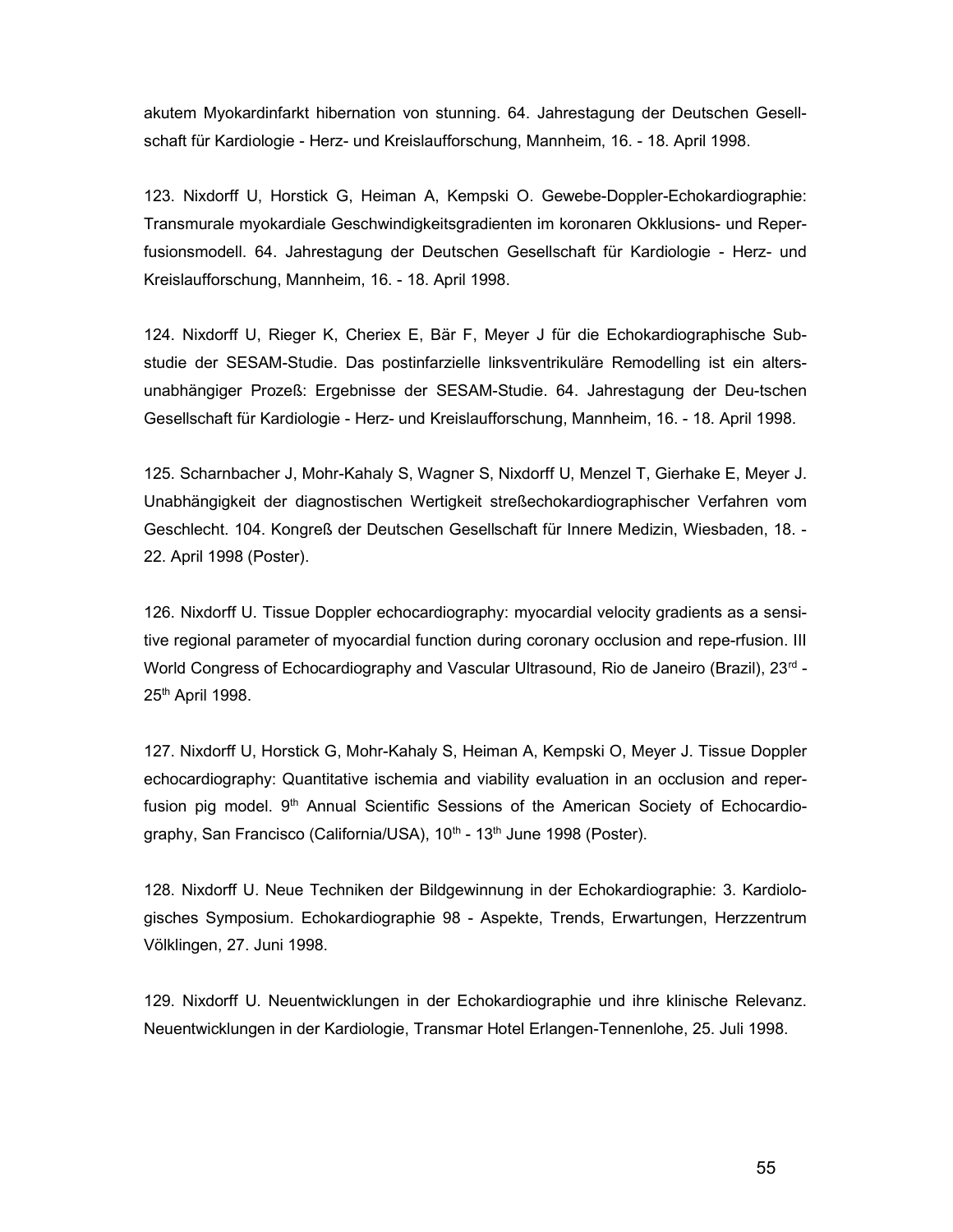130. Nixdorff U. Transösophageale Echokardiographie: Entscheidungshilfe beim kardialen Notfall. Angewandte Echokardiographie – Neue und etablierte Verfahren, Rüdersdorfer Symposium ´98, Klinik am See, Rüdersdorf, 12. September 1998.

131. Nixdorff U. Die kardioembolischen Ursachen des Hirninfarktes. 1. Neurologisches Symposium: Aktuelle Aspekte in der Akut- und Rehabilitationsbehandlung des Schlag-anfalls, Reha-Zentrum Roter Hügel, Bayreuth, 26. September 1998.

132. Nixdorff U. Prosthetic valve dysfunction. 10<sup>th</sup> International Symposium on Echocardiography, Essen (Germany), 2<sup>nd</sup> and 3<sup>rd</sup> October 1998.

133. Winklmaier M, Nixdorff U, Fenster M, Freddersen I, Mohr-Kahaly S, Meyer J, Daniel WG. Three-dimensional echocardiography. Optimal accuracy and tracing time of left ventricular volumetry. 10<sup>th</sup> International Symposium on Echocardiography, Essen (Germany), 2<sup>nd</sup> and 3rd October 1998 (Poster).

134. Nixdorff U. Nicht-invasive Diagnostik der diastolischen Dysfunktion, Klinikum Nürnberg/ Medizinische Klinik 4 (Friedrich-Alexander-Universität Erlangen-Nürnberg) (Prof. Dr. R. B. Sterzel), 2. November 1998.

135. Nixdorff U. Neue Aspekte in der Therapie der kardiovaskulären Erkrankung - aus der Sicht des klinisch tätigen Kardiologen, Ärztlicher Kreisverband Nürnberg, 14. November 1998.

136. Nixdorff U. Neue Methoden der Echokardiographie (und wo liegt ihr Stellenwert?), 37. Bayerischer Internisten-Kongreß, München, 20. - 22. November 1998.

137. Nixdorff U. Neue echokardiographische Techniken zur linksventrikulären Funktionsanalyse. Universitätsklinikum Benjamin Franklin, Freie Universität Berlin/ Medizinische Klinik II (Univ.-Prof. Dr. H.-P. Schultheiss), Berlin, 1. Dezember 1998.

138. Nixdorff U. Doppler myocardial imaging in ischaemic heart disease: acute ischaemia and stress echocardiography. EUROECHO, The Second Annual and Plenary Meeting of the Working Group on Echocardiography of the European Society of Cardiology, Trieste (Italy), 9<sup>th</sup> - 12<sup>th</sup> December 1998.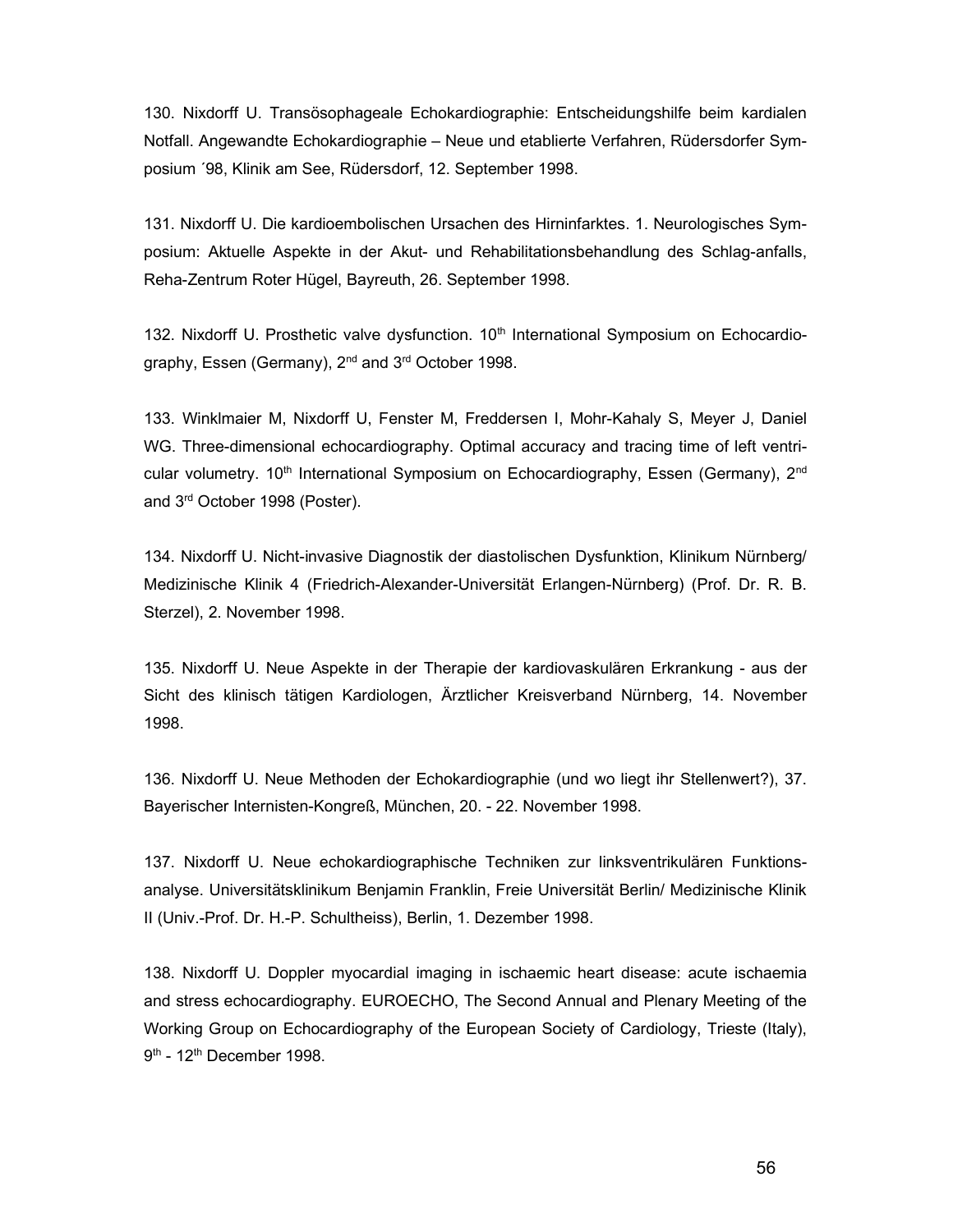139. Nixdorff U, Fenster M, Freddersen I, Mohr-Kahaly S, Meyer J, Daniel WG. Threedimensional echocardiography: rational mode and number of component images in respect of accuracy and tracing time of left ventricular volume quantitation. EUROECHO, The Second Annual and Plenary Meeting of the Working Group on Echocardiography of the European Society of Cardiology, Trieste (Italy), 9<sup>th</sup> - 12<sup>th</sup> December 1998 (Poster).

140. Nixdorff U. Quantitative versus qualitative Beurteilung der LV-Funktion. Ist die visuelle Abschätzung der globalen LV-Funktion noch zeitgemäß. Moderne echokardiographische Diagnostik und Monitoring bei koronarer Herzkrankheit, Bonn, 30. Januar 1999.

141. Nixdorff U, Weise M. Stress- (und Kontrast-) Echokardiographie. Moderne Konzepte in Diagnostik und Therapie kardiovaskulärer Erkrankungen. Dresdner Herz-Kreislauf-Tage 1999, Dresden, 5. – 7. Februar 1999 (Workshop).

142. Nixdorff U. Kardioembolische Ursachen des Hirninfarktes, Internisten-Zirkel, Bamberg, 9. Februar 1999.

143. Nixdorff U. Streß-Echokardiographie – Indikation, Methodik, klinische Relevanz. 32. Erlanger Fortbildungstage in praktischer Medizin, Erlangen, 26. und 27. Februar 1999.

144. Nixdorff U, Schmidseder F, Andreas J, Mohr-Kahaly S, Meyer J, Daniel WG. Dobutamine echocardiography differentiate hibernating from stunning.  $48<sup>th</sup>$  Annual Scientific Sessions of the American College of Cardiology, New Orleans (Louisana/ USA),  $7<sup>th</sup> - 10<sup>th</sup>$ March 1999 (Poster).

145. Nolte WT, Nixdorff U, Pritzel G, Ludwig J, Wortmann A, Daniel WG. Coronary stent diameters are systematically overestimated.  $48<sup>th</sup>$  Annual Scientific Sessions of the American College of Cardiology, New Orleans (Louisana/ USA),  $7<sup>th</sup> - 10<sup>th</sup>$  March 1999 (Poster).

146. Nixdorff U. Quantifizierung von Streßechokardiogrammen. Streßechokardiographie Update, Berlin, 13. März 1999.

147. Nixdorff U. Streitgespräch: Ist die Streß-NMR der Streßechokardiographie überlegen? Streßechokardiographie Update, Berlin, 13. März 1999.

148. Nixdorff U. Aktueller Stand der Streßechokardiographie. Kardiokonferenz – Klinischwissenschaftliches Seminar Kardiologie des Zentrums für Herz- und Thoraxchirurgie,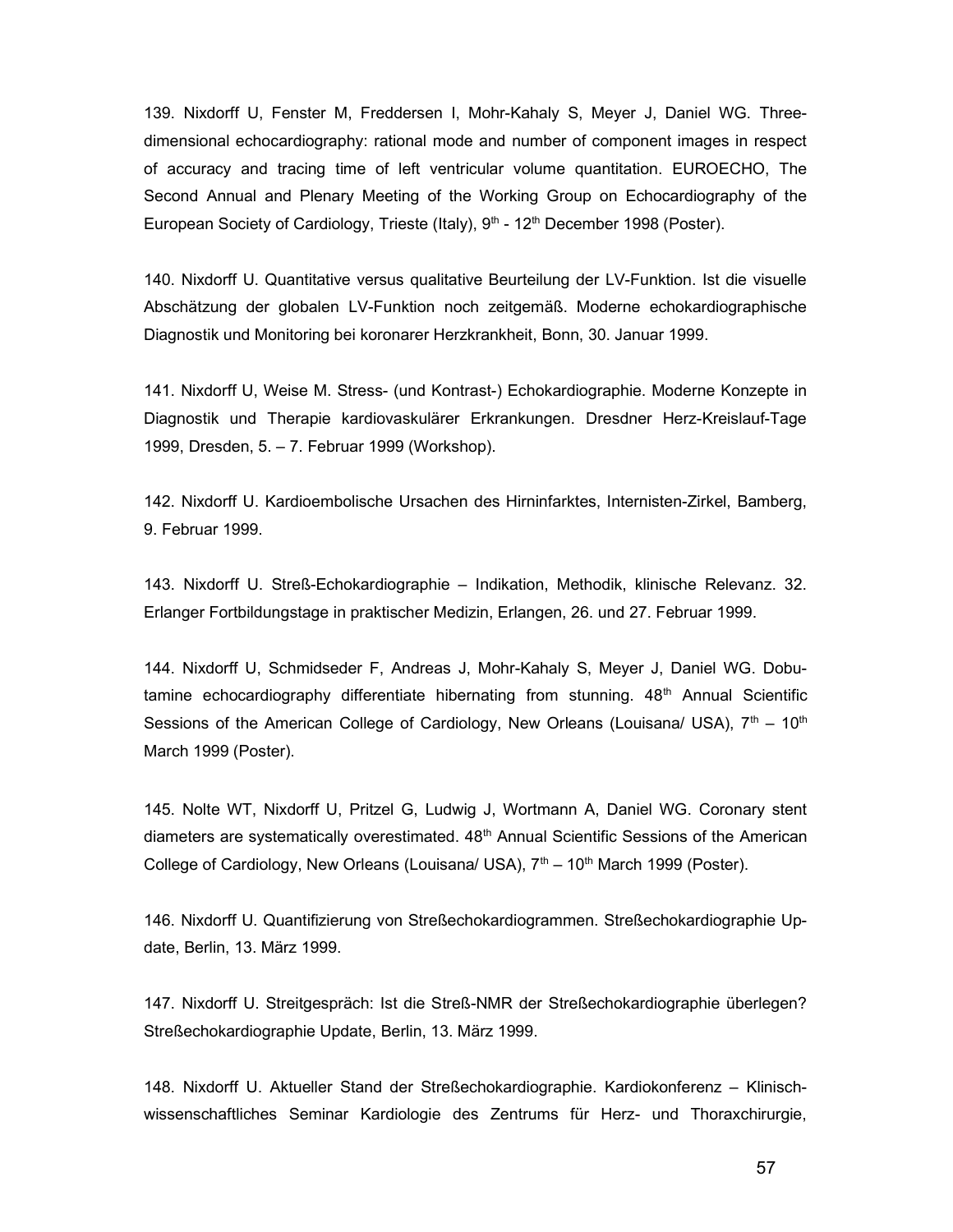Medizinischen Klinik II mit Poliklinik und Abteilung für Kardiologie der Klinik mit Poliklinik für Kinder und Jugendliche der Universität Erlangen-Nürnberg, Erlangen, 17. März 1999.

149. Nixdorff U. Übersicht der innovativen Techniken (Color Kinesis, Gewebe-Doppler, harmonische Bildgebung, Kontrast) und ihrer potentiellen Nutzbarkeit in der Streßechokardiographie. Symposium Kontrast und harmonische Bildgebung in der Streßechokardiographie, Nürnberg, 20. März 1999.

150. Nixdorff U. Vitalitätsdiagnostik mittels Echokardiographie. 65. Jahrestagung der Deutschen Gesellschaft für Kardiologie - Herz- und Kreislaufforschung, Mannheim, 8. - 10. April 1999.

151. Nixdorff U. Myokardkontrastechokardiographie: Ausblicke. 65. Jahrestagung der Deutschen Gesellschaft für Kardiologie - Herz- und Kreislaufforschung, Mannheim, 8. - 10. April 1999.

152. Winklmaier M, Nixdorff U, Pohle C, Matschke C, Daniel WG. Dobutamin-Streßechokardiographie: "Native tissue harmonic imaging" verbessert insbesondere die Echogenität der Myokardareale mit eingeschränkter Auflösung. 65. Jahrestagung der Deutschen Gesellschaft für Kardiologie - Herz- und Kreislaufforschung, Mannheim, 8. - 10. April 1999.

153. Pohle K, Nixdorff U, Knorr F, Karl S, Menendez T, Winklmaier M, Daniel WG. PW-Gewebe-Doppler: Basoapikale Abnahme systolischer und diastolischer Geschwindigkeiten des linken Ventrikels bei Normalpersonen mittleren Alters. 65. Jahrestagung der Deutschen Gesellschaft für Kardiologie - Herz- und Kreislaufforschung, Mannheim, 8. - 10. April 1999 (Poster).

154. Nixdorff U. Gewebe-Doppler-Echokardiographie - aktuelle und künftige Bedeutung. 2. Kardiologisches Symposium in der Theresienklinik, Bad Krozingen, 1. Mai 1999.

155. Nixdorff U. Stellenwert der Gewebe-Doppler-Echokardiographie in der kardiologischen Diagnostik. Universitätsklinikum Regensburg, Klinik und Poliklinik für Innere Medizin, 5. Mai 1999.

156. Nixdorff U. Bildgebende Verfahren heute und morgen (Echokardiographie, Kernspintomographie, Elektronenstrahltomographie). XXXI. Mai-Symposium "Nicht-invasive Kardiologie", Sanderbusch, 8. Mai 1999.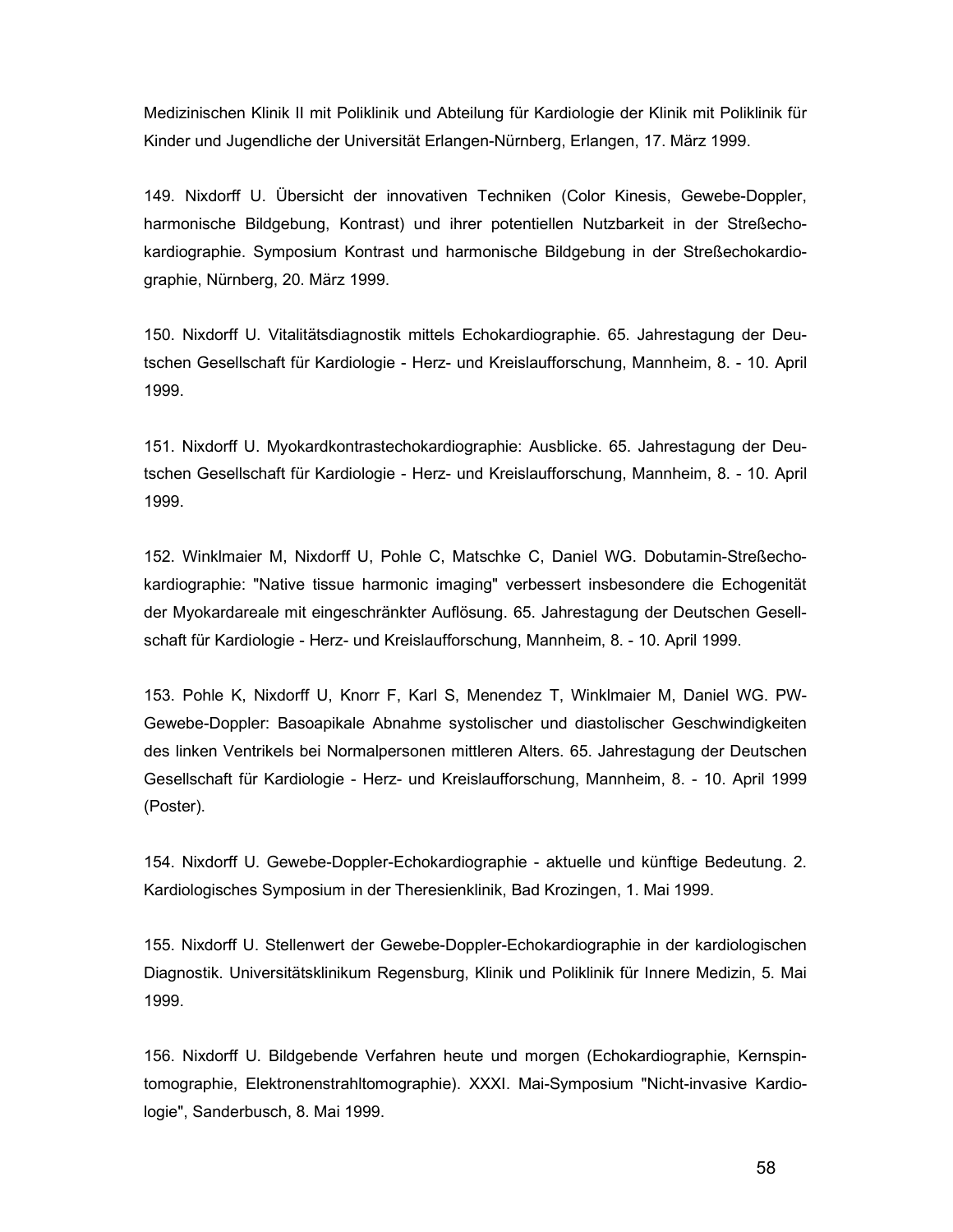157. Nixdorff U. Streßechokardiographie. Cardiac Imaging 2000. Kardiale Bildgebung an der Jahrtausendwende. Bildgebende Verfahren in der Kardiologie. Derzeitige Standards - Künftige Entwicklungen, Erlangen, 4. und 5. Juni 1999.

158. Nixdorff U. Streßechokardiographie als noninvasive KHK-Diagnostik. Friedrich-Alexander-Universität Erlangen-Nürnberg, Medizinische Klinik III mit Poliklinik (Prof. Dr. Kalden), Erlangen, 7. Juni 1999.

159. Nixdorff U. Linksventrikuläre Störungen aus aktueller echokardiographischer Sicht. Fachklinik Herzogenaurach, Herzogenaurach, 9. Juni 1999.

160. Nixdorff U. Zukunftsaussichten der Kontrastechokardiographie (Welche Echo-Technik, Quantifizierung, etc). Neue Kontrastmittel in der Echokardiographie - Praxisrelevanz und Zukunft, Charité, Berlin, 10. Juli 1999.

161. Nixdorff U. How to make stress echocardiography more objective: second harmonic imaging. 21st Congress of the European Society of Cardiology, Barcelona (Spain),  $28<sup>th</sup>$ August - 1st September 1999.

162. Voigt JU, Temmen KW, Werner D, Nixdorff U, von Bibra H, Daniel WG. How does respiration interfere with measuring myocardial signal intensity during contrast studies. 21st Congress of the European Society of Cardiology, Barcelona (Spain),  $28<sup>th</sup>$  August - 1<sup>st</sup> September 1999 (Poster).

163. Nixdorff U. Ischämienachweis (Streß, Kontrast). 23. Herbsttagung der Deutschen Gesellschaft für Kardiologie - Herz- und Kreislaufforschung, Nürnberg, 1. und 2. Oktober 1999.

164. Nolte CWT, Pohl M, Nixdorff U. Qualität von gefäßkonturanalytischen Messungen nach Bilddatentransfer im digitalen und analogen Netz - Vergleich mit Messungen nach Archivierung auf CD (DICOM III). 23. Herbsttagung der Deutschen Gesellschaft für Kardiologie - Herz- und Kreislaufforschung, Nürnberg, 1. und 2. Oktober 1999 (Poster).

165. Winklmaier M, Nixdorff U, Becker C, Voigt J-U, Pohle C, Daniel WG. Dreidimensionale Echokardiographie: "Average rotation" liefert die gleiche Genauigkeit bei der LV-Volumetrie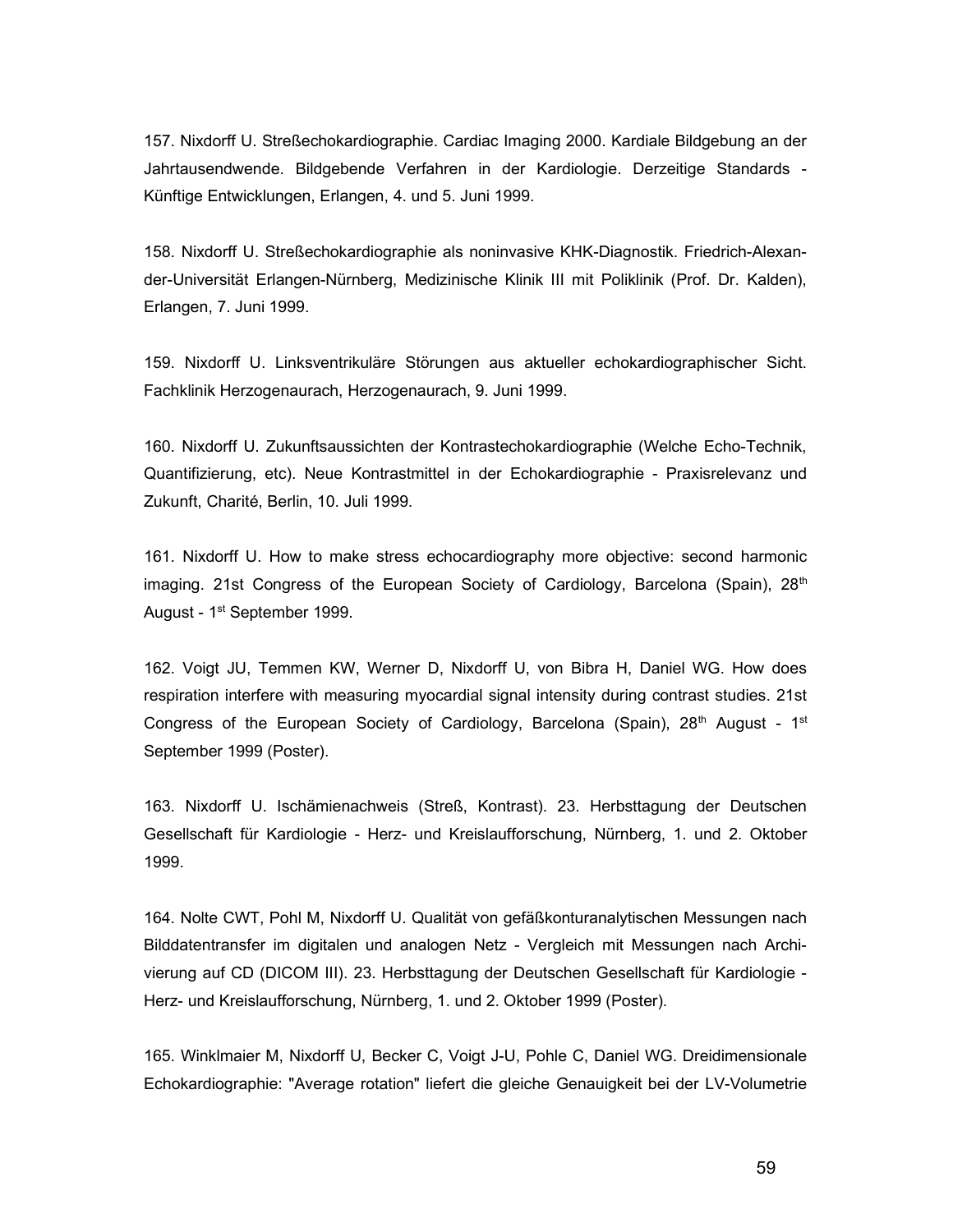wie die Scheibchensummationsmethode. 23. Herbsttagung der Deutschen Gesellschaft für Kardiologie - Herz- und Kreislaufforschung, Nürnberg, 1. und 2. Oktober 1999 (Poster).

166. Voigt J-U, Temmen K-W, Werner D, von Bibra H, Nixdorff U. Inwieweit verfälscht die Atmung die Messung myokardialer Signalintensitäten bei Echo-Kontrastmitteluntersuchungen? 23. Herbsttagung der Deutschen Gesellschaft für Kardiologie - Herz- und Kreislaufforschung, Nürnberg, 1. und 2. Oktober 1999 (Poster).

167. Voigt J-U, Temmen K-W, Werner D, Janerot-Sjöberg B, von Bibra H, Nixdorff U. Gibt es einen optimalen Triggerzeitpunkt für Echo-Kontrastmitteluntersuchungen des Myokards? 23. Herbsttagung der Deutschen Gesellschaft für Kardiologie - Herz- und Kreislauf-forschung, Nürnberg, 1. und 2. Oktober 1999 (Poster).

168. Pohle K, Nixdorff U, Karl S, Knorr F, Menendez T, Winklmeier M. PW-Gewebe-Doppler: basoapikale Gradienten systolischer und diastolischer Zeitintervalle des linken Ventrikels bei Normalpersonen mittleren Alters. 23. Herbsttagung der Deutschen Gesellschaft für Kardiologie - Herz- und Kreislaufforschung, Nürnberg, 1. und 2. Oktober 1999 (Poster).

169. Nixdorff U. State-of-the-Art der hochauflösenden digitalen Echokardiographie – Innovative Techniken und deren klinische Relevanz. Stiftung Juliusspital, Würzburg, 7. Oktober 1999.

170. Nixdorff U. Wachsende Bedeutung der nichtinvasiven bildgebenden kardiologischen Diagnostik: Streßechokardiographie. 5. Dresdner Symposium "Invasive Kardiologie", Dresden, 22. - 24. Oktober 1999.

171. Nixdorff U. Infarktdiagnostik - Qualitative und quantitative Analyse: Echokardiographie. Echokardiographie bei koronarer Herzkrankheit - im Vergleich zu anderen nichtinvasiven Untersuchungsverfahren, Köln, 29. und 30. Oktober 1999.

172. Voigt J-U, Temmen KW, Werner D, Nixdorff U, von Bibra H, Daniel WG. How does respiration interfere with measuring myocardial signal intensity during contrast studies? 72<sup>nd</sup> Scientific Sessions of the American Heart Association, Atlanta (Georgia/USA),  $7<sup>th</sup>$  - 10<sup>th</sup> November 1999 (Poster).

173. Nixdorff U. Stellenwert der Streßechokardiographie bei koronarer Herzkrankheit-Anamnese. St. Marien-Krankenhaus (Prof. Dr. Schuster), Siegen, 24. November 1999.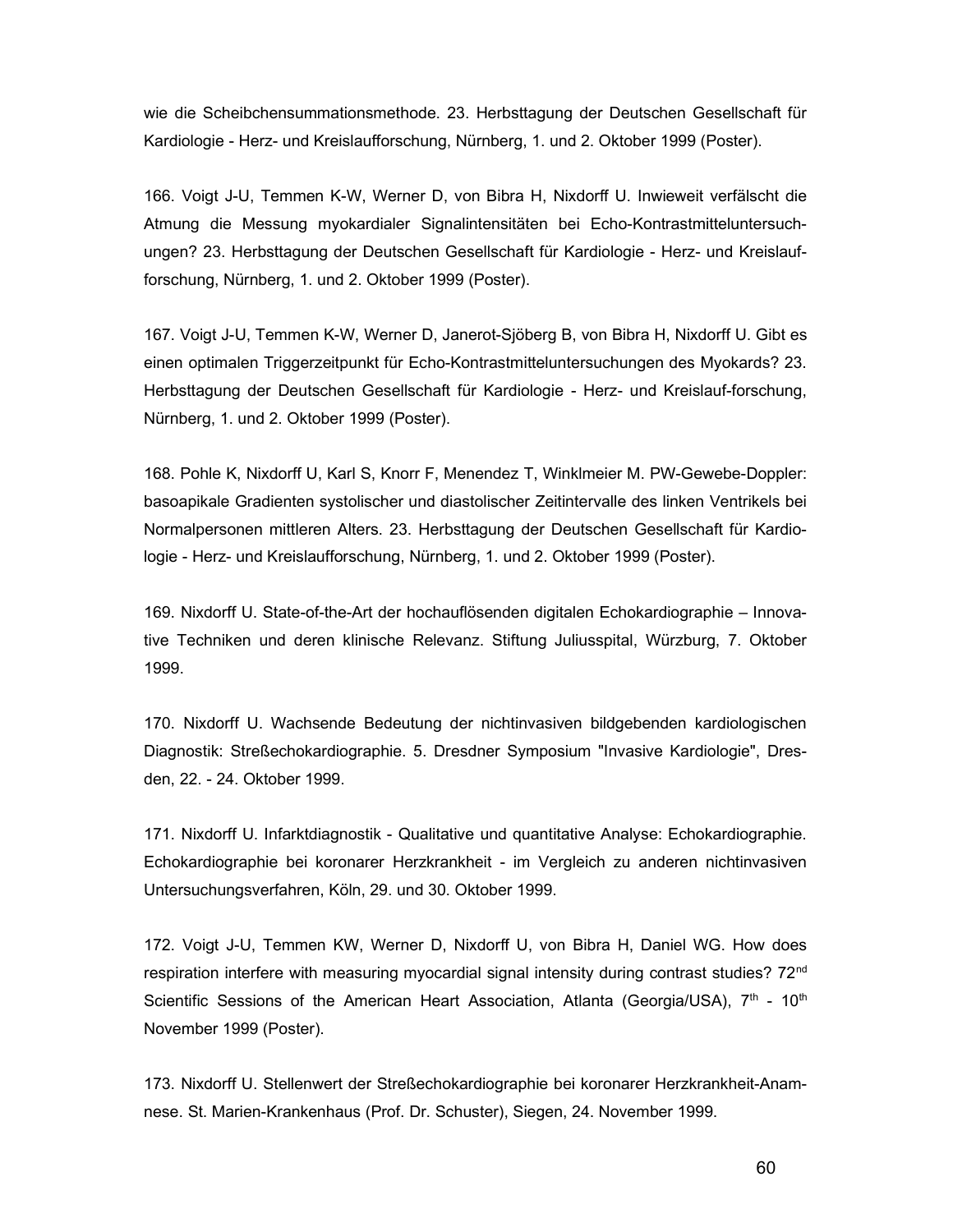174. Nixdorff U. Noninvasive assessment of left ventricular viability: did we underestimate the potential of stress echocardiography. Cadiovascular Interventions. Xth International Course on Interventional Cardiology. Red Cross Hospital Cardiology Center, Frankfurt/Main, Germany, 3<sup>rd</sup> and 4<sup>th</sup> December 1999.

175. Voigt JU, Temmen K, Werner D, Nixdorff U, Janerot-Sjöberg B, von Bibra H, Daniel WG. Is there an optimal trigger timing for myocardial contrast studies? EUROECHO. The Third Annual and Plennary Meeting of the Working Group on Echocardiography of the European Society of Cardiology, Vienna (Austria),  $8<sup>th</sup>$  - 11<sup>th</sup> December 1999.

176. Voigt JU, Temmen K, Werner D, Flachskampf F, Nixdorff U, Daniel WG. Is there a way to quantify myocardial contrast agents indepedent of signal intensities? EUROECHO. The Third Annual and Plennary Meeting of the Working Group on Echocardiography of the European Society of Cardiology, Vienna (Austria), 8<sup>th</sup> - 11<sup>th</sup> December 1999 (Poster).

177. Nixdorff U. Stressechokardiographische Verfahren zur Ischämie- und Vitalitätsdiagnostik. Kinderkardiologische-Kardiochirurgische Konferenz (Univ.-Prof. Dr. M. Weyand), Friedrich-Alexander-Universität Erlangen-Nürnberg, Erlangen, 28. Februar 2000.

178. Nixdorff U. Gewebe-Doppler-Echokardiographie: Aktuelle und zukünftige Bedeutung, Caritas-Krankenhaus (Prof. Dr. H.-D. Bundschu), Bad Mergentheim, 2. März 2000.

179. Nixdorff U. Gewebe-Doppler-Strain Rate Imaging. Neues echokardiographisches Bildgebungsverfahren der Stressechokardiographie. Fortschritte der Stressechokardiographie und klinische Anwendung integrativer digitaler Technologien, Mainz, 18. März 2000.

180. Nixdorff U. "State-of-the-art" Lecture: Stressechokardiographie bei KHK. Stressecho Kardiographie Update II, Berlin, 25. März 2000.

181. Nixdorff U. Tissue Doppler echocardiography for the analysis of regional left ventricular myocardial function. 5th International Congress of Ultrasonography, Cairo (Egypt), 12<sup>th</sup> - 14<sup>th</sup> April 2000.

182. Nixdorff U. The clinical potential of contrast echocardiography for myocardial perfusion analysis. 5th International Congress of Ultrasonography, Cairo (Egypt),  $12<sup>th</sup>$  -  $14<sup>th</sup>$  April 2000.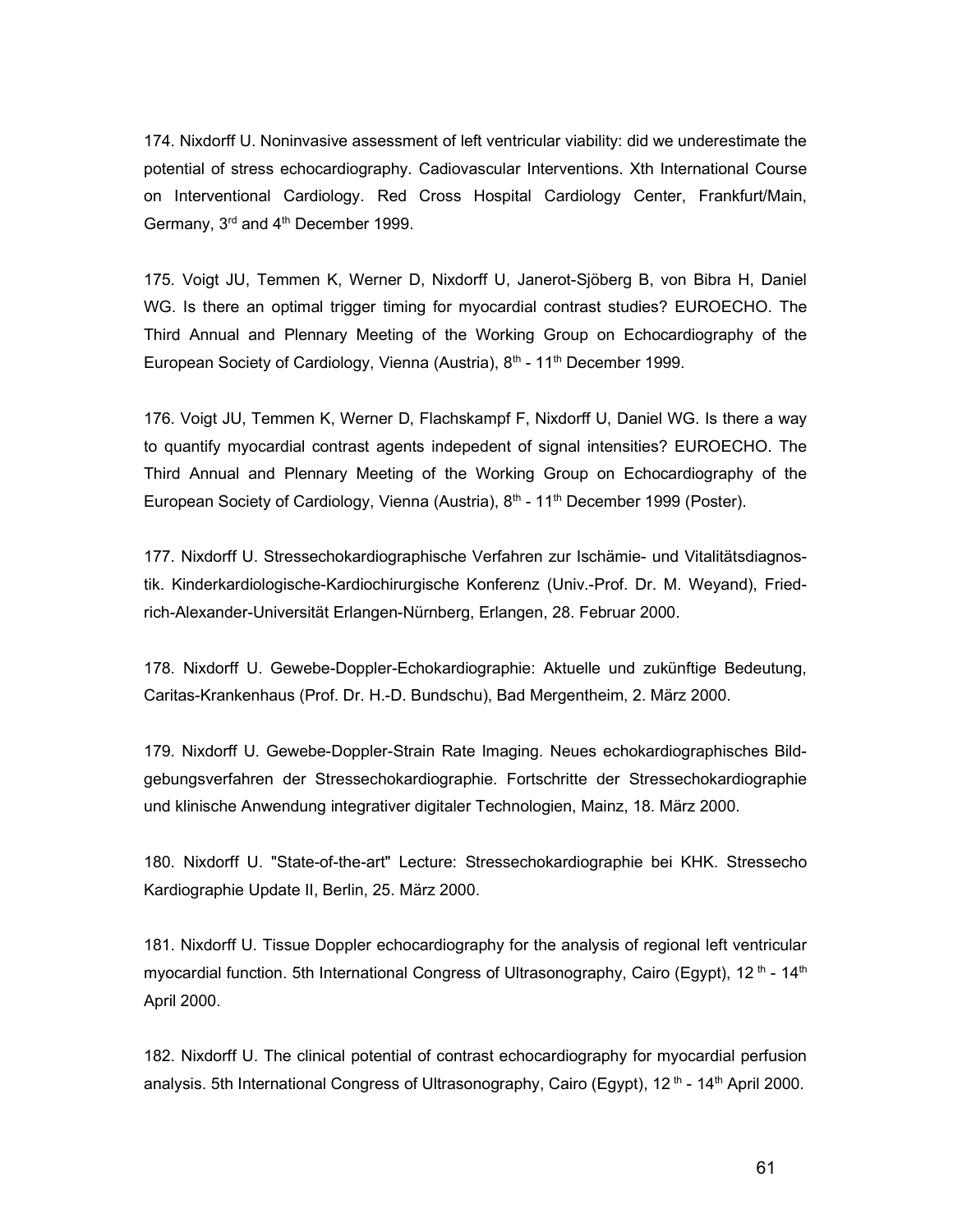183. Nixdorff U. Postmyocardial infarction viability: prediction of left ventricular function recovery after myocardial revascularization by dobutamine echocardiography. 5th International Congress of Ultrasonography, Cairo (Egypt), 12<sup>th</sup> - 14<sup>th</sup> April 2000.

184. Voigt J-U, Lindenmeier G, Cubra A, Werner D, Nixdorff U, Flachskampf F. Bietet strain rate imaging neue Einblicke in die regionale diastolische Funktion des Herzens? 66. Jahrestagung der Deutschen Gesellschaft für Kardiologie - Herz- und Kreislaufforschung, Mannheim, 27. - 29. April 2000 (Poster).

185. Voigt J-U, Temmen K-W, Werner D, Nixdorff U, Flachskampf F. Ist die Myokardperfusion mittels der Kontrastechokardiographie unabhängig von der absoluten Signalintensität quantifizierbar? 66. Jahrestagung der Deutschen Gesellschaft für Kardiologie - Herz- und Kreislaufforschung, Mannheim, 27. - 29. April 2000.

186. Schmidt A, Garlichs CD, Schmeißer A, Morant T, Voigt J-U, Nixdorff U. Dosedependent destruction of the integrity of human endothelial cells by ultrasound contrast agents in vitro. 66. Jahrestagung der Deutschen Gesellschaft für Kardiologie - Herz- und Kreislaufforschung, Mannheim, 27. - 29. April 2000.

187. Nixdorff U. Nichtinvasive Methoden der Ischämiediagnostik. Klinikum der Bayerischen Julius-Maximilians-Universität Würzburg, Medizinische Universitätsklinik (Univ.-Prof. Dr. G. Ertl), Würzburg, 10. Mai 2000.

188. Nixdorff U. Streßechokardiographie. 11. Erlanger Klinische Konferenz. Ultraschall 2000. Bewährtes, Fortschritte und Trends, Erlangen, 30. Juni und 1. Juli 2000.

189. Pohle K, Karl S, Knorr F, Nixdorff U. PW-tissue Doppler echocardiography: diastolic and systolic right ventricular function post myocardial infarction. 22<sup>nd</sup> Congress of the European Society of Cardiology, Amsterdam (The Netherlands), 26<sup>th</sup> - 30<sup>th</sup> August 2000 (Poster).

190. Voigt JU, Temmen KW, Werner D, Flachskampf FA, Nixdorff U, Daniel WG. Is there a way to quantify myocardial perfusion by means of myocardial contrast agents independent of signal intensities? 22<sup>nd</sup> Congress of the European Society of Cardiology, Amsterdam (The Netherlands),  $26<sup>th</sup>$  -  $30<sup>th</sup>$  August 2000.

191. Schmidt A, Garlichs CD, Schmeisser A, Morant T, Voigt JU, Nixdorff U, Daniel WG. Dose dependent destruction of the integrity of human endothelial cells by ultrasound contrast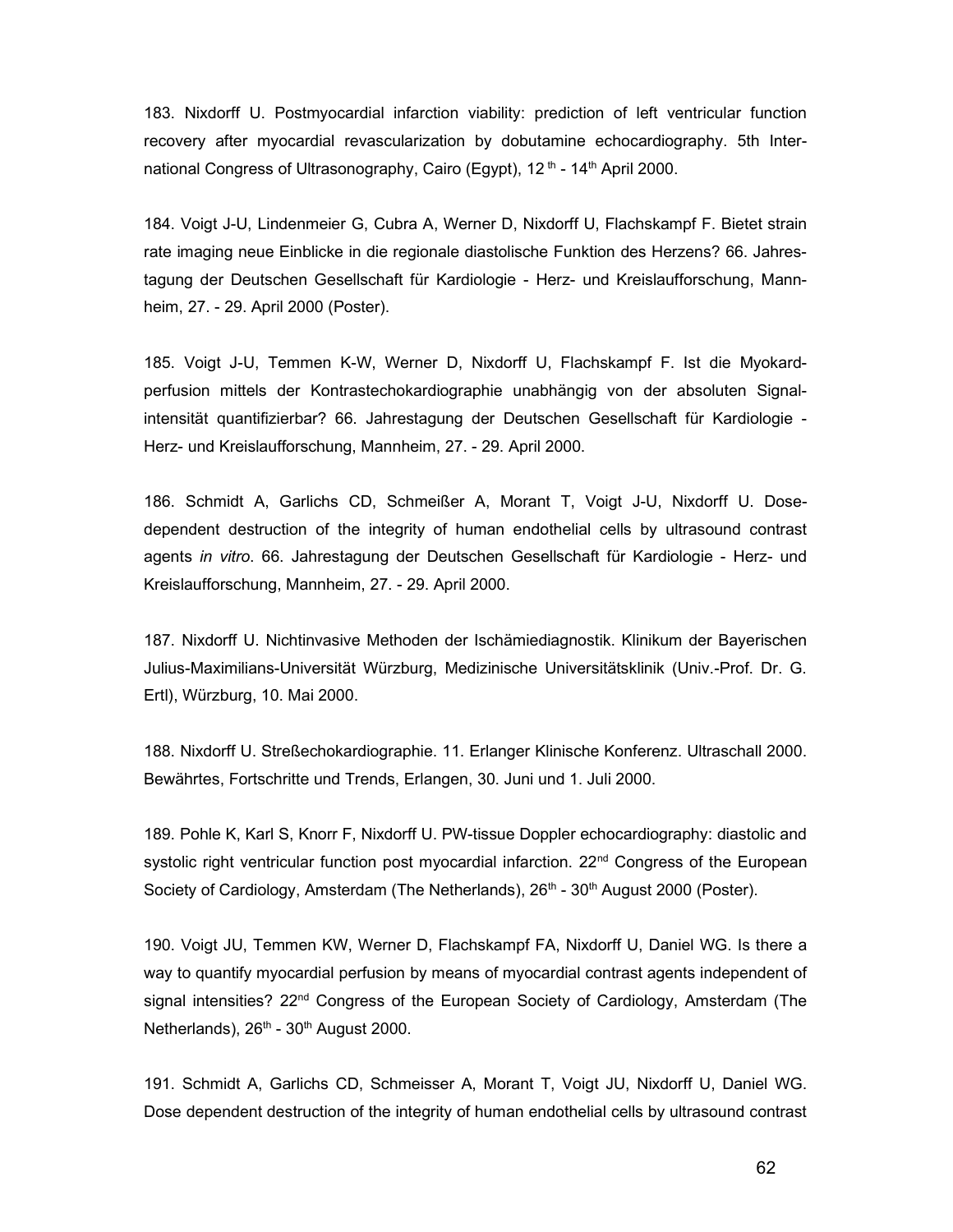agents in vitro. 22<sup>nd</sup> Congress of the European Society of Cardiology, Amsterdam (The Netherlands),  $26<sup>th</sup> - 30<sup>th</sup>$  August 2000 (Poster).

192. Voigt J-U, Lindenmeier G, Cubra A, Werner D, Sutherland GR, Hatle L, Nixdorff U, Flachskampf FA, Daniel WG. Strain rate imaging offers new insights into left ventricular diastolic function. 73rd Scientific Sessions of the American Heart Association, New Orleans (Louisiana/USA), 12<sup>th</sup> - 15<sup>th</sup> November 2000 (Poster).

193. Schmidt A, Garlichs C, Schmeisser A, Morant T, Voigt J-U, Nixdorff U. Desintegration of human endothelial monolayers by contrast ultrasound in vitro. 73rd Scientific Sessions of the American Heart Association, New Orleans (Louisiana/USA),  $12<sup>th</sup>$  -  $15<sup>th</sup>$  November 2000 (Poster).

194. Nixdorff U. Echokardiographie: Stellenwert neuer Verfahren in der Ischämie-, Vitalitätsdiagnostik und Darstellung von Koronararterien. 5. Chemnitzer Cardiologie Tag, Chemnitz, 29. und 30. September 2000.

195. Nixdorff U. 4 Clinical Cases (1. Subvalvular aortic pseudoaneurysm, 2. Complicated endocarditis of aortic prosthesis, 3. Non-Hodgkin lymphoma of the left atrium, 4. Pedunculated atherothrombosis of ulcerated aortic atherosclerotic plaque). 11. International Symposium on Echocardiography, Essen (Germany),  $1<sup>st</sup> - 3<sup>rd</sup>$  October 2000.

196. Nixdorff U. Interpretation streßechokardiographischer Befunde. Einführung in die Streßechokardiographie, Medizinische Universitätsklinik Würzburg, Würzburg, 21. Oktober 2000.

197. Voigt JU, Schmidt A, Wasmeier G, Berg K, Werner D, Nixdorff U, Flachskampf FA, Daniel WG. Does microbubble destruction by intermittent power Doppler imaging alter the systemic contrast agent concentration and influence the myocardial replenishment in perfusion studies? EUROECHO - The Fourth Annual and Plenary Meeting of the Working Group on Echocardiography of the ESC, Lisbon, Portugal,  $6<sup>th</sup>$  -  $9<sup>th</sup>$  December 2000 (Poster).

198. Ropers D, Nixdorff U, Küfner C, Menendez T, Flachskampf FA, Moshage W, Daniel WG, Achenbach S. Dobutamine stress echocardiography and contrast-enhanced electron beam tomography for the detection of significant coronary artery disease. EUROECHO - The Fourth Annual and Plenary Meeting of the Working Group on Echocardiography of the ESC, Lisbon, Portugal,  $6<sup>th</sup>$  -  $9<sup>th</sup>$  December 2000 (Poster).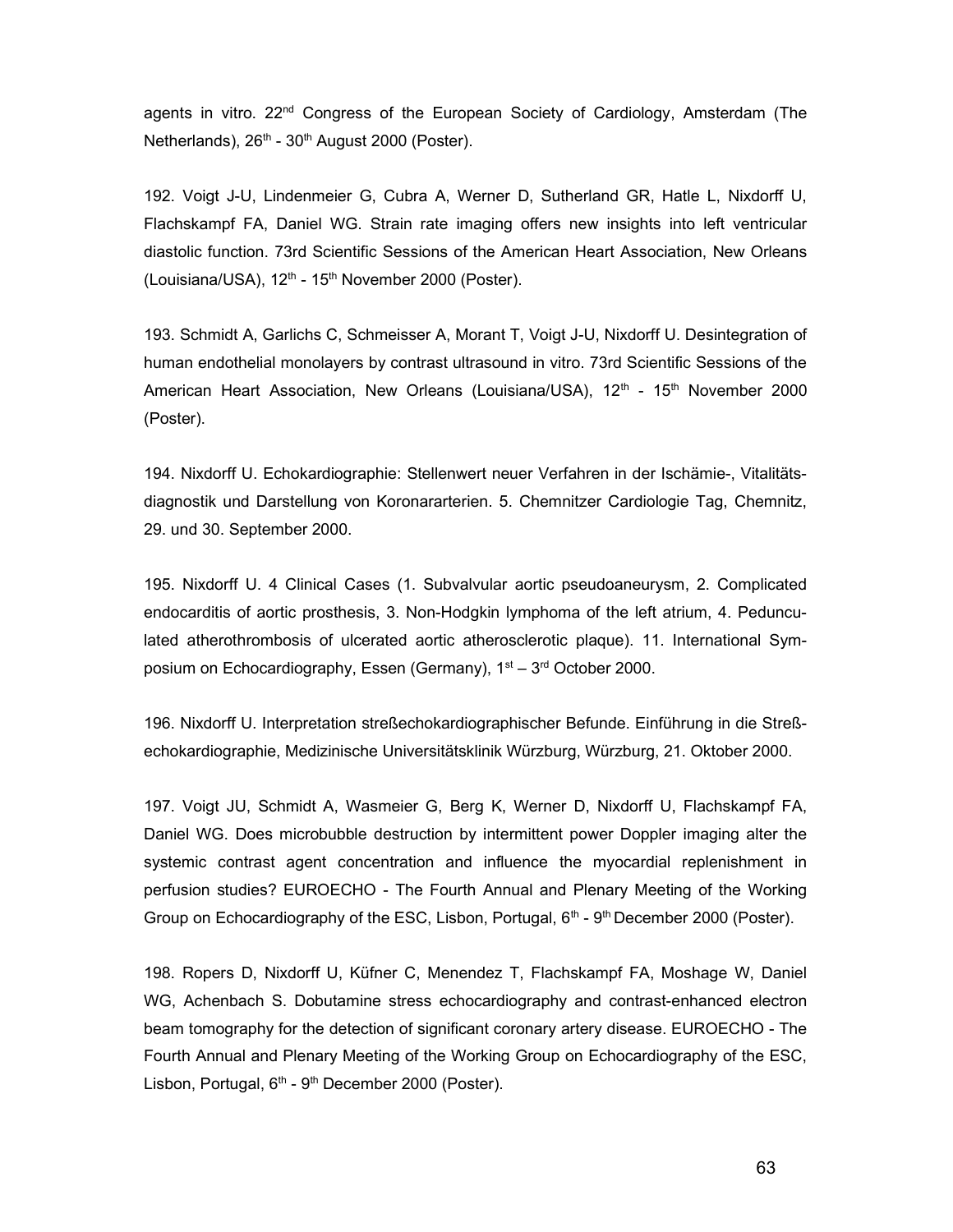199. Voigt JU, Lindenmeier G, Werner D, Nixdorff U, Flachskampf FA, Daniel WG. Do strain rate imaging derived parameters predict the long-term outcome of reperfusion therapy in acute myocardial infarction. EUROECHO - The Fourth Annual and Plenary Meeting of the Working Group on Echocardiography of the ESC, Lisbon, Portugal,  $6<sup>th</sup>$  -  $9<sup>th</sup>$  December 2000.

200. Gaul C, Nixdorff U, Söder S, Winterholler M, Erbguth F. Mitralklappenendokarditis bei einer Patientin mit Pneumokokkenmeningitis - ist die Echokardiographie eine notwendige Standarduntersuchung bei Pneumokokkenmeningitis? 18. Jahrestagung der Arbeitsgemeinschaft für Neurologische Intensiv- und Notfallmedizin in der Deutschen Gesellschaft für Neurologie e.V. (ANIM 2001), Innsbruck (Österreich), 18. - 20. Januar 2001.

201. Nixdorff U. Streßecho (Gewebe-Doppler). Koronardiagnostik: Ist der Herzkatheter ersetzbar? 9. Bad Berkaer Kardiologie-Symposium, Bad Berka, 19. und 20. Januar 2001.

202. Nixdorff U. Koronare Herzkrankheit bei Frauen - Besonderheit in Klinik, Diagnostik, Therapie und Prognose. 34. Erlanger Fortbildungstage in Praktischer Medizin, Erlangen, 23. und 24. Februar 2001.

203. Nixdorff U. Neue echokardiographische Verfahren: Kontrastecho, Strain Rate – Möglichkeiten zur Verbesserung der Reproduzierbarkeit der linksventrikulären Funktions-analyse. Symposium Digitale Bildkommunikation in der Kardiologie: Integration und Stan-dards, Mainz, 10. März 2001.

204. Voigt JU, Schmidt A, Wasmeier G, Werner D, Nixdorff U, Flachskampf FA, Daniel WG. Does microbubble destruction by intermittent power Doppler imaging alter the systemic contrast agent concentration and influence the myocardial replenishment function in perfusion studies? 50th Annual Scientific Session of the American College of Cardiology, Orlando (USA/Florida), 18<sup>th</sup> - 21<sup>st</sup> March 2001 (Poster).

205. Giesler T, Nixdorff U, Lamprecht S, Ropers D, Brück M, Voigt JU, Ludwig J, Daniel WG. Coronary intervention in patients with intermediate stenoses can be deferred on the basis of negative dobutamine stress echocardiography. 50th Annual Scientific Session of the American College of Cardiology, Orlando (USA/Florida), 18<sup>th</sup> - 21<sup>st</sup> March 2001 (Poster).

206. Voigt JU, Regenfus M, Lindenmeier G, Schlundt C, Nixdorff U, Flachskampf FA, Daniel WG. The relation between post-systolic shortening and residual viable myocardium after acute myocardial infarction: a comparison of strain rate imaging with magnetic resonance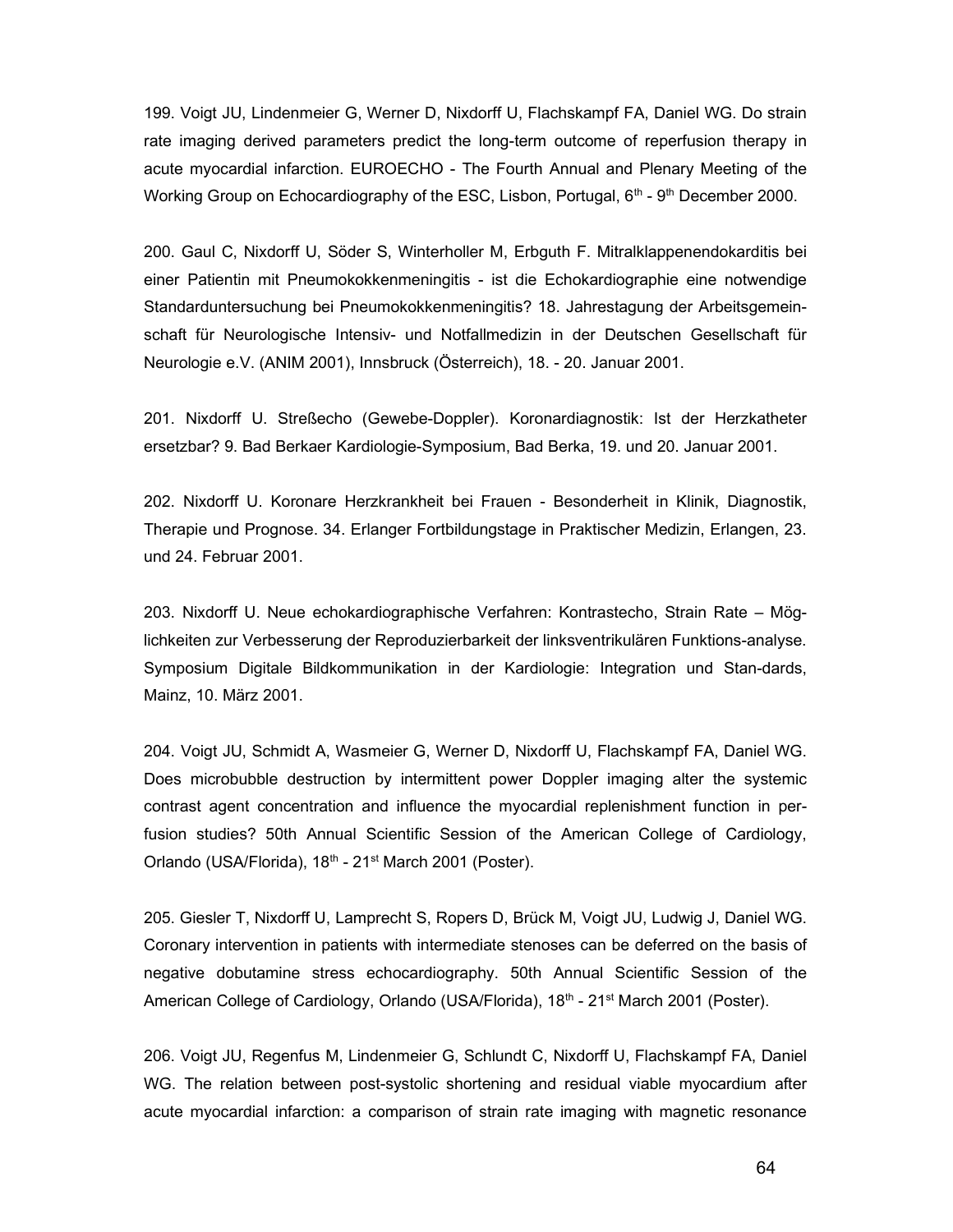tomography and scintigraphy. 50th Annual Scientific Session of the American College of Cardiology, Orlando, (USA/Florida), 18<sup>th</sup> - 21<sup>st</sup> March 2001 (Poster).

207. Nixdorff U. Technische Innovationen - Bedeutung in der täglichen Routine: Tissue-Doppler/Strain. Nicht-invasive Ischämiediagnostik der koronaren Herzkrankheit Stressechokardiographie Quo Vadis in 2001, Berlin, 24. März 2001.

208. Nixdorff U. Echokardiographische Diagnostik - Notwendigkeit von Diagnosestandards demonstriert an Fallbeispielen. Zusammenfassung: Aktivitäten der Arbeitsgruppe zur Erstellung von Diagnosestandards, Vorstellung der neuen Homepage. 67. Jahrestagung der Deutschen Gesellschaft für Kardiologie - Herz- und Kreislaufforschung, Mannheim, 19. - 21. April 2001.

209. Giesler T, Lamprecht S, Brück M, Voigt JU, Ludwig J, Nixdorff U. Langzeitverlauf nach Verzicht auf eine Koronarintervention an mittelgradigen Stenosen bei negativer Dobutamin-Streßechokardiographie. 67. Jahrestagung der Deutschen Gesellschaft für Kardiologie - Herz- und Kreislaufforschung, Mannheim, 19. - 21. April 2001.

210. Ropers D, Nixdorff U, Küfner C, Menendez T, Pohle K, Moshage W, Fateh-Moghadam S, Flachskampf FA, Daniel WG. Direkter Vergleich der Wertigkeit von Dobutamin-Streßechokardiographie und kontrastverstärkter Elektronenstrahltomographie in der Primärdiagnostik der koronaren Herzkrankheit. 67. Jahrestagung der Deutschen Gesellschaft für Kardiologie - Herz- und Kreislaufforschung, Mannheim, 19. - 21. April 2001.

211. Voigt J-U, Regenfus M, Lindenmeier G, Schlundt C, Werner D, Nixdorff U, Flachskampf FA, Daniel WG. Ist die postsystolische Verkürzung ein Vitalitätsmarker des Myokards nach Infarkt? - Ein Vergleich von Strain Rate Imaging mit Kernspintomographie und Szintigraphie. 67. Jahrestagung der Deutschen Gesellschaft für Kardiologie - Herz- und Kreislaufforschung, Mannheim, 19. - 21. April 2001.

212. Voigt J-U, Lindenmeier G, Werner D, Nixdorff U, Flachskampf FA. Sind Strain Rate Imaging-Parameter Prädiktoren des Langzeitverlaufs nach Akutinterventionen bei Myokardinfarkt. 67. Jahrestagung der Deutschen Gesellschaft für Kardiologie - Herz- und Kreislaufforschung, Mannheim, 19. - 21. April 2001.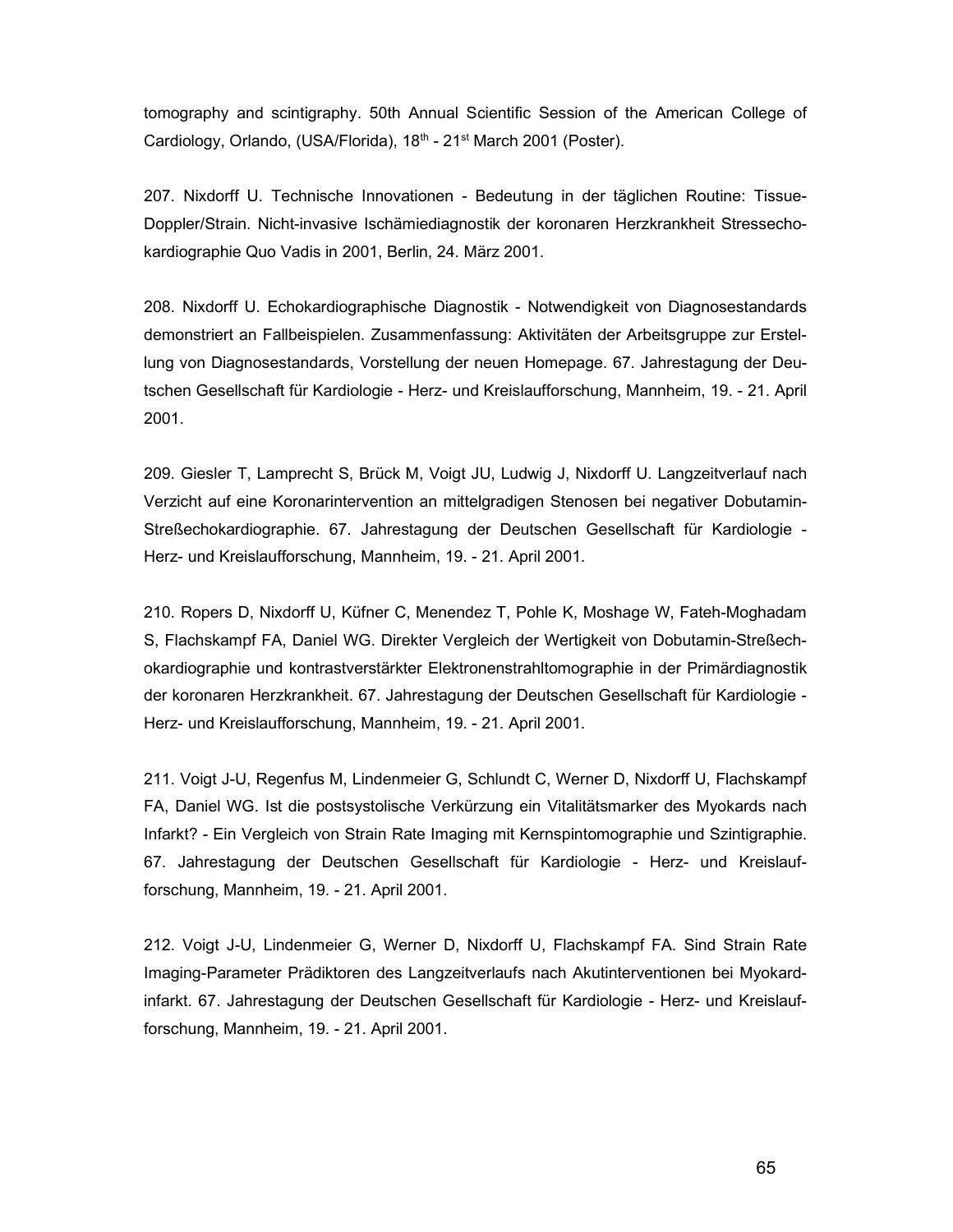213. Nixdorff U. Pulmonale Hypertonie. Echokardiographie: Was kann der Pneumologe vom Kardiologen lernen. XII. Erlanger Klinische Konferenzen. Pneumologie 2001 - auf dem Weg ins neue Jahrtausend, Herzogenaurach, 22. und 23. Juni 2001.

214. Schmidt A, Garlichs C, Eskafi S, Schmidt C, von Erffa J, Voigt J-U, Nixdorff U, Flachskampf FA, Daniel WG. Upregulation of cellular adhesion molecules on HUVEC after application of diagnostic ultrasound energy in vitro.  $23<sup>nd</sup>$  Congress of the European Society of Cardiology, Stockholm (Sweden), 1<sup>st</sup> - 5<sup>th</sup> September 2001 (Poster).

215. Voigt J-U, Exner B, Schmidt A, Werner DW, Nixdorff U, Flachskampf FA, Daniel WG. Are there typical strain rate imaging patterns of myocardial ischaemia during dobutamine stress echocardiography. 23<sup>nd</sup> Congress of the European Society of Cardiology, Stockholm (Sweden),  $1^{st}$  -  $5^{th}$  September 2001 (Poster).

216. Voigt J-U, Lindenmeier G, Werner DW, Nixdorff U, Flachskampf FA, Daniel WG. Is there a need to re-define the post systolic shortening phenomenon? A strain rate imaging study in healthy volunteers. 23<sup>nd</sup> Congress of the European Society of Cardiology, Stockholm (Sweden),  $1<sup>st</sup> - 5<sup>th</sup>$  September 2001 (Poster).

217. Voigt J-U, Regenfus M, Lindenmeier G, Schlundt C, Werner DW, Nixdorff U, Flachskampf FA, Daniel WG. Is post systolic shortening a marker of residual viable myocar-dium after infarction? A comparison of strain rate imaging with magnetic resonance tomography and scintigraphy. 23nd Congress of the European Society of Cardiology, Stockholm (Sweden),  $1^{st}$  -  $5^{th}$  September 2001 (Poster).

218. Nixdorff U. Echokardiographie für Internisten: Streß-Echokardiographie. Ultraschall 2001, 25. Dreiländertreffen DEGUM - SGUM - ÖGUM, Nürnberg, 26. - 29. September 2001.

219. Nixdorff U. Systolische Ventrikelfunktion: Echokardiographie. 25. Herbsttagung der Deutschen Gesellschaft für Kardiologie - Herz- und Kreislaufforschung, Ulm, 27. - 29. September 2001.

220. Nixdorff U, Schmidt A. Pharmakologische Stress-Echokardiographie. 25. Herbsttagung der Deutschen Gesellschaft für Kardiologie - Herz- und Kreislaufforschung, Ulm, 27. - 29. September 2001.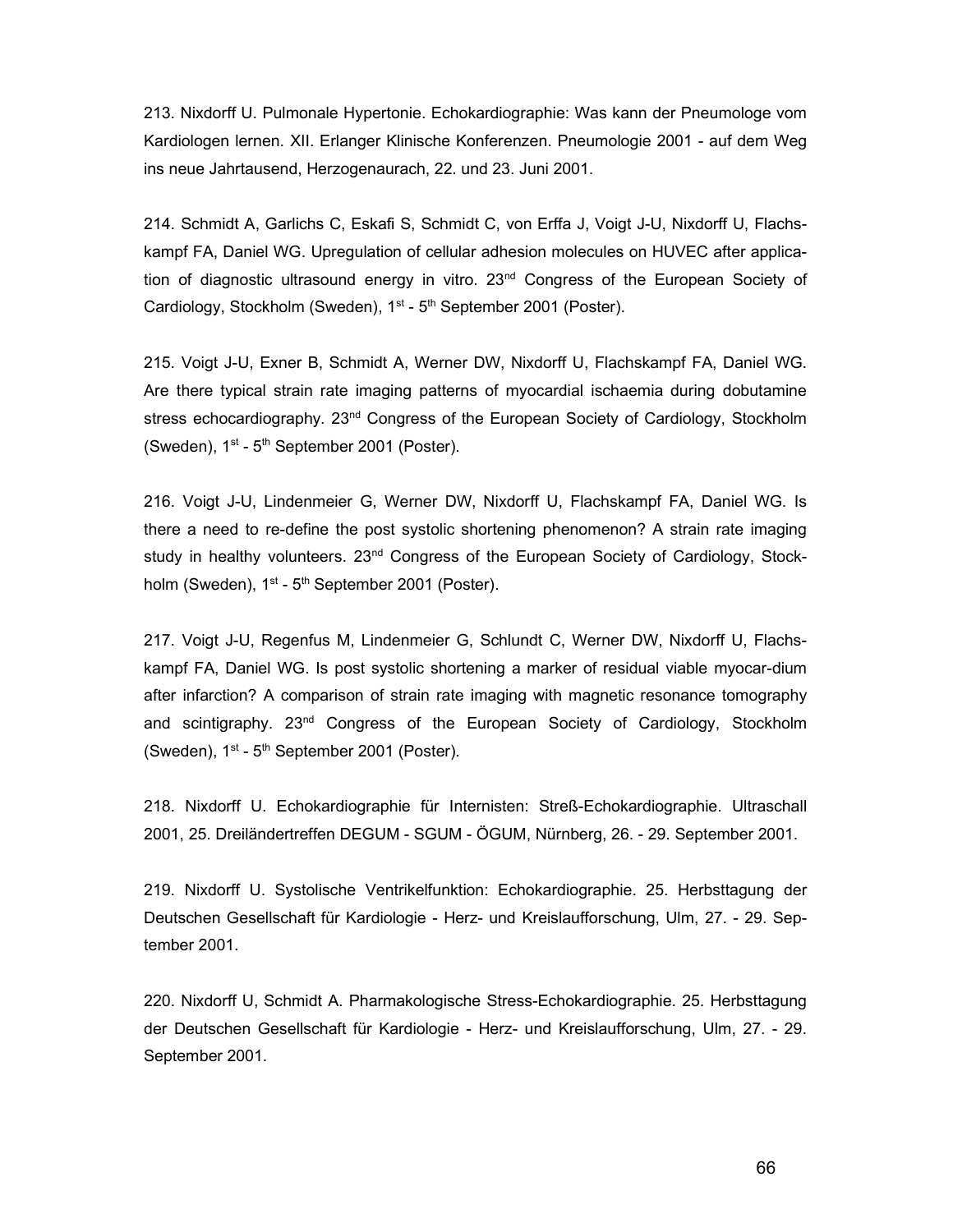221. Voigt J-U, Exner B. Schmidt A, Nixdorff U, FA Flachskampf. Are there typical strain rate imaging patterns of myocardial ischaemia during dobutamine stress echocardiography? 74th Scientific Sessions of the American Heart Association, Anaheim (California/USA),  $11<sup>th</sup> - 14<sup>th</sup>$ November 2001.

222. Voigt J-U, Lindenmeier G, Exner B, Werner D, Nixdorff U, Flachskampf FA. Is there a need to re-define the post systolic shortening phenomenon? - A strain rate imaging study in healthy volunteers. 74th Scientific Sessions of the American Heart Association, Anaheim (California/USA), 11<sup>th</sup> - 14<sup>th</sup> November 2001.

223. Voigt J-U, Exner B, Schmiedehausen K, Schmidt A, Nixdorff U, Flachskampf FA. Does strain rate imaging reduce the observer dependence of stress echo studies? 74th Scientific Sessions of the American Heart Association, Anaheim (California/USA), 11<sup>th</sup> - 14<sup>th</sup> November 2001.

224. Nixdorff U: Was ist gesichert in der Erfassung kardiovaskulärer Arzneimitteleffekte: Bildgebende Verfahren. 3. Jahreskongress für Klinische Pharmakologie 2001, Köln, 15. - 17. November 2001.

225. Nixdorff U. Streßecho: Beurteilungskriterien und Fallstricke; lohnt der Einsatz neuer Technologien: Gewebe-Doppler/Kontrast? Echokardiographie Update 2001, München, 30. November und 1. Dezember 2001.

226. Voigt JU, Exner B, Schmidt A, Schmiedehausen A, Nixdorff U, Flachskampf FA, Daniel WG. Does strain rate imaging reduce the observer dependence of stress echo studies? Fifth Annual and Plenary Meeting of the Working Group on Echocardiography of the ESC (EUROECHO), Nice (France),  $5<sup>th</sup> - 8<sup>th</sup>$  December 2001 (Poster).

227. Wasmeier G, Voigt JU, Asmussen S, Nixdorff U, Flachskampf FA, Daniel WG. Low mechanical index power modulation imaging with transpulmonary contrast agents improves endocardial border detection by automated algorithms. Fifth Annual and Plenary Meeting of the Working Group on Echocardiography of the ESC (EUROECHO), Nice (France),  $5<sup>th</sup> - 8<sup>th</sup>$ December 2001 (Poster).

228. Nixdorff U. Klinischer Stellenwert der Streßechokardiographie. Klinikum Bamberg (Prof. Dr. Kunkel), Bamberg, 13. Dezember 2001.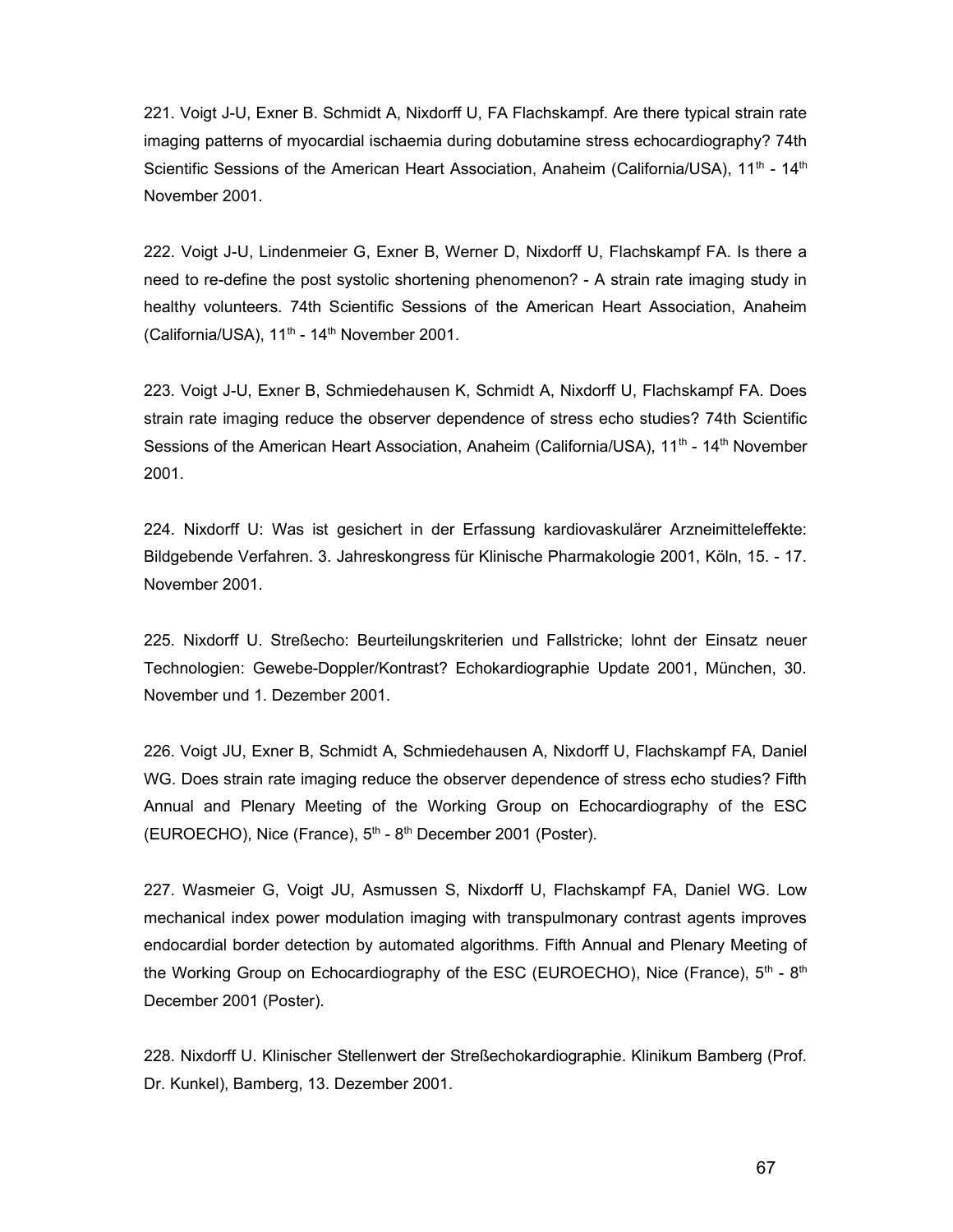229. Nixdorff U. Die atherosklerotische Plaque - Update 2002: Die Rolle bildgebender Verfahren für die Früherkennung und Therapie. Moderne Konzepte in Diagnostik und Therapie kardiovaskulärer Erkrankungen, Dresden, 1. - 3. Februar 2002.

230. Nixdorff U. Clinical application of quantitative stress echocardiography using tissue Doppler. Quantitative stress echocardiography, Aachen, 2. und 3. März 2002.

231. Nixdorff U. KHK bei Frauen - Besonderheiten in Klinik, Diagnostik, Therapie und Prognose. Traunsteiner Symposium: Kardiologie in Klinik und Praxis: Praxisorientierte Kardiologie, Traunstein, 9. März 2002.

232. Voigt J-U, Exner B, Schmiedehausen K, Schmidt A, Werner D, Nixdorff U, Flachskampf FA, Daniel WG. Strain rate imaging or Doppler myocardial imaging for the detection of regional myocardial ischemia during stress echocardiography: which method is superior. 51th Annual Scientific Session of the American College of Cardiology, Atlanta, (USA/ Georgia),  $17<sup>th</sup>$  -  $20<sup>th</sup>$  March 2002 (Poster).

233. Ropers D, Achenbach S, Küfner C, Menéndez T, Pohle K, Giesler T, Flachskampf FA, Daniel WG, Moshage W, Nixdorff U. Direct comparison of electron beam tomography and dobutamine stress echocardiography for the detection of significant coronary artery disease. 51th Annual Scientific Session of the American College of Cardiology, Atlanta, (USA/ Georgia),  $17<sup>th</sup>$  -  $20<sup>th</sup>$  March 2002 (Poster).

234. Nixdorff U. Myokardiale Vitalitätsdiagnostik 2002: Echokardiographie. Stressechokardiographie Update 2002, Berlin, 23. März 2002.

235. Wasmeier G, Asmussen S, Nixdorff U, Flachskampf FA, Voigt J-U. Detektiert die Power Modulation Imaging Flash-Technik mit lungengängigen Kontrastmitteln myokardiale Ischämien? 68. Jahrestagung der Deutschen Gesellschaft für Kardiologie - Herz- und Kreislaufforschung, Mannheim, 4. - 6. April 2002 (Poster).

236. Voigt J-U, Exner B, Schmiedehausen K, Nixdorff U, Flachskampf FA, Daniel WG. Reduziert Strain Rate Imaging die Untersucherabhängigkeit von Streßechostudien? 68. Jahrestagung der Deutschen Gesellschaft für Kardiologie - Herz- und Kreislaufforschung, Mannheim, 4. - 6. April 2002.

68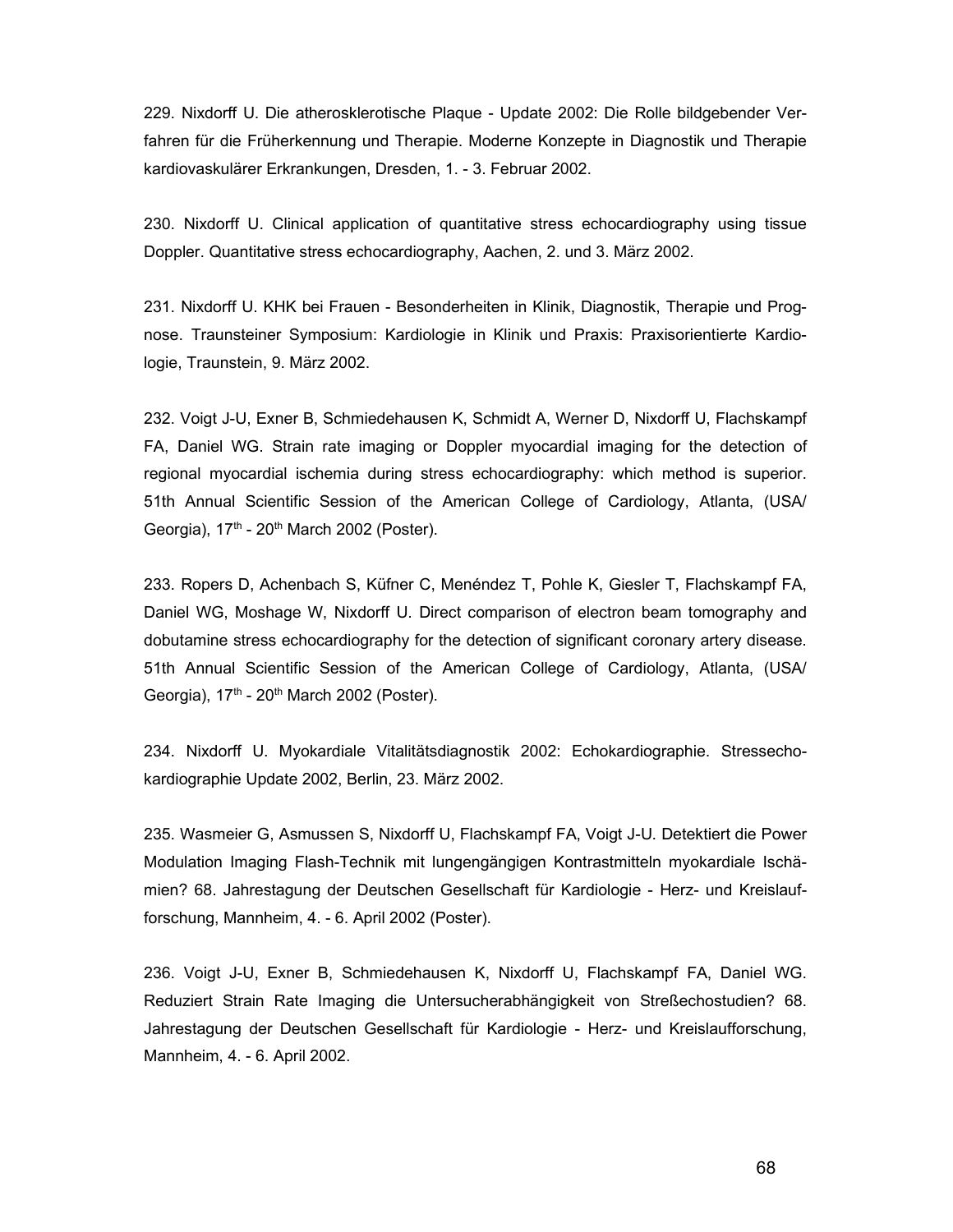237. Didié M, Zimmermann W-H, Wasmeier G, Nixdorff U, Neuhuber W, Weyand M, Eschenhagen T. Implantation von künstlichem Herzgewebe zur kardialen Gewebeersatztherapie. 68. Jahrestagung der Deutschen Gesellschaft für Kardiologie - Herz- und Kreislaufforschung, Mannheim, 4. - 6. April 2002.

238. Nixdorff U. Bildgebende Verfahren in der Kardiologie zur myokardialen Vitalitätsdiagnostik: Streßechokardiographie. 108. Kongreß der Deutschen Gesellschaft für Innere Medizin, Wiesbaden, 6. - 10. April 2002.

239. Nixdorff U. Vorhofflimmern: TEE-geleitete Kardioversion. 6. Kardiologisches Kolloquium - Moderne Aspekte der Antikoagulation in der Kardiologie, Aschaffenburg, 15. Mai 2002.

240. Zimmermann W-H, Didié M, Melnychenko I, Wasmeier G, Nixdorff U, Hess A, Neuhuber W, Weyand M, Eschenhagen T. Construction and grafting of enginered heart muscle. Leipniz-Symposium, Hannover,  $24<sup>th</sup>$  and  $25<sup>th</sup>$  May 2002.

241. Nixdorff U. Besonderheiten der koronaren Herzerkrankung bei Frauen. Klinikum Kulmbach, Kulmbach, 17.Juli 2002.

242. Heckmann JG, Bogdanov J, Lang CJG, Neundörfer B, Nixdorff U. Complications of long-term oral anticoagulation by phenprocoumon in a non-trial neurological enviroment. 6th Congress of the European Federation of Neurological Societies, Vienna (Austria),  $26<sup>th</sup>$  -  $29<sup>th</sup>$ September 2002.

243. Voigt J-U, Exner B, Huchzermeyer C, Regenfus M, Nixdorff U, Flachskampf F, Daniel WG. Wall motion abnormalities in ischaemic and scarred myocardium. Do strain and strain rate patterns differ? 24th Congress of the European Society of Cardiology, Berlin (Germany), 31<sup>st</sup> August - 4<sup>th</sup> September 2002 (Poster).

244. Nixdorff U. Das Herz in der Religion und in der Medizin. Subkommende Nürnberg des Johanniterordens, Zirndorf, 21. September 2002 .

245. Nixdorff U. Myokardhypertrophie - Bildgebende Verfahren unter besonderer Berücksichtigung der Echokardiographie. Linksventrikuläre Hypertrophie und Arrhythmie. Expertengespräch des Bundesverbandes Niedergelassener Kardiologen e.V. (BNK), Münster, 27. und 28. September 2002.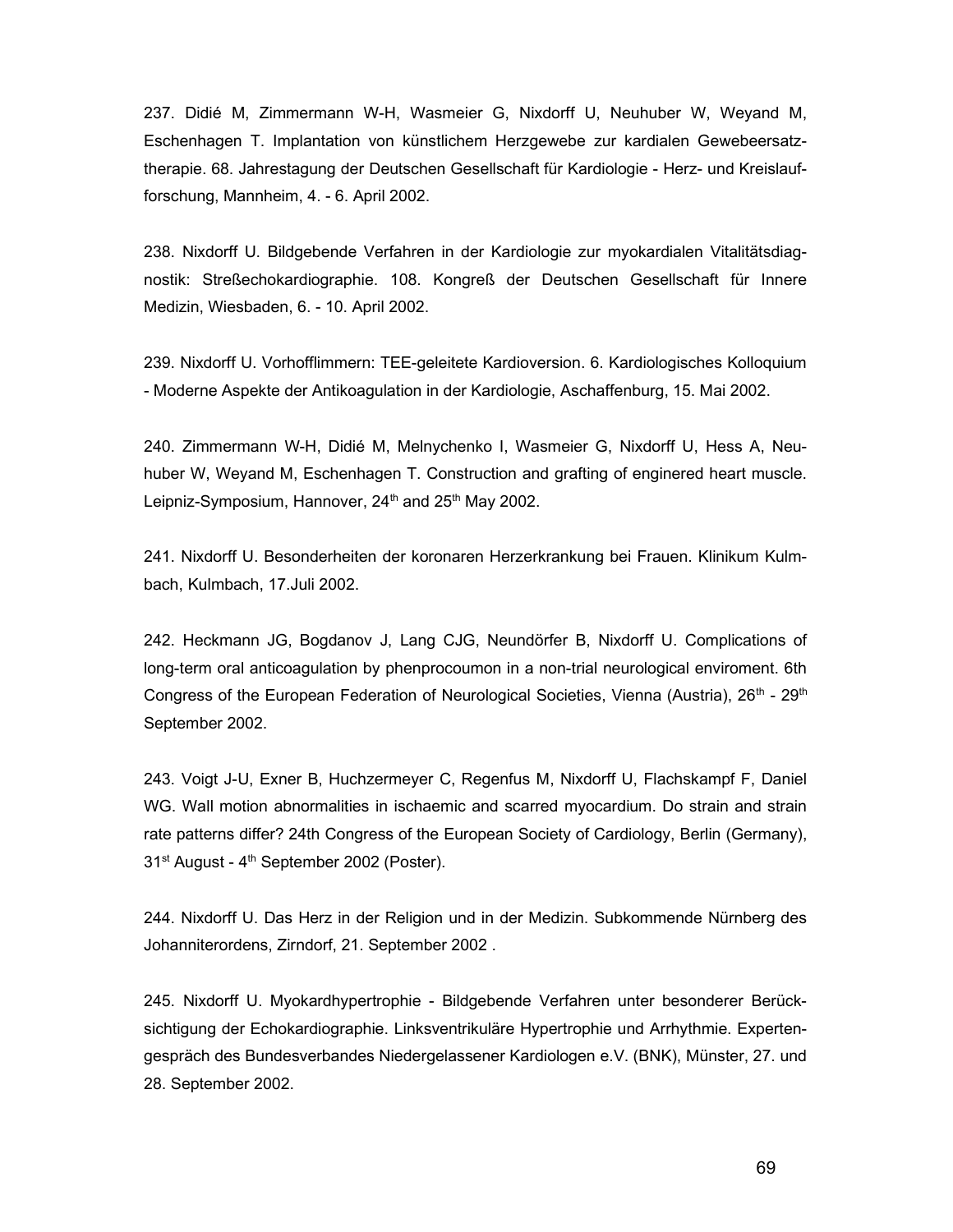246. Nixdorff U. Neue bildgebende Verfahren in der Kardiologie - Update 2002: Ultraschallverfahren (Streßechokardiographie, Strain rate). 8. Dresdner Symposium, Invasive Kardiologie, Dresden, 11. - 13. Oktober 2002.

247. Nixdorff U, Bengel F. Vitalitätstest mit PET/ MRT / Streßecho / SPECT: Akademische Verfahren oder Wegweiser zu rationaler Revaskularisationstherapie? Cardiac Imaging Update 2002, München, 25. und 26. Oktober 2002.

248. Nixdorff U. Das Herz aus religiöser und medizinischer Perspektive. Medizinhistorische Vortragsreihe des Fördervereins Medizingeschichte Erlangen-Nürnberg e.V. / Institut für Geschichte und Ethik der Medizin der Friedrich-Alexander-Universität Erlangen-Nürnberg (Univ.-Prof. Dr. R. Wittern-Sterzel), Erlangen, 5. November 2002.

249. Nixdorff U. Schilddrüsenüberfunktion und Herzerkrankungen. 4. Buß- und Bettag-Symposium, Thema: Schilddrüse und Herz, Friedrich-Alexander-Universität Erlangen-Nürnberg / Nuklearmedizinische Klinik mit Poliklinik (Univ.-Prof. Dr. Kuwert) und Ärztlicher Kreisverband Erlangen, Erlangen, 20. November 2002.

250. Werner DW, Voigt J-U, Wasmeier GH, Kuly S, Menendez T, Flachskampf F, Daniel WG, Nixdorff U. Accuracy of ventricular pacing stress echocardiography in patients with permanent pacemaker. EUROECHO 6 - The Sixth Annual Meeting of the ESC Working Group on Echocardiography (in cooperation with the Working Group on Echocardiography of the German Society of Cardiology), Munich (Germany), 4<sup>th</sup> - 7<sup>th</sup> December 2002 (Poster).

251. Wasmeier GH, Voigt J-U, Asmussen S, Nixdorff U, Flachskampf F, Daniel WG. Power modulation imaging with flash technique during adenosin stress echo: is myocardial ischaemia detectable? EUROECHO 6 - The Sixth Annual Meeting of the ESC Working Group on Echocardiography (in cooperation with the Working Group on Echocardiography of the German Society of Cardiology), Munich (Germany), 4<sup>th</sup> - 7<sup>th</sup> December 2002 (Poster).

252. Wasmeier GH, Zimmermann WH, Melnychenko I, Didie M, Eschenhagen T, Voigt J-U, Daniel WG, Nixdorff U. 2D and Doppler echocardiography in male Wistar rats: reproducibility of left ventricular measurements. EUROECHO 6 - The Sixth Annual Meeting of the ESC Working Group on Echocardiography (in cooperation with the Working Group on Echocardiography of the German Society of Cardiology), Munich (Germany),  $4<sup>th</sup> - 7<sup>th</sup>$ December 2002 (Poster).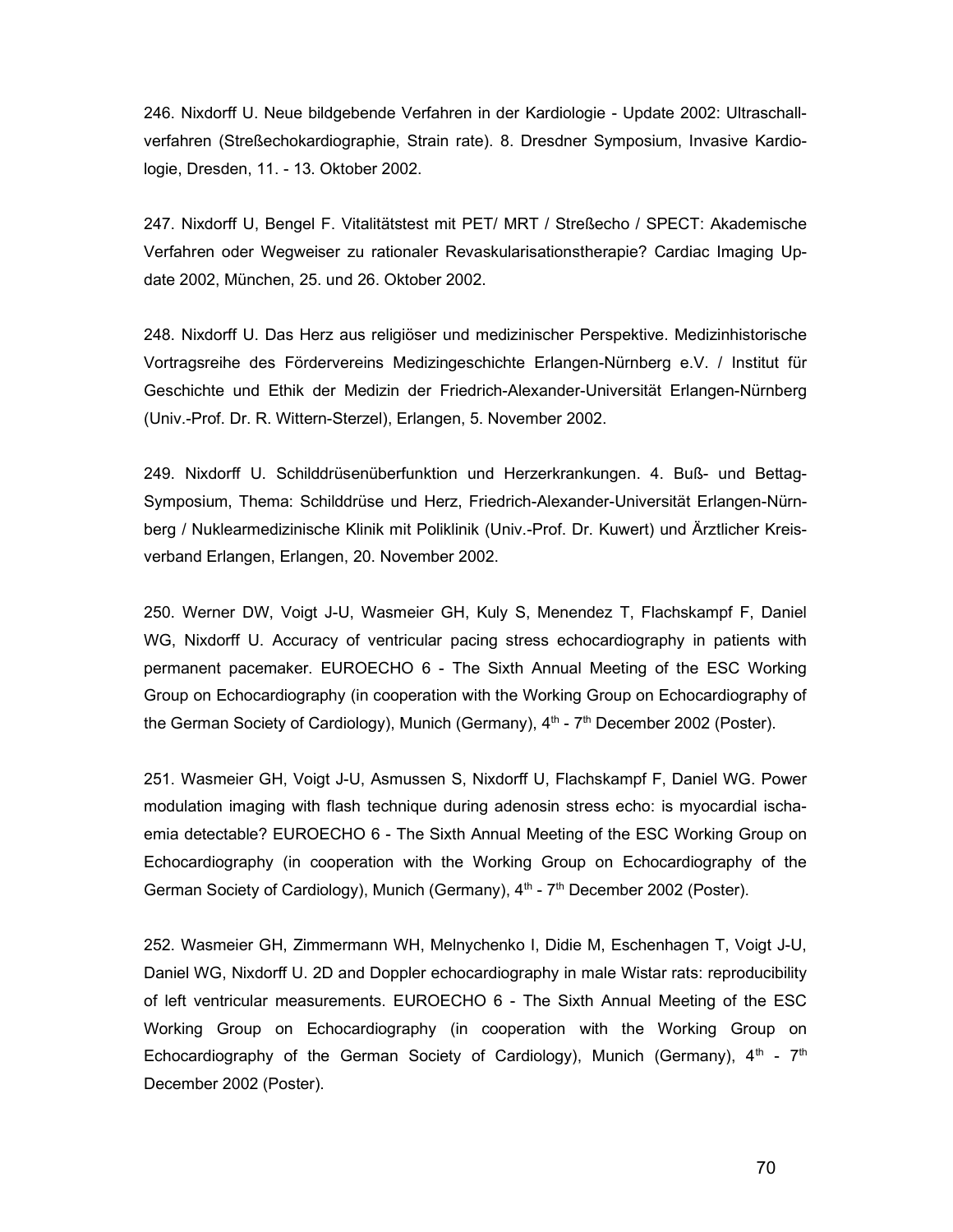253. Voigt J-U, Exner B, Huchzermeyer C, Werner DW, Nixdorff U, Flachskampf F, Daniel WG. Indirect determination of aortic valve opening and closure by colour tissue Doppler echocardiography. EUROECHO 6 - The Sixth Annual Meeting of the ESC Working Group on Echocardiography (in cooperation with the Working Group on Echocardiography of the German Society of Cardiology), Munich (Germany), 4<sup>th</sup> - 7<sup>th</sup> December 2002 (Poster).

254. Zimmermann WH, Didié M, Wasmeier G, Nixdorff U, Neuhuber WL, Weyand M, Eschenhagen T. Engineered heart tissue for replacement therapy. International Society of Heart and Lung Transplantation, Washington, DC (USA / Seattle), 2002.

255. Zimmermann WH, Didié M, Melnychenko I, Wasmeier G, Nixdorff U, Hess A, Neuhuber WL, Weyand M, Eschenhagen T. Construction and grafting of engineered heart muscle. Leibnitz Symposium on Cardiovascular Regeneration, Hannover (Germany), 2002.

256. Nixdorff U. Stressechokardiographie. Medizinische Klinik IV (Kommissarischer Leiter Prof. Schmieder) der Friedrich-Alexander-Universität Erlangen-Nürnberg, Erlangen, 21. Janu-ar 2003.

257. Nixdorff U. Myokardhypertrophie - Bildgebende Verfahren unter besonderer Berücksichtigung der Echokardiographie. Expertengespräch des Bund Niedergelassener Kardiologen e.V. (BNK): "Linksventrikuläre Hypertrophie und Arrhythmie", Nürnberg, 24. und 25. Januar 2003.

258. Nixdorff U. Vorhofflimmern – Neue elektrophysiologische Aspekte und aktuelle Optionen. 9. Kardiologische Fortbildung für Praxis und Klinik / Aktuelle diagnostische und therapeutische Probleme in der Kardiologie, Plauen, 15. März 2003.

259. Nixdorff U, Stellbrink C, Hofmann T, Hanrath P, Lehmacher W, Schmidt-Lucke A, for the ACE Investigators. Comparison of the safety and efficacy of enoxaparin with unfrac-tionated heparin and phenprocoumon as anticoagulation in cardioversion of non-valvular atrial fibrillation. 52nd Annual Scientific Session of the American College of Cardiology, Chicago (USA/Illinois),  $30<sup>th</sup>$  March -  $2<sup>nd</sup>$  April 2003 (Poster).

260. Achenbach S, Menéndez T, Pohle C, Ropers D, Sacher D, Schlundt C, Flachskampf FA, Nixdorff U, Daniel WG. Electron-beam tomography for the detection of left atrial thrombi in patients with atrial fibrillation. 52nd Annual Scientific Session of the American College of Cardiology, Chicago (USA/Illinois), 30<sup>th</sup> March - 2<sup>nd</sup> April 2003 (Poster).

71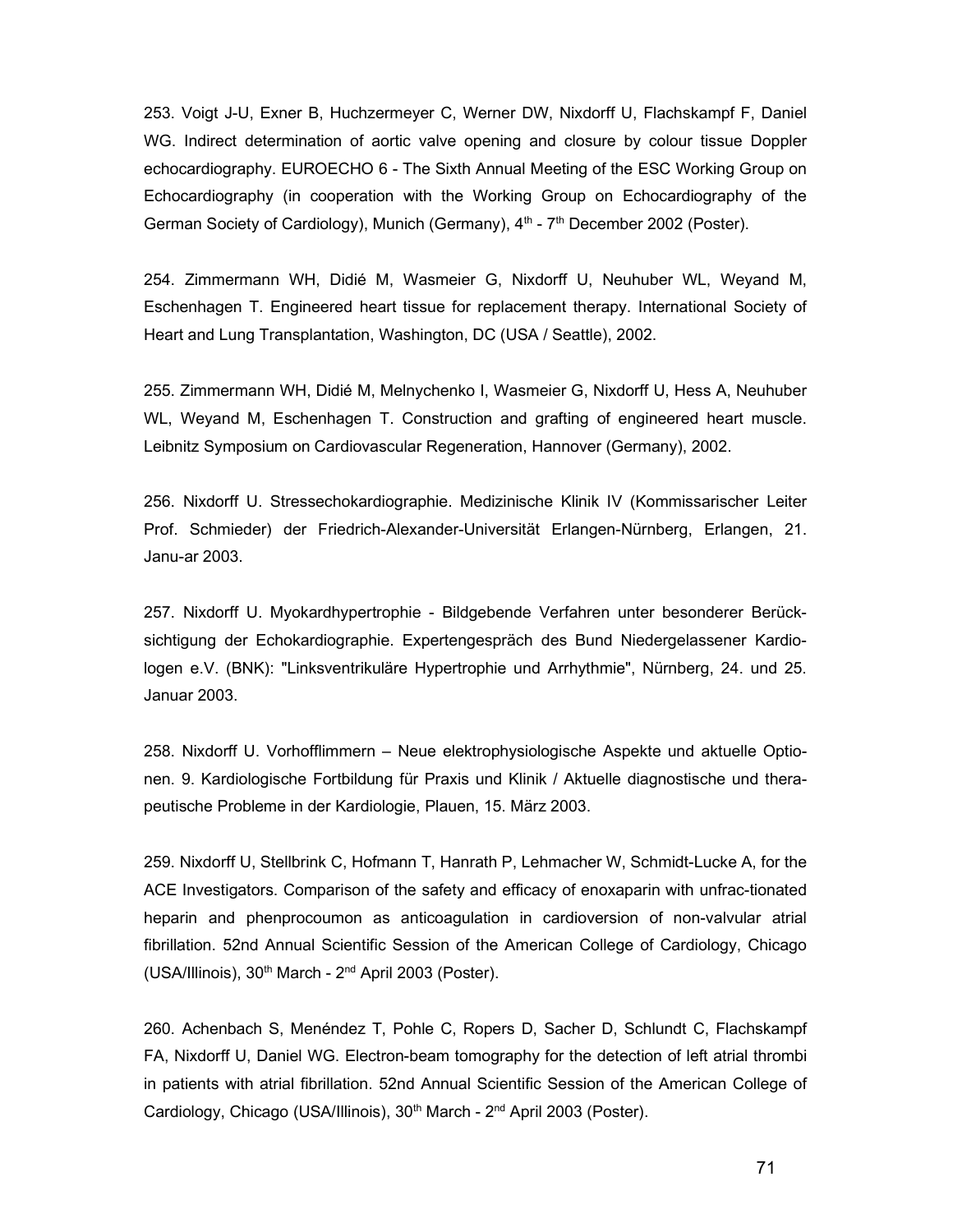261. Nixdorff U. Ischämie & Vitalität im Stressecho: Bewährtes und Neues (Strain-Rate u.a.). Sonographie-Kolloquium. Stuttgart, 9. April 2003.

262. Voigt J-U, Exner B, Huchzermeyer C, Schmiedehausen Chr, Werner D, Nixdorff U, Flachskampf F. Bietet Strain Rate Imaging objektive Ischämiemarker für die Dobutamin-Streßechokardiographie? 69. Jahrestagung der Deutschen Gesellschaft für Kardiologie - Herz- und Kreislaufforschung, Mannheim, 24. - 26. April 2003.

263. Zimmermann W-H, Melnychenko I, Wasmeier G, Nixdorff U, Michaelis B, Dhein S, Budinsky L, Hess A, Didié M, Eschenhagen T Gewebeersatztherapie nach transmuralem Myokardinfarkt. 69. Jahrestagung der Deutschen Gesellschaft für Kardiologie - Herz- und Kreislaufforschung, Mannheim, 24. - 26. April 2003.

264. Bogdan R, Exner B, Schmiedehausen Chr, Huchzermeyer C, Wasmeier G, Werner D, Nixdorff U, Flachskampf F, Voigt J-U. Gewebedoppler vs. Strain Rate Imaging - Welche Methode detektiert regionale Myokardischämie bei Dobutamin-Streßechokardiographie besser? 69. Jahrestagung der Deutschen Gesellschaft für Kardiologie - Herz- und Kreislaufforschung, Mannheim, 24. - 26. April 2003.

265. Hofmann T, für die ACE-Studiengruppe. WIrksamkeit und Sicherheit der Therapie mit Enoxaparin im Vergleich zu Heparin/Phenprocoumon zur Thromboembolieprophylaxe bei der elektischen Kardioversion von nichtvalvulärem Vorhofflimmern - die `Anticoagulation in cardioversion using enoxaparin (ACE) Studie. 69. Jahrestagung der Deutschen Gesellschaft für Kardiologie - Herz- und Kreislaufforschung, Mannheim, 24. - 26. April 2003.

266. Nixdorff U. Stress-Gewebe-Doppler- und Kontrastechokardiographie. Koronare Herzerkrankung: Wann kann auf den Herzkatheter verzichtet werden? Wann ergänzen die Untersuchungen den Herzkatheter? Nuklearmedizinische Diagnostik im Vergleich mit MRT und Echokardiographie. 109. Kongress der Deutschen Gesellschaft für Innere Medizin, Wiesbaden, 26. - 30. April 2003.

267. Schmidt-Lucke C, Schmidt-Lucke JA, Stellbrink C, Nixdorff U, Hofmann T, Lehmacher W, Daniel W, Geller C, Grewe R, Hanrath P. Sicherheit und Wirksamkeit von Enoxaparin im Vergleich zur Kombination von unfraktioniertem Heparin plus orale Antikoagulation im Rahmen der Prävention thromboembolischer Komplikationen bei Kardioversion nicht valvulären Vorhofflimmerns: Die "Anticoagulation in Cardioversion using Enoxaparin (ACE)"-Studie.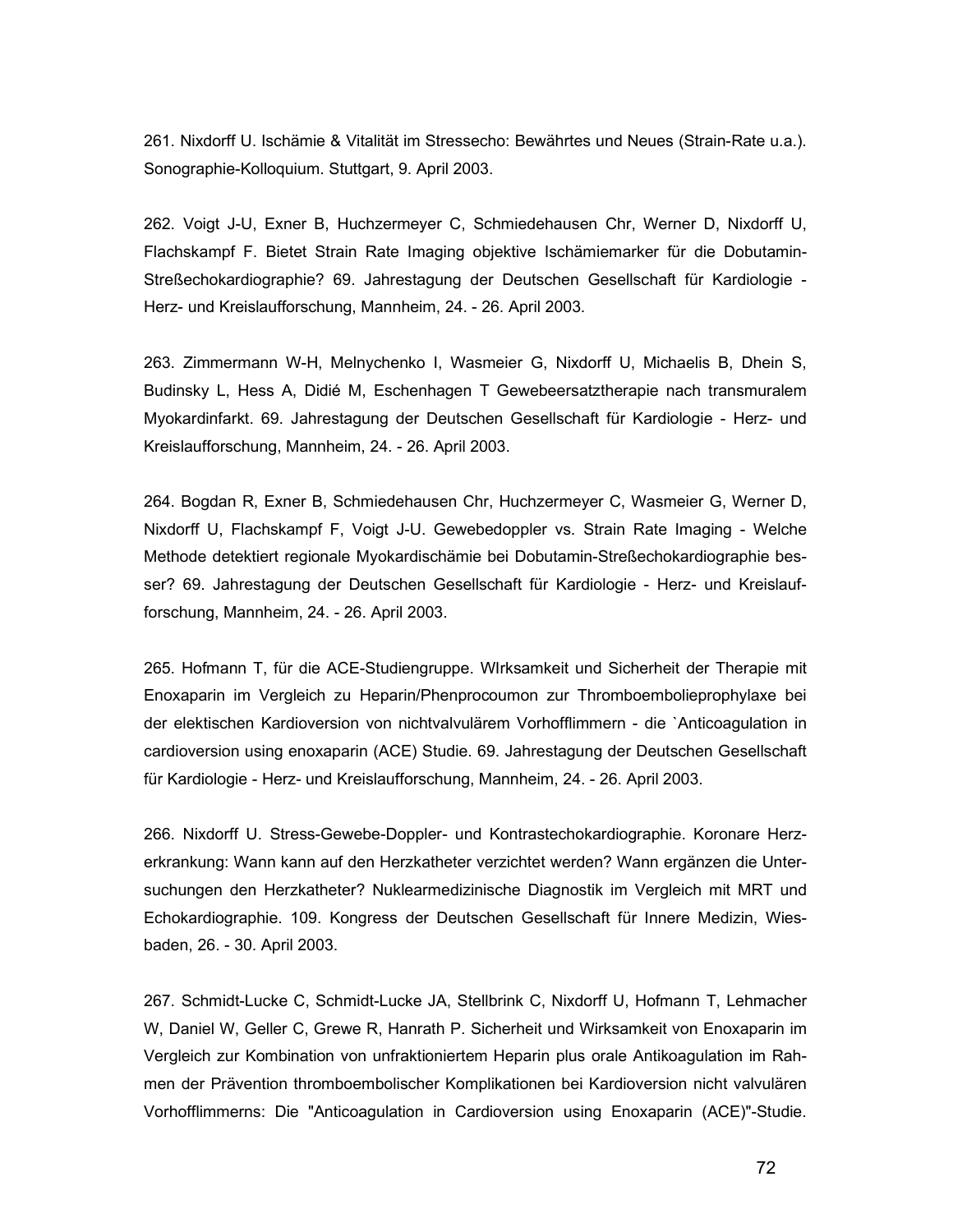109. Kongress der Deutschen Gesellschaft für Innere Medizin, Wiesbaden, 26. - 30. April 2003 (Poster).

268. Nixdorff U. Stellenwert der niedermolekularen Heparine bei der Kardioversion des Vorhofflimmerns. 24. Bischofsgrüner Kardiologische Gespräche, Bischofsgrün, 10. Mai 2003.

269. Nixdorff U. Echokardiographie auf der Intensivstation: Fulminante Lungenembolie. Kardiovaskulärer Ultraschall 2003, Berlin (Charité Campus Virchow-Klinikum), 24. Mai 2003.

270. Nixdorff U. Kardiale Dysfunktion bei Sepsis und Schock: Bestimmung der LV-Funktion. 35. Gemeinsame Jahrestagung der Deutschen Gesellschaft für Internistische Intensivmedizin und Notfallmedizin und der Österreichischen Gesellschaft für Internistische und Allgemeine Intensivmedizin. Braunschweig, 25. – 28. Juni 2003.

271. Wasmeier G, Voigt JU, Melnychenko I, Zimmermann WH, Eschenhagen T, Flachskampf FA, Daniel WG, Nixdorff U. Real time myocardial perfusion in infarcted and sham operated wistar rats by contrast echocardiography. 25th Congress of the European Society of Cardiology, Vienna (Austria),  $30^{st}$  August –  $3^{rd}$  September 2003.

272. Voigt JU, Exner B, Schmiedehausen CH, Huchzermeyer C, Nixdorff U, Flachskampf FA, Daniel WG. Regional post-systolic shortening by strain rate imaging is a sensitive marker of ischaemia during dobutamine stress echocardiography. 25th Congress of the European Society of Cardiology, Vienna (Austria),  $30<sup>st</sup>$  August –  $3<sup>rd</sup>$  September 2003.

273. Nixdorff U. Schallen kann man jeden – Darstellung von Koronarien und Bypassgefäßen von transthorakal. Cardiologische Hauptstadtgespräche. I. Herz und Diabetes, Berlin, 13. September 2003.

274. Nixdorff U. Quantitative Stressechokardiographie. Gewebe-Doppler und quantitative Echokardiographie, Berlin, 27. September 2003.

275. Dütsch M, Heckmann J, Stemper B, Rauch C, Weber M, Tomandl B, Baum U, Nixdorff U, Neundörfer B. Hirninfarkt bei Thromben in der Aorta ascendens – 2 Fallberichte. Jahrestagung der Deutschen Gesellschaft für Neurologie, Düsseldorf, 6. – 9. Oktober 2003.

276. Heckmann J, Bogdanov J, Lang, Nixdorff U, Neundörfer B. Neurologen stellen auf Phenprocoumon (Marcumar) ein: Was passiert draußen? Eine Beobachtungsstudie über 207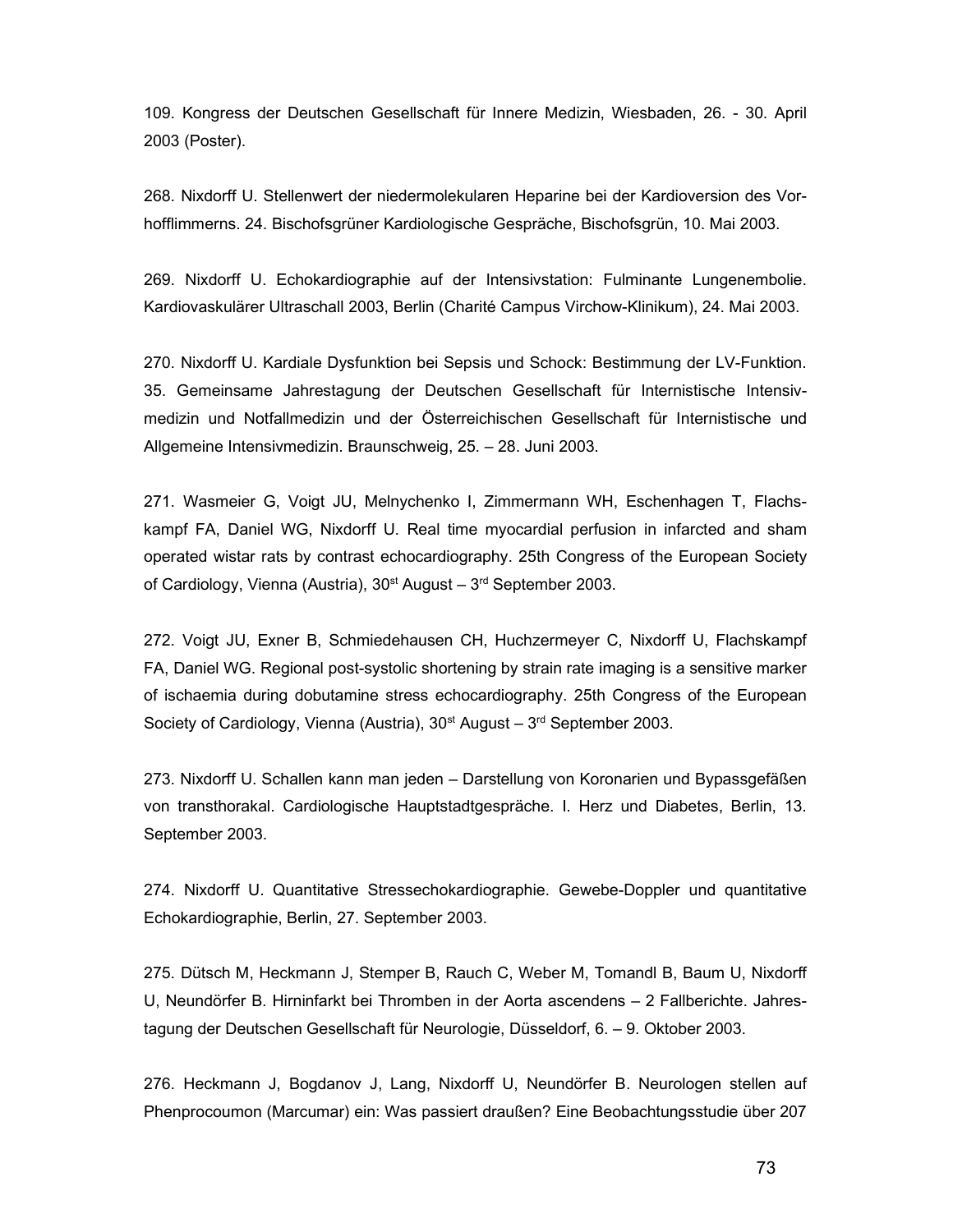Behandlungsjahre. Jahrestagung der Deutschen Gesellschaft für Neurologie, Düsseldorf, 6. – 9. Oktober 2003.

277. Nixdorff U. Stressecho: Ischämie- und Vitalitätsdiagnostik. Akademieprogramm II. Neue Ansätze in der Bildgebung: Klinische Bedeutung. 27. Herbsttagung der Deutschen Gesellschaft für Kardiologie – Herz- und Kreislaufforschung, Münster, 16. – 18. Oktober 2003.

278. Wasmeier G, Nixdorff U. Echokardiographische Perfusionsmessung. Wirklichkeit oder Wunschtraum? Gewebe-Doppler und Quantitative Echokardiographie, Erlangen, 1. November 2003.

279. Voigt J-U. Bogdan R, Exner B, Schmiedehausen K, Wasmeier G, Nixdorff U, Flachskampf F, Daniel WG. Tissue Doppler vs strain rate imaging for detecting regional myocardial ischemia during dobutmine stress echocardiography. Scientific Sessions of the American Heart Association, Orlando (Florida/USA), 9<sup>th</sup> – 12<sup>th</sup> November 2003.

280. Nixdorff U. Der embolische Hirninfarkt. Sicht des Kardiologen. Stroke Update. Neurologische Klinik und Poliklinik der Friedrich-Alexander-Universität Erlangen-Nürnberg (Univ.- Prof. Dr. B. Neundörfer), Erlangen, 15. November 2003.

281. Attenhofer C, Nixdorff U. Interaktives Fallbeispielseminar Stressechokardiographie. Echokardiographie Update 2003, München, 28. und 29. November 2003.

282. Voigt J-U, Wasmeier G, Nixdorff U, Flachskampf FA, Sutherland GR, Daniel WG. Right ventricular IVRT measured by tissue Doppler may provide an alternative estimate of right ventricular pressure. The Seventh Annual Metting of the ESC Working Group on Echocardiography, Barcelona (Spain),  $3<sup>rd</sup> - 6<sup>th</sup>$  December 2003.

283. Nixdorff U. Vitalitätsdiagnostik. Stressechokardiographie-Seminar. Ludwigsburg, 10. und 11. Januar 2004.

284. Nixdorff U. Moderne Antikoagulationsstrategien bei Vorhofflimmern. 12. Bad Berkaer Kardiologie-Symposium, 16. und 17. Januar 2004.

285. Schaefer ST, Kliner S, Nixdorff U, Lucic I, Kaarmann H, Daniel WG, Flachskampf FA. High frequency ultrasound thromboysis: in vitro effects of ultasound mode, duration,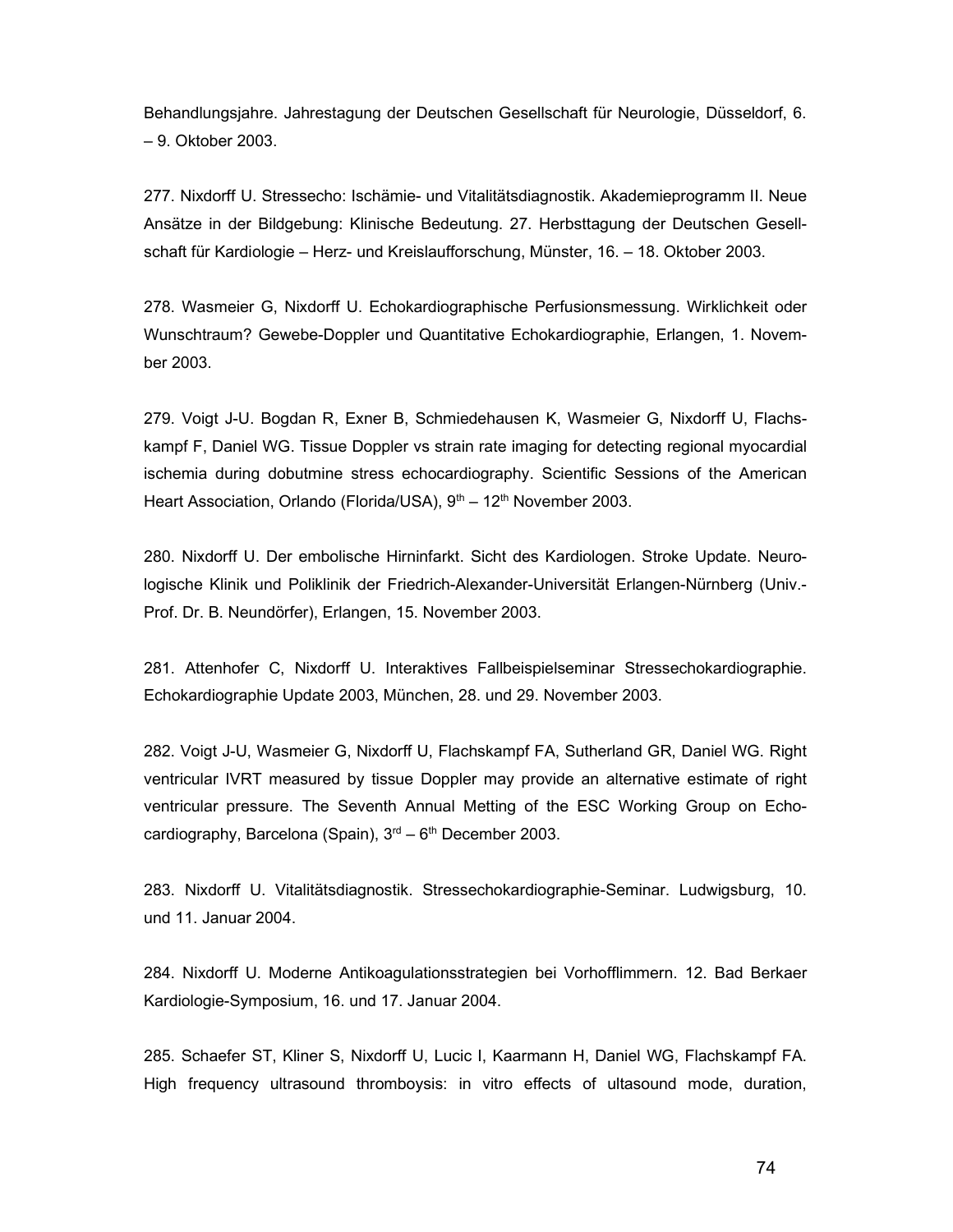temperature, and frequency. 53nd Annual Scientific Session of the American College of Cardiology, New Orleans (USA/Louisiana), 7<sup>th</sup> March - 10<sup>th</sup> March 2004.

286. Nixdorff U. Aktualisierte Leitlinien zur Echokardiographie. Ausblick der evidenz-basierten Echokardiographie. 70. Jahrestagung der Deutschen Gesellschaft für Kardiologie – Herzund Kreislaufforschung, Mannheim, 15. – 17. April 2004.

287. Wasmeier G, Schineis N, Melnychenko I, Zimmermann W, Eschenhagen T, Voigt J-U, Flachskampf FA, Daniel WG, Nixdorff U. Hochauflösende Myokardkontrastechokardiographie zur Prefusionsmessung bei normal perfundierten und RIVA-ligierten Wistar-Ratten. 70. Jahrestagung der Deutschen Gesellschaft für Kardiologie – Herz- und Kreislaufforschung, Mannheim, 15. – 17. April 2004.

288. Nixdorff U. Antikoagulation im Spannungsfeld zwischen Klinik und Praxis. Weingarten, 16. Juni 2004.

289. Nixdorff U. Ergometrische Stressechokardiographie und Dobutamin-Stressechokardiographie. Leipziger Echokardiographie-Symposium, Leipzig, 25. und 26. Juni 2004.

290. Nixdorff U. Bildgebende Verfahren in der kardiologischen Präventivmedizin. Berlin (Charité), 23. August 2004.

291. Nixdorff U. Stressechokardiographie: Standardisierte Untersuchung, Tipps und Tricks. 28. Dreiländertreffen DEGUM, SGUM, ÖGUM. Ultraschall 2004. Klinische Diagnostik, Therapie und Vorsorge. Hannover, 6. - 9. Oktober 2004.

292. Nixdorff U. Echoquiz: Diagnose von alltäglichen und nicht alltäglichen Befunden im Herz-Echolabor. 28. Dreiländertreffen DEGUM, SGUM, ÖGUM. Ultraschall 2004. Klinische Diagnostik, Therapie und Vorsorge. Hannover, 6. - 9. Oktober 2004.

293. Nixdorff U. Prädiktion erneuter kardialer Ereignisse mittels postinfarzieller Stressechokardiographie. Stellenwert der bildgebenden Verfahren in der kardiovaskulären Präventivmedizin: Sekundäre kardiovaskuläre Prävention. 28. Herbsttagung und 15. Jahrestagung der Arbeitsgruppen Herzschrittmacher und Arrhythmie der Deutschen Gesellschaft für Kardiologie – Herz- und Kreislaufforschung. Hamburg, 14. - 19. Oktober 2004.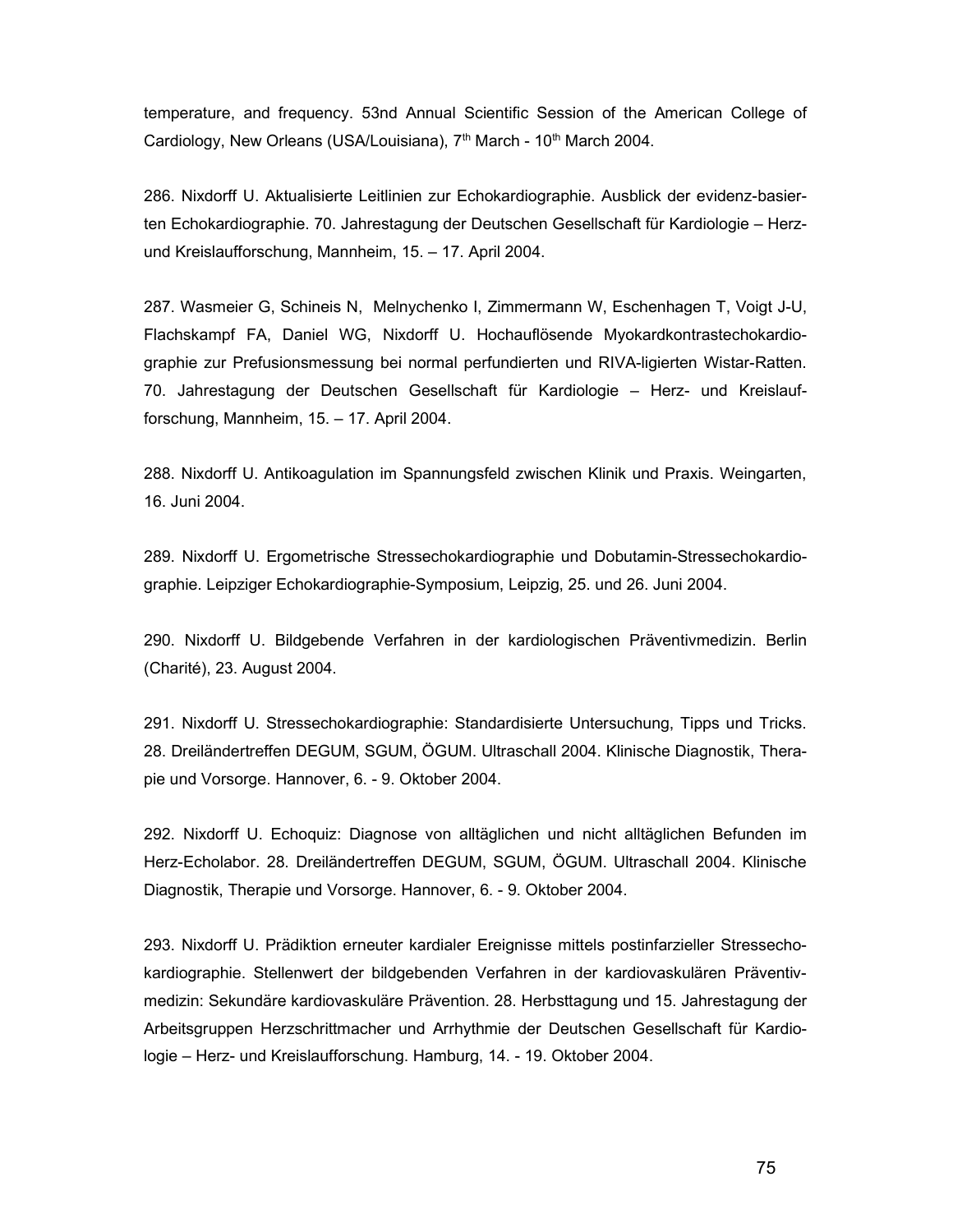294. Nixdorff U. Gewebe-Doppler: Aktuelle klinische Relevanz und Ausblick. Hauptsitzung Imaging / Bildgebende Verfahren. 28. Herbsttagung und 15. Jahrestagung der Arbeitsgruppen Herzschrittmacher und Arrhythmie der Deutschen Gesellschaft für Kardiologie – Herz- und Kreislaufforschung. Hamburg, 14. - 19. Oktober 2004.

295. Nixdorff U. Vorhofflimmern: Antikoagulation im Spannungsfeld zwischen Klinik und ambulanter Betreuung. Henneberg Kliniken gGmbH, Hildburghausen, 1. Dezember 2004.

296. Wasmeier G, Schineis N, Melnychenko I, Zimmermann WH, Eschenhagen T, Voigt JU, Flachskampf FA, Daniel WG, Nixdorff U. Perfusion analysis of healthy and LAD-infarcted Wistar rats by high resolution myocardial contrast echocardiography. EUROECHO 8. The Annual Meeting of the European Association of Echocardiography (EAE). Athens (Greece),  $1<sup>st</sup> - 4<sup>th</sup>$  December 2004 (Poster).

297. Wasmeier G, Melnychenko I, Zimmermann WH, Eschenhagen T, Flachskampf FA, Nixdorff U, Daniel WG, Voigt J-U. Non-invasive assessment of regional function in Wistar rats by strain rate imaging. EUROECHO 8. The Annual Meeting of the European Association of Echocardiography (EAE). Athens (Greece),  $1<sup>st</sup> - 4<sup>th</sup>$  December 2004 (Poster).

298. Schädlich PK, Schmidt-Lucke C, Huppertz E. Lehmacher W, Nixdorff U, Stellbrink Chr, Brecht JG. Gesundheitsökonomischer Vergleich zweier Antikoagulations-Regimen bei der Kardioversion des persistierenden nicht-valvulären Vorhofflimmerns - Erkenntnisse aus der ACE-Studie. 71. Jahrestagung der Deutschen Gesellschaft für Kardiologie – Herz- und Kreislaufforschung, Mannheim, 31. März – 2. April 2005 (Vortrag).

299. Kolominsky-Rabas PL, Nixdorff U, Hegewald J, Daniel WG, Neundörfer B, Krobot KJ for the CompetenceNet Stroke. Ten-year survival after first-ever ischemic stroke according to TOAST-classification results from a population-based study: the Erlangen Stroke Project. 14th European Stroke Conference, Bologna (Italy), 25<sup>th</sup> - 28<sup>th</sup> May 2005 (Poster).

300. Nixdorff U. Use of LMW heparins in the setting of cardioversion. Atherothrombosis Summit 2005, Bonn, 16. - 18. Juni 2005.

301. Schädlich PK, Schmidt-Lucke C, Huppertz E, Lehmacher W, Nixdorff U, Stellbrink C, Brecht JG. Cost saving anticoagulation with enoxaparin in patients undergoing cardioversion of nonvalvular atrial fibrillation - results from the Anticoagulation in Cardioversion using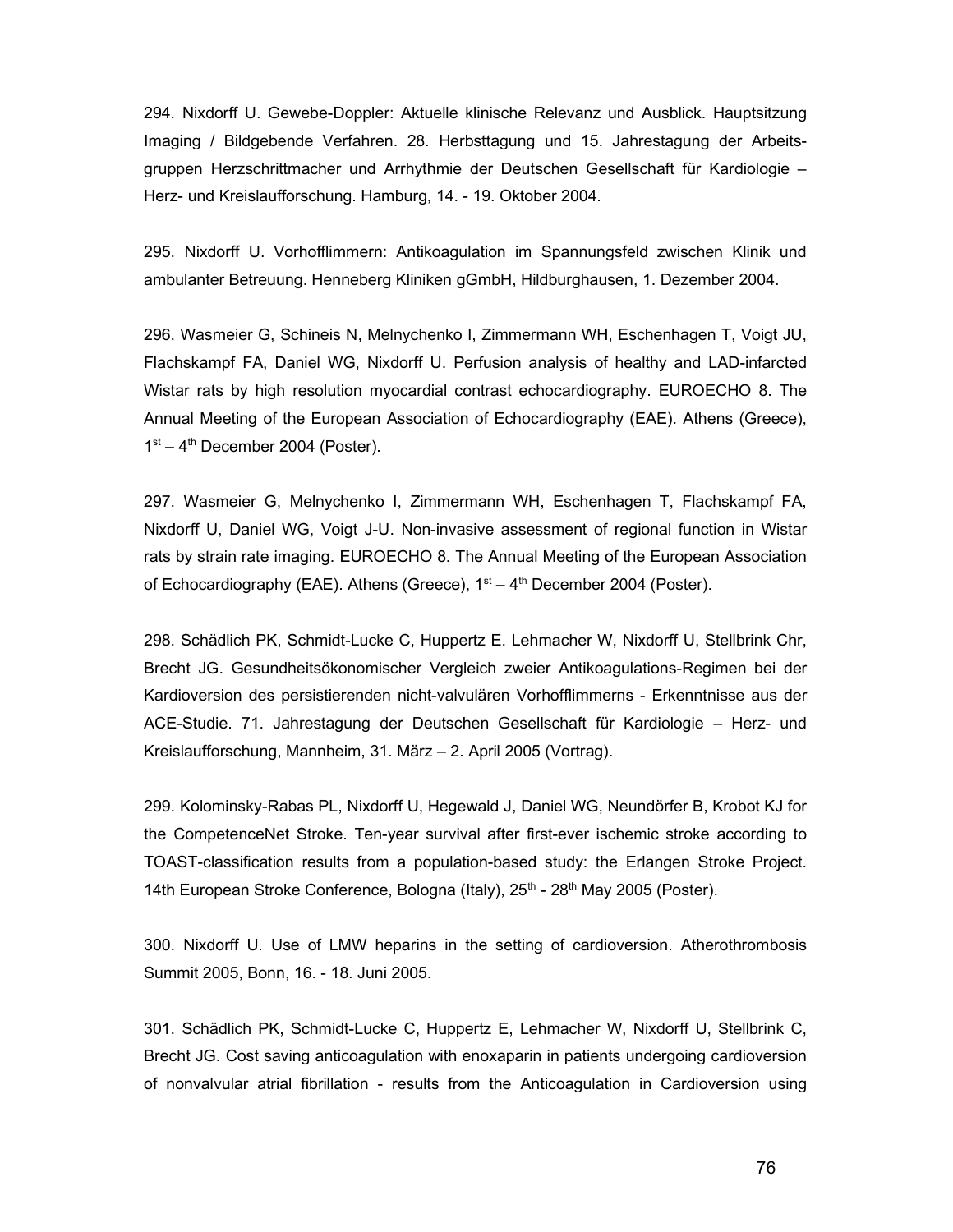Enoxaparin (ACE) Study. 27th Congress of the European Society of Cardiology, Stockholm (Sweden), 3rd -7th September 2005 (Poster).

302. Nixdorff U. Cardiovascular imaging modalities in the diagnosis of preclinical atherosclerosis. 3<sup>rd</sup> International Health Congress in the Medical Valley, Erlangen (Germany), 15<sup>th</sup> September 2005.

303. Nixdorff U. Kardiovaskuläre Bildgebung in der Diagnose der präklinischen Atherosklerose. 3. Internationaler Gesundheitskongress, Erlangen, 15. September 2005.

304. Kolominsky-Rabas P, Hegewald J, Nixdorff U, Daniel W, Neuendörfer B. Versorgungsbedarf nach Schlaganfall: Ergebnisse einer prospektiven, bevölkerungsbasierten Studie: dem Erlanger Schlaganfall-Register. 4. Deutscher Kongress für Versorgungsforschung. Die Zukunft der Gesundheitsversorgung in Deutschland. Bedarfsgerechtigkeit, Innovation, Systemgestaltung, Berlin, 21. – 24. September 2005.

305. Nixdorff U. Leitlinien-konforme LV-Funktionsanalyse: Grundlagen / Leitlinien. 29. Herbsttagung und 16. Jahrestagung der Arbeitsgruppen Herzschrittmacher und Arrhythmie der Deutschen Gesellschaft für Kardiologie – Herz- und Kreislaufforschung. Dresden, 6. - 8. Oktober 2005.

306. Nixdorff U. Prädiktiver Wert der Vermessung des Intima-Media-Komplexes der A. carotis. 29. Herbsttagung und 16. Jahrestagung der Arbeitsgruppen Herzschrittmacher und Arrhythmie der Deutschen Gesellschaft für Kardiologie – Herz- und Kreislaufforschung. Dresden, 6. - 8. Oktober 2005.

307. Schimpf T, Stellbrink Ch, Nixdorff U, Schmidt-Lucke JA, Daniel WG, Klein HU, Hofmann T, Vossoughi K, Hanrath P. Prädiktoren des Erfolgs der externen Kardioversion - neue Daten aus der ACE-Studie. 29. Herbsttagung und 16. Jahrestagung der Arbeits-gruppen Herzschrittmacher und Arrhythmie der Deutschen Gesellschaft für Kardiologie – Herz- und Kreislaufforschung. Dresden, 6. - 8. Oktober 2005 (Poster).

308. Nixdorff U. Kardio-CT: Kalkscreening und Koronarangiographie. Sonographie Kolloquium und weitere bildgebende Verfahren (MR, CT u.a.). Stuttgart, 12. Oktober 2005.

309 Nixdorff U. Stress-Echokardiographie. EKK 2005 Echokardiographie-Kongress. Standard - Innovation - Forschung. Köln, 3. - 5. November 2005.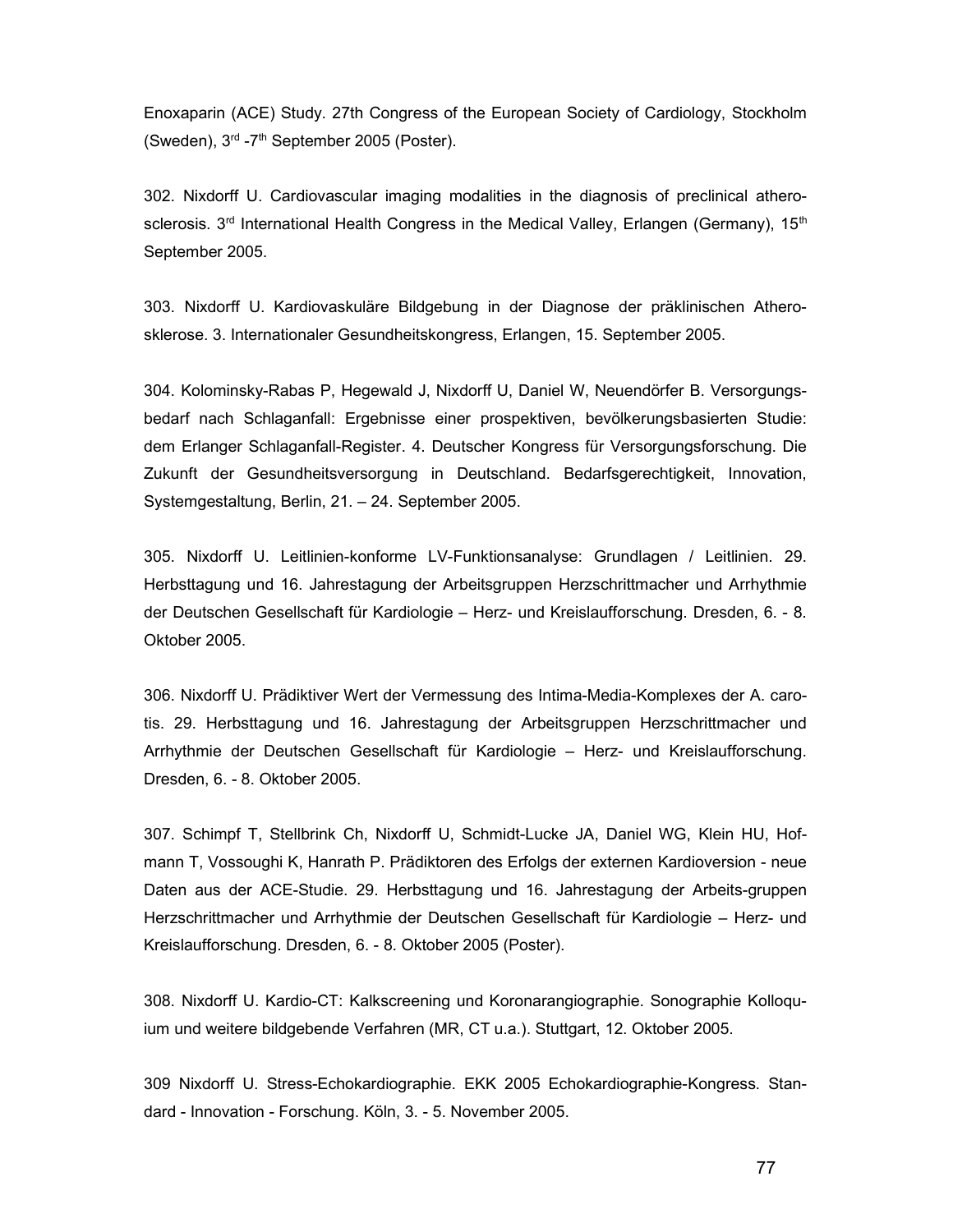310. Nixdorff U. Hoffmann R, Beckmann S. Anwendersemiar Stressechokardiographie. EKK 2005 Echokardiographie-Kongress. Standard - Innovation - Forschung. Köln, 3. - 5. November 2005 (Vortrag und Seminar).

311. Nixdorff U. CT des Herzens. CT / MRT / NUK-Symposium. Neue bildgebende Methoden des Herzens. Herten, 26. November 2005.

312. Nixdorff U. Interaktives Fallseminar Stressechokardiographie: Vitalitätsdiagnostik. Echokardiographie Update 2005. München, 2. und 3. Dezember 2005.

313. Nixdorff U. Cerebellar infarction in a patient with an aortic thrombus and an aorta lusoria. EUROECHO 9. The Ninth Annual Meeting of the European Association of Echocardiography. Florence (Italy),  $7<sup>th</sup>$  - 10<sup>th</sup> December 2005.

314. Wasmeier GH, Voigt JU, Mathol H, Hilz MJ, Nixdorff U, Daniel WG, Flachskampf FA. Detection of impaired myocardial perfusion in patients with dilated cardiomyopathy by myocardial contrast echocardiography. EUROECHO 9. The Ninth Annual Meeting of the European Association of Echocardiography. Florence (Italy),  $7<sup>th</sup>$  - 10<sup>th</sup> December 2005 (Poster).

315. Nixdorff U. State-of-the-art imaging modalities in the diagnosis of preclinical atherosclerosis. 6<sup>th</sup> Middle East Imaging and Diagnostic Conference - Arab Health, Dubai (United Arabic Emirates),  $23<sup>rd</sup>$  -  $25<sup>th</sup>$  January 2006.

316. Nixdorff U. Echokardiographie. Kardio Update 2006, Wiesbaden, 10. und 11. Februar 2006.

317. Nixdorff U. Bildgebende Verfahren. ACC 2006 – Hot Topics und Last Breaking Clinical Trials (BNK-Veranstaltung), Bonn, 24. – 25. März 2006.

318 Nixdorff U. Vitalitätsdiagnostik. Stress-Echokardiographie-Kurs. Weiter- und Fortbildungsakademie "Kardiologie" der Deutschen Gesellschaft für Kardiologie – Herz- und Kreislaufforschung, Ludwigsburg, 17. und 18. Juni 2006.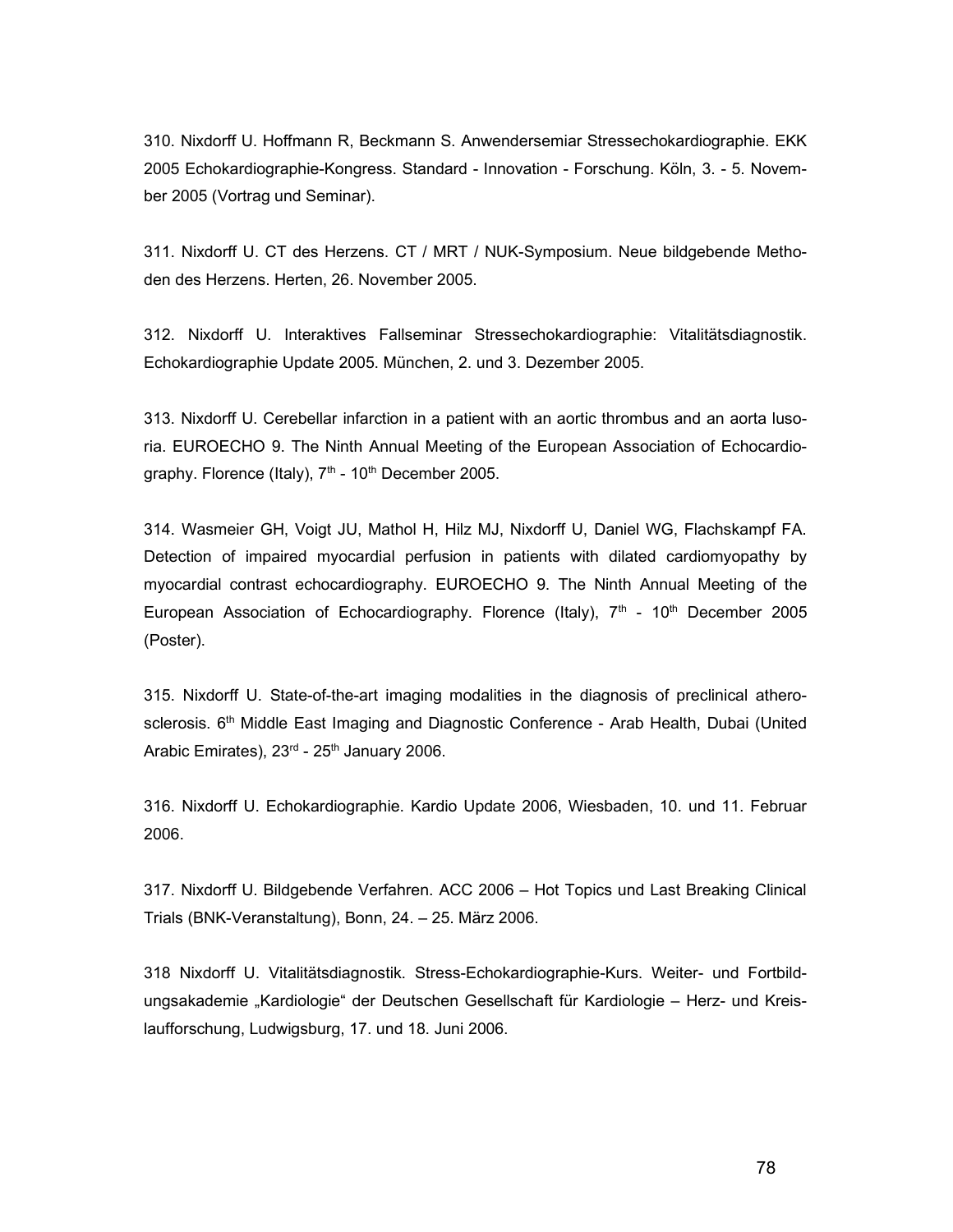319. Nixdorff U. Die echokardiographische Untersuchung bei Patienten mit gastroonkologischen Grunderkrankungen - Problemkonstellationen und Fallbeispiele. 3. Leipziger Echokardiographie-Symposium, Leipzig, 23. und 24. Juni 2006.

320. Nixdorff U. Tipps und Tricks im Katheterlabor: Welche - im Vergleich zum Belastungs-EKG - zusätzlichen Hilfestellung bieten bildgebende Verfahren bei der Indikationsstellung zum Herzkatheter? -Stressechokardiographie. 30. Herbsttagung und 17. Jahrestagung der Arbeitsgruppen Herzschrittmacher und Arrhythmie der Deutschen Gesellschaft für Kardiologie - Herz- und Kreislaufforschung, Nürnberg, 5. - 7. Oktober 2006.

321. Braecklein M, Lek-Uthai A, Nixdorff U, Bolz A. Kontinuierliches telekardiologisches Monitoring in häuslicher Umgebung. 30. Herbsttagung und 17. Jahrestagung der Arbeitsgruppen Herzschrittmacher und Arrhythmie der Deutschen Gesellschaft für Kardiologie - Herz- und Kreislaufforschung, Nürnberg, 5. - 7. Oktober 2006 (Poster).

322. Nixdorff U. Kardiovaskuläre Risikofaktoren – Welche müssen wir behandeln, welche nicht? Jahresabschlusstagung des Bundesverbandes Niedergelassener Kardiologen e.V. (BNK), Hamburg, 24. – 26. November 2006.

323. Nixdorff U. Aktuelle Möglichkeiten der Plaque-Diagnostik, stabil - vulnerabel. Diagnostische und therapeutische Strategien in der Kardiologie, Bremerhaven, 9. Mai 2007.

324. Nixdorff U. EPC: Ein innovatives Konzept evidenzbasierter kardiovaskulärer Prävention. Readoxx (Zentrum für AED-Reanimation Berlin), Berlin, 16. Juni 2007.

325. Nixdorff U. Ergänzende Diagnostik bei koronarer Herzerkrankung – Was leistet die Echokardiographie? Kardiologie im Jahr der documenta 12, Kassel, 23. Juni 2007.

326. Nixdorff U. Neue Wege für die Prävention atherothrombotischer Gefäßerkrankungen. Diabetes und Atherothrombose, Frankfurt/Main, 22. September 2007.

327. Nixdorff U. Vitalitätsdiagnostik. Stressechokardiographiekurs, Ludwigsburg, 29. und 30. September 2007.

328. Nixdorff U. Effektivität und Effizienz der Antikoagulation zur Verhinderung kardioembolischer Komplikationen im Rahmen der Kardioversion des Vorhofflimmerns. Herausforderung Apoplex, Medical Center Ruhrort, Duisburg, 24. Oktober 2007.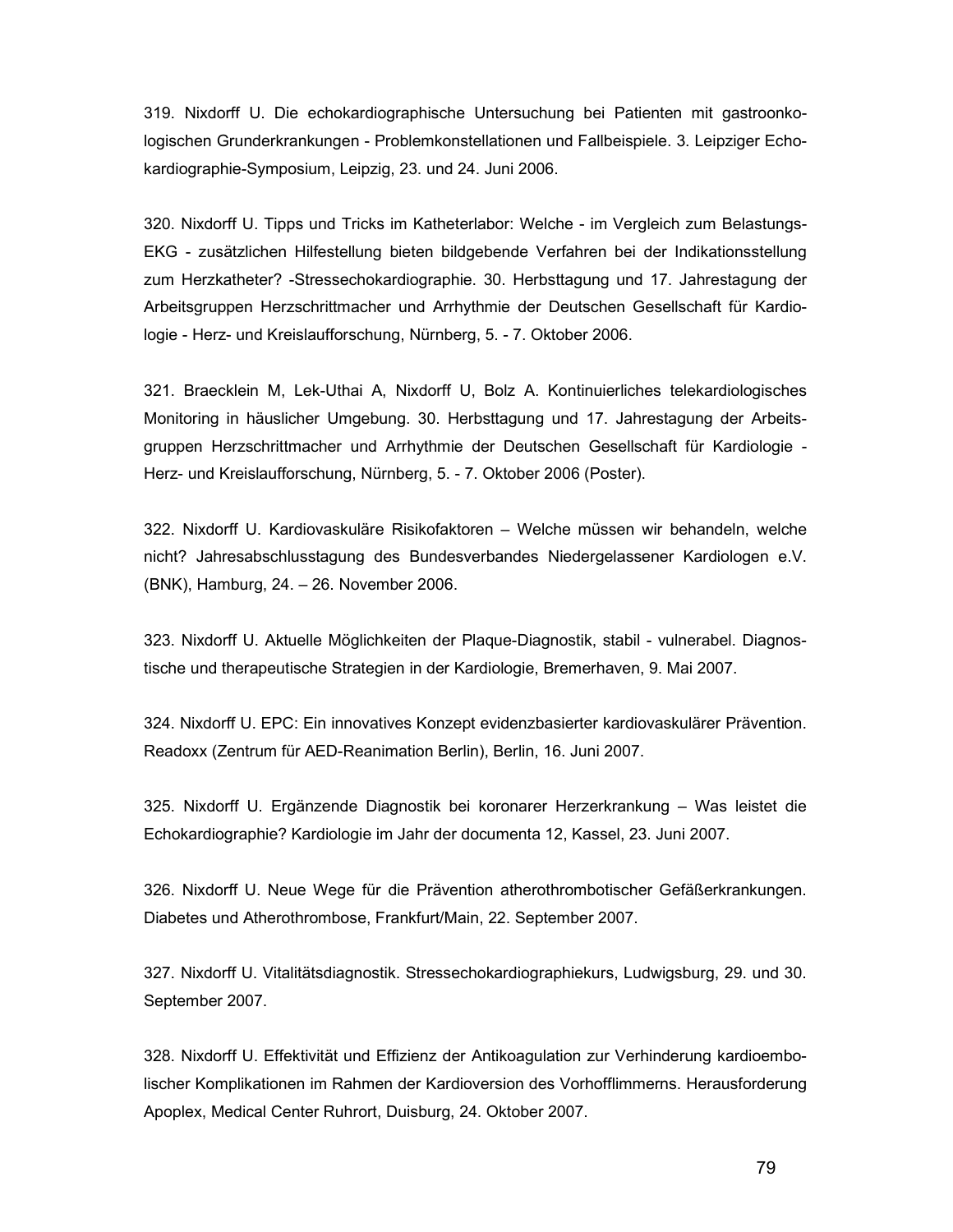329. Nixdorff U. Gesundheitswirtschaft: Prävention. 11. Wirtschaftstage in Treptow-Köpenick, Berlin, 24. und 25. Oktober 2007.

330. Nixdorff U. Challenges for cardiac imagers II – The most difficult cases of 2007. Basel Heart Imaging 2007, Basel (Schweiz), 25<sup>th</sup> and 26<sup>th</sup> October 2007.

331. Nixdorff U. Moderne Check-Up-Medizin: Von High-Tech-Diagnostik bis Lifestyle-Coaching. Rotary Club Berlin-Humboldt, Berlin, 29. Oktober 2007.

332. Nixdorff U, Felix R. Evidenzbasierte Vorsorgemedizin. International Club Berlin, Berlin, 7. November 2007.

333. Nixdorff U. Was ist denkbar – Was ist machbar – Was ist sinnvoll. Evidenzbasierte kardiovaskluäre Präventivmedizin. Dinslaken, 21. November 2007.

334. Nixdorff U. Nichtinvasive bildgebende Verfahren in der Risikostratifizierung: Stellenwert der Stressechokardiographie. 13. Dresdner Symposium "Herz und Gefäße – Innovationen 2007", Dresden, 24. und 24. November 2007.

335. Nixdorff U. Prosthetic valve dysfunction: the additional value of transoesophageal echocardiography. EUROECHO 2007 – The Eleventh Annual Meeting of the European Association of Echocardiography, a Registered Beach of the European Society of Cardio-logy.  $5<sup>th</sup>$  – 8<sup>th</sup> December 2007.

336. Nixdorff U. Prävention der KHK – Welche Ziele sind wirklich nötig? DMP Koronare Herzerkrankung und DMP Diabetes mellitus. Jahresfortbildung, Duisburg, 20. Februar 2008.

337. Nixdorff U. Evidenzbasierte Vorsorge-Medizin. Kamingespräch des Berlin Capital Club, Berlin, 26. Februar 2008.

338. Nixdorff U. Vitalitätsdiagnostik. Stressechokardiographiekurs am Klinikum der Johannes Gutenberg-Universität, Mainz, 8. und 9. März 2008.

339. Nixdorff U. Methodenvergleich: Stressecho versus Myokardszintigraphie / Kardio-MRT / Kardio-CT, Stressechokardiographiekurs am Klinikum der Johannes Gutenberg-Universität. Mainz, 8. und 9. März 2008.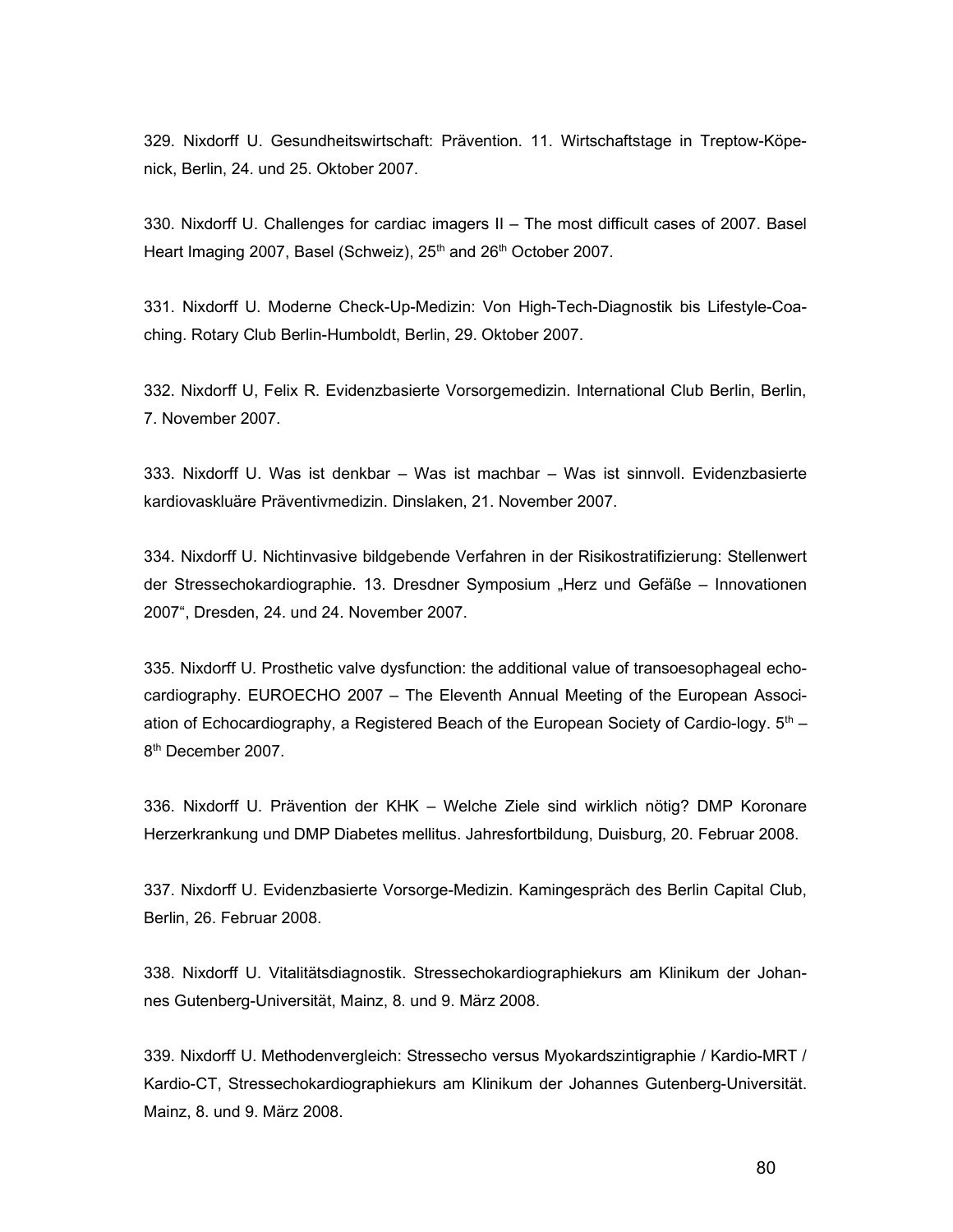340. Nixdorff U. Koronardiagnostik und Risikostratifizierung mittels Stressechokardiographie. Statellitensymposium Mainz – Atlanta, BNK Frühjahrstagung Mainz, Mainz, 25. April 2008.

341. Nixdorff U. Evidenz-basierte Check-Up-Medizin. Unternehmensfitness als Investition in die Zukunft. Berliner Wirtschaftsgespräche, Berlin, 26. April 2008.

342. Nixdorff U. Das Herz in der Religion, Kunst und Medizin. Vortrag vor den Berliner Subkommenden, Brandenburgische Provinzial-Genossenschaft des Johanniterordens, Berlin, 29. April 2008.

343. Nixdorff U. Evidenz-basierte kardiovaskuläre Check-Up-Medizin. Westdeutsches Herzzentrum des Universitätsklinikums Essen, Essen, 7. Mai 2008.

344. Nixdorff U. Herzinfarkt. Was ist das, wie kann man ihn verhindern? In Kooperation mit der Deutschen Herzstiftung, Duisburg, 26. Juni 2008.

345. Nixdorff U. Vitalitätsdiagnostik, Stressechokardiographiekurs. Ludwigsburg, 28. und 29. Juni 2008.

346. Nixdorff U. Stressechokardiographie. Myokardischämie: Vom EKG zur Modernen Bildgebung, Kempen, 27. September 2008.

347. Nixdorff U. Innovative Therapie erfordert moderne Bildgebung: Möglichkeiten der Risikostratifikation. 2. Deutsche Kardiodiagnostik-Tage, Stuttgart, 2. – 4. Oktober 2008.

348. Nixdorff U. Das Herz auf Reisen – Was raten wir unserem Patienten? Kardiologische Auslese (Bundesverband Niedergelassener Kardiologen e.V., BNK), Montabauer, 24. – 26. Oktober 2008.

349. Nixdorff U. State-of-the-Art der nicht-invasiven medizintechnischen Möglichkeiten und deren effektive Nutzung in der modernen CheckUp-Untersuchung. Unternehmens-Gesundheit durch Unternehmer-Gesundheit – Über Human Resources-Wertschöpfung der High Potentials, Berlin, 29. Oktober 2008.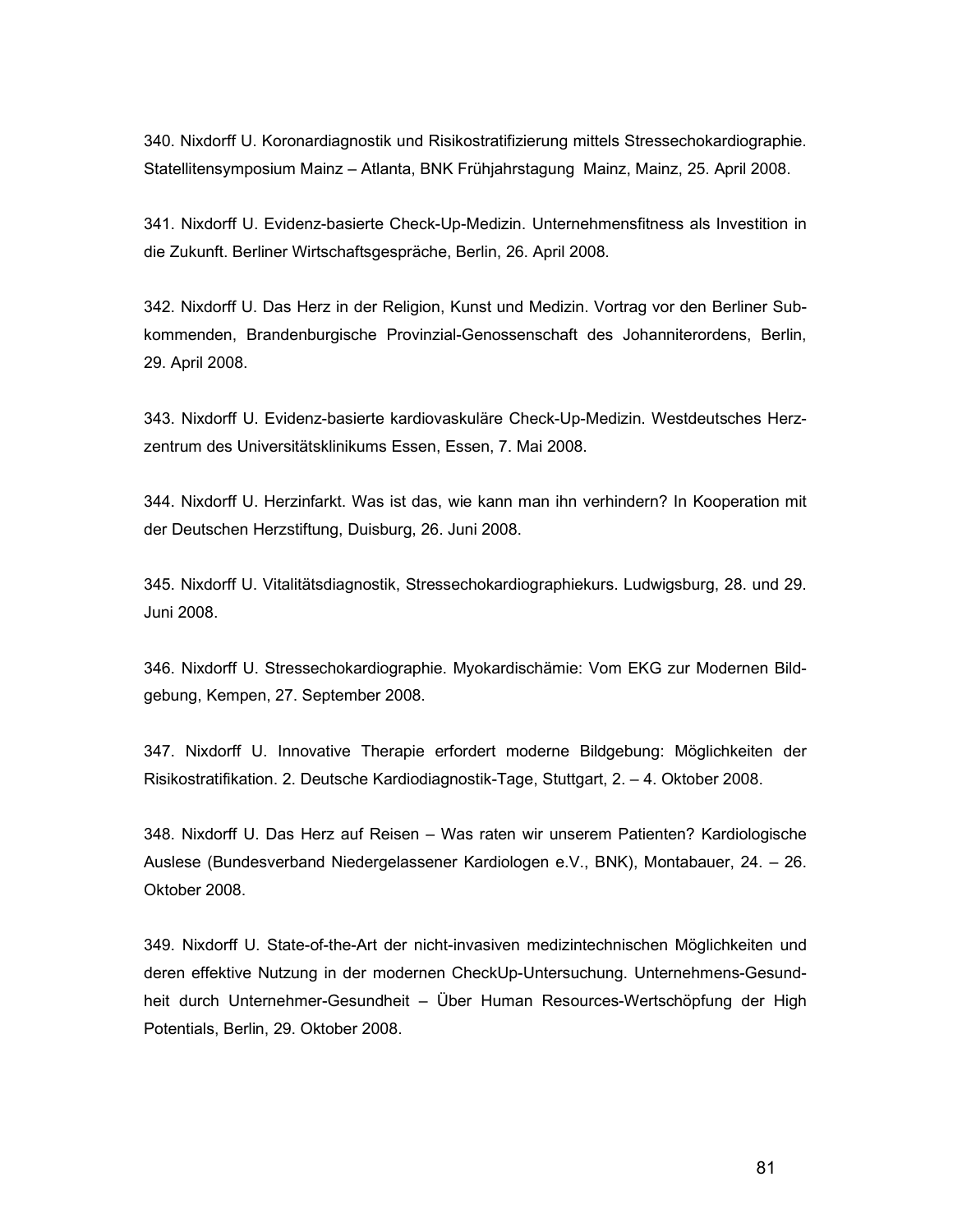350. Nixdorff U. Welche Behandlung von Herzklappenerkrankungen ist die richtige. Wenn die Herzklappe streikt …". In Kooperation mit der Deutschen Herzstiftung, Duisburg, 12. November 2008.

351. Nixdorff U. Vitalitätsdiagnostik. Stressechokardiographiekurs am Klinikum der Johannes Gutenberg-Universität, Mainz, 15. und 16. November 2008.

352. Nixdorff U. Methodenvergleich: Stressecho versus Myokardszintigraphie / Kardio-MRT / Kardio-CT. Stressechokardiographiekurs am Klinikum der Johannes Gutenberg-Universität. Mainz, 15. und 16. November 2008.

353. Nixdorff U. Antikoagulation und neue Behandlungsoptionen bei Vorhofflimmern: Gerinnungsmanagement bei Kardioversion. 7. Expertenmeeting: Niedermolekulare Heparine – Up to Date 2008. Berlin, 21. und 22. November 2008.

354. Nixdorff U. Standardisierte Anlotebenen in der Echokardiographie. Echokardiographie Grundkurs nach KBV-Richtlinien, European Prevention Center im Medical Center Ruhrort, Duisburg, 4. – 7. Dezember 2008.

355. Nixdorff U. Standardisierter Befundaufbau in der Echokardiographie. Echokardiographie Grundkurs nach KBV-Richtlinien, European Prevention Center im Medical Center Ruhrort, Duisburg, 4. – 7. Dezember 2008.

356. Nixdorff U. Echokardiographie: Koronare Herzkrankheit. Echokardiographie Grundkurs nach KBV-Richtlinien, European Prevention Center im Medical Center Ruhrort, Duisburg, 4. – 7. Dezember 2008.

357. Nixdorff U. Echokardiographie: Linksventrikuläre Funktionsstörung. Echokardiographie Aufbaukurs nach KBV-Richtlinien, European Prevention Center im Medical Center Ruhrort, Duisburg, 29.Januar – 1. Februar 2009.

358. Nixdorff U. Vitalitätsdiagnostik. Stressechokardiographiekurs, Aufbau- und Abschlusskurs nach KBV-Richtlinien, Ludwigsburg, 7. und 8. März 2009.

359. Nixdorff U. Das Herz in der Religion, Kunst und Medizin. Subkommende Düsseldorf-Süd des Johanniterordens, Düsseldorf, 10. März 2009.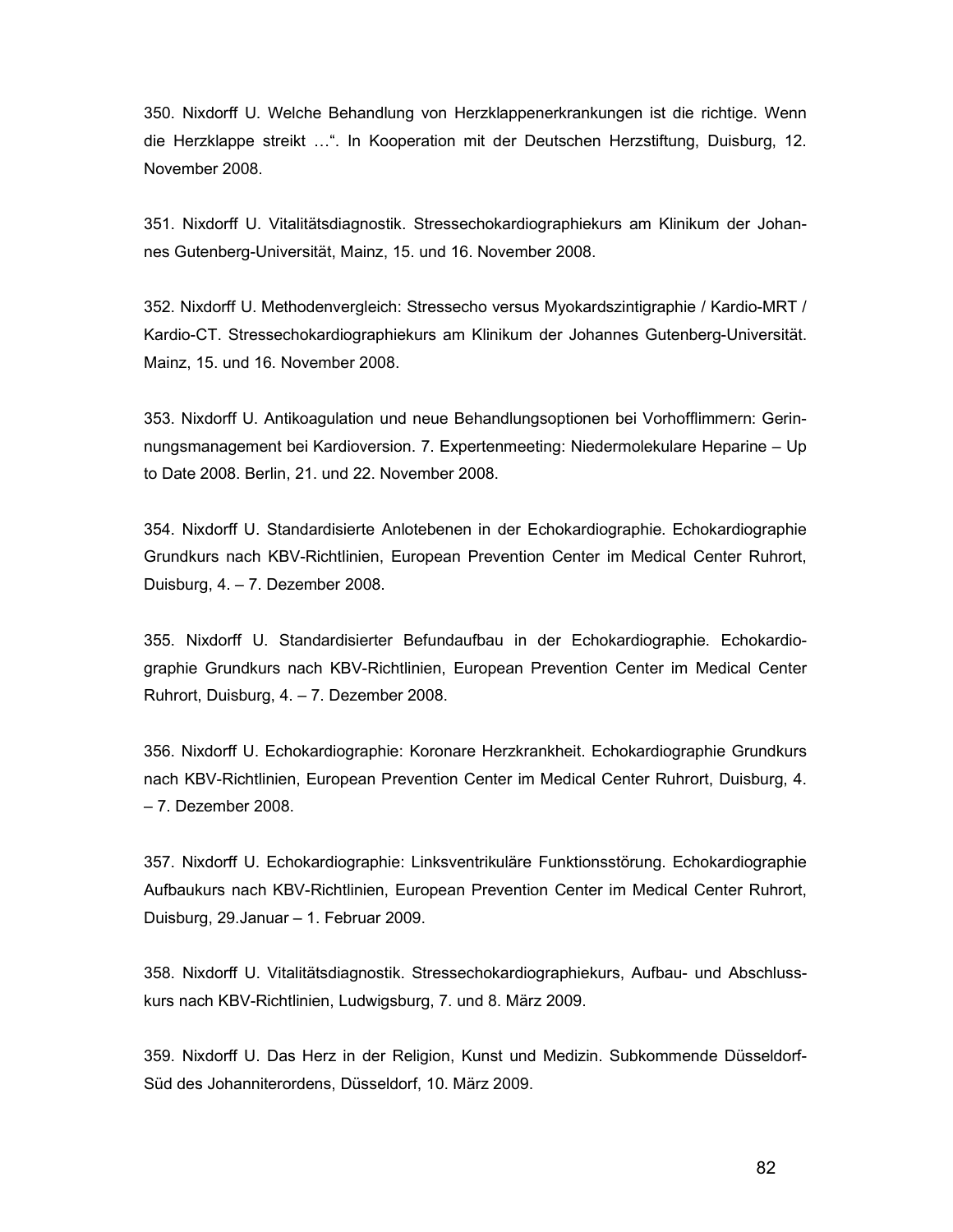360. Nixdorff U. Aktueller Stellenwert der Echokardiographie in der Prävention kardialer Erkrankungen: Was jeder wissen sollte. Cluster: "Bildgebende Verfahren" – Was leisten die Nuklearkardiologie, MRT, CT und Echo in Prävention, Diagnostik signifikanter Koronarstenosen, Differentialdiagnose der Herzinsuffizienz und … welche Weiterentwicklungen sind zu erwarten? 75. Jahrestagung der Deutschen Gesellschaft für Kardiologie – Herz – und Kreislaufforschung e.V., Mannheim, 16. – 18. April 2009.

361. Nixdorff U. Herzinfarkt – was ist das, wie kann man ihn verhindern? 3. Herzseminar 2009 in Kooperation mit der Deutschen Herzstiftung, Duisburg, 23. April 2009.

362. Nixdorff U. Bewegung schafft Leistung – Zur High Tech-Check-Up-Medizin. Venture2 run. Der Business-Lauf in Berlin, Berlin, 25. April 2009.

363. Nixdorff U. Das Herz auf Reisen – Was raten wir unseren Patienten? Diagnostische und therpeutische Strategien in der Kardiologie, Bremerhaven, 6. Mai 2009.

364. Nixdorff U. Evidenzen der modernen Diagnostik zur Früherkennung von kardiovaskulären Risiken und Erkrankungen. Gesundheit als Luxusgut des 21. Jahrhunderts. Präventionsmaßnahmen zur langfristigen Erhaltung der Gesundheit, International Club Berlin, Berlin, 19. Mai 2009.

365. Nixdorff U. Gesundheit – Wie kann ich sie erhalten? Medical Center Ruhrort, Duisburg, 26. Mai. 2009.

366. Nixdorff U. State-of-the-Art der nicht-invasiven medizintechnischen Möglichkeiten und deren effektive Nutzung in der modernen Check-Up-Untersuchung. European Prevention Center / Medical Center Ruhrort, Duisburg, 2. Juni 2009.

367. Nixdorff U. 3D-Echokardiographie, Tissue-Doppler, Speckle Tracking u.a.m. – Spielerei oder wertwolles Werkzeug? Hot Topics in der Kardiologie – Wörlitzer Gespräche 2009, Wörlitz, 5. und 6. Juni 2009.

368. Nixdorff U. Die Echokardiographie als Instrument des Hypertonie-Screenings – Ist die Echokardiographie überhaupt zum Hypertonie-Screening geeignet? Wem kann diese Aufgabe mit welchen Mitteln/Geräten übertragen werden? 6. Leipziger Echokardiographie-Symposium, 19. und 20. Juni 2009.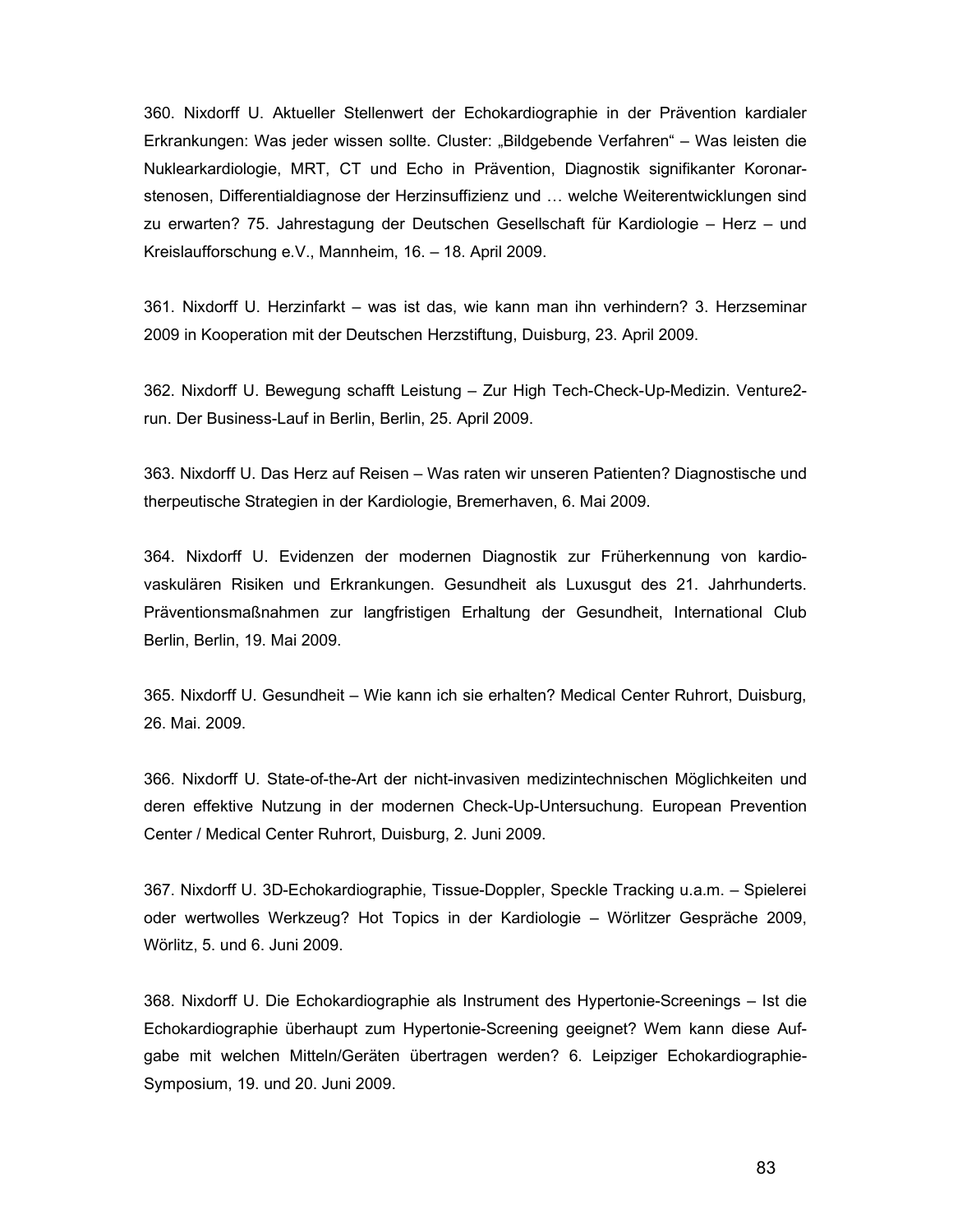369. Nixdorff U. State-of-the-Art der medizintechnischen Möglichkeiten in der Evidenzbasierten Check-Up-Medizin. Management Committee Sitzung der Bayer Health Care, Leverkusen, 25. Juni 2009.

370. Sommermeyer D, Nixdorff U, Schwaibold B, Schoeller B, Bolz A. Determination of arterial striffness by peripheral photoplethysmography for prediction of cardiovascular risk. ESC (European Society of Cardiology) Congress 2009, Barcelona (Spain), 29<sup>th</sup> August – 2<sup>nd</sup> September 2009 (Poster).

371. Nixdorff U. Der kardioembolische Hirninfarkt aus Sicht des Kardiologen. St. Mauritius Therapieklinik (VKKD), Meerbusch, 17. September 2009.

372. Nixdorff U. Vitalitätsdiagnostik. Stress-Echokardiographiekurs der Akademie der Deutschen Gesellschaft für Kardiologie – Herz- und Kreislaufforschung, Mainz, 19. und 20. September 2009.

374. Nixdorff U. Methodenvergleich: Stressecho versus Myokardszintigraphie / Kardio-MRT / Kardio-CT. Stress-Echokardiographiekurs der Akademie der Deutschen Gesellschaft für Kardiologie – Herz- und Kreislaufforschung, Mainz, 19. und 20. September 2009.

375. Nixdorf U. Vorsorgemedizin und gesundheitsbewußtes Leben. Anwaltstreffen Raupach & Wollert-Elmendorff, Kloster Eberbach, 26. September 2009.

376. Nixdorff U. Alte und neue Risikoscores. Bildgebende und nichtbildgebende Verfahren zur Risikoprädiktion I. 33. Herbsttagung der Deutschen Gesellschaft für Kardiologie – Herzund Kreislaufforschung, Dresden, 8. – 10. Oktober 2009.

377. Nixdorff U. Transösophageale Echokardiographie – Herz und Hirn: Die kardiale Emboliequelle?! Ätiopathogenes und klinische Relevanz. Revierforum 2009 – Kardiovaskuläre Standortfragen, Duisburg, 30. und 31. Oktober 2009.

378. Nixdorff U. Prävention: Wie kann ich verhindern, dass ich Patient werde? Aktuelles aus der Herzmedizin. Neustadt an der Weinstrasse, 31. Oktober 2009.

379. Nixdorff U. Präventivmedizin: Hintergrund und Bedeutung der Echokardiographie im Rahmen der nichtinvasiven Bildgebung. EKK 20´09 – Echokardiographie-Kongress Köln,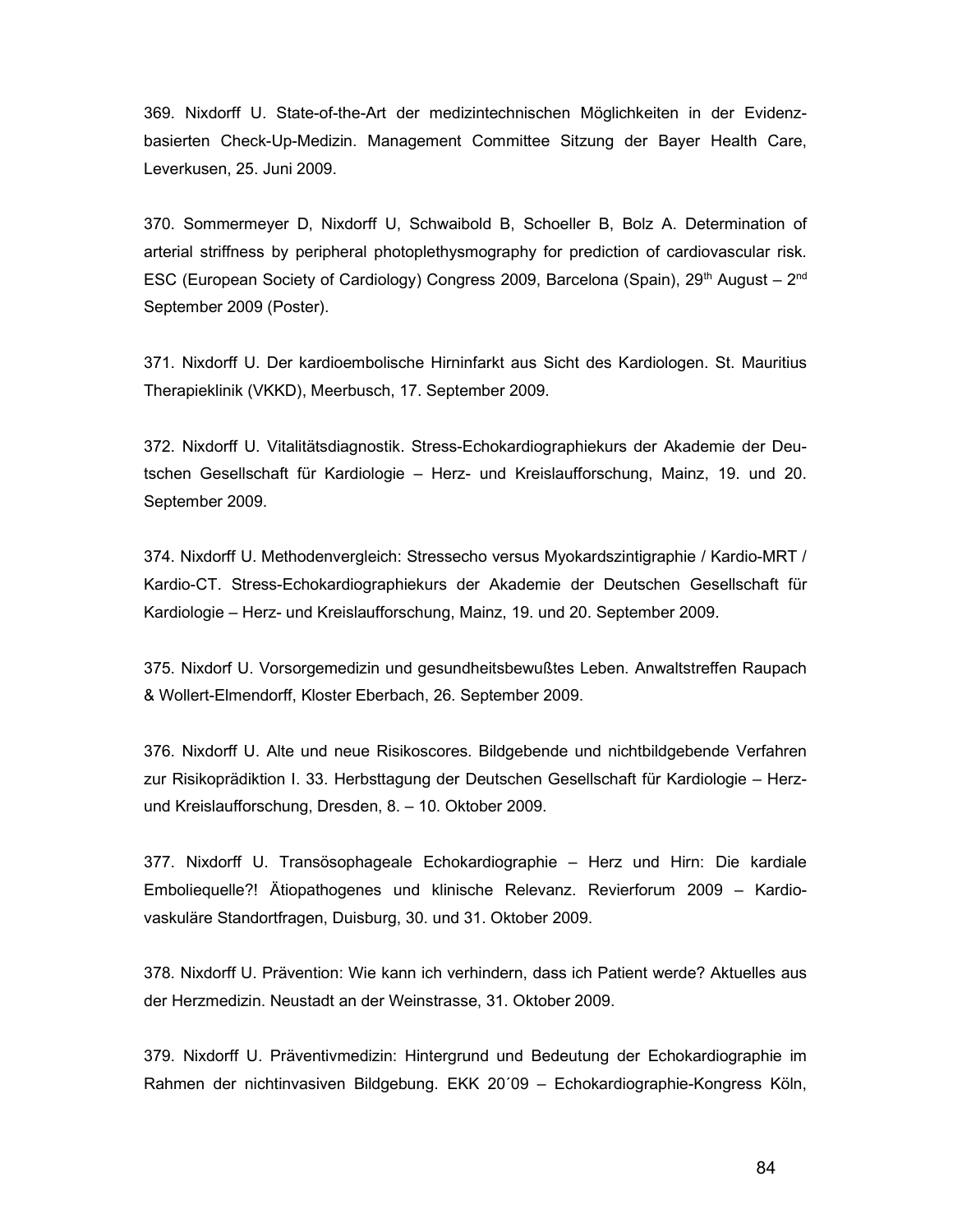Etabliertes Referenzverfahren, neue Techniken und Entwicklungsmöglichkeiten in der nichtinvasiven kardiologischen Diagnostik, Köln, 5. – 7. November 2009.

380. Nixdorff U. Wie wird das Herz zu schwach? Wie ist dies zu verhindern? Ursache und Verhinderung der Herzschwäche. 4. Herzseminar im Rahmen der Herzwochen 2009 der Deutschen Herzstiftung, Duisburg, 11. November 2009.

381. Nixdorff U. Präventivkardiologie. Praktische Kardiologie – Akutmedizin und Prävention in Klinik und Praxis, Stuttgart, 14. November 2009.

382. Nixdorff U. Präventionsmedizin – Wo geht der Weg hin? 21. Kompetenzseminar. Kompetenz in Kosmetik und Ästhetik (Arbeitsgemeinschaft Assoziierter Dermatologischer Institute e.V.), 20. und 21. November 2009.

383. Nixdorff U. Standardisierte Anlotebenen. Echokardiographie-Grundkurs nach KBV-Richtlinien (Weiter- und Fortbildungsakademie der Deutschen Gesellschaft für Kardiologie – Herz- und Kreislaufforschung), Duisburg, 26. – 29. November 2009.

384. Nixdorff U. Standardisierter Befundaufbau. Echokardiographie-Grundkurs nach KBV-Richtlinien (Weiter- und Fortbildungsakademie der Deutschen Gesellschaft für Kardiologie – Herz- und Kreislaufforschung), Duisburg, 26. – 29. November 2009.

385. Nixdorff U. Linksventrikuläre Funktion. Echokardiographie-Grundkurs nach KBV-Richtlinien (Weiter- und Fortbildungsakademie der Deutschen Gesellschaft für Kardiologie – Herzund Kreislaufforschung), Duisburg, 26. – 29. November 2009.

386. Nixdorff U. Wandbwegungsstörungen. Echokardiographie-Grundkurs nach KBV-Richtlinien (Weiter- und Fortbildungsakademie der Deutschen Gesellschaft für Kardiologie – Herzund Kreislaufforschung), Duisburg, 26. – 29. November 2009.

387. Nixdorff U. KHK/ Myokardinfarkt. Echokardiographie-Grundkurs nach KBV-Richtlinien (Weiter- und Fortbildungsakademie der Deutschen Gesellschaft für Kardiologie – Herz- und Kreislaufforschung), Duisburg, 26. – 29. November 2009.

388. Nixdorff U. Arterielle Hypertonie. Echokardiographie-Grundkurs nach KBV-Richtlinien (Weiter- und Fortbildungsakademie der Deutschen Gesellschaft für Kardiologie – Herz- und Kreislaufforschung), Duisburg, 26. – 29. November 2009.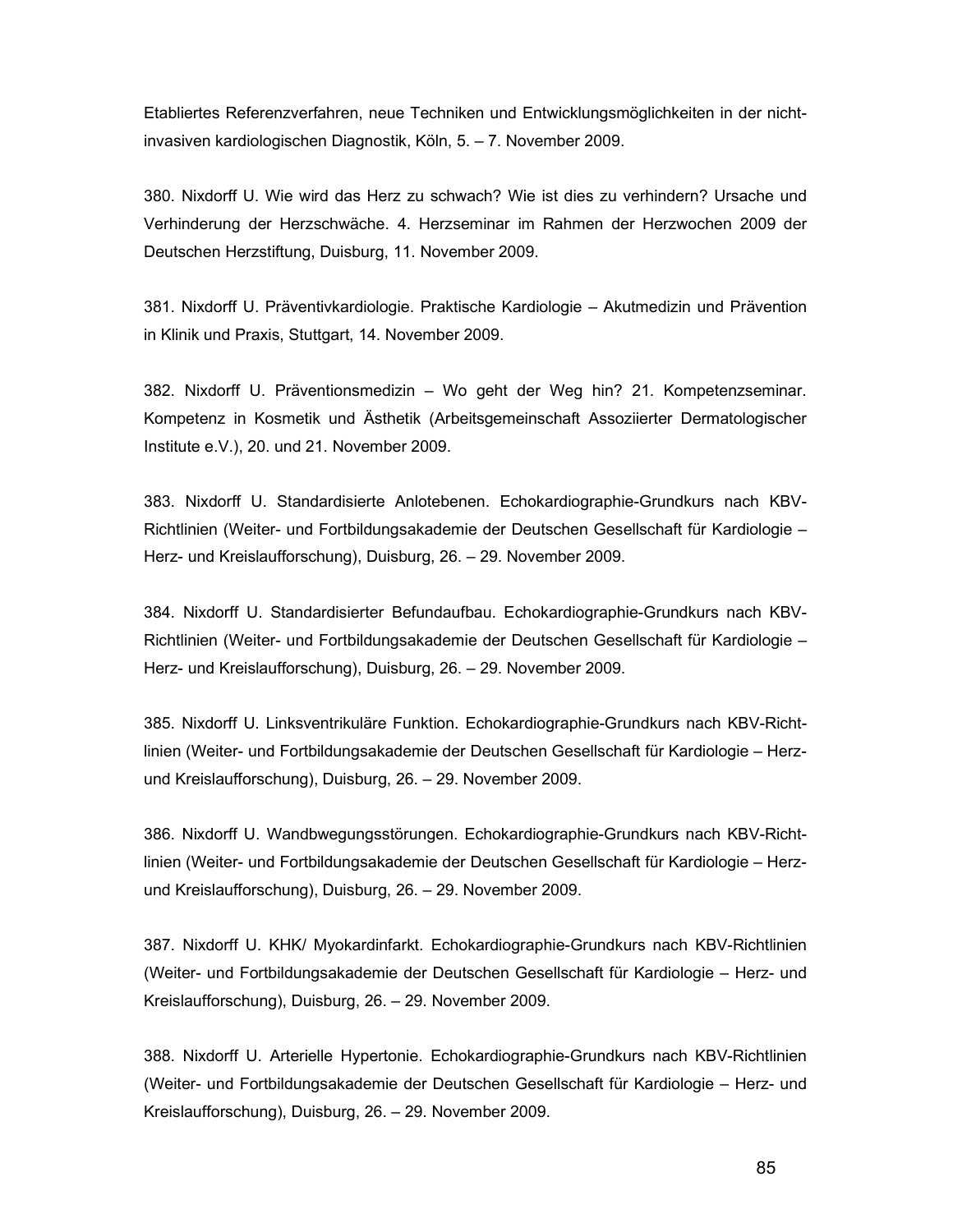389. Nixdorff U. Kardio-CT in Praxis und Prävention. Update Herzbildgebung: Neues von der Kardio-CT, Hamburg (Asclepios Klinik St. Georg), 9. Dezember 2009.

390. Nixdorff U. Alternative Therapie bei Patienten mit kardialer Erkrankung – Nahrungsergänzung, Diät, Vitamine, alles Unsinn? Cardio-Refresher (Weiter- und Fortbildungsakademie der Deutschen Gesellschaft für Kardiologie – Herz- und Kreislaufforschung), Wiesbaden, 15. und 16. Januar 2010.

391. Nixdorff U. Linksventrikuläre Funktionsstörung. Echokardiographie-Aufbaukurs nach KBV-Richtlinien (Weiter- und Fortbildungsakademie der Deutschen Gesellschaft für Kardiologie – Herz- und Kreislaufforschung), Duisburg, 21. – 24. Januar 2010.

392. Nixdorff U. Das European Prevention Center: Evidenz-basierte Check-Up-Medizin. Investigator Group der Heinz Nixdorf Recall Studie, Essen, 25. Januar 2010.

393. Nixdorff U. "Von 100 auf 0": Gesundheit und Lebensqualtität durch medizinischen Check-Up und Prävention. Business Circle – Quo vadis – Vorruhestand als Lösungsalternative (Deutsche Telekom AG), Bonn, 28. – 30 Januar 2010.

394. Nixdorff U. Vitalitätsdiagnostik. Stress-Echokardiographiekurs der Akademie der Deutschen Gesellschaft für Kardiologie – Herz- und Kreislaufforschung, Ludwigsburg, 27. und 28. Februar 2010.

395. Nixdorff U. Methodenvergleich: Stressecho versus Myokardszintigraphie / Kardio-MRT / Kardio-CT. Stress-Echokardiographiekurs der Akademie der Deutschen Gesellschaft für Kardiologie – Herz- und Kreislaufforschung, Ludwigsburg, 27. und 28. Februar 2010.

396. Nixdorff U. Alte und neue Risikofaktoren und –marker, aktueller Stand der Risiko-Scores. Präventivkardiologie – Evidenzen der kardiovaskulären Check-Up-Medizin für Praxis und Klinik. Duisburg, 5. und 6. März 2010.

397. Nixdorff U. Behaviorismus der Lebensstilmodifikation (Lifestyle-Coaching) Präventivkardiologie – Evidenzen der kardiovaskulären Check-Up-Medizin für Praxis und Klinik. Duisburg, 5. und 6. März 2010.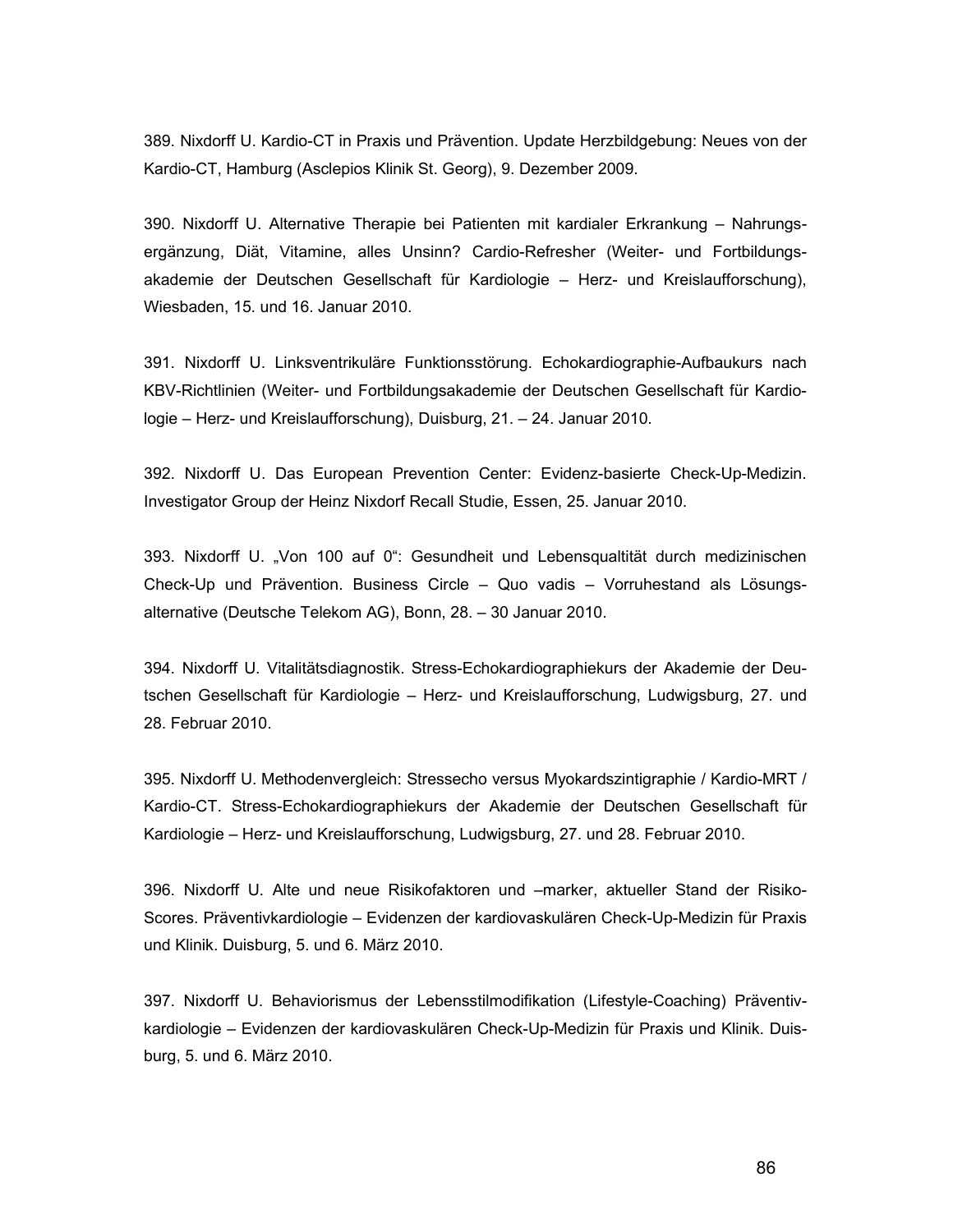398. Nixdorff U. Klinische und prognostische Bedeutung der Intima-Media-Dicke. Symposium "Echokardiographie in der Kardiovaskulären Prävention. 76. Jahrestagung der Deutschen Gesellschaft für Kardiologie – Herz- und Kreislaufforschung e.V. (German Cardiac Society), Mannheim, 8. – 10. April 2010.

399. Nixdorff U. "Von 100 auf 0": Gesundheit und Lebensqualtität durch medizinischen Check-Up und Prävention. Business Circle – Quo vadis – Vorruhestand als Lösungs-alternative (Deutsche Telekom AG), Bonn, 22. – 24. April 2010.

400. Nixdorff U. Alternative Therapie bei Patienten mit kardialer Erkrankung – Nahrungsergänzung, Diät, Vitamine, alles Unsinn? Cardio-Refresher (Weiter- und Fortbildungsakademie der Deutschen Gesellschaft für Kardiologie – Herz- und Kreislaufforschung), Berlin, 7. und 8. Mai 2010.

401. Nixdorff U. "Von 100 auf 0": Gesundheit und Lebensqualtität durch medizinischen Check-Up und Prävention. Business Circle – Quo vadis – Vorruhestand als Lösungsalternative (Deutsche Telekom AG), Bonn, 20. – 22. Mai 2010.

402. Nixdorff U. Risikostratifizierung mittel Kalk-Score. Neue bildgebende Verfahren. 37. Jahrestagung der Deutschen Gesellschaft für Prävention und Rehabilitation von Herz- und Kreislauferkrankungen, Berlin, 4. und 5. Juni 2010.

403. Nixdorff U. Beurteilung der systolischen LV-Funktion – Möglichkeiten der Stress-Echokardiographie. 37. Jahrestagung der Deutschen Gesellschaft für Prävention und Rehabilitation von Herz- und Kreislauferkrankungen, Berlin, 4. und 5. Juni 2010.

404. Nixdorff U. Cardiovascular risk stratification: additional, reclassification value of pulse wave analysis. Medical Advisory Board ASIC, Hamburg, 17<sup>th</sup> and 18<sup>th</sup> Juni 2010.

405. Nixdorff U. Ernährung und Nahrungsergänzung – Was sind die Evidenzen herzgesunden Verhaltens? 15. Chemnitzer Cardiologie-Tag, Chemnitz, 3. und 4. September 2010.

406. Nixdorff U. Normalwerte der Pulswellenanalyse bei alters- und risikodefinierten Herzgesunden – Ergebnisse eines Herz-Kreislauf Screening-Programms. 2. Kongress für Arterielle Gefäßsteifigkeit D – A – CH (Deutsche Gesellschaft für Arterielle Gefäßsteifigkeit, DeGAG), Essen, 17. und 18. September 2010.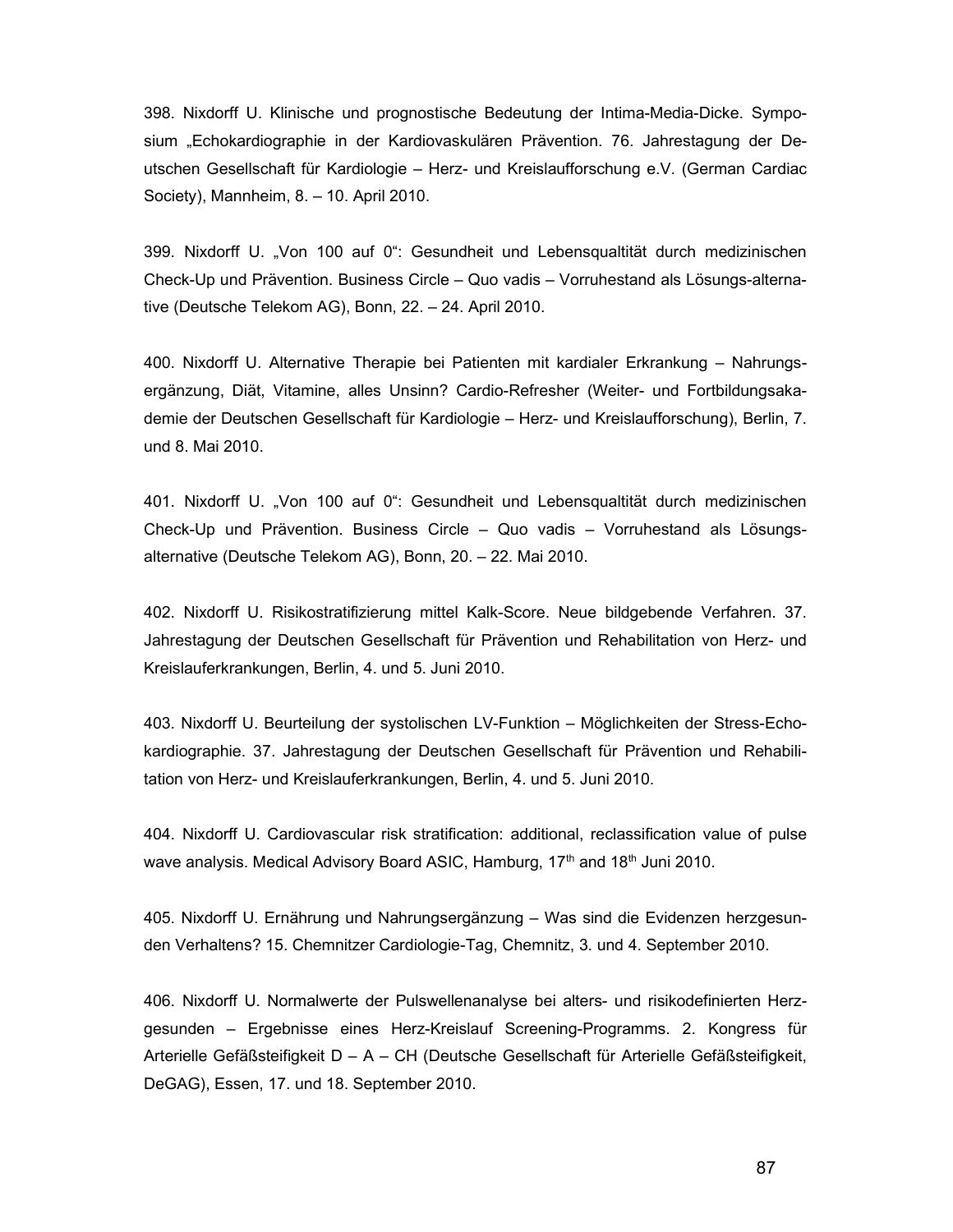407. Nixdorff U. Vitien der rechten Herzens. Asymptomatische Herzklappenerkrankungen – Aktuelle Diagnostik und Therapie. 2010 – Herbsttagung und Jahrestagung der Arbeitsgruppe Herzschrittmacher und Arrhythmie der Deutschen Gesellschaft für Kardiologie – Herz- und Kreislaufforschung, Nürnberg, 7. – 9. Oktober 2010.

408. Nixdorff U. Alternative Therapie bei Patienten mit kardialer Erkrankung – Nahrungsergänzung, Diät, Vitamine, alles Unsinn? Cardio-Refresher (Weiter- und Fortbildungsakademie der Deutschen Gesellschaft für Kardiologie – Herz- und Kreislaufforschung), Stuttgart, 15. und 16. Oktober 2010.

409. Nixdorff U. State-of-the-Art der professionellen Check-Up-Medizin: High Tech und Lifestyle für Lebensqualität und Lebenserwartung unter besonderer Berücksichtigung des wieblichen Geschlechts. Gesundheitskongress – Prävention und Tabuthema Psyche (Veranstalter Verband der deutschen Unternehmerinnen e.V. (VdU) und European Prevention Center (EPC), Wirtschaftsclub Düsseldorf, 5. November 2010.

410. Nixdorff U. Alternative Therapie bei Patienten mit kardialer Erkrankung – Nahrungsergänzung, Diät, Vitamine, alles Unsinn? Cardio-Refresher (Weiter- und Fortbildungsakademie der Deutschen Gesellschaft für Kardiologie – Herz- und Kreislaufforschung), Erfurt, 26. und 27. November 2010.

411. Nixdorff U. LV-Dysfunktion und arterielle Gefäßsteifigkeit. Jahrestagung des Bundes Niedergelassener Fachärztlich Tätiger Internisten (BNFI), Optimierung der Ultraschalltechnik, Nürnberg, 10. Dezember 2010.

412. Nixdorff U. Von der Analyse der Risikofaktoren zur Bildgebung des atherosklerotischen Kontinuums: Kardiovaskuläre Früherkennung und Vorsorge. 5. Coswiger Herbstsymposium, Dessau, 15. Dezember 2010.

413. Nixdorff U. Herzinfarkt. Was ist das, wie kann man ihn verhindern? Oberfinanzdirektion Rheinland und Deutsche Herzstiftung, Finanzamt Düsseldorf-Mettmann, 11. Januar 2011.

414. Nixdorff U. Professionelle Check-Up-Medizin. Informationsveranstaltung Fa. Havilog, Düsseldorf, 12. Januar 2011.

415. Nixdorff U. Professionelle Check-Up-Medizin. Informationsveranstaltung Fa. Havilog, Düsseldorf, 18. Januar 2011.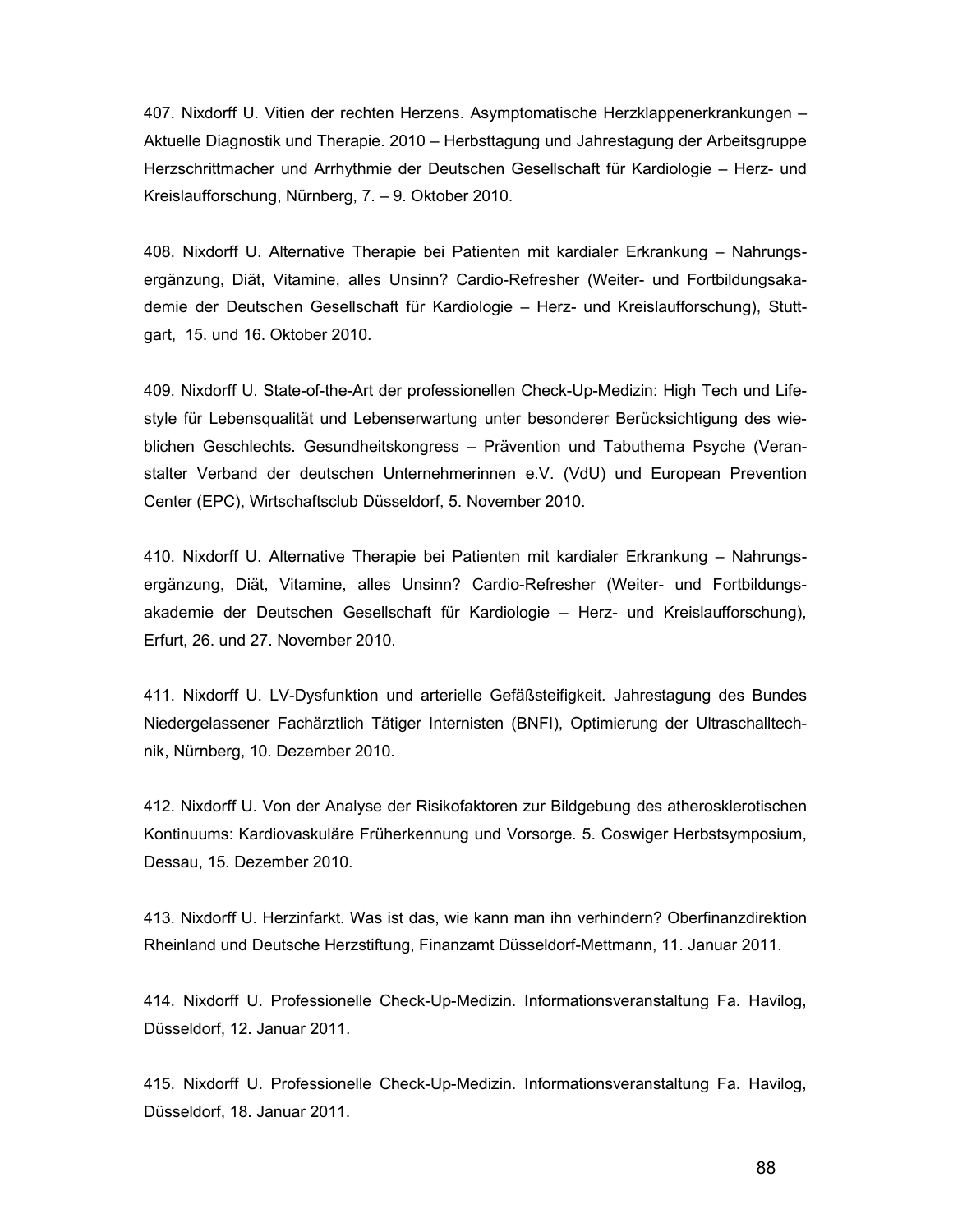416. Nixdorff U. Pathophysiology and –biochemistry of atherosclerosis. Master in Preventive, Anti-Aging & Regenerative Medicine (MSc PrevMed) (Dresden International University (DIU), Paris (France), 23<sup>rd</sup> January 2011.

417. Nixdorff U. Cardiovascular risk factors, marker, and scores. Master in Preventive, Anti-Aging & Regenerative Medicine (MSc PrevMed) (Dresden International University (DIU), Paris (France), 23<sup>rd</sup> January 2011.

418. Nixdorff U. Anthropometry. Master in Preventive, Anti-Aging & Regenerative Medicine (MSc PrevMed) (Dresden International University (DIU), Paris (France), 23th January 2011.

419. Nixdorff U. Pulse wave measurements. Master in Preventive, Anti-Aging & Regenerative Medicine (MSc PrevMed) (Dresden International University (DIU), Paris (France), 23<sup>rd</sup> January 2011.

420. Nixdorff U. Fundoscopy (TalkingEyes). Master in Preventive, Anti-Aging & Regenerative Medicine (MSc PrevMed) (Dresden International University (DIU), Paris (France), 23<sup>rd</sup> January 2011.

421. Nixdorff U. Intima-Media-Thickness. Master in Preventive, Anti-Aging & Regenerative Medicine (MSc PrevMed) (Dresden International University (DIU), Paris (France), 23<sup>rd</sup> January 2011.

422. Nixdorff U. Echocardiography. Master in Preventive, Anti-Aging & Regenerative Medicine (MSc PrevMed) (Dresden International University (DIU), Paris (France), 23<sup>rd</sup> January 2011.

423. Nixdorff U. Stress echocardiography. Master in Preventive, Anti-Aging & Regenerative Medicine (MSc PrevMed) (Dresden International University (DIU), Paris (France), 23<sup>rd</sup> January 2011.

424. Nixdorff U. Coronary calcium scoring and non-invasive angiography by multi-detector computed tomography. Master in Preventive, Anti-Aging & Regenerative Medicine (MSc PrevMed) (Dresden International University (DIU), Paris (France), 24<sup>th</sup> January 2011.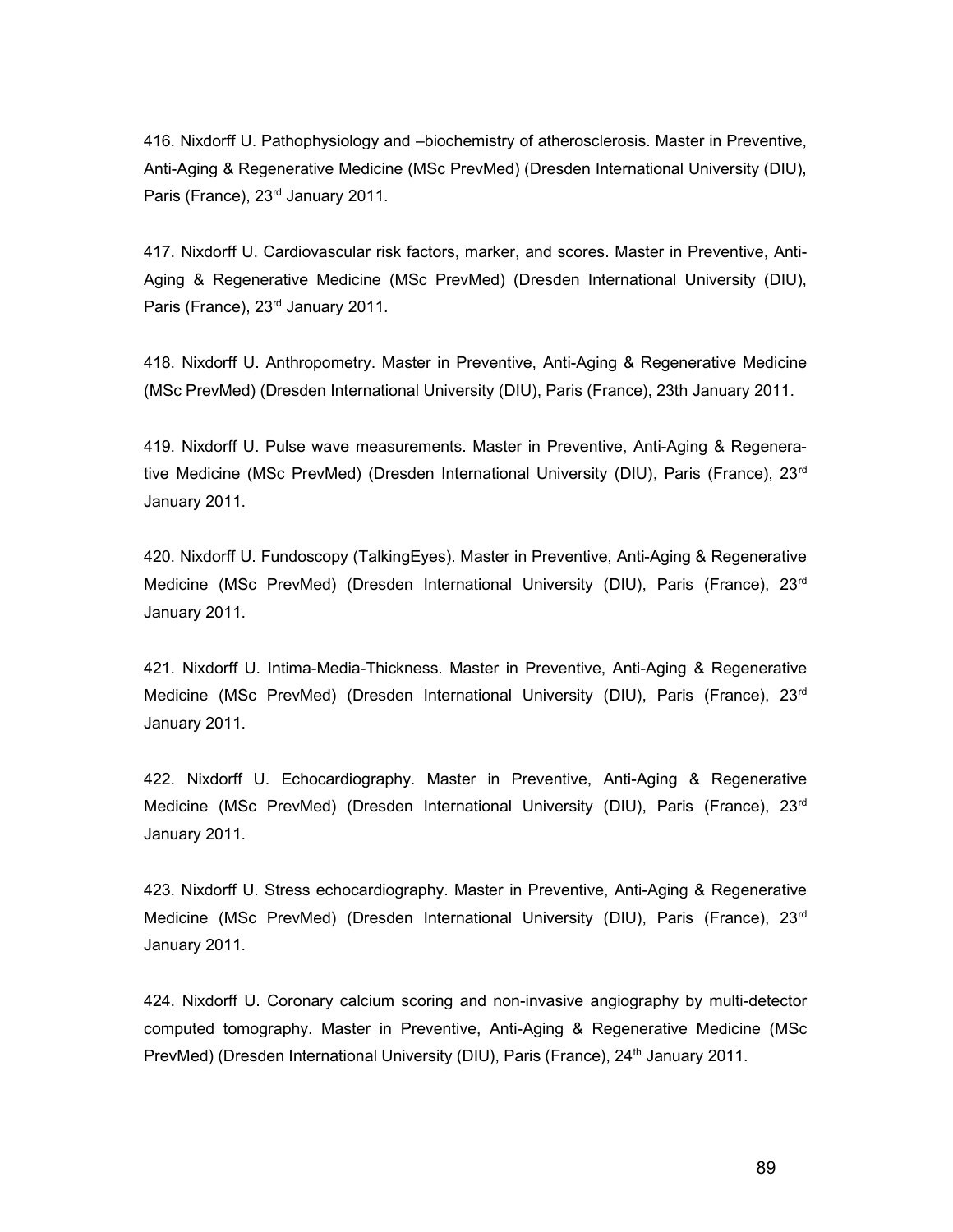425. Nixdorff U. ECG, ergometry and heart rate variability. Master in Preventive, Anti-Aging & Regenerative Medicine (MSc PrevMed) (Dresden International University (DIU), Paris (France),  $24<sup>th</sup>$  January 2011.

426. Nixdorff U. Lifestyle modification / behaviorism. Master in Preventive, Anti-Aging & Regenerative Medicine (MSc PrevMed) (Dresden International University (DIU), Paris (France),  $24<sup>th</sup>$  January 2011.

427. Nixdorff U. Physical activity. Master in Preventive, Anti-Aging & Regenerative Medicine (MSc PrevMed) (Dresden International University (DIU), Paris (France), 24<sup>th</sup> January 2011. 428. Nixdorff U. Nitrition, supplementation. Master in Preventive, Anti-Aging & Regenerative Medicine (MSc PrevMed) (Dresden International University (DIU), Paris (France), 24<sup>th</sup> January 2011.

428. Nixdorff U. Pharmacotherapy in primary and secondary prevention. Master in Preventive, Anti-Aging & Regenerative Medicine (MSc PrevMed) (Dresden International University (DIU), Paris (France),  $24<sup>th</sup>$  January 2011.

429. Nixdorff U. Professionelle Check-Up-Medizin. Informationsveranstaltung Fa. Havilog, Düsseldorf, 27. Januar 2011.

430. Nixdorff U. Check-Up Untersuchungen – Was gehört in die Praxis. Update Innere Medizin 2011, Krankenhaus Martha-Maria, Nürnberg, 12. Februar 2011.

431. Nixdorff U. Kardiovaskuläre Prävention I: Alte und neue Risikofaktoren und –marker. Ausbildungsprogramm Präventionsarzt (GSAAM; German Society of Anti-Aging Medicine), Köln, 4. / 5. Februar und 18. / 19. Februar 2011.

432. Nixdorff U. Kardiovaskuläre Prävention II: Stellenwert der bildgebenden Verfahren. Ausbildungsprogramm Präventionsarzt (GSAAM; German Society of Anti-Aging Medicine), Köln, 4. / 5. Februar und 18. / 19. Februar 2011.

433. Nixdorff U. Echokardiographie: Standardisierte Anlotebenen. Fortbildungsseminar Aloka, Berlin, 10. März 2011.

434. Nixdorff U. Systolische und diastolische LV-Funktion. Fortbildungsseminar Aloka, Berlin, 10. März 2011.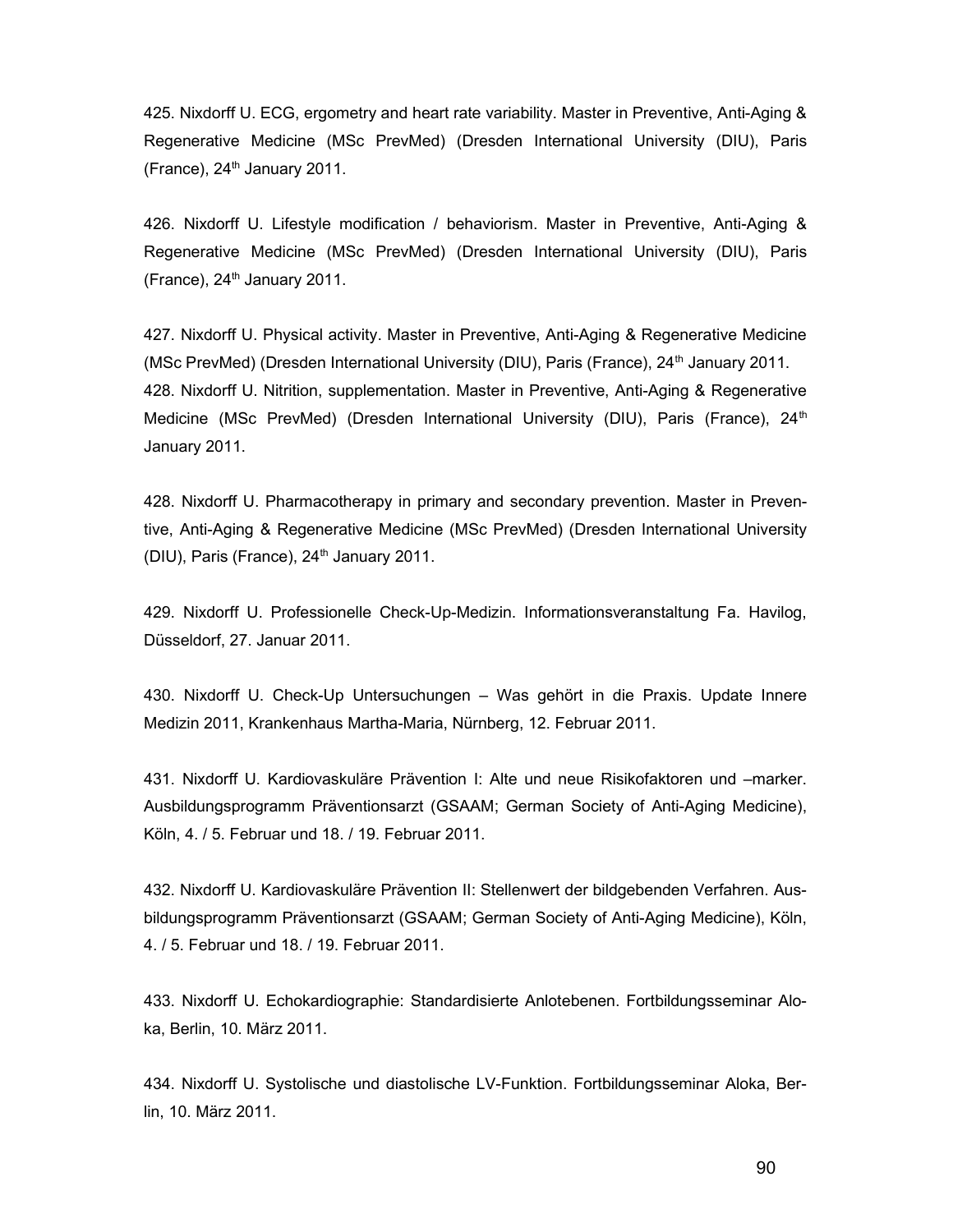435. Nixdorff U. Initima-Media-Dicke. Fortbildungsseminar Aloka, Berlin, 10. März 2011.

436. Nixdorff U. Arterielle Gefäßelastizität. Fortbildungsseminar Aloka, Berlin, 10. März 2011.

437. Nixdorff U. Kardiovaskuläre Risikostratifikation: International etablierte Risikofaktoren, marker und –Scores. Prävention und Anti-Aging Medizin 2011. Fortbildungsseminar der GSAAM (German Society of Anti-Aging Medicine). "Grundlagen und angewandte Präventions – und Anti-Aging-Medizin" mit Erlangung des Basis-Zertikates der GSAAM e.V., München, 18. und 19. März 2011.

438. Nixdorff U. Erfassung des atherosklerotischen Kontinuums: Bedeutung der bildgebenden Verfahren. Fortbildungsseminar der GSAAM (German Society of Anti-Aging Medicine). "Grundlagen und angewandte Präventions –und Anti-Aging-Medizin" mit Erlangung des Basis-Zertikates der GSAAM e.V., München, 18. und 19. März 2011.

439. Nixdorff U. Vitalitätsdiagnostik mit Fallbeispielen. Stress-Echokardiographiekurs, Aufbau- und Abschlusskurs nach KBV-Richtlinien, Weiter- und Fortbildungsakademie der Deutschen Gesellschaft für Kardiologie – Herz- und Kreislaufforschung, Ludwigsburg, 26. und 27. März 2011.

440. Nixdorff U. Methodenvergleich: Stress-Echo versus Myokardszintigraphie / Kardio-MRT / Kardio-CT mit Fallbeispielen. Stress-Echokardiographiekurs, Aufbau- und Abschlusskurs nach KBV-Richtlinien, Weiter- und Fortbildungsakademie der Deutschen Gesellschaft für Kardiologie – Herz- und Kreislaufforschung, Ludwigsburg, 26. und 27. März 2011.

441. Nixdorff U. Cardiovascular Ultrasound – How to get the preventive view on heart and arteries. EuroPRevent 2011 (European Association of Cardiovascular Prevention and Rehabilitation, EACPR), Geneva (Switzerland), 14<sup>th</sup> to 16<sup>th</sup> April 2011.

442. Nixdorff U. Kardiovaskulärer Ultraschall – How to get the preventive view on heart and arteries. 77. Jahrestagung der Deutschen Gesellschaft für Kardiologie – Herz- und Kreislaufforschung, Mannheim, 27. – 30. April 2011.

443. Nixdorff U. Diagnostik und Prävention der präklinischen Atherosklerose. 11. Konferenz der GSAAM (German Society of Anti-Aging Medicine), Deutsche Gesellschaft für Prävention und Anti-Aging Medizin, München, 12. – 14. Mai 2011.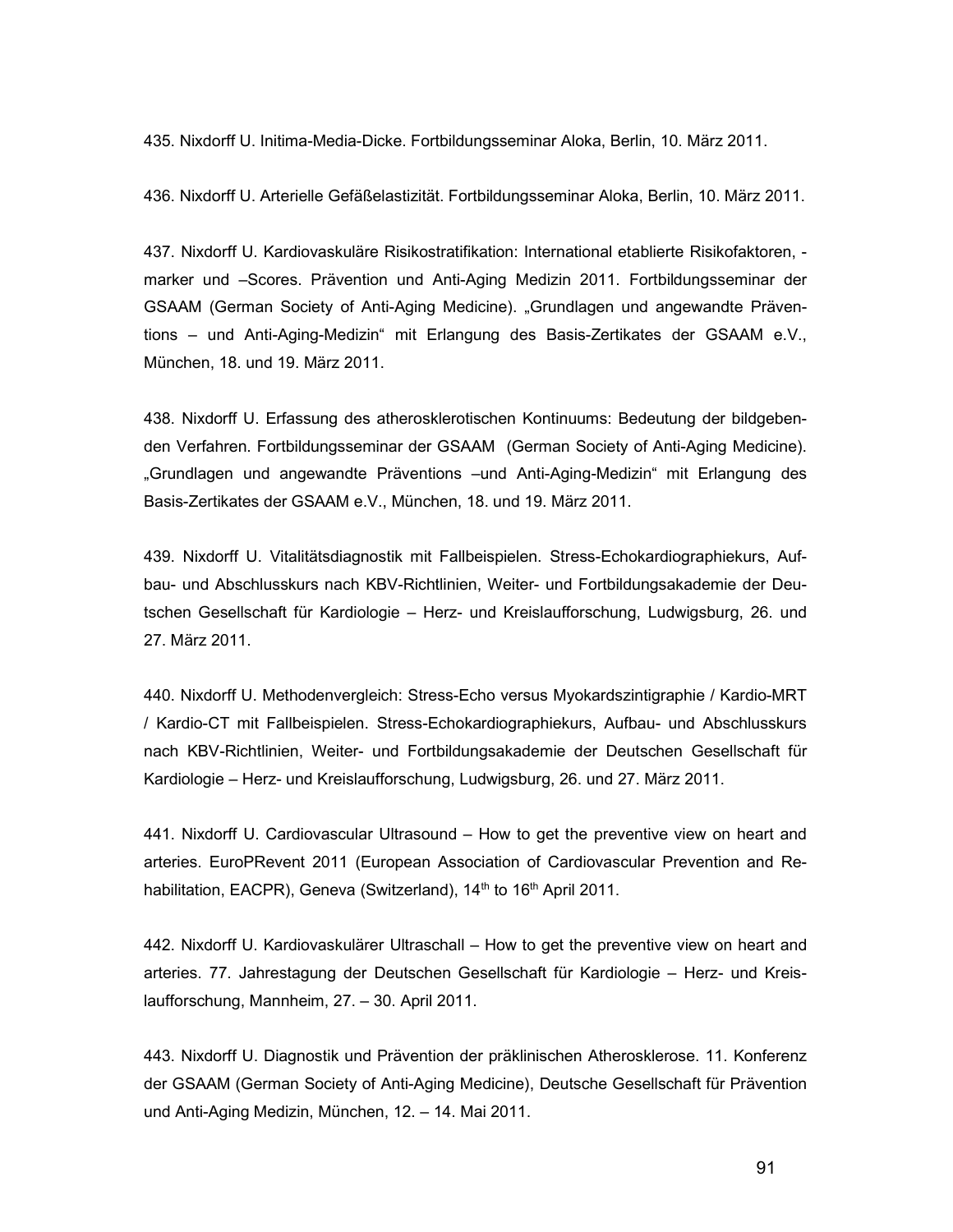444. Nixdorff U. Haut und Sonne – Wieviel UV ist erwünscht? 1. Fachkongress "Aestetics, Science & Prevention, Düsseldorf, 1. und 2. Juli 2011.

445. Nixdorff U. Komplementäre Therapie bei Patienten mit koronarer Herzkrankheit, Diät? Vitamine? Chiemgauer Kardiologie-Tage 2011, Ising, 17. und 18. September 2011.

446. Nixdorff U. Wie steht die arterielle Gefäßsteifigkeit zur linksventrikulären Funktion in Beziehung. 3. Kongress für Arterielle Gefäßsteifigkeit D-A-CH, Lübeck, 23. und 24. September 2011.

447. Nixdorff U. Diagnostik der präklinische Atherosklerose. Möglichkeiten der frühen Diagnostik / Risikoeinschätzung kardiovaskulärer Erkrankungen – Nutzen ausgewählter Untersuchungsverfahren für die arbeitsmedizinische Forschung und Praxis. Bundesanstalt für Arbeitsschutz und Arbeitsmedizin, Berlin, 8. November 2011.

448. Nixdorff U. Frühdiagnostik von Gefäßerkrankungen mittels spezieller US-Techniken. Bestimmung der Wechselwirkungen zwischen Gefäßen und Herz. 26. Gefäßmedizinisches Symposium (GMS), Berlin, 10. – 12. November 2011.

449. Nixdorff U. Ventrikulär-vaskuläres Coupling. 35. Wissenschaftlicher Kongress der Deutschen Hochdruckliga e.V. DHL<sup>®</sup> - Deutsche Gesellschaft für Hypertonie und Präven-tion, Köln, 24. – 26. November 2011.

450. Nixdorff U. Wie messe ich lokale vaskuläre Steifigkeitsparamenter mit Carotis-Ultraschall? 35. Wissenschaftlicher Kongress der Deutschen Hochdruckliga e.V. DHL<sup>®</sup> - Deutsche Gesellschaft für Hypertonie und Prävention, Köln, 25. November 2011.

451. Nixdorff U. Wie messe ich lokale vaskuläre Steifigkeitsparamenter mit Carotis-Ultraschall? 35. Wissenschaftlicher Kongress der Deutschen Hochdruckliga e.V. DHL® - Deutsche Gesellschaft für Hypertonie und Prävention, Köln, 26. November 2011.

452. Nixdorff U: Kardiologische Notfälle: EKG-Grundlagen. Fortbildung der Johanniter-Unfall-Hilfe e.V., JUH Rhein-Ruhr, Düsseldorf, 26. – 27. November 2011.

453. Nixdorff U: Kardiologische Notfälle: Herzrhythmusstörungen. Fortbildung der Johanniter-Unfall-Hilfe e.V., JUH Rhein-Ruhr, Düsseldorf, 26. – 27. November 2011.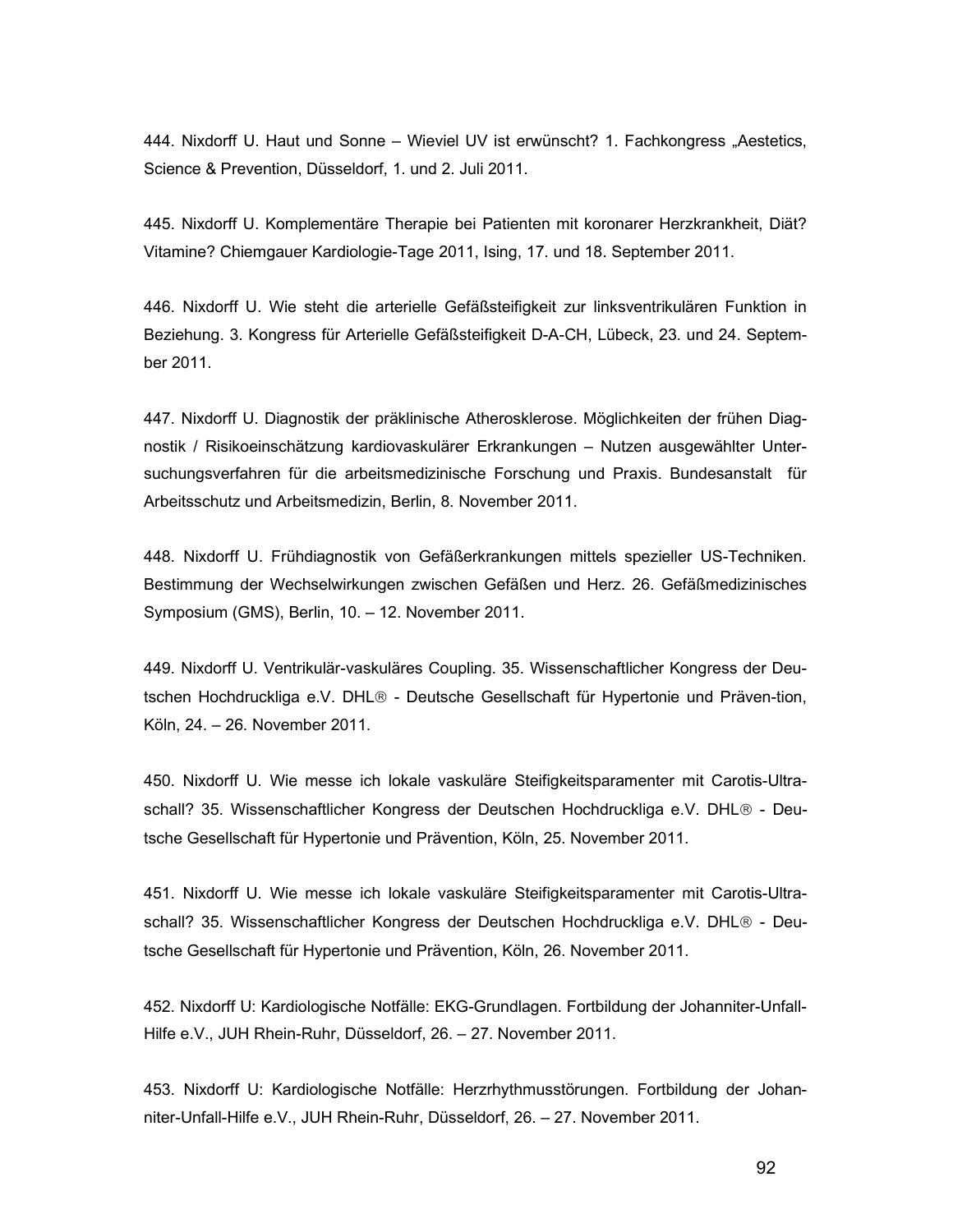454. Nixdorff U: Kardiologische Notfälle: Kardiales Lungenödem. Fortbildung der Johanniter-Unfall-Hilfe e.V., JUH Rhein-Ruhr, Düsseldorf, 26. – 27. November 2011.

455. Nixdorff U: Kardiologische Notfälle: Akutes Koronarsyndrom. Fortbildung der Johanniter-Unfall-Hilfe e.V., JUH Rhein-Ruhr, Düsseldorf, 26. – 27. November 2011.

456. Nixdorff U: Kardiologische Notfälle: Disease Management-Programm KHK. Fortbildung der Johanniter-Unfall-Hilfe e.V., JUH Rhein-Ruhr, Düsseldorf, 26. – 27. November 2011.

457. Nixdorff U: Kardiologische Notfälle: Präventionen. Fortbildung der Johanniter-Unfall-Hilfe e.V., JUH Rhein-Ruhr, Düsseldorf, 26. – 27. November 2011.

458. Nixdorff U. Evidence-based Check-Up Medicine. Health Day – Metro Group, Düsseldorf, 29th November 2011.

459. Nixdorff U. How to scan the carotid and easy markers in preventive cardiology. Euro-Echo & Other Imaging Modalities 2011, Budapest, Hungary,  $7<sup>th</sup> - 10<sup>th</sup>$  December 2011.

460. Nixdorff U. Kardiovaskuläre Prävention: Alte und neue Risikofaktoren und –marker. Ausbildungsseminar Präventionsmedizin (GSAAM), Köln, 27. und 28. Januar 2012.

461. Nixdorff U. Kardiovaskuläre Risikostratifikation: International etablierte Risikofaktoren, marker und –Scores. Prävention und Anti-Aging Medizin 2012, München, 24. und 25. Februar 2012.

462. Nixdorff U. Erfassung des atherosklerotischen Kontinuums: Bedeutung der bildgebenden Verfahren. Prävention und Anti-Aging Medizin 2012, München, 24. und 25. Februar 2012.

463. Nixdorff U. Herz-Kreislaufrisiken reduzieren: Ernährung und Alkohol. Zertifizierungsveranstaltung für Ärzte der Herzkurse, geförderte duch die Deutsche Herzstiftung, Dinslaken, 10. März 2012.

464. Nixdorff U. Herzinfarkt. Was ist das, wie kann man ihn verhindern? Gemeinschaftsveranstaltung des Verbandes Deutscher Betriebs- und Werksärzte e.V: (VDBW) und Deutscher Herzstiftung in der ERGO Versicherungsgruppe, Düsseldorf, 29. März 2012.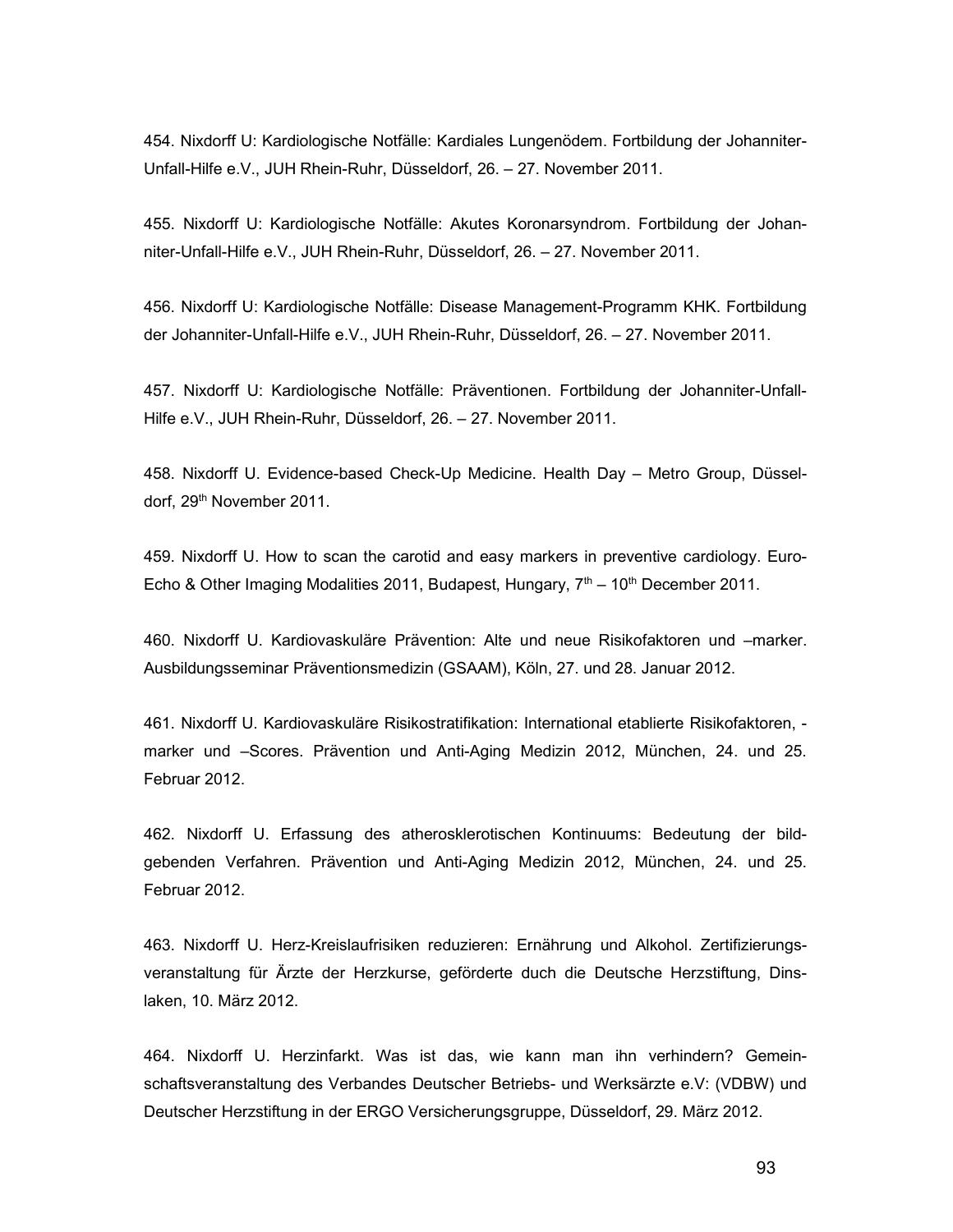465. Nixdorff U. Kardiovaskuläre Erkrankungen: Echokardiographie und IMT / Pulswellenanalyse (cardiovascular aging), 12. Konferenz der GSAAM (German Society of Anti-Aging Medicine (Deutsche Gesellschaft für Präventiohn und Anti-Aging Medizin)), München, 26. – 28.4.2012.

466. Nixdorff U. Herz- und Gefäßsteifigkeit: Von endothelialer Dysfunktion zur Plaquebildung. Silent Inflammation II – Der Mensch ist so alt wie seine Gefäße. 12. Konferenz der GSAAM (German Society of Anti-Aging Medicine (Deutsche Gesellschaft für Prävention und Anti-Aging Medizin)), München, 26. – 28.4.2012.

467. Nixdorff U. Vitamin D: Sonne für das Herz, 12. Konferenz der GSAAM (German Society of Anti-Aging Medicine (Deutsche Gesellschaft für Präventiohn und Anti-Aging Medizin)), München, 26. – 28.4.2012.

468. Nixdorff U. The role of Lp-PLA2 in predicting increased risk for CVD and the effects of lifestyle changes. The role of lipoprotein-associated phospholipase A2 (Lp-PLA2) and cardiovascular risk assessment in a clinical setting. EuroPRevent – The European Meeting Place for Science in Preventive Cardiology 2012, Dublin, Ireland,  $3<sup>rd</sup> - 5<sup>th</sup>$  May 2012.

469. Nixdorff U. Beyond HeartScore: why do we need biomarkers and imaging in a cardiovascular disease screening strategy. Screening Debate. EuroPRevent – The European Meeting Place for Science in Preventive Cardiology 2012, Dublin, Ireland,  $3<sup>rd</sup> - 5<sup>th</sup>$  May 2012.

470. Nixdorff U. A cardiovascular preventive check-up program in an asymptomatic individual switching a primary into a secondary preventive case. Grand Rounds – case based discussions. EuroPRevent – The European Meeting Place for Science in Preventive Cardiology 2012, Dublin, Ireland,  $3<sup>rd</sup> - 5<sup>th</sup>$  May 2012.

471. Nixdorff U. Herzinfarkt. Was ist das, wie kann man ihn verhindern? Inner Wheel (Rotary), Industrie-Club, Düsseldorf, 8. Mai 2012.

472. Nixdorff U. Ernährungsmedizin – Unsinniges und Sinnvolles. IFIM-Ärztenetzwerk Düsseldorf, Wirtschaftsclub, Düsseldorf, 8. Mai. 2012.

473. Nixdorff U. Herzinfarkt. Was ist das, wie kann man ihn verhindern? Aktionstag Herz-Kreislauf, Oxea GmbH, Oberhausen, 9. Mai 2012.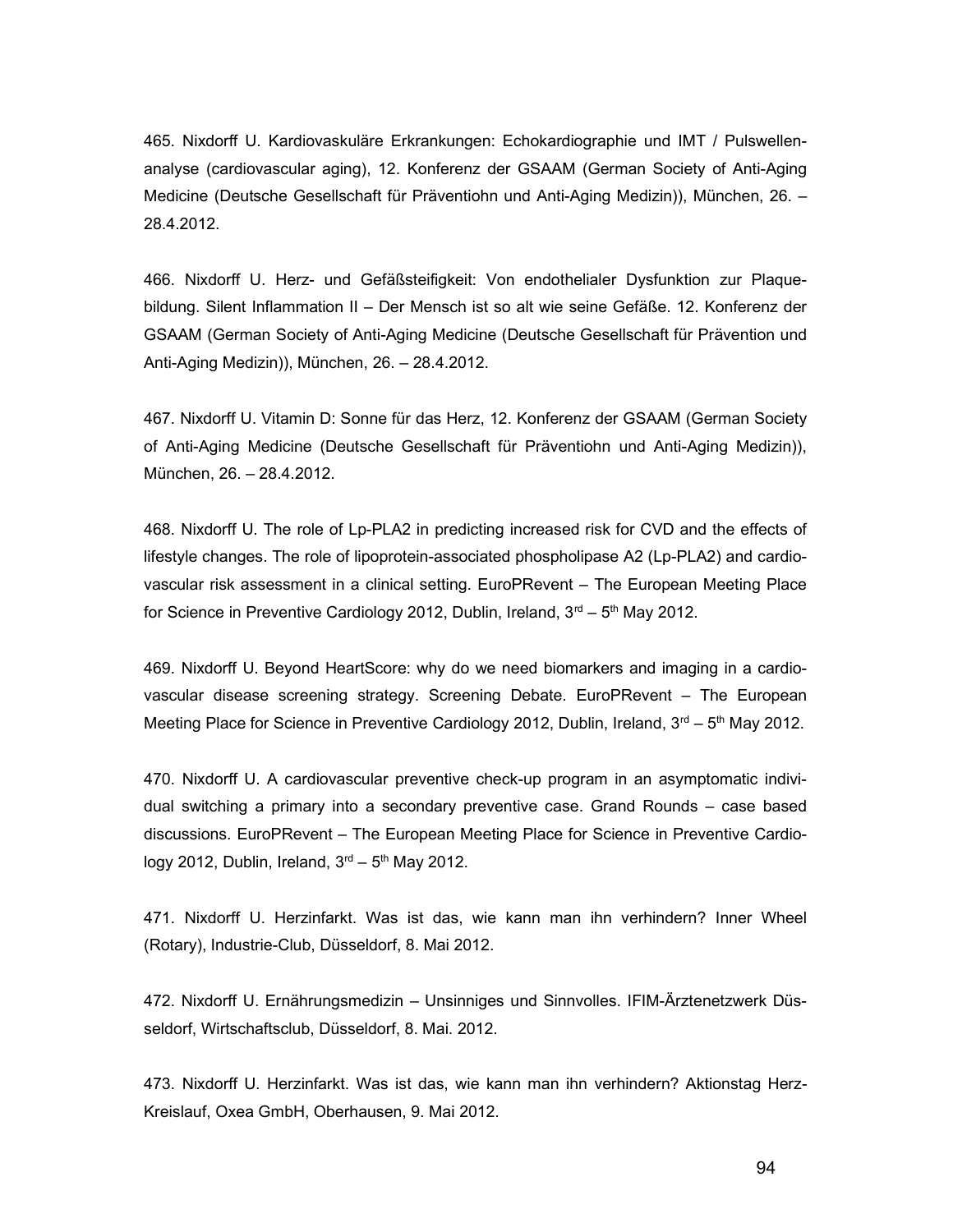474. Nixdorff U. Vitalitätsdiagnostik. Stressechokardiographiekurs, Aufbau- und Abschlusskurs nach KBV-Richtlinien, Ludwigsburg, 23. – 25. Juni 2012.

475. Nixdorff U. Vitalitätsdiagnostik/Fallbeispiele. Stressechokardiographiekurs, Aufbau- und Abschlusskurs nach KBV-Richtlinien, Ludwigsburg, 23. – 25. Juni 2012.

476. Nixdorff U. Methodenvergleich: Stress-Echo versus Myokardszintigraphie/Kardio-MRT/ Kardio-CT. Stressechokardiographiekurs, Aufbau- und Abschlusskurs nach KBV-Richtlinien, Ludwigsburg, 23. – 25. Juni 2012.

477. Nixdorff U. Moderne Check-Up-Medizin – Gesundheit für Unternehmer und Unternehmen. Jour Fix im Club. Industrie-Club e.V., Düsseldorf, 12. September 2012.

478. Nixdorff U. Kardiovaskuläre Risikostratifikation: International etablierte Risikofaktoren, Marker- und Scores. Grundlagen und angewandte Präventions- und Anti-Aging-Medizin (Zertifizierung durch die Landesärztekammer Baden-Württemberg). Stuttgart, 5. und 6. Oktober 2012.

479. Nixdorff U. Erfassung des atherosklerotischen Kontinuums: Bedeutung der bildgebenden Verfahren. Grundlagen und angewandte Präventions- und Anti-Aging-Medizin (Zertifizierung durch die Landesärztekammer Baden-Württemberg). Stuttgart, 5. und 6. Oktober 2012.

480. Nixdorff U. Prävention und Fitness durch Ausdauer- und Krafttraining. Grundlagen und angewandte Präventions- und Anti-Aging-Medizin (Zertifizierung durch die Landesärztekammer Baden-Württemberg). Stuttgart, 5. und 6. Oktober 2012.

481. Nixdorff U. Risikostratifizierung und Check-Up: Strategine in der Präventiven Medizin. Vollversammlung der Europäischen Gesellschaft für Präventivmedizin e.V.. Niedernhausen, 2. und 3. November 2012.

482. Nixdorff U. Kardiologische Notfälle 1: EKG-Grundlagen, Herzrhythmusstörungen, kardiales Lungenödem. Fortbildung der Johanniter-Unfall-Hilfe e.V., Düsseldorf, 10. November 2012.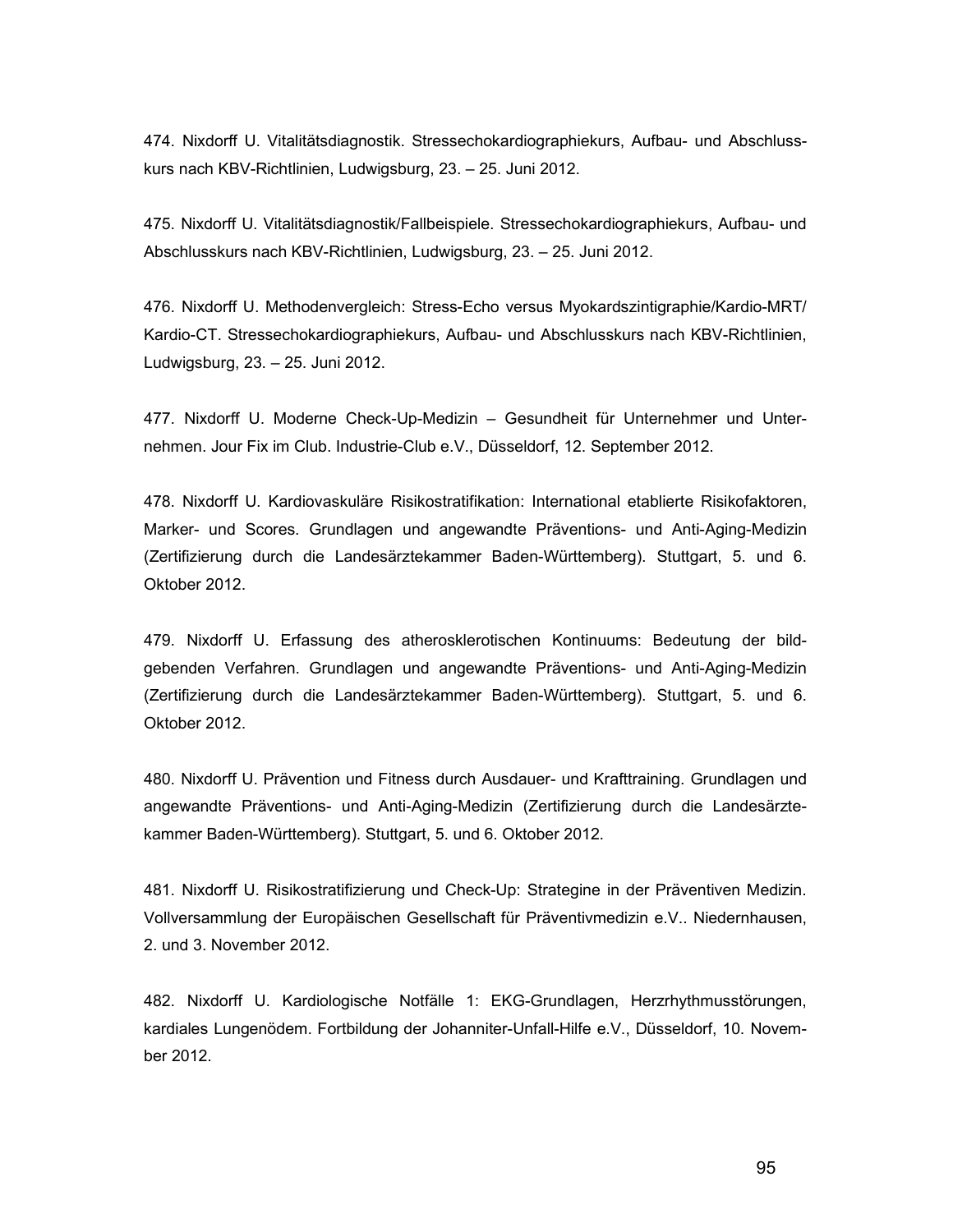483. Nixdorff U. Kardiologische Notfälle 2: Akutes Koronarsyndrom, Prävention. Fortbildung der Johanniter-Unfall-Hilfe e.V., Düsseldorf, 10. November 2012.

484. Nixdorff U. "Herz aus Stein" – Wie Stress das Herz blockiert. Summit "Leistung und Leistungsverlust in der Berufswelt, Gesellschaft für Prävention, Schloss Hopferau, 23. und 24. November 2012.

485. Nixdorff U. Moderne evidenzbasierte Konzepte der kardiovaskulären Primär-Risikostratifizierung. Kardiologie-Update 2012, München, 15. und 16. Dezember 2012.

486. Nixdorff U. Pathophysiology and –biochemistry of atherosclerosis. Master in Preventive, Anti-Aging & Regenerative Medicine (MSc PrevMed) (Dresden International University (DIU), Barcelona (Spain), 15<sup>th</sup> January 2013.

487. Nixdorff U. Cardiovascular risk factors, marker, and scores. Master in Preventive, Anti-Aging & Regenerative Medicine (MSc PrevMed) (Dresden International University (DIU), Barcelona (Spain), 15<sup>th</sup> January 2013.

488. Nixdorff U. Anthropometry. Master in Preventive, Anti-Aging & Regenerative Medicine (MSc PrevMed) (Dresden International University (DIU), Barcelona (Spain), 15<sup>th</sup> January 2013.

489. Nixdorff U. Pulse wave measurements. Master in Preventive, Anti-Aging & Regenerative Medicine (MSc PrevMed) (Dresden International University (DIU), Barcelona (Spain), 15<sup>th</sup> January 2013.

490. Nixdorff U. Fundoscopy (TalkingEyes). Master in Preventive, Anti-Aging & Regenerative Medicine (MSc PrevMed) (Dresden International University (DIU), Barcelona (Spain), 15<sup>th</sup> January 2013.

491. Nixdorff U. Intima-Media-Thickness. Master in Preventive, Anti-Aging & Regenerative Medicine (MSc PrevMed) (Dresden International University (DIU), Barcelona (Spain), 15<sup>th</sup> January 2013.

492. Nixdorff U. Echocardiography. Master in Preventive, Anti-Aging & Regenerative Medicine (MSc PrevMed) (Dresden International University (DIU), Barcelona (Spain), 15<sup>th</sup> January 2013.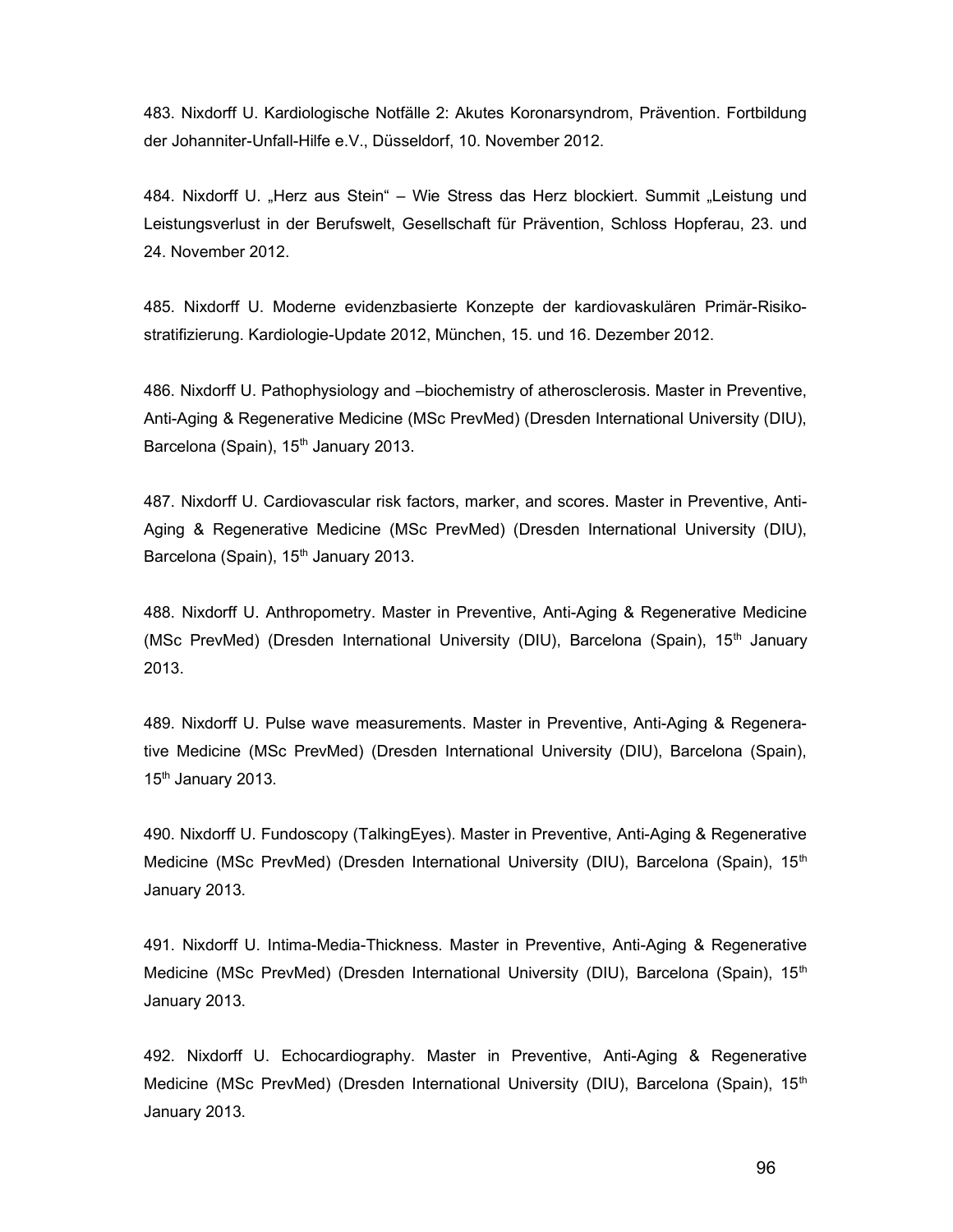493. Nixdorff U. Coronary calcium scoring and non-invasive angiography by multi-detector computed tomography. Master in Preventive, Anti-Aging & Regenerative Medicine (MSc PrevMed) (Dresden International University (DIU), Barcelona (Spain), 15<sup>th</sup> January 2013.

494. Nixdorff U. ECG, ergometry and heart rate variability. Master in Preventive, Anti-Aging & Regenerative Medicine (MSc PrevMed) (Dresden International University (DIU), Barcelona (Spain),  $15<sup>th</sup>$  January 2013.

495. Nixdorff U. Lifestyle modification / behaviorism. Master in Preventive, Anti-Aging & Regenerative Medicine (MSc PrevMed) (Dresden International University (DIU), Barcelona (Spain),  $16<sup>th</sup>$  January 2013.

496. Nixdorff U. Physical activity. Master in Preventive, Anti-Aging & Regenerative Medicine (MSc PrevMed) (Dresden International University (DIU), Barcelona (Spain), 16<sup>th</sup> January 2013.

497. Nixdorff U. Nutrition, supplementation. Master in Preventive, Anti-Aging & Regenerative Medicine (MSc PrevMed) (Dresden International University (DIU), Barcelona (Spain), 16<sup>th</sup> January 2013.

498. Nixdorff U. Kardiovaskuläre Prävention: Alte und neue Risikofaktoren und –marker. Ausbildungsprogramm Präventionsmedizin (GSAAM) – GenoGyn. Köln, 19. Januar 2013.

499. Nixdorff U. Kardiovaskuläre Risikostratifikation: International etablierte Risikofaktoren, Marker- und Scores. Grundlagen und angewandte Präventions- und Anti-Aging-Medizin (Zertifizierung durch die Bayerische Landesärztekammer). München, 1. und 2. Februar 2013.

500. Nixdorff U. Erfassung des atherosklerotischen Kontinuums: Bedeutung der bildgebenden Verfahren. Grundlagen und angewandte Präventions- und Anti-Aging-Medizin (Zertifizierung durch die Bayerische Landesärztekammer). München, 1. und 2. Februar 2013.

501. Nixdorff U. Der Mensch ist so alt wie seine Gefäße. Satellitensymposium "Prävention und Anti-Aging – Grundlagen der Schönheit", Lifetime-Beauty & Health. Düsseldorf, 3. Februar 2013.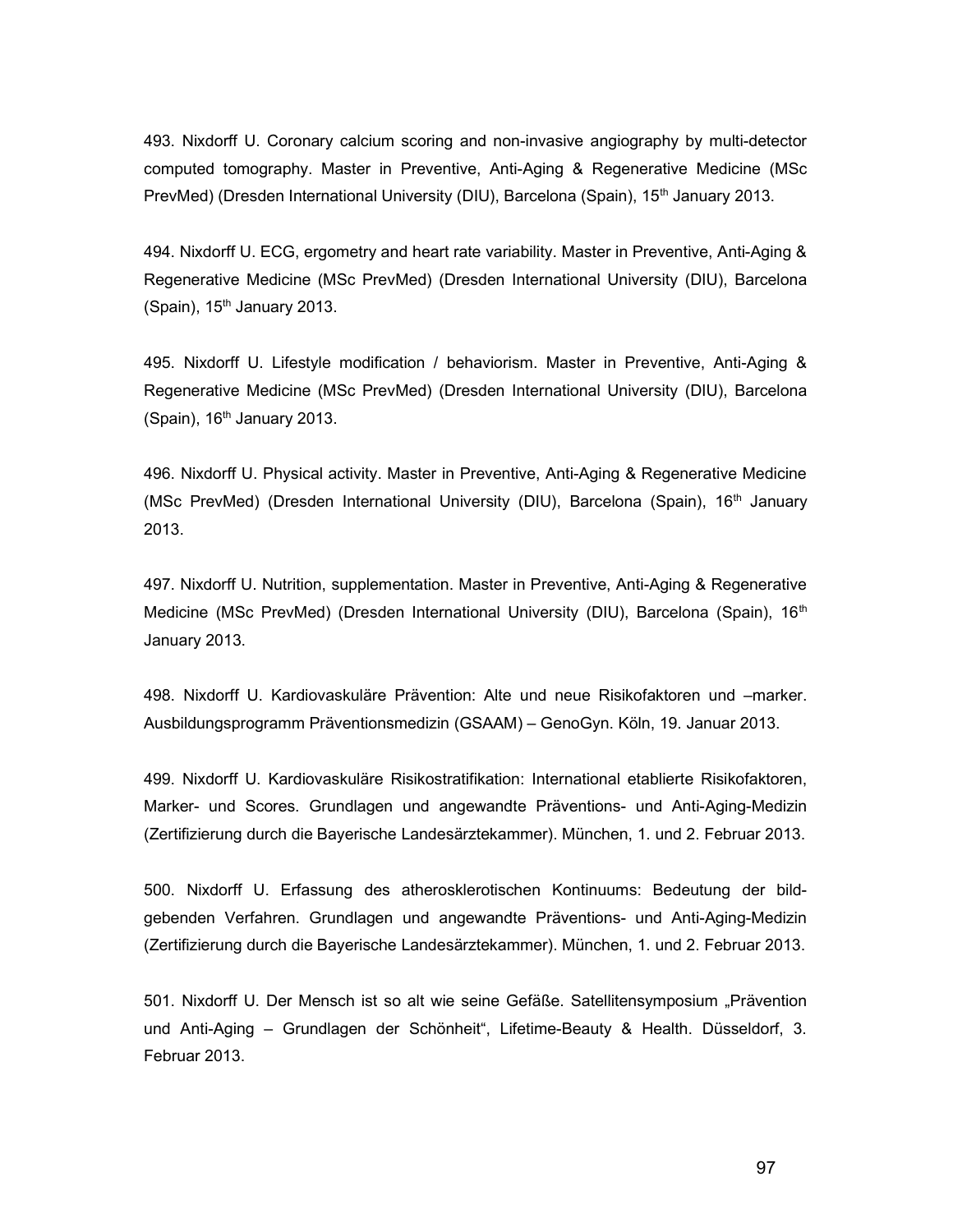502. Nixdorff U. Rational approach to preventive medicine. Practical background of check-up medicine.  $4<sup>th</sup>$  Medical and Health Tourism Congress, Moscow (Russia),  $21<sup>st</sup> - 22<sup>nd</sup>$  March 2013.

503. Nixdorff U. Vom Echo über Carotis-Duplex (CIMT) zur Pulswellenanalyse. Workshop Kardiovaskuläre Medizin. 13. Konferenz der GSAAM (German Society of Anti-Aging Medicine / Deutsche Gesellschaft für Prävention und Anti-Aging Medizin), Schwerpunkt Personalisierte Medizin – Lebensstilmodifikation, die grundsätzliche Herausforderung der Präventionsmedizin, München, 2. – 4. Mai 2013.

504. Nixdorff U. Kardiovaskuläre Risikostratifikation mittels koronarem Calcium-Scoring. 13. Konferenz der GSAAM (German Society of Anti-Aging Medicine / Deutsche Gesellschaft für Prävention und Anti-Aging Medizin), Schwerpunkt Personalisierte Medizin – Lebensstilmodifikation, die grundsätzliche Herausforderung der Präventionsmedizin, München, 2. – 4. Mai 2013.

505. Nixdorff U. PLAC-Test für Lp-PLA2: Ein kardio-. und zerebrovaskulärer Marker für personalisiertes Patientenmanagement. 13. Konferenz der GSAAM (German Society of Anti-Aging Medicine / Deutsche Gesellschaft für Prävention und Anti-Aging Medizin), Schwerpunkt Personalisierte Medizin – Lebensstilmodifikation, die grundsätzliche Herausforderung der Präventionsmedizin, München, 2. – 4. Mai 2013.

506. Love and Survial (Ornish): Was ist HERZlichkeit? 13. Konferenz der GSAAM (German Society of Anti-Aging Medicine / Deutsche Gesellschaft für Prävention und Anti-Aging Medizin), Schwerpunkt Personalisierte Medizin – Lebensstilmodifikation, die grundsätzliche Herausforderung der Präventionsmedizin, München, 2. – 4. Mai 2013.

507. State-of-the-Art der Evidenz-basierten Check-Up-Medizin: Erhöhung von Lebensqualität und –erwartung. Rotary Club Münster – Westfalen, Münster, 22. Mai 2013.

508. Nixdorff U. Screening for cardiovascualr risk beyond SCORE. ESC Congress 2013 (European Society of Cardiology), Amsterdam (Netherlands), 31rd August  $-4<sup>th</sup>$  September 2013.

509. Nixdorff U. Klinik der Stresserkrankungen: "Herz aus Stein": Wie Stress das Herz blockiert, Stress und Verhaltensänderungen als Wegbereiter kardio-cerebro-vaskulärer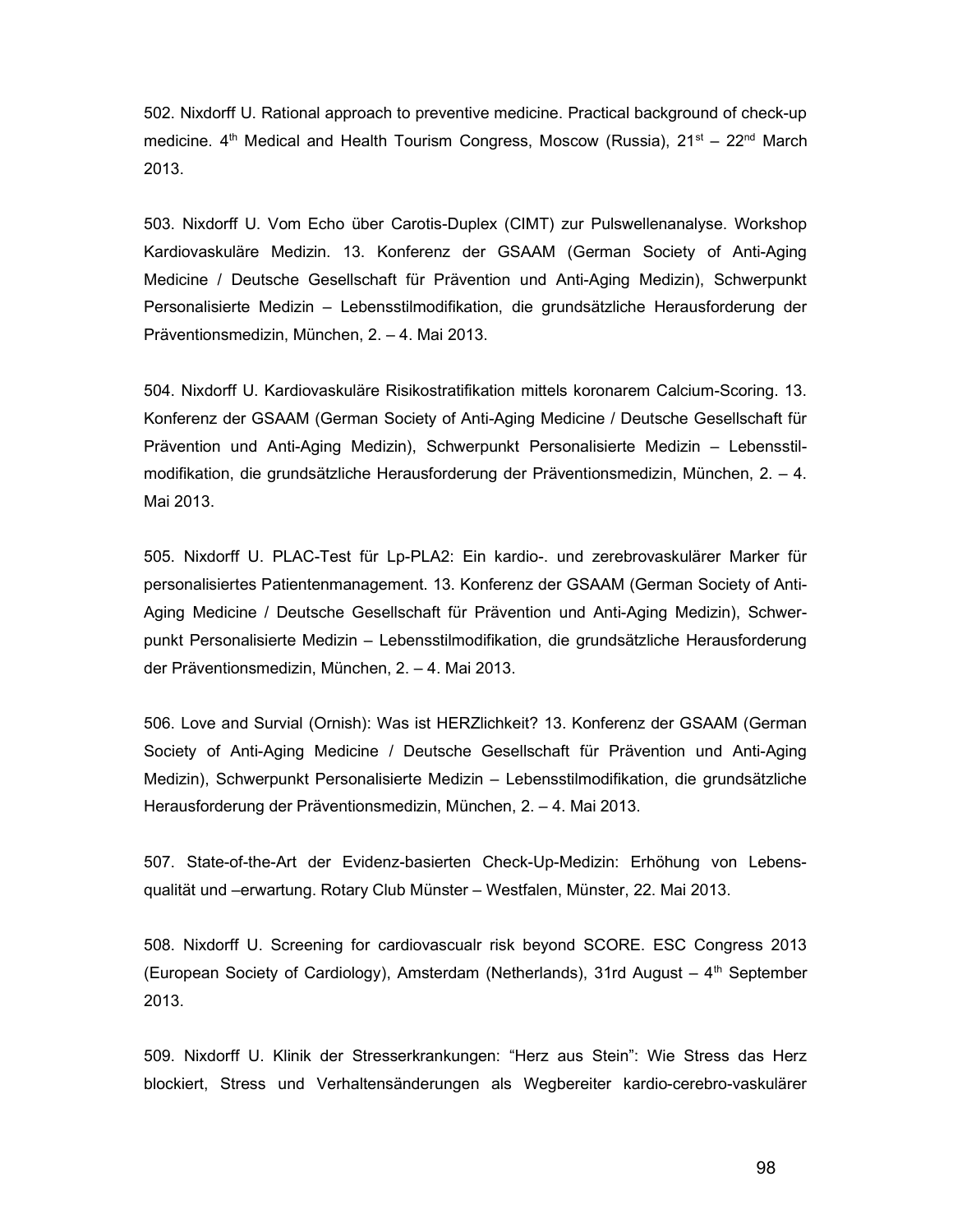Erkrankungen. Kardiovaskuläre Alterationen durch chronischen Stress: Von der veränderten Gefäßsteifigkeit zum Coronarkalk und Tod. Stressmedizin, Berlin, 13. – 15. September 2013.

510. Nixdorff U. Womens's hearts beat differently – Gender specific aspects in cardiology.  $1<sup>st</sup>$ Anti-Aging Medicine European Congress AMEC, Paris (France), 11<sup>th</sup> and 12<sup>th</sup> October 2013.

511. Nixdorff U. Clinical approach to stress associated diseases. "Heart out of stone": How stress block heart function. Stress and behavioural changes as promotors for cerebro-cardiovascular disorders. Cardiovascular alterations due to chronic stress: From vessel stiffness to coronary calcification and cardiac death. The allostatic load, a simple test system. International Seminar on Stress Medicine, Paris (France),  $13<sup>th</sup>$  and  $14<sup>th</sup>$  October 2013.

512. Nixdorff U. Cardiovascular risk stratification by established risk scores. Master Study Week for the Master of Science in Preventive, Anti-Aging and Regenerative Medicine. Dresden International University DIU, Paris (France),  $14<sup>th</sup> - 18<sup>th</sup>$  October 2013.

513. Nixdorff U. Vascular function by pulse wave analysis. Master Study Week for the Master of Science in Preventive, Anti-Aging and Regenerative Medicine. Dresden Inter-national University DIU, Paris (France),  $14<sup>th</sup> - 18<sup>th</sup>$  October 2013.

514. Nixdorff U. Basis for lifestyle counseling by bioimpedance analysis and SenseWeararnband measurements. Master Study Week for the Master of Science in Preventive, Anti-Aging and Regenerative Medicine. Dresden International University DIU, Paris (France), 14<sup>th</sup>  $-18<sup>th</sup>$  October 2013.

515. Nixdorff U. Klinik der Stresserkrankungen: "Herz aus Stein": Wie Stress das Herz blockiert, Stress und Verhaltensänderungen als Wegbereiter kardio-cerebro-vaskulärer Erkrankungen. Kardiovaskuläre Alterationen durch chronischen Stress: Von der veränderten Gefäßsteifigkeit zum Coronarkalk und Tod. Stressmedizin, München, 22. – 24. November 2013.

516. Nixdorff U. Präventive Kardiologie: Einleitung. Masterstudiengang "Master of Science in Preventive Medicine". Dresden International University, Dresden, 30.11. und 1.12.2013.

517. Nixdorff U. Präventive Kardiologie: Pathophysiologie der Atherosklerose. Masterstudiengang "Master of Science in Preventive Medicine". Dresden International University, Dresden, 30.11. und 1.12.2013.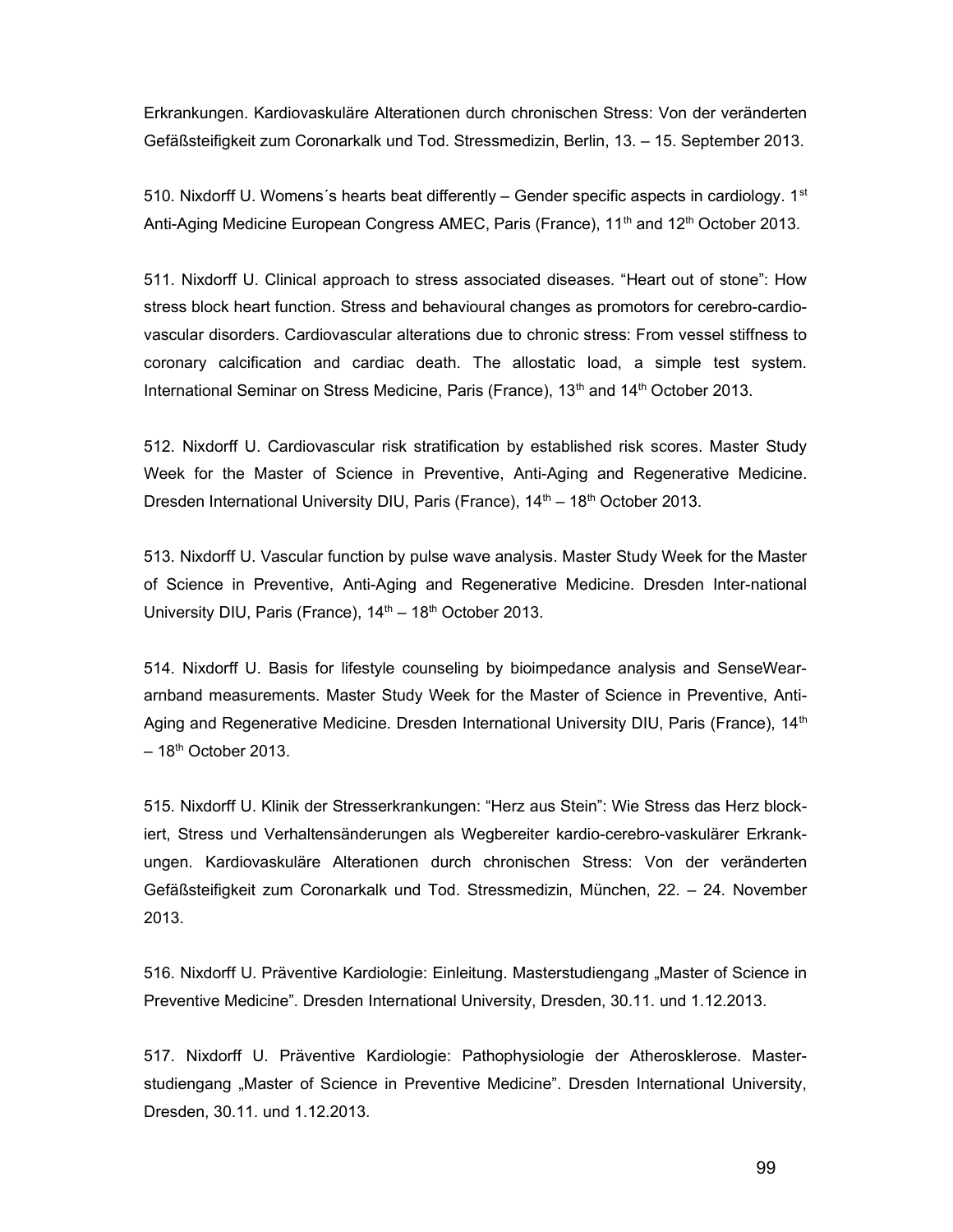518. Nixdorff U. Präventive Kardiologie: Kardiovaskuläre Risikofaktoren und –marker, - Scores. Masterstudiengang "Master of Science in Preventive Medicine". Dresden International University, Dresden, 30.11. und 1.12.2013.

519. Nixdorff U. Präventive Kardiologie: Anthropometrie. Masterstudiengang "Master of Science in Preventive Medicine". Dresden International University, Dresden, 30.11. und 1.12.2013.

520. Nixdorff U. Präventive Kardiologie: Pulswellenanalyse. Masterstudiengang "Master of Science in Preventive Medicine". Dresden International University, Dresden, 30.11. und 1.12.2013.

521. Nixdorff U. Präventive Kardiologie: Fundoskopie. Masterstudiengang "Master of Science in Preventive Medicine". Dresden International University, Dresden, 30.11. und 1.12.2013.

522. Nixdorff U. Präventive Kardiologie: Intima-Media-Dicke (IMT) / Plaque (Carotis-Ultraschall). Masterstudiengang "Master of Science in Preventive Medicine". Dresden International University, Dresden, 30.11. und 1.12.2013.

523. Nixdorff U. Präventive Kardiologie: Echokardiographie und Stressechokardiographie. Masterstudiengang "Master of Science in Preventive Medicine". Dresden International Univer-sity, Dresden, 30.11. und 1.12.2013.

524. Nixdorff U. Präventive Kardiologie: Koronares Calcium-Scoring (CAC) und Angiographie (CTA). Masterstudiengang "Master of Science in Preventive Medicine". Dresden International University, Dresden, 30.11. und 1.12.2013.

525. Nixdorff U. Präventive Kardiologie: EKG und Herzratenvariabilität (HRV). Masterstudiengang "Master of Science in Preventive Medicine". Dresden International University, Dresden, 30.11. und 1.12.2013.

526. Nixdorff U. Präventive Kardiologie: Schlaganfallprävention I. Masterstudiengang "Master of Science in Preventive Medicine". Dresden International University, Dresden, 30.11. und 1.12.2013.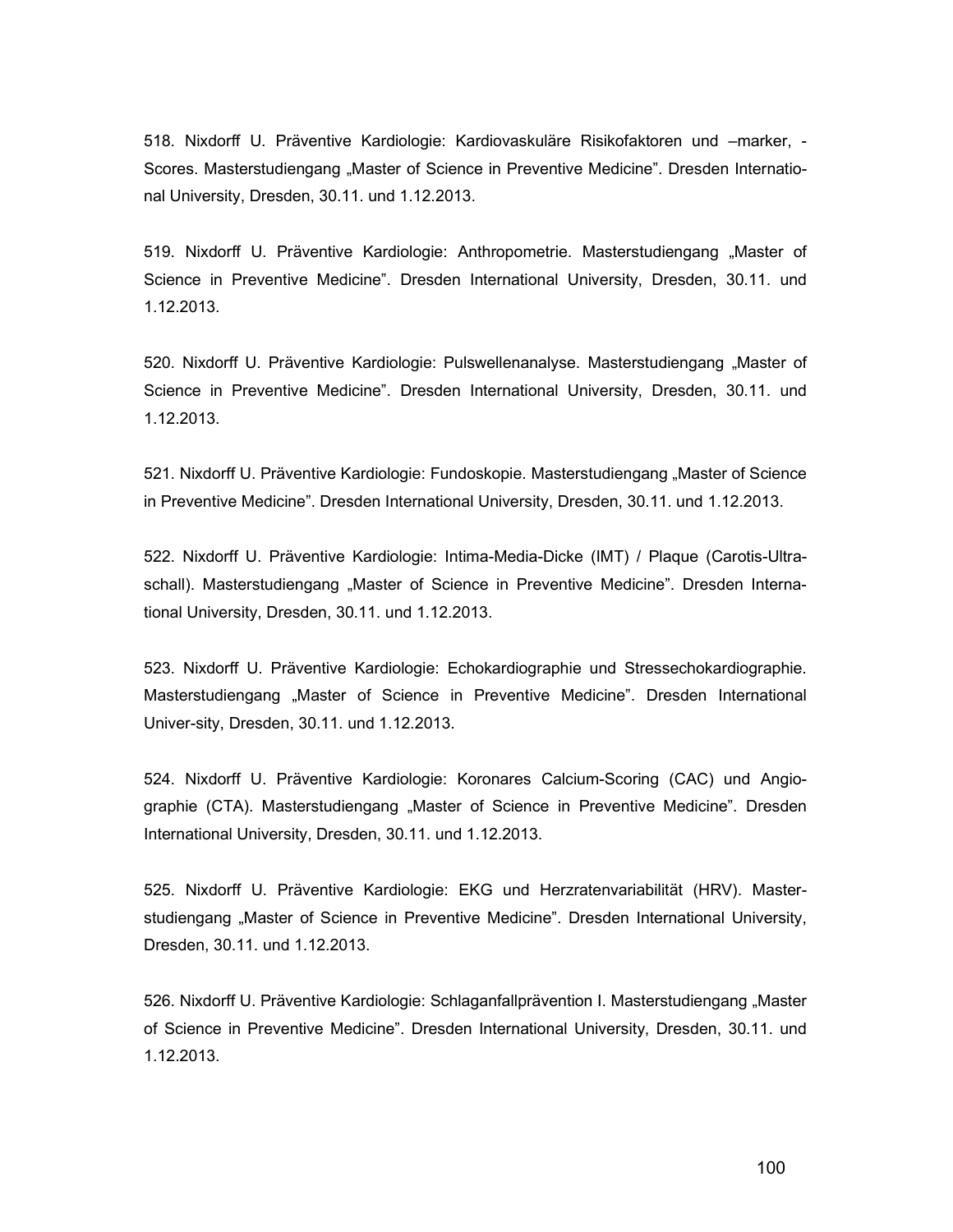527. Nixdorff U. Präventive Kardiologie: Schlaganfallprävention I. Masterstudiengang "Master of Science in Preventive Medicine". Dresden International University, Dresden, 30.11. und 1.12.2013.

528. Nixdorff U. Präventive Kardiologie: Lifestyle modification / behavorism. Masterstudiengang "Master of Science in Preventive Medicine". Dresden International University, Dresden, 30.11. und 1.12.2013.

529. Nixdorff U. Präventive Kardiologie: Fitness / physical activity. Masterstudiengang "Master of Science in Preventive Medicine". Dresden International University, Dresden, 30.11. und 1.12.2013.

530. Nixdorff U. Präventive Kardiologie: Ernährung, Supplementierung. Masterstudiengang "Master of Science in Preventive Medicine". Dresden International University, Dresden, 30.11. und 1.12.2013.

531. Nixdorff U. Präventive Kardiologie: Psychokardiologie. Masterstudiengang "Master of Science in Preventive Medicine". Dresden International University, Dresden, 30.11. und 1.12.2013.

532. Nixdorff U. Präventive Kardiologie: Pharmakotherapie. Masterstudiengang "Master of Science in Preventive Medicine". Dresden International University, Dresden, 30.11. und 1.12.2013.

533. Nixdorff U. Bildgebung in der Prävention. Erweiterte Risikostratifikation mittels kardiovaskulärer Bildgebung präklinischer Athersklerose. Symposium "Gesünder älter werden – Neue Ansätze aus der Präventivmedizin". Assmann-Siftung und Rheinische Post, Düsseldorf, 18.12.2013.

534. Nixdorff U. Präventionsmedizin für internationale Patienten. Neujahrsauftakt der Diagnoseklinik München 2014, München, 20. Januar 2014.

535. Nixdorff U. Kardiovaskuläre Prävention: Alte und neue Risikofaktoren und –marker. Ausbildungsprogramm Präventionsmedizin (GSAAM) – GenoGyn. Köln, 15. Januar 2014.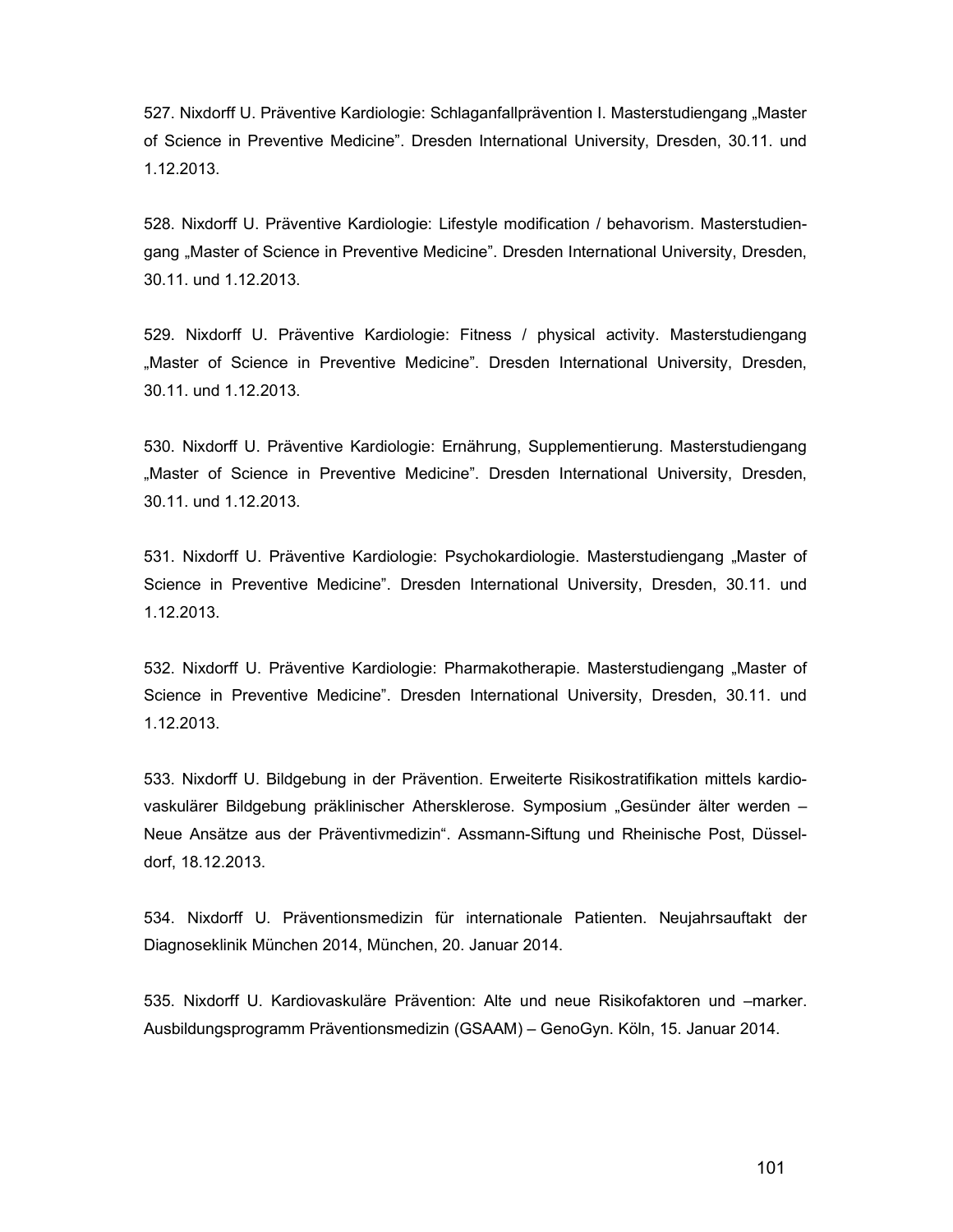536. Nixdorff U. Der Evidenz-basierte medizinische Check-Up als Bestandsaufnahme und als Medical Coaching i.R. des Personal Training-Programms. Regionales Treffen Region NRW des Premium Personal Trainer Club, Bonn, 15. Februar 2014.

537. Nixdorff U. Kardiovaskuläre Medizin. Wie Herz und Gefäße zusammenhängen. 14. Konferenz der GSAAM – Deutsche Gesellschaft für Prävention und Anti-Aging Medizin. Schwerpunktthema Human Enhancement, Optimierung des Menschen? München, 1. – 3. Mai 2014.

538. Nixdorff U. Enhancement infarziellen Myokardgewebes – Finale Therapie des Herzinfarktes? 14. Konferenz der GSAAM – Deutsche Gesellschaft für Prävention und Anti-Aging Medizin. Schwerpunktthema Human Enhancement, Optimierung des Menschen? München, 1. – 3. Mai 2014.

539. Nixdorff U. Overview of lipoprotein-associated phospholipase A2 as a vascular specific inflammatory risk factor critical in the formation of rupture-prone plaque. EuroPRevent 2014 – The EACPR (European Association of Cardiovascular Prevention & Rehabilitation) - Annual Meeting, Amsterdam (Netherlands),  $8<sup>th</sup> - 10<sup>th</sup>$  May 2014.

540. Nixdorff U. Evidenz-basierte Check-Up-Medizin, professionelle Präventionsmedizin. 1. Grafenberger Gesundheitsabend, Düsseldorf, 14. Mai 2014.

541. Nixdorff U. Moderne kardiovaskuläre Prävention – was ist sinnvoll? Heart & Sports 2014 – Kongress für Sportkardiologie, Erlangen, 23. und 24. Mai 2014.

542. Nixdorff U. Kardiovaskuläre Prävention in der Praxis: Check-Up-Medizin bis Lifestyle-Coaching – Was ist praktikabel und effizient. Symposium 2014 – Prävention für Herz, Niere und Gefäße, Glücksburg, 4. Juni 2014.

543. Nixdorff U. "Herz aus Stein": Wie Stress das Herz blockiert. Neurotransmitter – Botenstoffe, die viel bewegen. Köln, 11. Juni 2014.

544. Nixdorff U. Atherosklerose – früh erkennen – früh behandeln. 4. Kurs Kardiovaskulärer Präventivmediziner DGPR®. Schloss der Klinik Höhenried, Bernried, 20. – 25. Juni 2014.

545. Nixdorff U. Herzratenvariabilität. 9. Internationaler Bodenseekongress für Moderne Orthomolekulare Medizin. Ermatingen, Schweiz, 13. September 2014.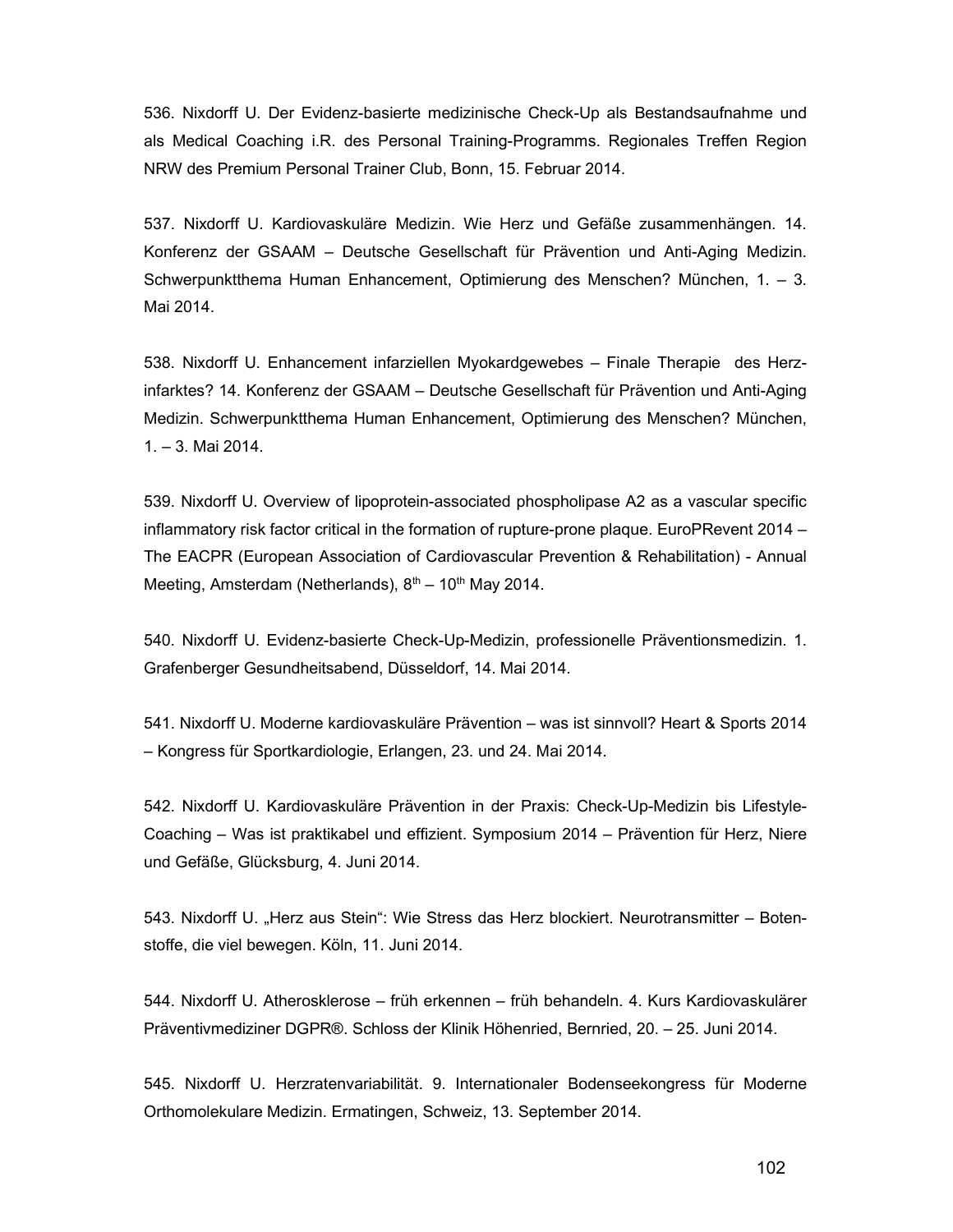546. Nixdorff U. Rationale kardiovaskulärer Präventionsmedizin. Institution für Interdisziplinäre Medizin (IFIM), Düsseldorf, 22. September 2014.

547. Nixdorff U. Vorsorgemedizin kardiovaskulärer Erkrankungen. 29. Karddialog – Neuigkeiten aus Vorsorge und Akutbehandlung, Bad Boll / Göppingen, 22. November 2014.

548. Nixdorff U. "Waves" in cardiac routine: e-tracking. Cardiovascular assessment at the different stages of atherosclerosis for cardiac prevention. EuroEcho Imaging 2014 (European Association of Cardiovascular Imaging (EACVI) of European Society of Cardiology (ESC)), Vienna (Austria),  $3<sup>rd</sup> - 6<sup>th</sup>$  December 2014.

549. Nixdorff U. Ventrikuloarterielles Coupling. Wie lässt sich dieses klinisch messen? 38. Wissenschaftlicher Kongress der Deutschen Hochdruckliga e.V.DHL® - Deutsche Gesellschaft für Hypertonie und Prävention, Berlin, 11. Dezember 2014.

550. Nixdorff U. Kardiovaskuläre Prävention: Alte und neue Risikofaktoren und –marker. Ausbildungsprogramm Präventionsmedizin der GenoGyn, Köln, 24. Januar 2015.

551. Nixdorff U. Kardiovaskuläre Risikostratifikation: International etablierte Risikofaktoren, Marker- und Scores. Grundlagen und angewandte Präventions- und Anti-Aging-Medizin (Zertifizierung durch die Bayerische Landesärztekammer). München, 27. und 28. Februar 2015.

552. Nixdorff U. Erfassung des atherosklerotischen Kontinuums: Bedeutung der bildgebenden Verfahren. Grundlagen und angewandte Präventions- und Anti-Aging-Medizin (Zertifizierung durch die Bayerische Landesärztekammer). München, 27. und 28. Februar 2015.

553. Nixdorff U. Algorithmus der Check-Up-Medizin – Einbindung der Schnittbilddiagnostik im klinischen Workflow. Dinner Speech Fachbeirat / Vorstand Curagita AG. Schlosshotel Friedrichsruhe, Zweiflingen, 28. Februar 2015.

554. Nixdorff U. Evidenzen der Check-Up-Medizin. Privatärztlicher Stammtisch (Leitung Drs. Deeb, Hilton), Düsseldorf, 4. März 2015.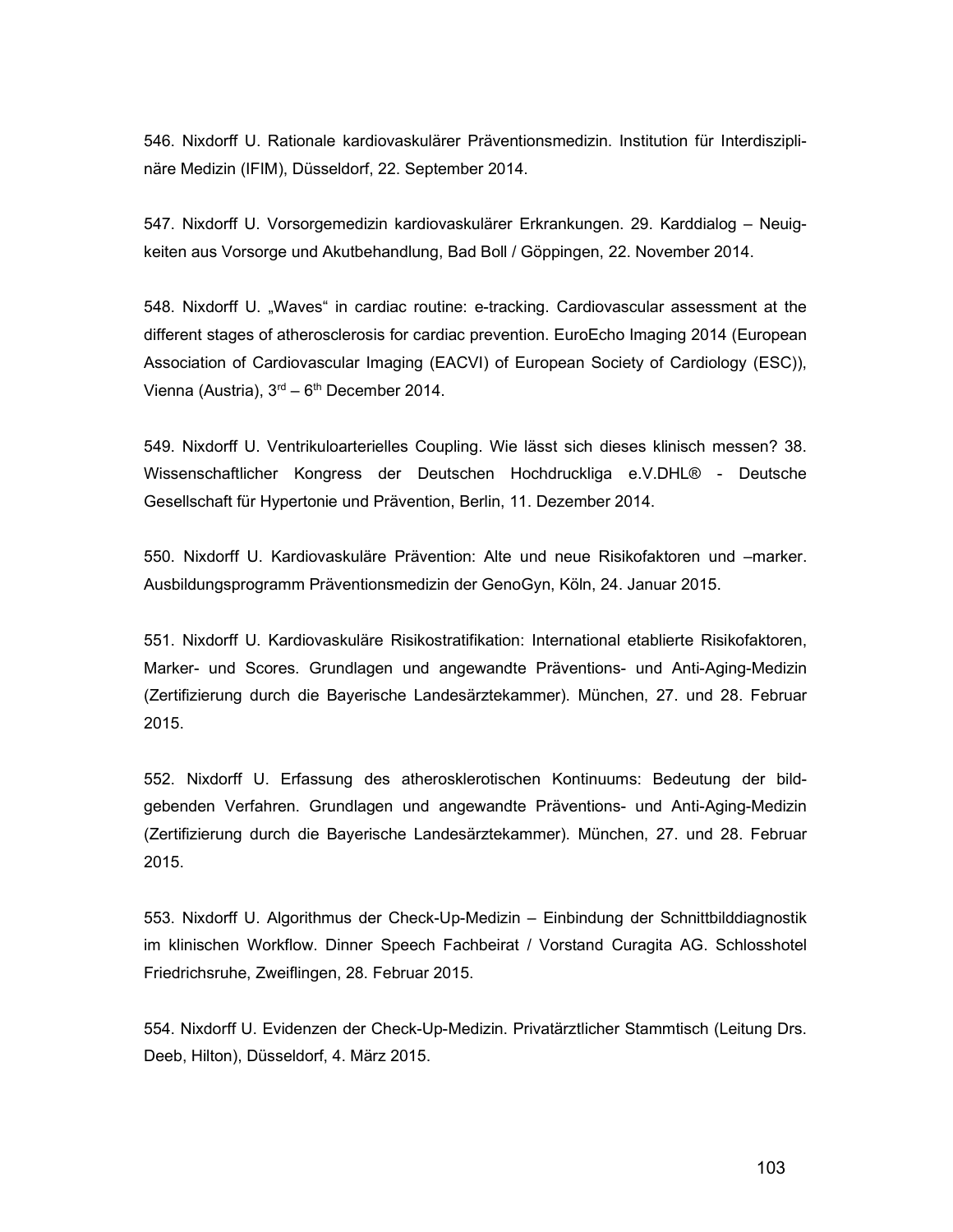555. Nixdorff U. Kardiovaskuläre Risikostratifikation: International etablierte Risikofaktoren, Marker- und Scores. Grundlagen und angewandte Präventions- und Anti-Aging-Medizin (Zertifizierung durch die Bayerische Landesärztekammer). Düsseldorf, 20. und 21. März 2015.

556. Nixdorff U. Erfassung des atherosklerotischen Kontinuums: Bedeutung der bildgebenden Verfahren. Grundlagen und angewandte Präventions- und Anti-Aging-Medizin (Zertifizierung durch die Bayerische Landesärztekammer). Düsseldorf, 20. und 21. März 2015.

557. Nixdorff U. Zukunft der AG 14 Präventive Kardiologie. Mitgliederversammlung der AG 14 Präventive Kardiologie der Deutschen Gesellschaft für Kardiologie – Herz- und Kreislaufforschung. 81. Jahrestagung der Deutschen Gesellschaft für Kardiologie – Herzund Kreislaufforschung. Mannheim, 8. – 11. April 2015.

558. Nixdorff U. Präventive Kardiologie: Einleitung. Masterstudiengang "Master of Science in Preventive Medicine". Dresden International University, Dresden, 17. und 18. April 2015.

559. Nixdorff U. Präventive Kardiologie: Pathophysiologie der Atherosklerose. Masterstudiengang "Master of Science in Preventive Medicine". Dresden International University, Dresden, 17. und 18. April 2015.

560. Nixdorff U. Präventive Kardiologie: Kardiovaskuläre Risikofaktoren und –marker, - Scores. Masterstudiengang "Master of Science in Preventive Medicine". Dresden International University, Dresden, 17. und 18. April 2015.

561. Nixdorff U. Präventive Kardiologie: Anthropometrie. Masterstudiengang "Master of Science in Preventive Medicine". Dresden International University, Dresden, 17. und 18. April 2015.

562. Nixdorff U. Präventive Kardiologie: Pulswellenanalyse. Masterstudiengang "Master of Science in Preventive Medicine". Dresden International University, Dresden, 17. und 18. April 2015.

563. Nixdorff U. Präventive Kardiologie: Fundoskopie. Masterstudiengang "Master of Science in Preventive Medicine". Dresden International University, Dresden, 17. und 18. April 2015.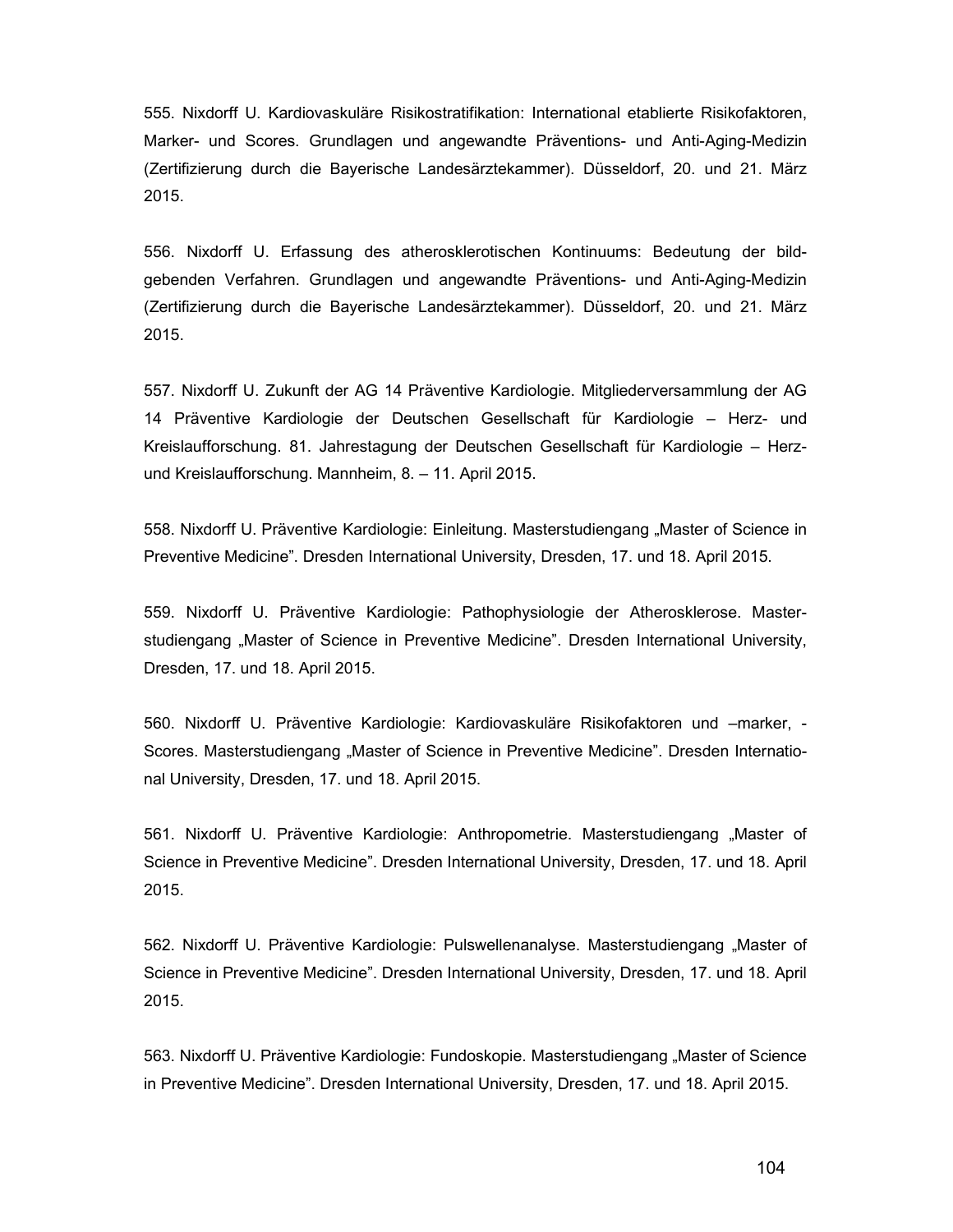564. Nixdorff U. Präventive Kardiologie: Intima-Media-Dicke (IMT) / Plaque (Carotis-Ultraschall). Masterstudiengang "Master of Science in Preventive Medicine". Dresden International University, Dresden, 17. und 18. April 2015.

565. Nixdorff U. Präventive Kardiologie: Koronares Calcium-Scoring (CAC) und Angiographie (CTA). Masterstudiengang "Master of Science in Preventive Medicine". Dresden International University, Dresden, 17. und 18. April 2015.

566. Nixdorff U. Präventive Kardiologie: EKG und Herzratenvariabilität (HRV). Masterstudiengang "Master of Science in Preventive Medicine". Dresden International University, Dresden, 17. und 18. April 2015.

567. Nixdorff U. Präventive Kardiologie: Schlaganfallprävention I. Masterstudiengang "Master of Science in Preventive Medicine". Dresden International University, Dresden, 17. und 18. April 2015.

568. Nixdorff U. Präventive Kardiologie: Schlaganfallprävention I. Masterstudiengang "Master of Science in Preventive Medicine". Dresden International University, Dresden, 17. und 18. April 2015.

569. Nixdorff U. Präventive Kardiologie: Lifestyle modification / behavorism. Masterstudiengang "Master of Science in Preventive Medicine". Dresden International University, Dresden, 17. und 18. April 2015.

570. Nixdorff U. Präventive Kardiologie: Fitness / physical activity. Masterstudiengang "Master of Science in Preventive Medicine". Dresden International University, Dresden, 17. und 18. April 2015.

571. Nixdorff U. Präventive Kardiologie: Ernährung, Supplementierung. Masterstudiengang "Master of Science in Preventive Medicine". Dresden International University, Dresden, 17. und 18. April 2015.

572. Nixdorff U. Präventive Kardiologie: Psychokardiologie. Masterstudiengang "Master of Science in Preventive Medicine". Dresden International University, Dresden, 17. und 18. April 2015.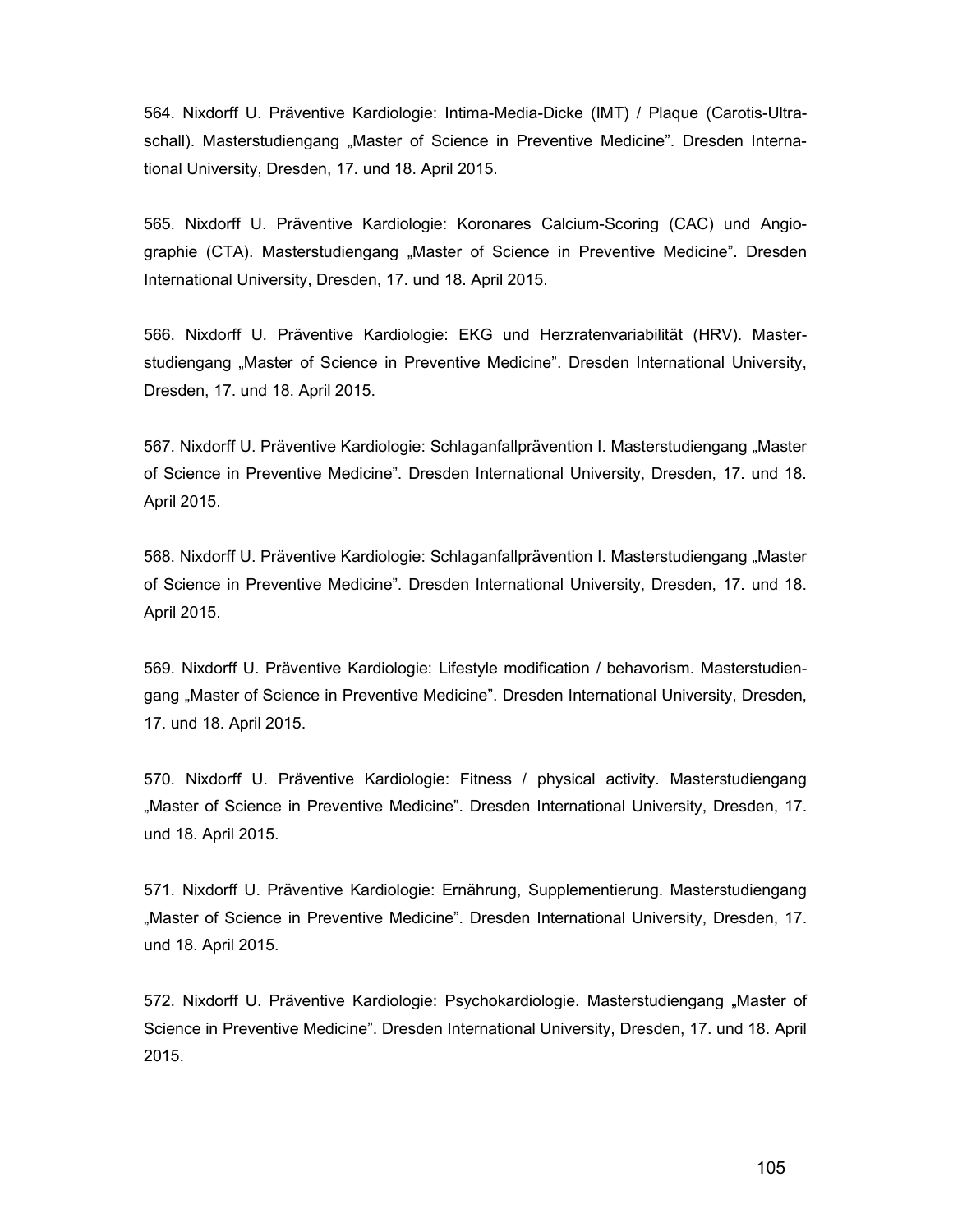573. Nixdorff U. Präventive Kardiologie: Pharmakotherapie. Masterstudiengang "Master of Science in Preventive Medicine". Dresden International University, Dresden, 17. und 18. April 2015.

574. Nixdorff U. Präventive Kardiologie: Praktische Umsetzung eines Evidenz-basierten Check-Up-Programms. Masterstudiengang "Master of Science in Preventive Medicine". Dresden International University, Dresden, 17. und 18. April 2015.

575. Nixdorff U. Kardiovaskuläre Funktionen: Wie Herz und Gefäße zusammenhängen. 15. Konferenz der Deutschen Gesellschaft für Prävention und Anti-Aging-Medizin (GSAAM, German Society of Anti-Aging Medicine), München, 30. April – 2. Mai 2015.

576. Nixdorff U. Rationale und Perspektiven der Präventionsmedizin. Masterstudiengang der Dresden International University (DIU). 15. Konferenz der Deutschen Gesellschaft für Prävention und Anti-Aging-Medizin (GSAAM, German Society of Anti-Aging Medicine), München, 30. April – 2. Mai 2015.

577. Nixdorff U. Schlafapnoe aus Sicht des Kardiologen. 2. Patientenforum Schlafmedizin. Aktuelles aus der Diagnostik und Therapie der Schlafapnoe. Düsseldorf, 17. Juni 2015.

578. Nixdorff U. Kardiovaskuläre Fitness: Was ist das, wie, warum und wieviel? IFIM (Institution für Interdisziplinäre Medizin), Düsseldorf, 18. August 2015.

579. Nixdorff U. Schlafbezogene Atmungsstörung und Kardiologie aktuell. BUB-Kurs "Ambulante Polygraphie", Düsseldorf, 6. September 2015.

580. Nixdorff U. Gesund alt werden – Kardiovaskuläre Prävention. AADI (Kompetenz in Ästhetik & Kosmetik) – 33. Kompetenzseminar, Duisburg, 25. und 26. September 2015.

581. Nixdorff U. Frauenherzen schlagen anders. Gender Specific Aspects in Cardiology. 1. Düsseldorfer Kongress für Frauenmedizin, Düsseldorf, 6. und 7. November 2015.

582. Nixdorff U. Genetik in der Kardiologie. Update Genetik 2015, Hamburg, 13. und 14. November 2015.

583. Nixdorff U. Präklinische Atherosklerose: ED im Rahmen der kardiovaskulären Risikostratifikation. Präventive Kardiologie – Endotheliale Dysfunktion, Düsseldorf 20. Januar 2016.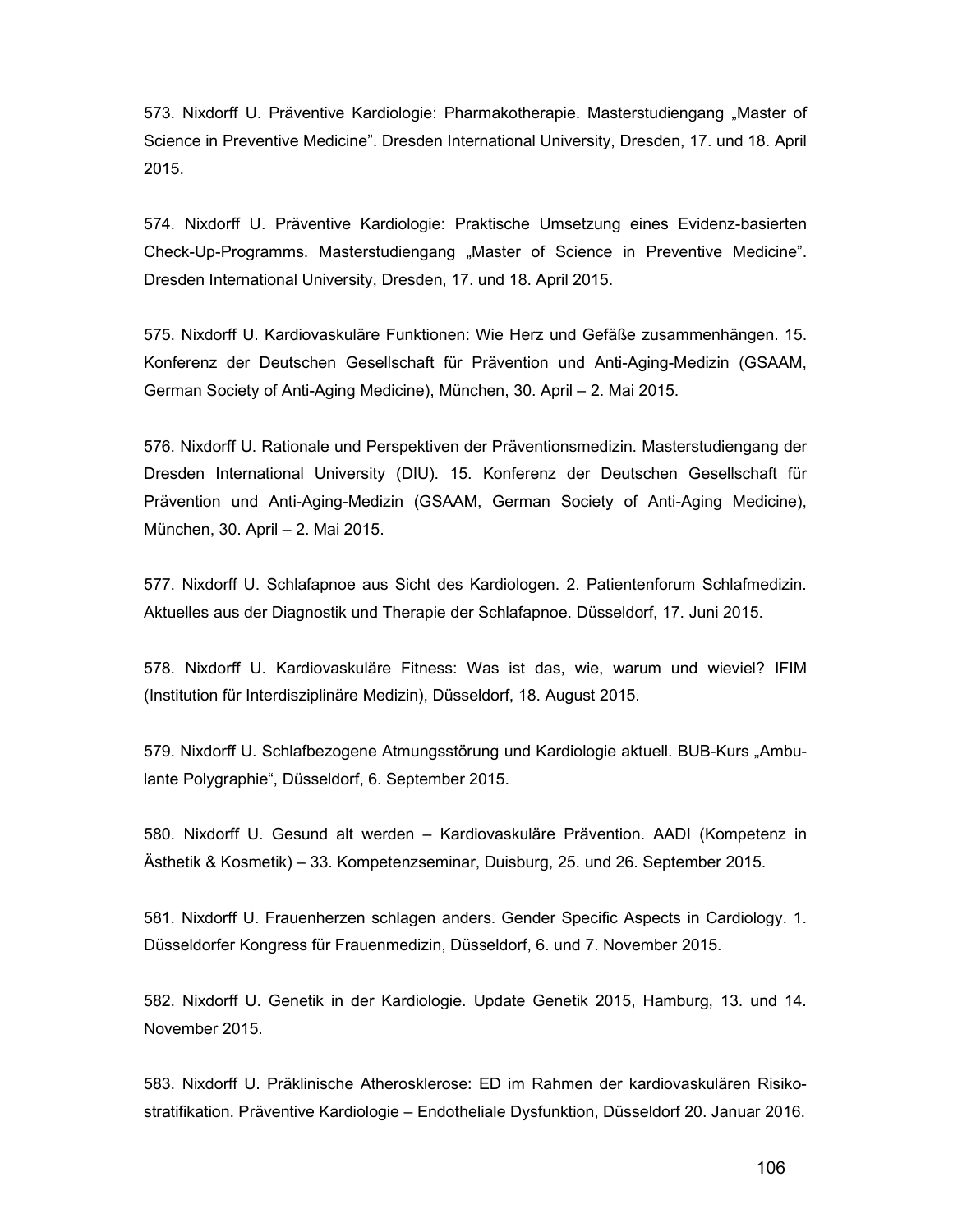584. Nixdorff U. Kardiovaskuläre Prävention: Alte und neue Risikofaktoren und –marker. Ausbildungsprogramm Präventionsmedizin der GenoGyn, Köln, 23. Januar 2016.

585. Nixdorff U. Mens sana in corpore sano: Wie wichtig ist Prävention? Remscheider Kardio Update, Symposium 2016; Remscheid, 30. Januar 2016.

586. Nixdorff U. Kardiovaskuläre Risikostratifikation: International etablierte Risikofaktoren, Marker- und Scores. Grundlagen und angewandte Präventions- und Anti-Aging-Medizin (Zertifizierung durch die Bayerische Landesärztekammer). München, 26. und 27. Februar 2016.

587. Nixdorff U. Erfassung des atherosklerotischen Kontinuums: Bedeutung der bildgebenden Verfahren. Grundlagen und angewandte Präventions- und Anti-Aging-Medizin (Zertifizierung durch die Bayerische Landesärztekammer). München, 26. und 27. Februar 2016.

588. Nixdorff U. Herz aus Stein – Wie Stress das Herz blockiert. Herz: InTakt. Im Rhythmus Deines Herzens – Jahresgesundheitsthema der Deutschen Bank. Frankfurt, 18. März 2016.

589. Nixdorff U. Detektion subklinischer Atherosklerose und Stabilisierung der Plaque. Arbeitsgruppe "Präventive Kardiologie" – Was ist zur kardiovaskulären Primärprävention notwendig? 82. Jahrestagung der Deutschen Gesellschaft für Kardiologie – Herz- und Kreislaufforschung. Mannheim, 30. März – 2. April 2016.

590. Nixdorff U. Genetics in Cardiology Part I and II. Actual Genetis. Academy Réunis. Luxembourg,  $29<sup>th</sup>$  and  $30<sup>th</sup>$  April 2016.

591. Nixdorff U. Wie entsteht ein Herzinfarkt? Wie sehen Herz und Gefäße aus? "Wie lebe ich ein herzgesundes leben". Düsseldorf, 19. Mai 2016.

592. Nixdorff U. Kardiovaskuläre Funktionen: Wie Herz und Gefäße zusammenhängen. 16. Konferenz der Deutschen Gesellschaft für Prävention und Anti-Aging-Medizin (GSAAM, German Society of Anti-Aging Medicine), München, 9. – 11. Juni 2016.

593. Nixdorff U. Akutelles zum Sonnenhormon "Vitamin D": Kardiologischer und osteologischer Immunmodulator? 16. Konferenz der Deutschen Gesellschaft für Prävention und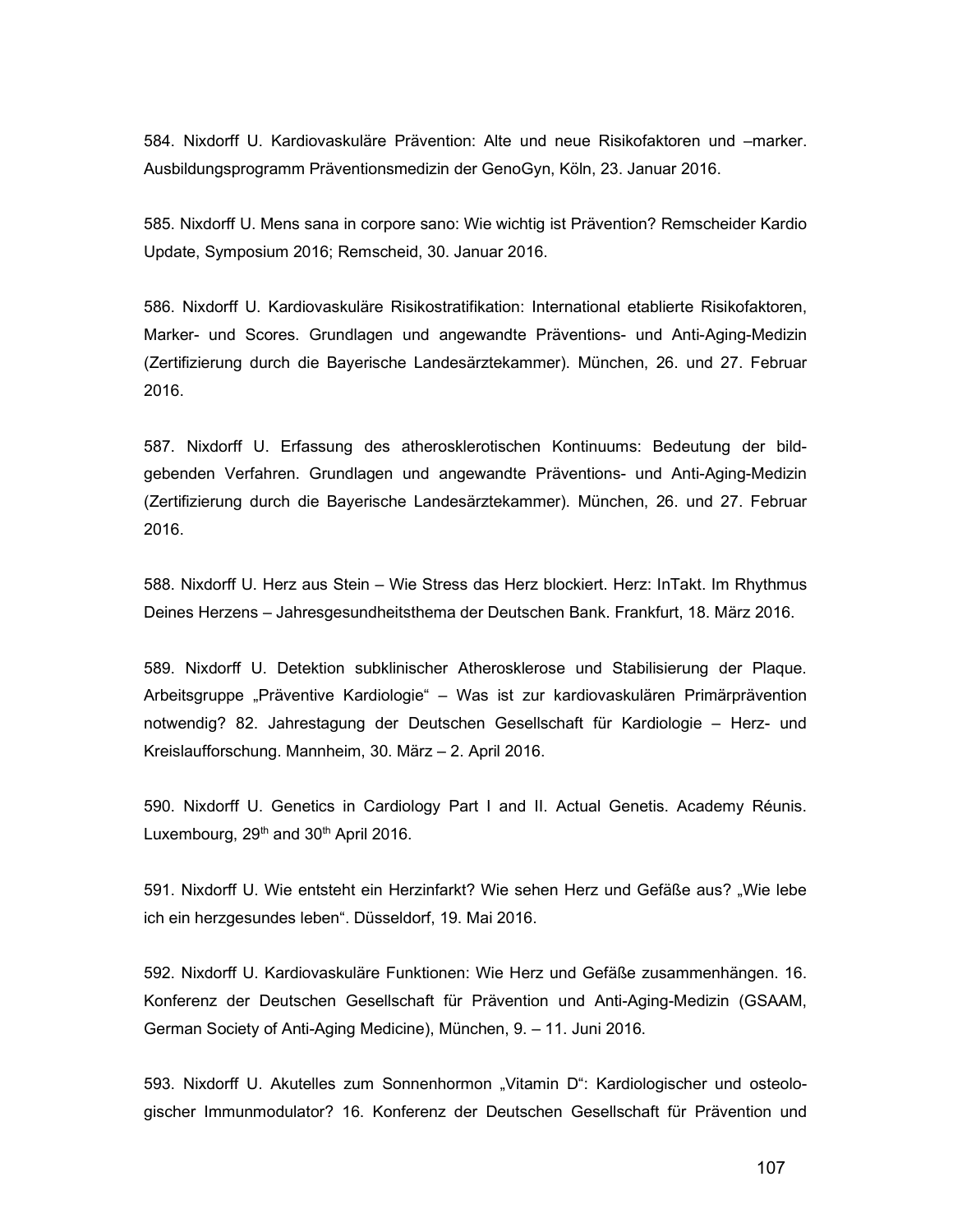Anti-Aging-Medizin (GSAAM, German Society of Anti-Aging Medicine), München, 9. – 11. Juni 2016.

594. Nixdorff U. Atherosklerose – früh erkennen – früh behandeln. 5. Kurs Kardiovaskulärer Präventivmediziner DGPR, Deutsche Gesellschaft für Prävention und Rehabilitation von Herz-Kreislauferkrankungen in Kooperation mit der AG 14 – "Präventive Kardiologie" der Deutschen Gesellschaft für Kardiologie (DGK); Bernried, 24. – 26. Juni 2016.

595. Nixdorff U. Allgemeine und besondere Aspekte körperlicher Aktivität in der Prävention, bei KHK und anderen ausgewählten kardiovaskulären Krankheitsbildern – Transfer in die Praxis. 5. Kurs Kardiovaskulärer Präventivmediziner DGPR, Deutsche Gesellschaft für Prävention und Rehabilitation von Herz-Kreislauferkrankungen in Kooperation mit der AG 14 – "Präventive Kardiologie" der Deutschen Gesellschaft für Kardiologie (DGK); Bernried, 24. – 26. Juni 2016.

596. Nixdorff U. Impulsreferat aus dem Gebiet der Kardiologie. Schlafmedizin – Eine interdisziplinäre Herausforderung. IFIM – Institution für Interdisziplinäre Medizin; Düsseldorf; 12. Juli 2016.

597. Nixdorf U. Young female at high risk. Primary prevention – what the guidelines tell us. ESC Congress 2016 (European Society of Cardiology); Rome (Italy), 27th – 31th August 2016.

598. Nixdorff U. Primärprävention als Basis für Verbesserung von Lebensqualität und – erwartung. Ästhetisches Forum. Deutsche Gesellschaft für Ästhetische Zahnmedizin (DGÄZ); Düsseldorf, 21. September 2016.

599. Nixdorff U. "Hör auf Dein Herz". Informationsveranstaltung BIG direkt gesund & Betriebsärzte der ERGO Group AG; Düsseldorf, 26.9.2016.

600. Nixdorff U. Früherkennung der Atherosklerose. Gib dem Risiko keine Chance – Gemeinsamer Kongress für Sportmedizin (DGSP) und kardiovaskuläre Prävention und Rehabilitation (DGPR), Frankfurt/Main, 30. September und 1. Oktober 2016.

601. Nixdorff U. Fitnesskonzept in der kardiovaskulären Primär- und Sekundärprävention. Arbeitsgruppensitzung der AG 14 und AG 32; DGK Herztage 2016 (Herbstkongress der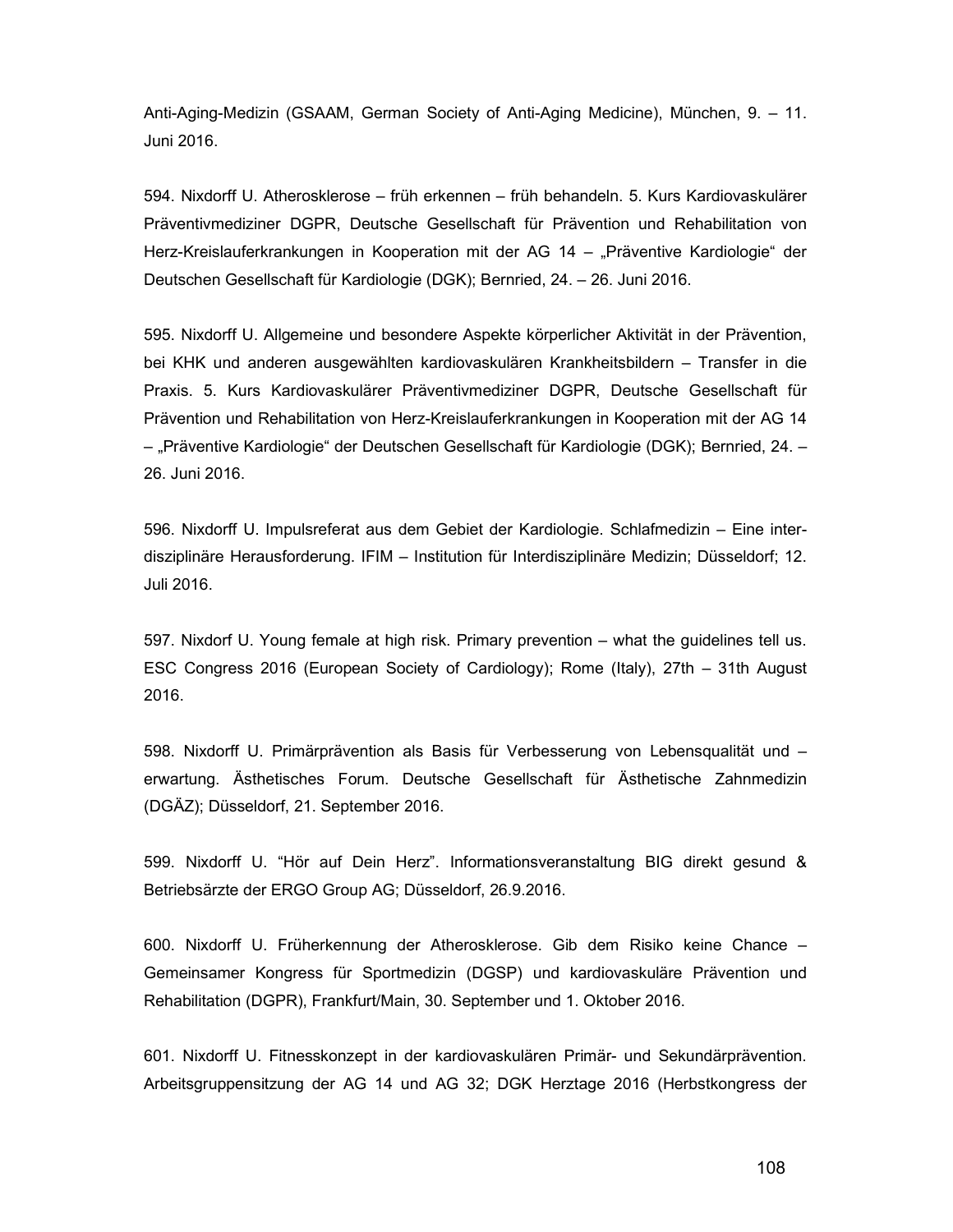Deutschen Gesellschaft für Kardiologie – Herz- und Kreislaufforschung), Berlin, 6. - 8. Oktober 2016.

602. Nixdorff U. Stress – Emotionen – Herzrisiko. Themen der Psychoneuroimmunologie – YourPrevention Annual Summit 2016, Schloß zu Hopferau, 8. Oktober 2016.

603. Nixdorff U. Kardiovaskuläre Reanimation. European Prevention Center im Medical Center Düsseldorf (GrandArc). Düsseldorf, 27. Oktober 2016.

604. Nixdorff U. Herz unter Stress. Bluthochdruck / Diabetes / Cholsterin. Ursachen, Erkennung, Behandlung, Lebensstil. Arztvortrag für Patienten, Angehörigen und Interessierte im Rahmen der Herzwochen der Deutschen Herzstiftung, Düsseldorf, 10.11.2016.

605. Nixdorff U. In vino veritas – Atheroskleroseprävention durch Äthylalkohol und Flavanoide. Düsseldorf, 18. November 2016.

606. Nixdorff U. Check-Up-Medizin: Was ist evidenzbasiert? Prävention – die Medizin des 21. Jahrhunderts? Medizinisches PräventionsCentrum Hamburg (MPCH); Hamburg, 30. November 2016.

607. Nixdorff U. Update Endothelfunktion. Sitzung der Kommission Vaskuläre Struktur und Funktion; 40. Wissenschaftlicher Kongress Deutsche Hochdruckliga e.V. DHL® - Deutsche Gesellschaft für Hypertonie und Prävention; Berlin, 1. – 3. Dezember 2016.

608. Nixdorff U. Was ist gesichert in der Prävention CV Erkrankungen – Worauf sollten wir achten; Cardio-Refresher 2017 (DGK Akademie; Kooperation mit BNK); Berlin, 20. und 21. Januar 2017.

609. Nixdorff U. Kardiovaskuläre Prävention: Alter und neue Risikofaktoren und –marker. Ausbildungsprogramm Präventionsmedizin (GSAAM); Köln, 27. und 28. Januar 2017.

610. Nixdorff U . Präventive Methoden zur Detektion der KHK. DMP-Fortbildung; All-in-One; Neuss, 11. Februar 2017.

611. Nixdorff U. SBAS und Kardiologie aktuell. BUB-Kurs "Ambulante Polygraphie". Diagnostik und Therapie schlafbezogener Atmungsstörungen; Düsseldorf, 17. – 19. März 2017.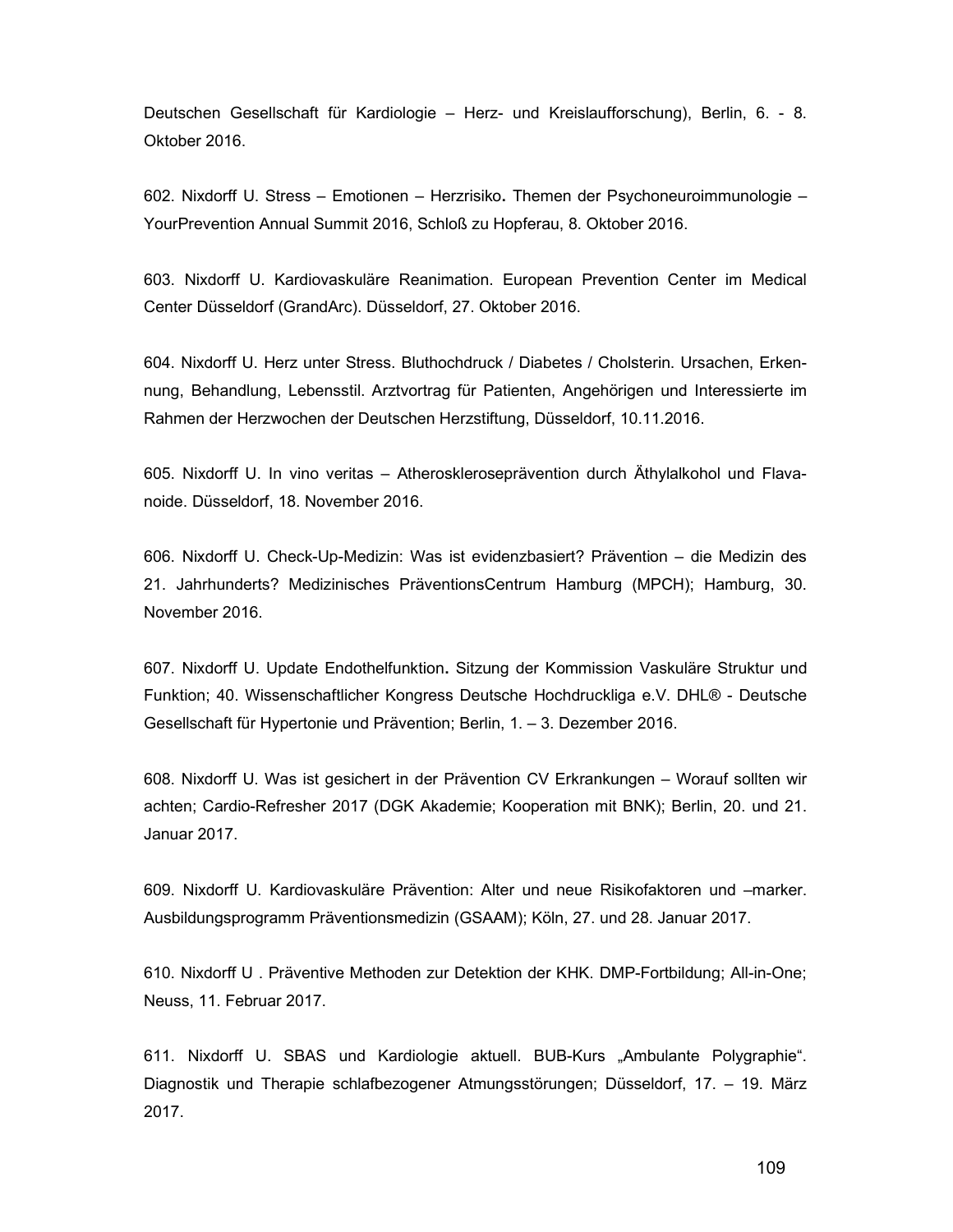612. Nixdorff U. Präventionsmedizin: Wertschöpfung im Unternehmen. Das Präventionsgesetz. Chancen für kleine und mittlere Unternehmen (KMU) - Betriebliches Gesundheitsmanagement bekommt Dynamik; IHK Düsseldorf, 29. März 2017.

613. Nixdorff U. Assessment of preclinical atherosclerosis. EuroPrevent 2017 – European Congress on Preventive Cardiology; Malaga (Spain), 6th – 8th April 2017.

614. Nixdorff U. Early detection of CVD: which imaging method can be recommended? EuroPrevent 2017 – European Congress on Preventive Cardiology; Malaga (Spain), 6th – 8th April 2017.

615. Nixdorff U. Verhalten und Verhältnisse: Kardiovaskuläre Bezüge des betrieblichen Gesundheitsmanagements – Gemeinsame Diskussion. 83. Jahrestagung der Deutschen Gesellschaft für Kardiologie – Herz- und Kreislaufforschung, Mannheim, 19. – 22. April 2017.

616. Nixdorff U. EVA (early vascular aging) und ADAM (aggressive decrease of atherosclerosis). 17. Konferenz der GSAAM – Deutsche Gesellschaft für Prävention und Anti-Aging Medizin; München, 4. – 6. Mai 2017.

617. Nixdorff U. Kardiovaskuläre Funktionen: Wie Herz und Gefäße zusammenhängen. 17. Konferenz der GSAAM – Deutsche Gesellschaft für Prävention und Anti-Aging Medizin; München, 4. – 6. Mai 2017.

618. Nixdorff U. Atherosklerose – früh erkennen – früh behandeln. 6. Kurs Kardiovaskulärer Präventivmediziner DGPR, Deutsche Gesellschaft für Prävention und Rehabilitation von Herz-Kreislauferkrankungen in Kooperation mit der AG 14 – "Präventive Kardiologie" der Deutschen Gesellschaft für Kardiologie (DGK); Bernried, 12. – 14. Mai 2017.

619. Nixdorff U. Allgemeine und besondere Aspekte körperlicher Aktivität in der Prävention, bei KHK und anderen ausgewählten kardiovaskulären Krankheitsbildern – Transfer in die Praxis. 6. Kurs Kardiovaskulärer Präventivmediziner DGPR, Deutsche Gesellschaft für Prävention und Rehabilitation von Herz-Kreislauferkrankungen in Kooperation mit der AG 14 – "Präventive Kardiologie" der Deutschen Gesellschaft für Kardiologie (DGK); Bernried, 12. – 14. Mai 2017.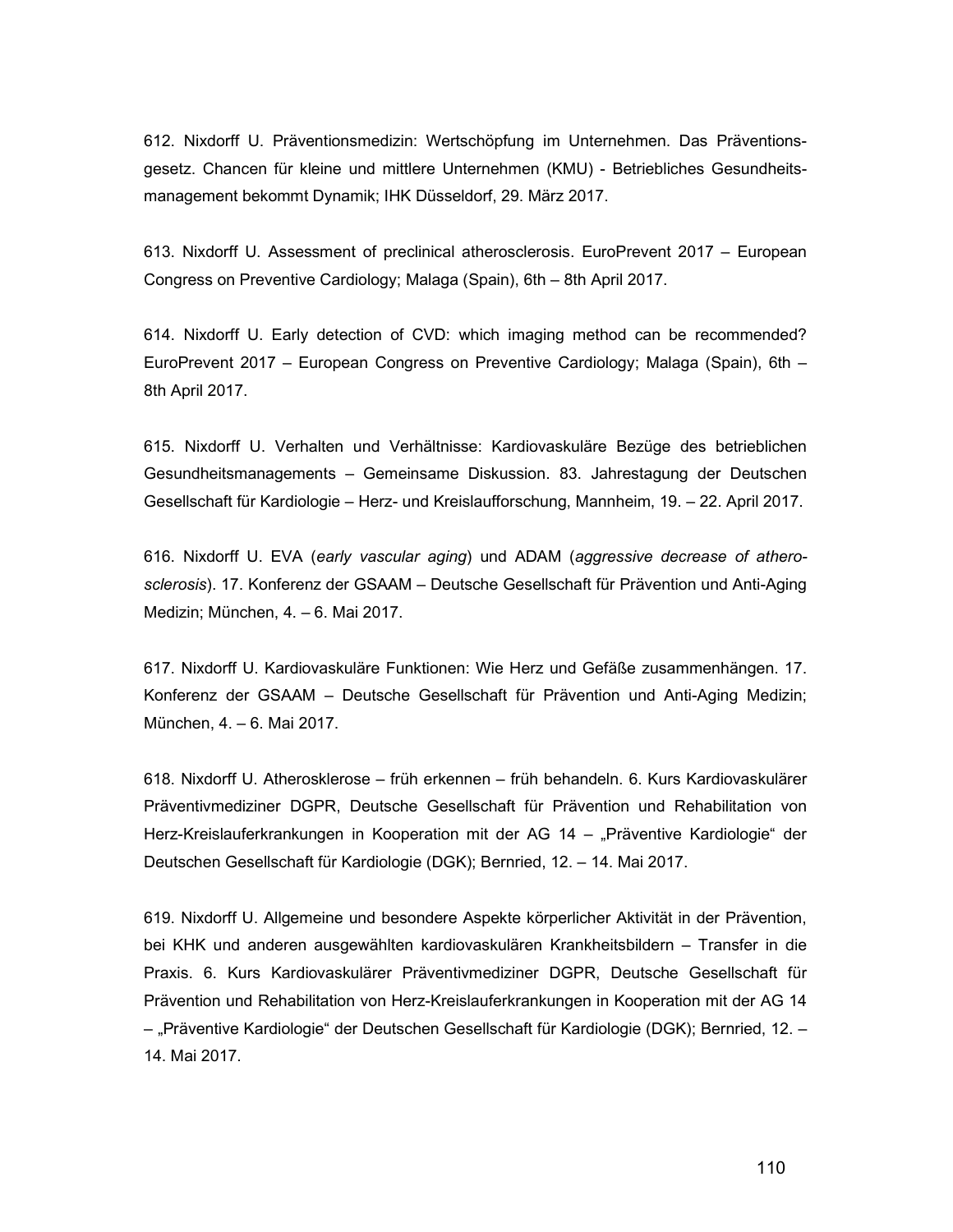620. Nixdorff U. Psycho-Social Factors and Heart Disease – Latest Evidence. ESC Congress 2017; Barelona,  $26^{th} - 30^{th}$  August 2017.

621. Nixdorff U. SBAS und Kardiologie aktuell; BUB-Kurs "Ambulante Polygraphie"; Diagnostik und Therapie schlafbezogener Atmungsstörungen. Düsseldorf, 3. September 2017.

622. Nixdorff U. Detection and Prevention of Preclinical Atherosclerosis; KSoLA – ESC (European Society of Cardiology) Joint Symposium; 6th International Congress on Lipids & Atherosclerosis (ICoLA) 2017, Seoul, South Korea, 9<sup>th</sup> September 2017.

623. Nixdorff U. Herz und Psyche unter besonderer Berücksichtigung der Stressmedizin. IFIM – Ärztenetzwert Düsseldorf, 13. September 2017.

624. Nixdorff U. Prävention in der Kardiologie: Wieviel kann man womit erreichen? 18. Internationales Kardiologisches Symposium, Düsseldorf, 22. – 23. September 2017.

625. Nixdorff U. Evidence-Based Check-Up Algorithms for Effective Cardiovascular Prevention and Anti-Aging Targets. Beijing, China;  $7<sup>th</sup> - 12<sup>th</sup>$  October 2017.

626. Nixdorff U. Übergewicht: Wie problematisch? DGK Herztage 2017, Berlin, 12. - 14. Oktober 2017.

627. Nixdorff U. Check-Up-Medizin - Erfolgreiche Konzepte der letzten 3 Jahre. Tag der Privatmedizin, Frankfurt, 14. Oktober 2017.

628. Nixdorff U. Was ist gesichert in der Prävention CV Erkrankungen – Worauf sollten wir achten; Cardio-Refresher 2017 (DGK Akademie; Kooperation mit BNK), Stuttgart, 20. und 21. Oktober 2017.

629. Nixdorff U. "Evidenz-basierte Check-Up-Medizin zur Wertschätzung und – schöpfung im Gesundheitsbereich: Medice cura te ipsum" oder "Hohe AU's in Gesundheits-einrichtungen: Wie kann man Ärzte, Pfleger und das medizinischer Assistenzpersonal für ihre eigene Gesundheit sensibilisieren?", Betriebliches Gesundheitsmanagement, Health Care Bayern, München am 23.10.2017.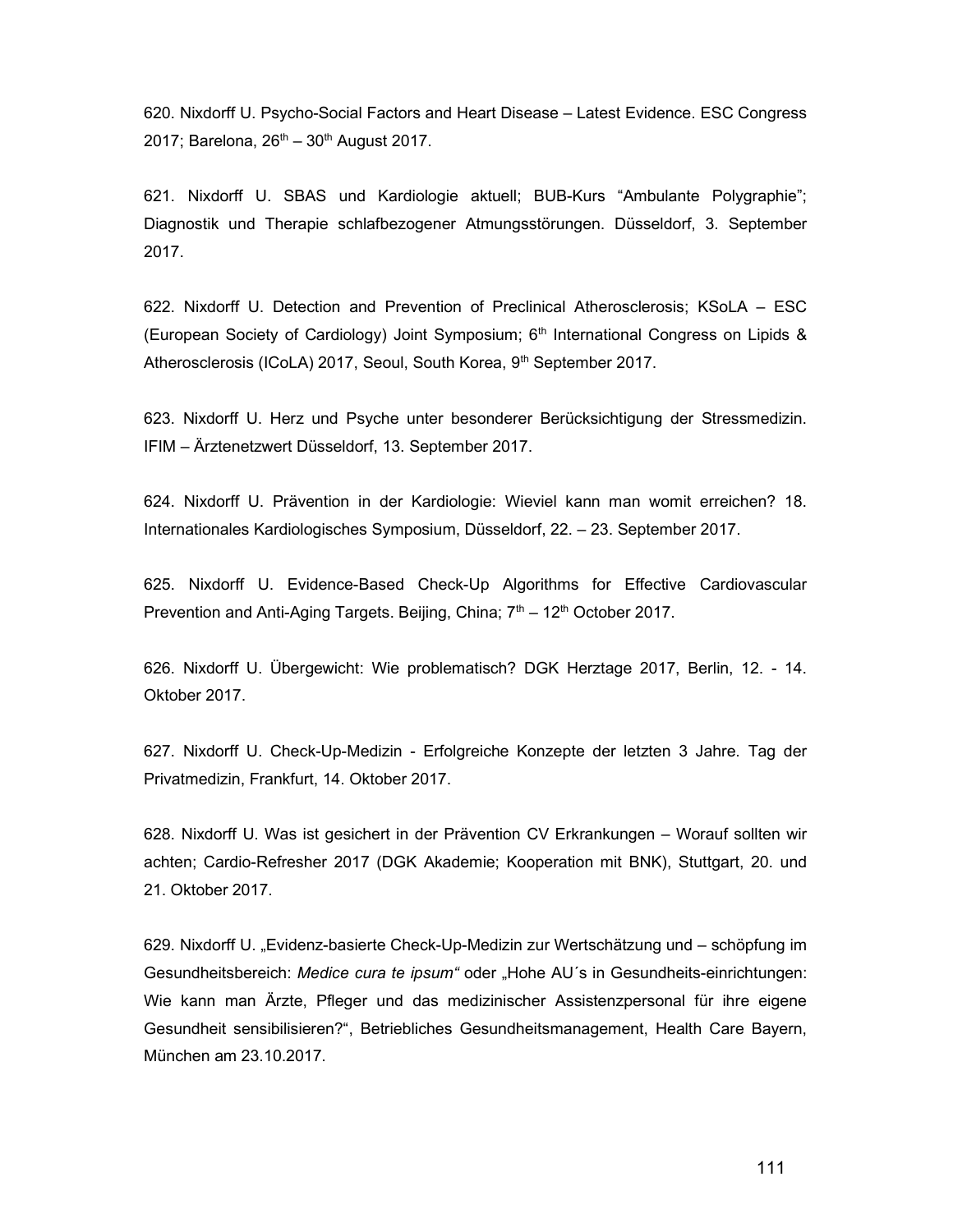630. Nixdorff U. Periodontitis: A Key Risk Factor for Atherosclerotic Inflammation. Perio-Prevention Team Day, Schloss Bensberg / Bergisch-Gladbach;  $27<sup>th</sup>$ -28<sup>th</sup> October 2017.

631. Nixdorff U. Das schwache Herz. Diagnose und Therapie der Herzinsuffizinez heute. Düsseldorf, Herzwochen 2017 / Deutsche Herzstiftung, 17. November 2017.

632. Nixdorff U. Was ist gesichert in der Prävention CV Erkrankungen – Worauf sollten wir achten; Cardio-Refresher 2017 (DGK Akademie; Kooperation mit BNK), Erfurt, 1. und 2. Dezember 2017.

633. Nixdorff U. State-of-the-Art: Kardiologie. GSAAM Intensiv-Seminar "Komplexe Themen"; München, 1. und 2. Dezember 2017.

634. Nixdorff U. Evidenz-basierte Check-Up-Medizin zur Wertschätzung und –schöpfung im Betrieblichen Gesundheitsmanagement (BGM). MPE-Special, München, den 18. Januar 2018.

635. Nixdorff U. State-of-the-Art: Kardiovaskuläre Prävention. GENOGYN/GSAAM-Seminar "Präventivmedizin", Köln, 26. und 27. Januar 2018.

636. Nixdorff U. State-of-the-Art: Kardiovaskuläre Prävention Teil I. GSAAM Intensiv-Seminar I für Einsteiger – Prävention und Anti-Aging-Medizin 2018, München, 23. und 24. Februar 2018.

637. Nixdorff U. State-of-the-Art: Kardiovaskuläre Prävention Teil II. GSAAM Intensiv-Seminar I für Einsteiger – Prävention und Anti-Aging-Medizin 2018, München, 23. und 24. Februar 2018.

638. Nixdorff U. Schlafbezogene Atmungsstörungen (SBAS) und Kardiologie aktuell. BUB-Kurs "Ambulante PG" 2018, Düsseldorf, 13. – 15. April 2018.

639. Nixdorff U. Medizinische Prävention – Eine Aufgabe für den Johanniterorden. Subkommende Düsseldorf des Johanniterordens, Düsseldorf, 8. Mai 2018.

640. Nixdorff U. Evidenz-basierte Check-Up-Medizin zur Wertschätzung und –schöpfung im Betrieblichen Gesundheitsmanagement (BGM), Betriebsversammlung Schindler Aufzüge AG, Berlin, 7. Juni 2018.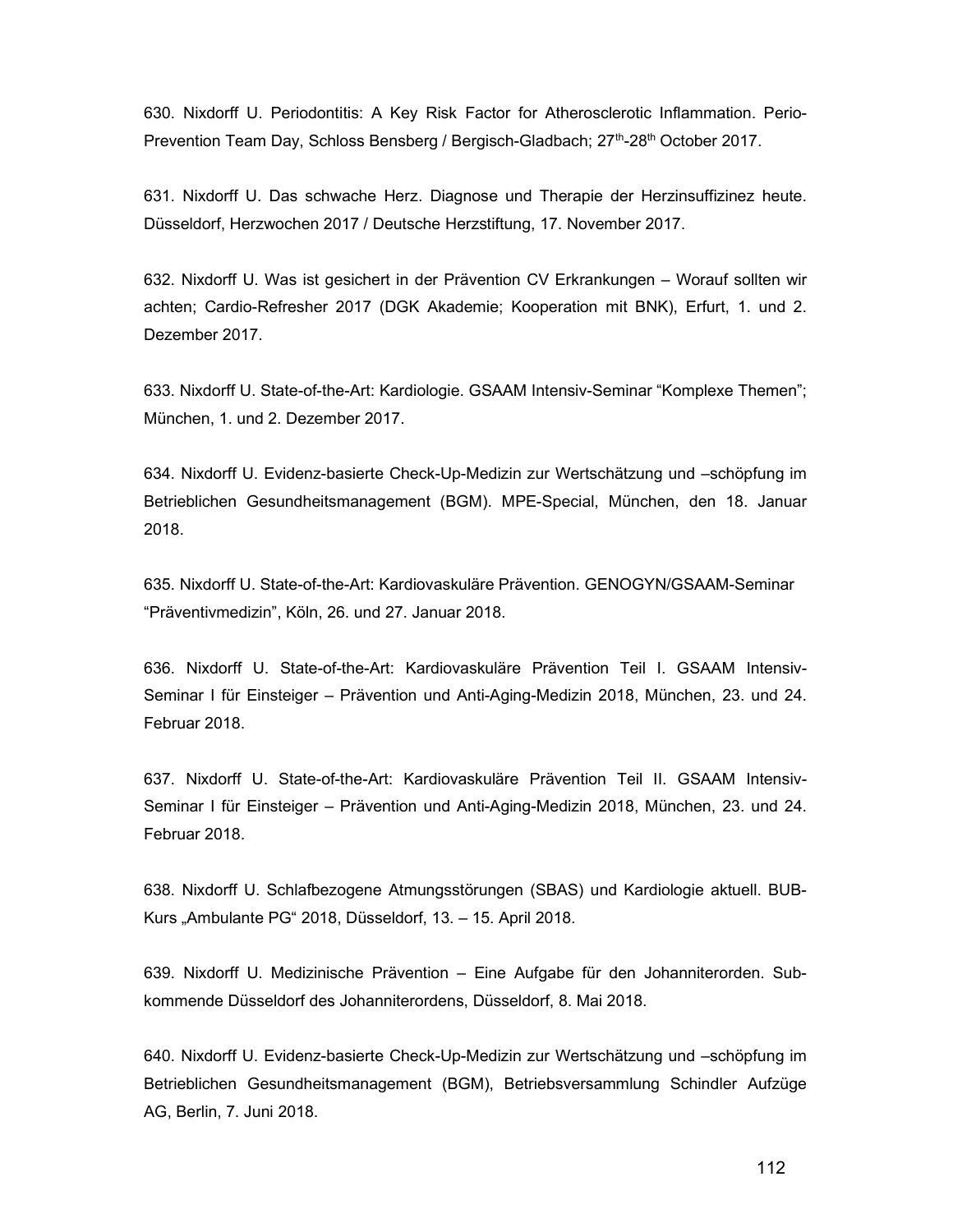641. Nixdorff U. Kardiovaskuläre Medizin / Hands-on-Training: Wie Herz und Gefäße zusammenhängen, Workshop B, 18. Konferenz der GSAAM, München, 8. – 10. Juni 2018.

642. Nixdorff U. Atherosklerose und Inflammation. 13. Internationaler Bodensee-Kongress für Regulations- und Moderne Orthomolekulare Medizin, Ermatingen, Schweiz, 8. September 2018.

643. Nixdorff U. Herzratenvariabilität und Stressmedizin. Das autonome Nervensystem im Fokus von Wissenschaft und Praxis. 2. Symposium für autonome Funktionsdiagnostik und Regulationsmedizin, Bad Kissingen, 15. und 16. September 2018.

644. Nixdorff U. Vom kardiovaskulären Check-Up zum Return-on-Investment: Ökonomische Wertschöpfung durch herzliche Wertschätzung. "Wertschöpfung durch herzliche Wertschätzung", Wirtschaftsclub Düsseldorf (WCD), 18. September 2018.

645. Nixdorff U. Wertschöpfung durch herzliche Wertschätzung: Wie Betriebliches Gesundheitsmanagement die Zukunft der Unternehmen sichert! Institution für Interdisziplinäre Medizin (IFIM), Düsseldorf 19. September 2018.

646. Nixdorff U. Kardiologische Notfälle. Fortbildung der Johanniter-Unfall-Hilfe e.V., Regionalverband Rhein-Ruhr, Düsseldorf, 19. September 2018.

647. Nixdorff U. Asymptomatische Gefäßsklerose: Bedeutung und therpeutische Konsequenz. Chiemgauer Kardiologietage 2018, Gut Ising, 22. – 23. September 2018.

648. Nixdorff U. HERZlichkeit: Wie kann das Herz gesund gehalten werden – Garant für hohe Lebensqualität und –erwartung? Gesundheitstag "Gefäße/Gefäßerkrankungen" der Kassenärztlichen Vereinigung Westfalen-Lippe; Dortmund, 24. September 2018.

649. Nixdorff U. Nixdorff U. Schlafbezogene Atmungsstörungen (SBAS) und Kardiologie aktuell. BUB-Kurs "Ambulante PG" 2018, Düsseldorf, 28. – 30. September 2018.

650. Nixdorff U. Cholesterinsenkung und mehr – neue Daten. Deutsche Gesellschaft für Kardiologie – Herz- und Kreislaufforschung DGK Herztage, Berlin, 11. – 13. Oktober 2018.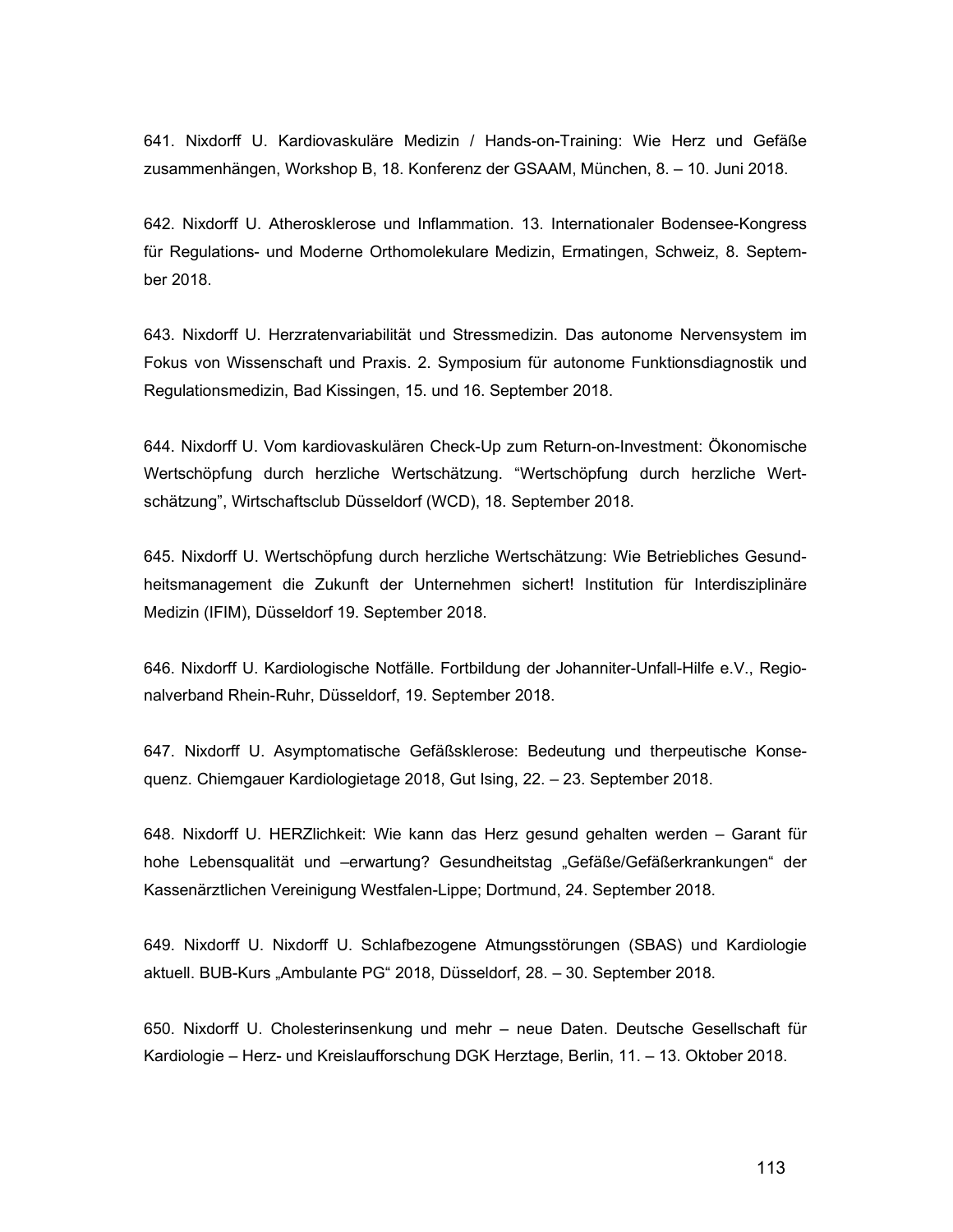651. Nixdorff U. Herz aus Stein – Wie Stressmedizin Lebensqualität und –erwartung erhöht. 4. Wissenschaftliches Symposium der LIMES-Schlosskliniken: "Stressfolgeerkrankungen – Fakten, Forschung und Therapie", Köln, 28. Oktober 2018.

652. Nixdorff U. Der Link zwischen Herz und Mund. 4. Interdisziplinärer PerioPrevention Team Day "Next Generation Oral Medicine", Schloss Bensberg, 2. und 3. November 2018.

653. Nixdorff U. Herz außer Takt. Vorhofflimmern und Gerinnungshemmung. Herzwochen – November 2018, Düsseldorf, 7. November 2018.

654. Nixdorff U. State-of-the-Art: Kardiovaskuläre Prävention. GSAAM-Intensiv-Seminar "Komplexe Themen", München, 24. November 2018.

655. Nixdorff U. Kardiologie für Neurologen und Psychiater. Update Neurologie + Psychiatrie 2018 – "Das Original", Düsseldorf, 5. – 7. Dezember 2018.

656. Nixdorff U. Kardiovaskuläre Prävention. GSAAM-Seminar Genogyn 2019, Köln, 26. Januar 2019.

657. Nixdorff U. Vom kardiovaskulären Check-Up zum Return-on-Investment: Ökonomische Wertschöpfung durch herzliche Wertschätzung, Lions Club, Dinslaken, 12. Februar 2019.

658. Nixdorff U. SBAS und Kardiologie aktuell - BUB-Kurs "Ambulante Polygraphie", Diagnostik und Therapie Schlafbezogener Atmungsstörungen, Düsseldorf, 10. März 2019.

659. Nixdorff U. Workshop Kardiovaskuläre Funktionen – Wie Herz und Gefäße zusammenhängen. 19. Konferenz der GSAAM, Deutsche Gesellschaft für Prävention und Anti-Aging Medizin, München, 24. – 26. Mai 2019.

660. Nixdorff U. Der Gesundheits-Check-Up beginnt im Mund: Kollagenolytische Degenerationsprozesse erkennen und therapieren: Periodont und Kardiologie. 19. Konferenz der GSAAM, Deutsche Gesellschaft für Prävention und Anti-Aging Medizin, München, 24. – 26. Mai 2019.

661. Nixdorff U. Mikrobiom und Herz. 19. Konferenz der GSAAM, Deutsche Gesellschaft für Prävention und Anti-Aging Medizin, München, 24. – 26. Mai 2019.